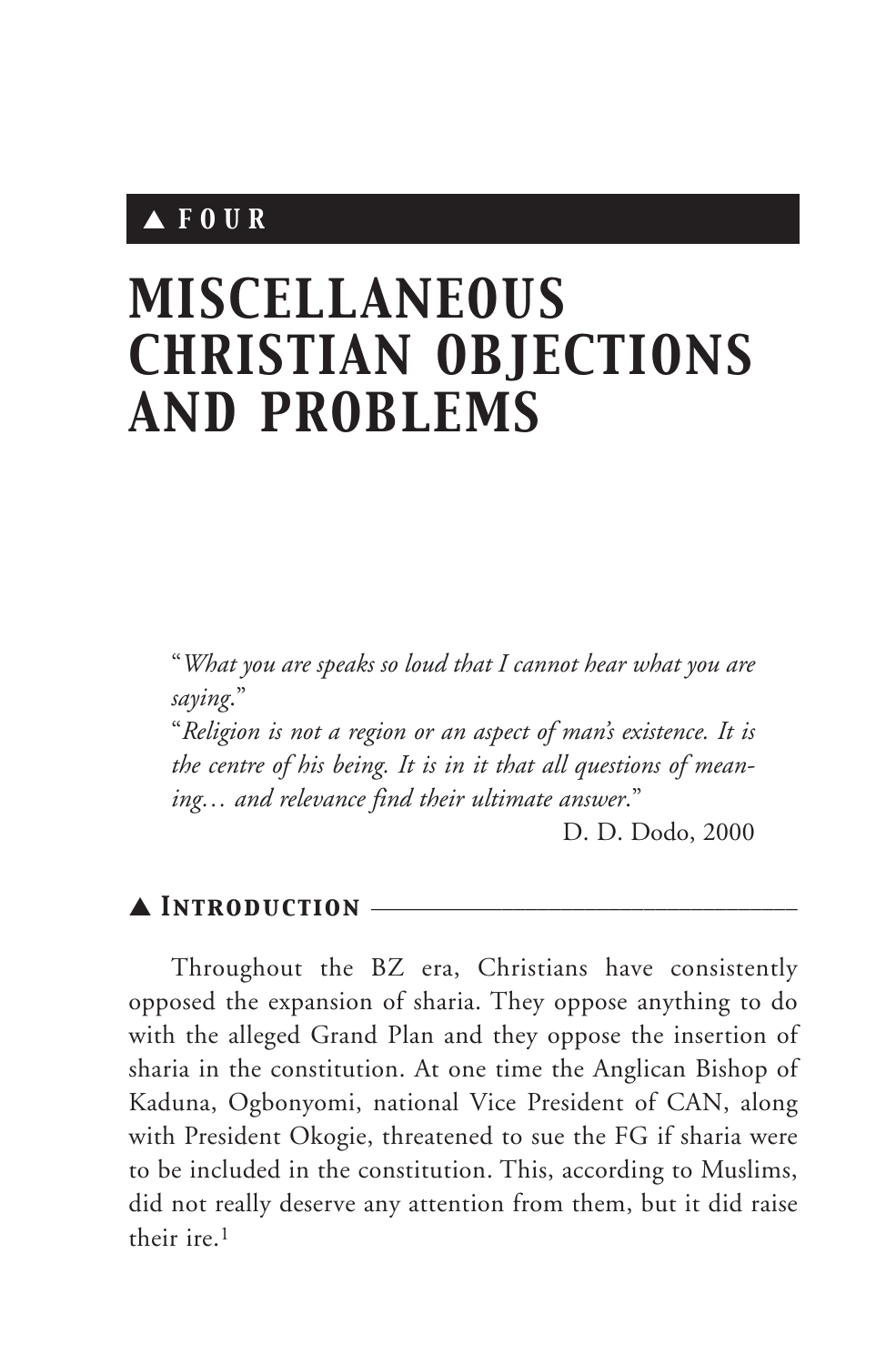#### 94 *Studies in Christian–Muslim Relations*

Earlier chapters have already indicated the strong opposition of Christians and this chapter will show even more of it. So you have every reason to expect an almost exclusively negative evaluation of sharia from them. Nevertheless, there were a few positive Christian voices that you should know about. One is that of the late Maikudi Kure, an ECWA pastor with a Maguzawa background. He allegedly declared on BBC "that the same tenets of the sharia are enshrined in the Bible and the declaration of Sharia in Zamfara is a welcome decision, as it will curtail" all the social vices both Christians and Muslims oppose.2 Olubi Docasta, a leader in the Zaria Celestial Church of Christ, a significant church on the Nigerian scene, supported sharia for the same reason: because of the need "to minimize the trends of social vices." If the push for sharia is genuine and not political, its advocates will "be remembered here and hereafter," he predicted.<sup>3</sup> Docasta's positive expectation is far removed from that of most Christians, who do not expect anything good from sharia.

Emmanuel Kana Mani, the Anglican Bishop of Maiduguri, capital of Borno state, initially sounded a fairly positive note. By mid-2001, he stated that so far sharia had not "adversely affected non-Muslims." Nevertheless, he supported the stand of Borno State CAN against "the full implementation of sharia because of differences in religions." CAN had warned against possible problems for Christians, but so far these had not materialized.4

Like almost all Christians, Haruna Dandaura, one of the "fathers" in this project, did not favour the new sharia, but, unlike other Christians, neither did he favour the strong Christian campaign against it. He once wrote that Christians should not be disturbed about sharia, since it has nothing to do with them. It is an internal Muslim affair. "I fail to see why Christians are trying to bring pressure against it." He also cautioned that "it is very dangerous to try and stop them from having it," since the sharia is not of their own making but is enshrined in the Qur'an. With CAN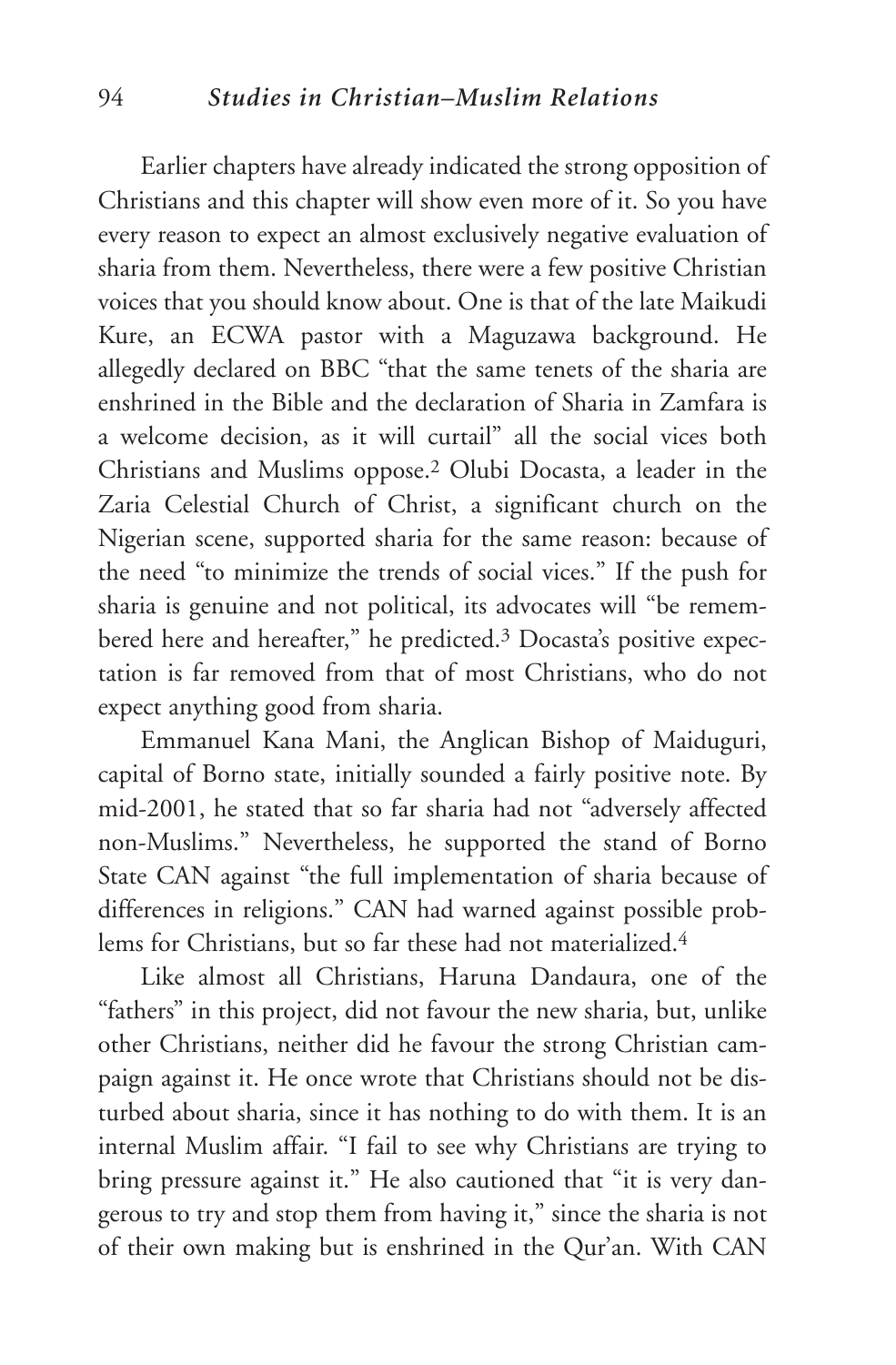leaders already skeptical about indigenous Christians from the core North, such arguments on his part did little to restore Dandaura's relationship to them. His independent spirit caused Christian leaders to ignore his insistent call for dialogue, but more of that in Volume 8.5

But he *did* oppose the sharia and told me more than once that it is basically a political strategy. Shortly before his death, he thought to detect that it was actually fizzling out. Many Muslims, he observed, have already lost interest, since it is not yielding the expected dividend.6 And though he may not have been CAN's favourite, his advice does seem to have been heeded by the FG. The year 1988 saw him leading a delegation to Vice-Admiral Festus Aikhomu, then Chief of Staff. The mission was to advise the FG to stop the debate on sharia in the CA and let the matter be handled by FG itself. The delegation feared the debate would tear up the country. Apparently, the FG listened. Shortly afterwards it instructed the CA leadership that the sharia sections in the report with which the CA was dealing had been declared off limits and that the debate on the subject should stop.7 Many Christians, it will be shown in Chapter 5, were bitter about this FG interference. Whether they were aware of Dandaura's role in it, I do not know.

It is also good to remember from Volume 6 that not all Muslims favour the new sharia regime. This holds true for both BZ and AZ periods. Matthew Kukah adduced a number of Muslim participants in the CA 1977 discussions who privately indicated considerable opposition to the adoption of sharia for a variety of reasons. Many Christians concluded that if Muslims do not agree with each other or not trust each other, how can we trust what they say or do about sharia? Muslims shot themselves in the foot and handed Christians an easy victory.8

That situation still obtains currently. The Christian Governor of Ogun state, Olusegun Osoba, pointed out that many Muslims are opposed to the new sharia. It could lead to division among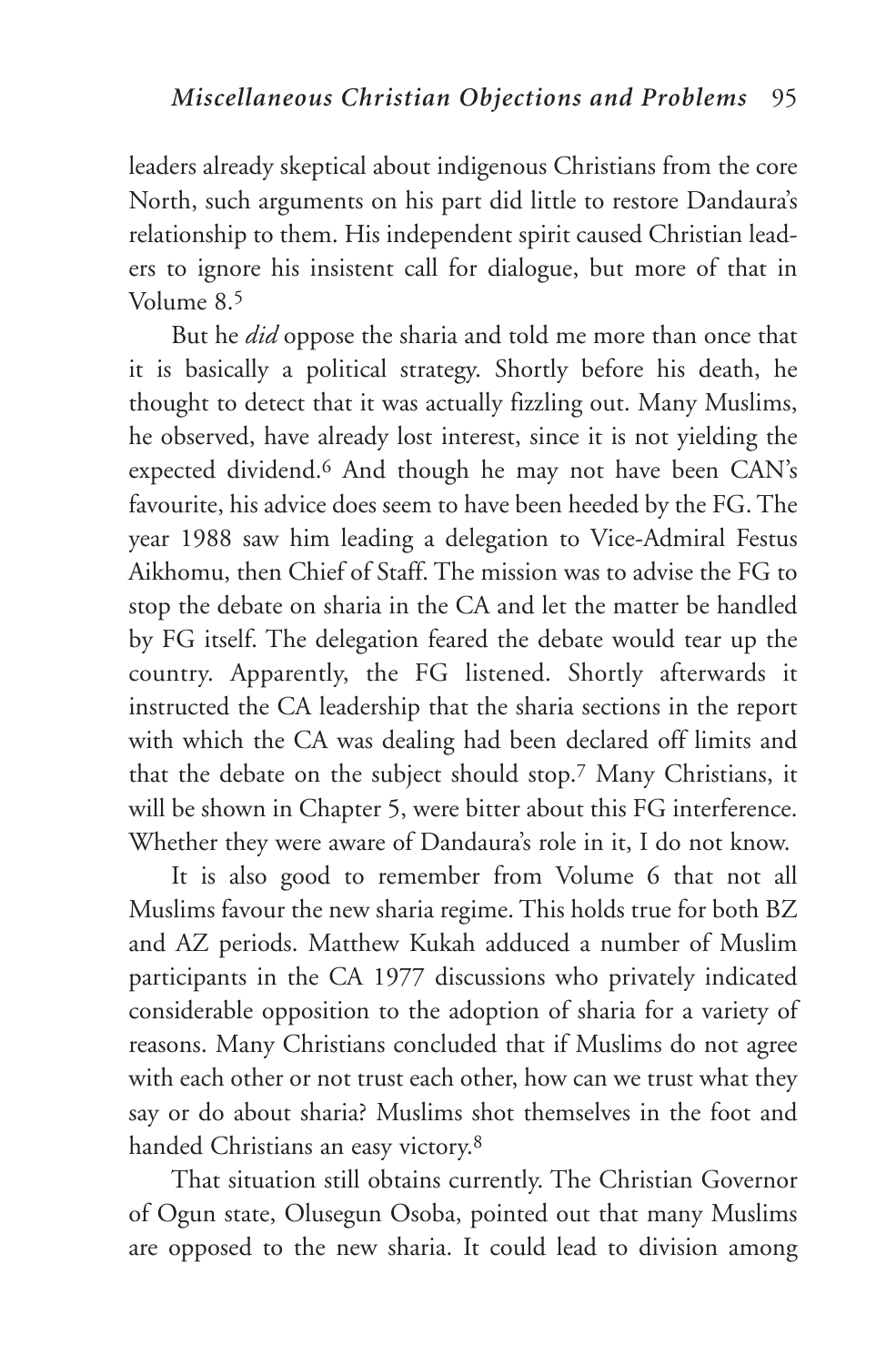Muslim sects. Even some Muslim fundamentalists, he said, "do not agree with its application for fear."9 Not even all Northern *governors* favoured sharia with equal fervour. The former Kano Governor Kwankwaso "was seen as unenthusiastic and was known not to favour harsh punishments." He gave in "because of public pressure."10 Musa Gaiya reports that Kwankwaso lost his attempt at a second term precisely because of this attitude. Gaiya describes the Katsina governor as moderate, but he has a radical deputy.11 The Gombe Governor and his Deputy reportedly both hesitated about sharia. The Governor of Adamawa refused to sign the bill, and the House could not muster the two-third majority needed after such refusal.12 But Gaiya, after having travelled around the sharia states, concluded that those that have implemented sharia "are serious about what they are doing." At the same time, its implementation "is laden with problems."13

The negative spirit of rejection is standard among Christians. However, when they meet with Muslims, both put their best foot forward and try to be civil to each other. For example, at the meetings of NIREC, an FG-supported body of Christian and Muslim leaders, the spirit tends to be "touchy, " with opinions between Christians and Muslims "sharply divided," according to Minchakpu. Yet both groups force themselves to arrive at some form of lowest common denominator decisions that may sound like agreements but that have different meanings for the two sides. At one meeting, both groups agreed on two things: One, "that Muslims cannot be prevented from practicing their religion." Two, "that sharia was not to be extended to non-Muslims."14 Sharia was to remain an internal Muslim affair. Of course, it is one thing to agree on these principles; it is quite another to carry them out and that's precisely where Christians have constantly experienced serious problems. Besides, the term "practicing their religion" has a different meaning for the two. And once the meeting was over, few of the Muslim participants seemed bothered by the continued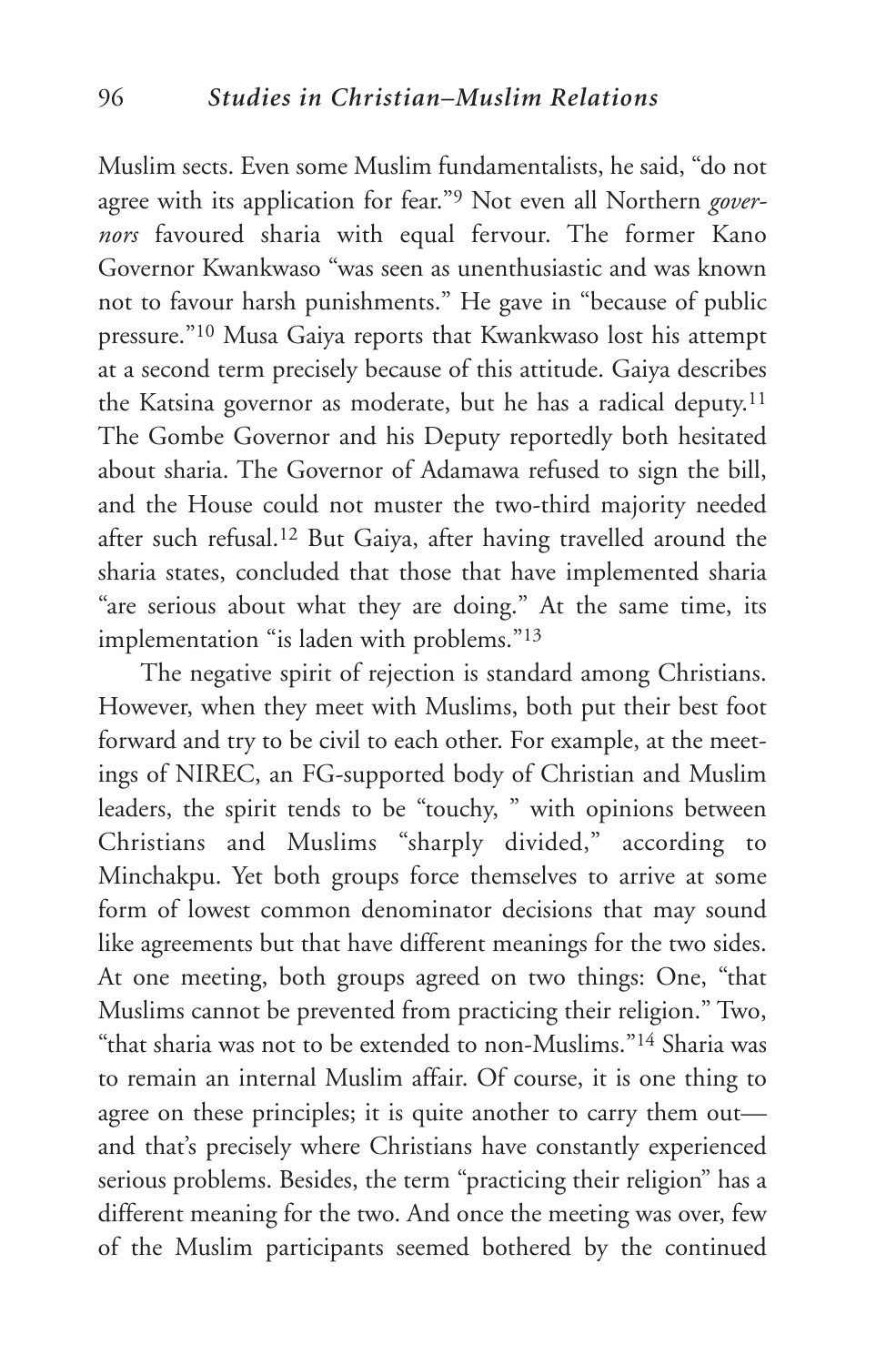forcible imposition of sharia on Christians. Why should they? After all, Islam stands for freedom of religion. No compulsion. So, it cannot be imposed. It *cannot* and therefore it does not happen!

Most Christians respond to sharia with great vigour; some, violently. One A. A. Shu'aibu, a Muslim from Malali, Kaduna state, in a letter to the editor of *NN*, reported his "utmost dismay" about hearing the strong utterances of Sunday Mbang, at the time national president of CAN, on a radio broadcast. According to Shu'aibu, Mbang "openly insulted and ridiculed" Governor Sani for "having adopted the Islamic legal system as demanded by the majority who voted him into power." Mbang allegedly "discarded courtesy and sanity and ridiculed his status by raining abuses and name calling on his fellow human being for having danced to the yearnings of his people." At another time, the same Mbang allegedly blessed a group of Yoruba in Ogun state who had unleashed "mayhem" and killed their Hausa Muslim neighbours for not adhering to the local laws of Yoruba ATR. Mbang is said to have blessed "those who would annihilate Islam and her following. He sees nothing wrong with such a dastardly act, in so much as his Christian followers were not in any way affected."15 Shu'aibu was definitely unhappy!

Christian objections to sharia are based more on practical experience than on principle and theory. Dogaraje'a Gwamna of Unijos allows that Muslim reasons for sharia may be sound. In fact, "their rights cannot be denied." However, these reasons do not resonate with Christians. In spite of high Muslim rhetoric, he writes, Christians interpret the sharia enterprise as "merely political."16 That, it should be understood, is hardly true. Nevertheless, he summarizes some major reasons Christians reject sharia that provide us with a good introductory handle. He begins with

*Christian fears of a gradual Islamization of Nigeria and a ploy to deny Christians their rights in Islamic dominated*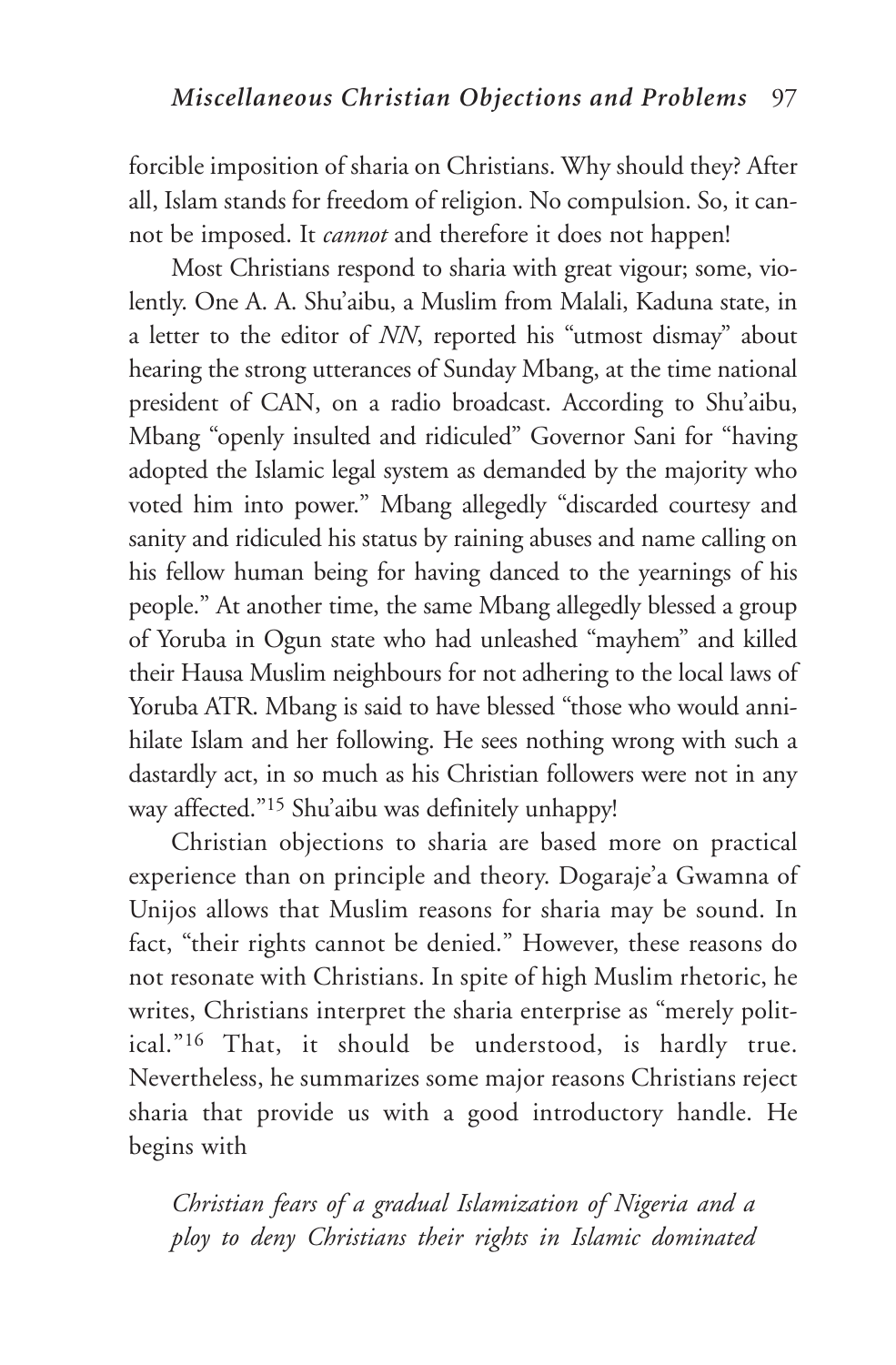*states. Christians fear the extension of sharia to non-Muslims, which they see as a framework for future and further emasculation of Christians. Christians also see sharia as neo-feudalism masked in a neo-jihadist garb with political colouration, which smacks of pharisaic antics of religious hypocrisy. It is amidst these fears that the Christian response could be contextualised.*<sup>17</sup>

That pretty well sums it up.

In this chapter we deal with a number of miscellaneous Christian objections to sharia. I use the term "miscellaneous", but that is not the same as "unrelated." As far as Christians are concerned, underneath the entire sharia enterprise lies the alleged "Grand Plan" of Muslims to take over Nigeria. Everything Muslims do or say with respect to sharia must be understood in that context. Even apparent inconsistencies in word or deed on their part are fully consistent with that plan. In this environment, contradictions between the parts are consistent within the climate of the whole.

A more common interpretation is that it is all politics, the term now understood in a totally negative way. Those means and that politics can be flagrantly contradictory, but they are consistent with the grand goal of it all—and that is where Christians "catch" them. It must be a wonderful feeling of freedom for Muslims when they seem incapable of embarrassment when caught in such murky situations and they just go on pushing their own agenda as if nothing happened! If it advances the Plan, go for it and damned be the consequences. If it brings the Qur'an closer to the Atlantic, then do not worry about short-lived hostility. Eventually people will come around and forget, as many forgot the Muslim slave raiding and turned to the Prophet. If nothing else, there is money there!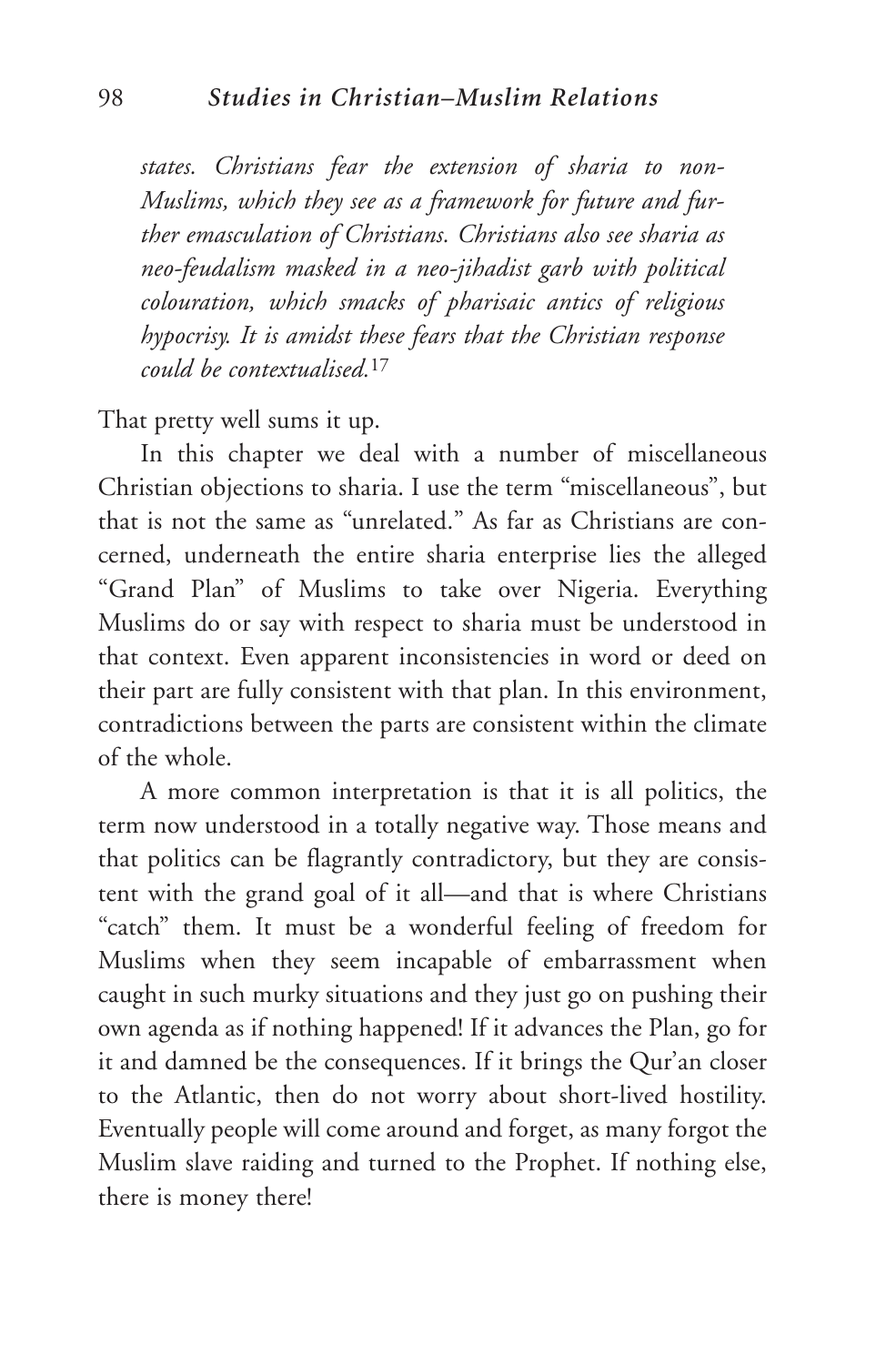#### ▲ *Sharia: Part of the Grand Plan* \_\_\_\_\_\_\_\_\_\_\_\_

Both Christians and Muslims in Nigeria speak of each other's grand plans to destroy each other. Both embrace conspiracy theories about the other. Volumes 2, 4 and 6 contain quite a few Muslim references to alleged plans on the part of Western Christosecular imperialists to destroy Islam. Volumes 3, 5 and Chapters 6, 7 and 8 show Christians similarly accusing Muslims of scheming to destroy them and erase them from the face of Nigeria. More recent indications of such Muslim ambition are presented by Yiljap Abraham. Writing about the Maiduguri violence of February 18, 2006, he reported that many people were "shocked at the attempt to eliminate Christians in Maiduguri." Tanimu Damuut, a Christian father of ten, overheard Bauchi Muslims during their violence in February 2006, say, "These infidels are a nuisance in this town. You have been feeding on the wealth of our land and it now is time for you to quit our land." Upon this, they promptly destroyed and looted the family property.18

There are also writings about Muslim designs for the entire world.19 Though such concepts are politically incorrect in the West and thus hardly discussed publicly, neither Muslims the world over nor Nigerian Christians are embarrassed about such theories, at least, in so far as they reflect on the other religion! To them, they are real. And though I have long resisted this view, I confess to having been won over by Nigerian Christians after years of living there and after even more years of research. The politically correct is a mindless blindfold that hides the obvious. *The Western world needs to see a doctor.*<sup>20</sup>

Though I have adequately described Christian allegations of Muslim plans in Volume 3, allow me a short quote from one of the "Fathers of Northern Nigeria," the highly revered Sardauna, passed on to us by Jude Aguwa via John Paden, the Sardauna's biographer. "Replying to an invitation to visit Saudi Arabia, the Sardauna said: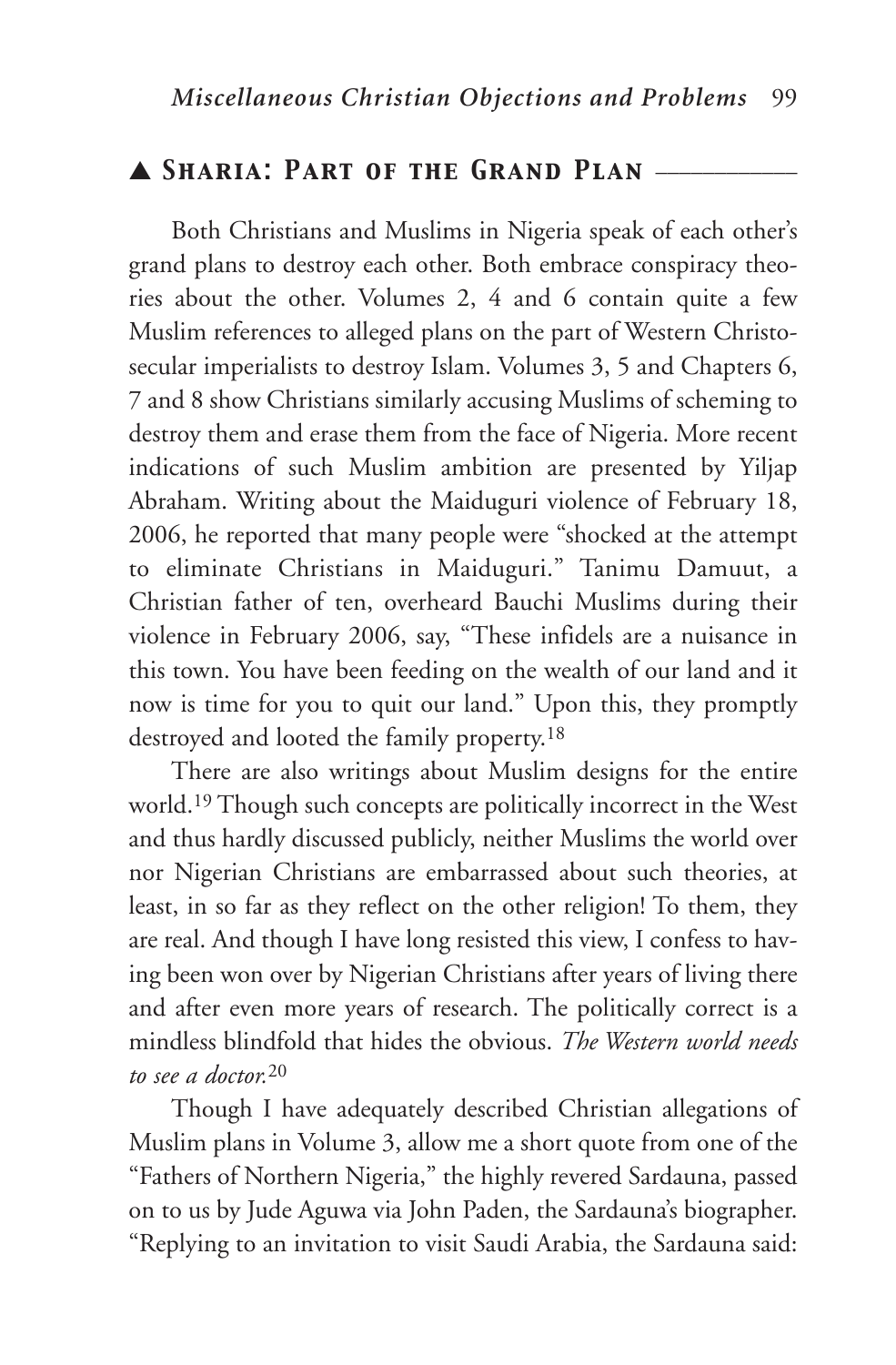'I have earlier spoken of conversion of non-Muslims to Islam. I would like to say that this is only a beginning, as there are other areas we have not yet tapped. I hope when we clean Nigeria, we will go further afield in Africa.'"21

Nigerian Christians see almost all Muslim moves in the country in the context of this Grand Muslim Plan for Nigeria, including all new sharia efforts. A good decade before the Gusau Declaration, the editor of *The Pen* called CAN to order, especially Okogie and Ogbonyomi. He called on the FG to "tame and curb the excesses" of Okogie, who had apparently expressed himself in a manner described "to say the least, wild" about sharia. The editor of *Alkalami*, the Hausa-language parallel to *The Pen*, was similarly vexed by Okogie. He wrote, "We have frequently said that if we want peace between Muslims and Christians, Okogie must be reined in. A blind man does not realize he is being watched, until people rub against him."22 Okogie had complained that the sharia was part of "systematic Islamization" of Nigeria. This is no more, according to the editor, than "weird imagination."23

Danjuma Byang did not beat around the bush when it came to the Muslim plan. On the back cover of his BZ book on sharia he wrote, "The wind of Islamic fundamentalism that has been blowing across the entire world marked Nigeria out for Islamisation a long time ago. Many strategies and methods were carefully mapped out and are being vigorously pursued. One such strategy is to tamper with the secular status of this nation and to substitute the present legal system with the sharia."

Byang's book describes the planning, the politicking and the scheming the Muslim community engaged in towards the establishment of a Federal Sharia Court of Appeal—step by step. They were beginning to press for Sharia Courts in the South. Once those would be established, they then could argue that, since these courts are now all over the federation, there is a need for a federal one as well. After that, it would be easy for them "to do away with the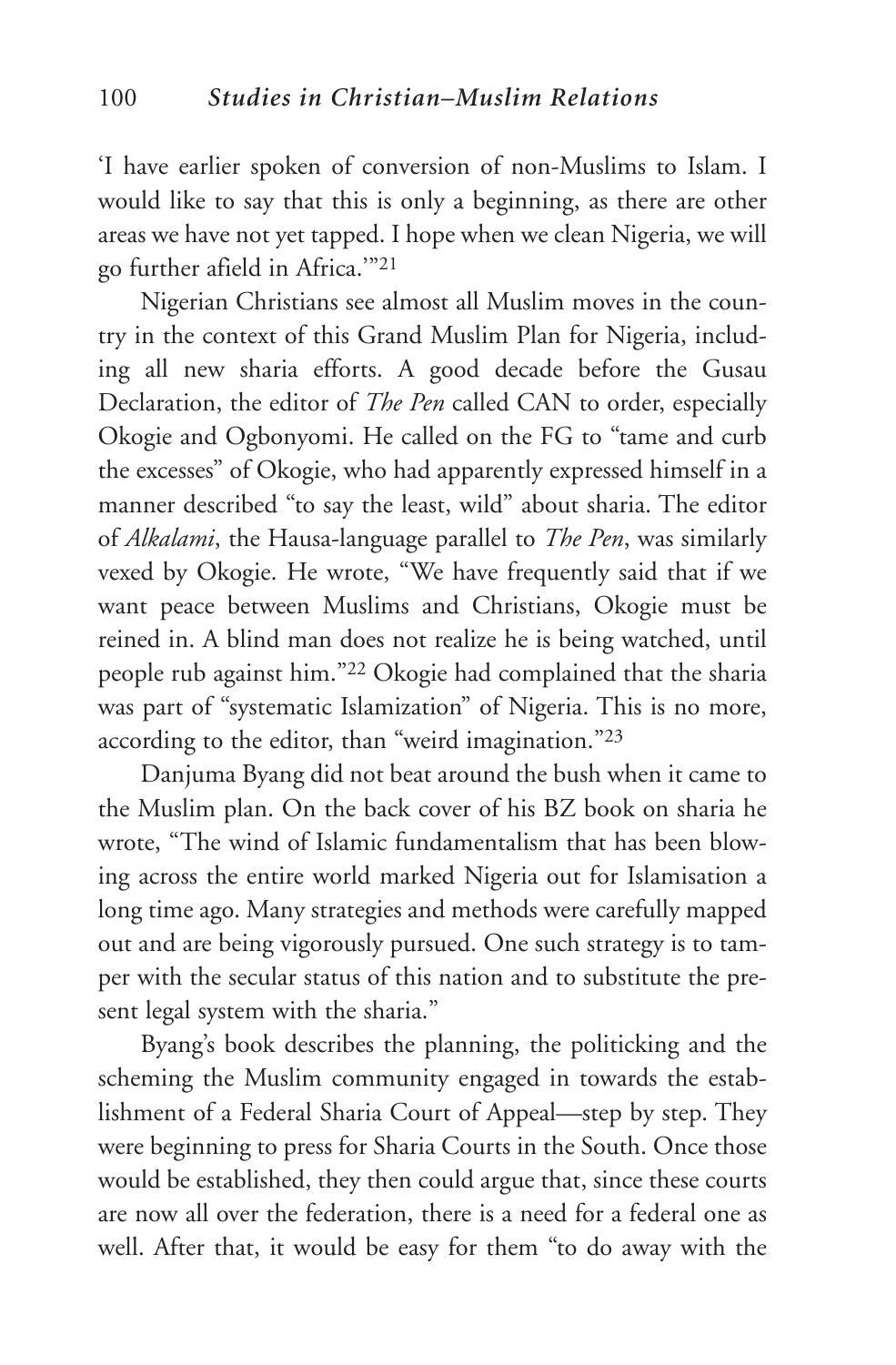'colonial legal legacy' and replace it with the 'indigenous' one. The next step would also be easy: just declare Nigeria an Islamic state." Yes, "every call to create more Sharia Courts is part of a grand plan—a calculated step towards a definite destination."

Byang quotes from a letter by an unnamed Muslim at the Centre for Islamic Legal Studies at ABU, dated November 11 1977, in which the author discusses Muslim strategy during the period of the first CA. Muslims at the time were concentrating their struggle on "three basic areas: (a) the full implementation of sharia; (b) the transformation of the educational system to reflect our ideas; (c) the fight against secularism in politics and daily life." Somewhat prematurely, the writer boasted that "of these three, we have been succeeding on the sharia."

Another development along the same vein was the "explosion of Arabic/Islamic centres established and funded by governments all over the country." This was not surprising, according to Byang. He wanted us "to remove any lingering doubt that Muslims have a blue-print of their goals, visions and strategies to Islamize Nigeria. And they are using every weapon available to them."24 Sharia is prominent among them.

Dodo thinks that all the fears that Christians entertain about sharia will in fact be realized in due time. "My fear and conviction that all these things will happen to Christians are heightened by what I have heard, seen and read. Those who saw the Sardauna at the height of his Islamic religious campaign from 1960–1966, will understand when I say the plan to turn Nigeria into an Islamic country did not start with the Zamfara Declaration in 1999. The Zamfara Declaration is a *continuation* of the plan." This was a plan "to clean Nigeria," a term calling to mind the later infamous term "ethnic cleansing," except that now we are talking "religious cleansing," two terms that in our context almost overlap. Dodo points to various steps taken by the Sardauna and later governments, all of which were steps towards "the plan." Various national agencies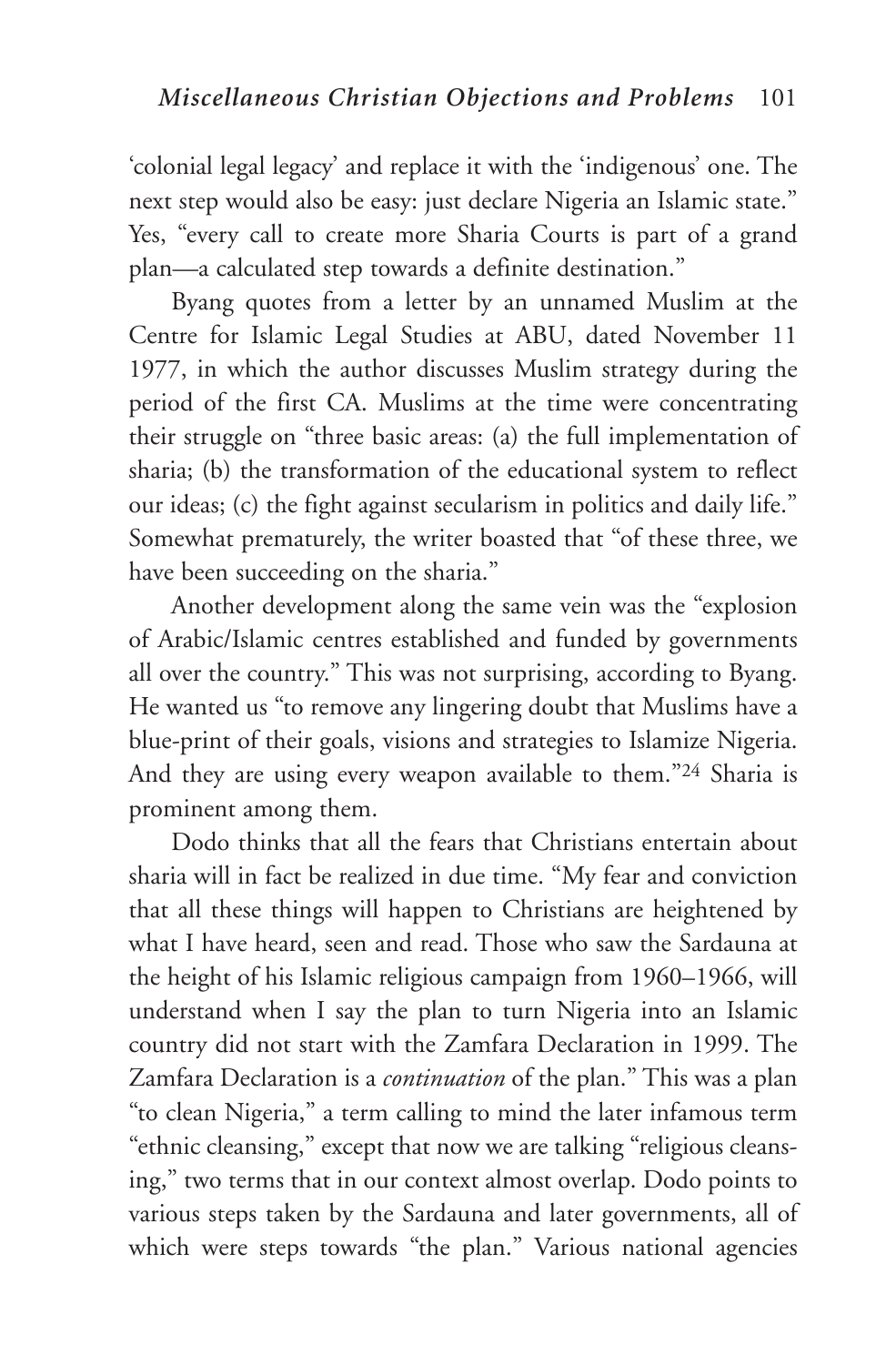were set up to advance Islam. There were no Christian parallels developed, because of the plan to convert them all. "Since Christians know that there is a plan to completely Islamise Nigeria, every major move by Muslims is seen or interpreted as contributing towards turning Nigeria into an Islamic state." In some other volumes I compare this mentality to the former cold war between the West and the Communist world. Nothing is looked upon on its own merit; it is all part of the "war." The secret smuggling of Nigeria into OIC was one such step. The plan's operators "never miss any opportunity whenever such comes their way."25

Right after the Zamfara sharia launching, Osa Director wrote, "The Christian community across the country and non-indigenes resident in Zamfara state have sharply denounced the action, which they interpret as an affront to their beliefs and a subtle attempt to gradually Islamise the nation." The Zamfara state chapter of CAN almost immediately noted, "Sharia is not a legal system per se, but an Islamic way of life that must be imposed on non-Muslims in the state." The branch asserted from the beginning that Sani's real objective "is a plan to carve out Zamfara state from Nigera," something that the failed coup of Gideon Orkar years earlier was meant to achieve.26 Patrick Ekpu, Catholic Archbishop in Benin, suggested that "the sharia experiment in Zamfara may just be playing the old script of Islamising Nigeria." Ekpu believed "that the governor of Zamfara is being used by Islamic fundamentalists, individuals and nations to float the idea with a view to feeling the pulse of the good people of Nigeria on the issue." George Igbokwe, an official of the Edo state branch of the Nigerian Bar Association (NBA), declared that the purpose of the new sharia "is to make Zamfara state an Islamic state."27

You may remember the crisis in 1986 about whether Nigeria should join the Organization of Islamic Conference (OIC).28 Christians opposed it bitterly. They recognized it as a joint effort of the FG and Muslims to take another serious step towards the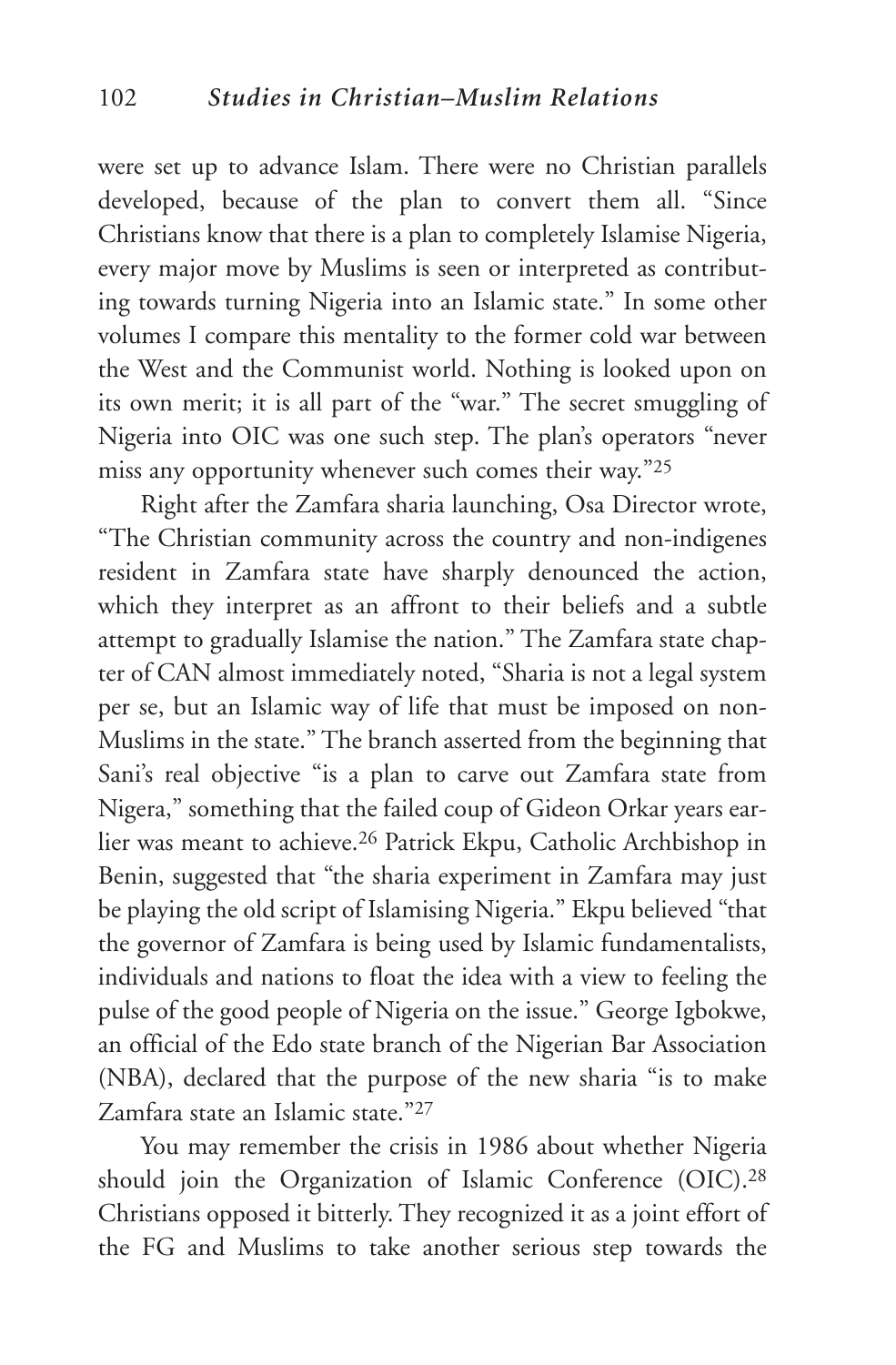Islamisation of the country. Another Muslim institution was lurking just around the corner. In 1973, the Islamic Development Bank (IDB), the economic branch of OIC, was established in Saudi Arabia. Nigerian membership was already an issue in the 1980s, but it did not materialize. Probably it was placed on the backburner while the OIC conflict was raging. I have in my archives an undated document from the Lagos State Branch of CAN that called upon "President Babangida and his group" to note two related issues. The first: "We Christians re-affirm our 'NO' to the OIC." Second, "We now say capital 'NO' to Islamic Bank and any other religious bank."29

The FG tried more seriously to join it in 1999 but was forced to delay the move once again due to religious controversy.30

Finally, in June 2005, Nigeria joined the Bank. The FG paid \$3.4 million as "initial membership subscription" with taxpayers' money. Christians were predictably upset, since they saw this move also "as the continuation of the Islamization of the country, increasing the already tense religious atmosphere." It is another sharia institution imposed on the citizenry. It was like grinding salt in the Christian wound, for eligibility included membership in the hated OIC, with which the FG also had its way eventually. To me the surprise here is that this FG move did not generate more public unrest. Perhaps some hard lessons are being learned? Has tiredness set in? Are Christians relenting? Becoming more tolerant or "reasonable"?

The issue did not escape the politicians. It divided the House of Representatives along the Christian-Muslim fault line, each side taking their predicable stands. Halims Agoda reminded his colleagues that the 1999 Constitution "forbids the government from adopting any religion as a state religion." He said Nigeria's membership in IDB will indicate that the country is an Islamic state. Others argued that "in view of the prevailing religious atmosphere, Nigeria should not become a member of the bank." The atmosphere referred to was, of course, that of sharia. After the House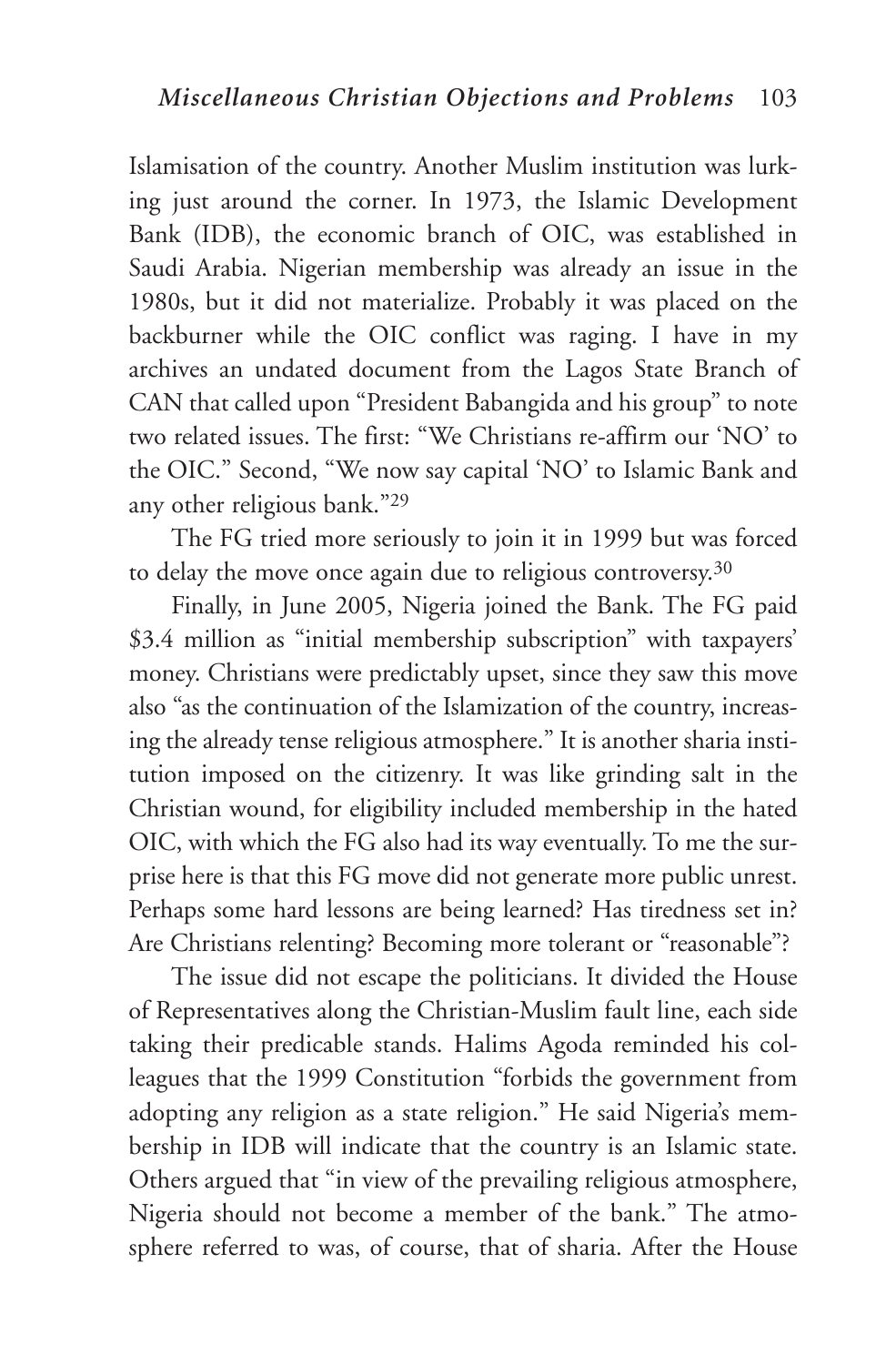was "hurriedly adjourned," "the government announced the membership." The Minister of Finance, Okonjo-Iweala, explained that the bank "promotes economic and social development of member states." She added that it "performs functions similar to those of the International Monetary Fund (IMF) and other international financial organs."31 As far as Christians are concerned, it was another nail in the coffin of the secular nature of the country, another step down the slippery sharia-plan slope. It did not help any that this move was taken only a few days after the Central Bank had approved the opening of a local Islamic bank, Jaiz Bank International, a part of the international movement towards such banks, even in the UK and US. $32$  But..., no loud demonstrations or riots this time.

The entire atmosphere was one of suspicion and of expecting the worst from "the other side." By 2004, even Muslim leaders appeared tired of the mayhem. Muhammadu Maccido, the Sultan of Sokoto and thus heir of the famous Ahmadu Bello, called a meeting for Muslims and Christians to search for solutions. CAN declined. The Secretary General, Saidu Dogo, explained "that if Christian leaders accept to meet with Muslim leaders, they would be mortgaging the collective interest of Christians and placing them under the ambit of Islamic imperialism." He further explained that "the motives are suspicious." It is simply one of the many steps in which Muslims try to trick Christians into submitting to them. CAN's position is that only the FG can call such a meeting. CAN was not about to "surrender our sovereignty to the Sultan. Their Plan is not going to work."33 Typical cold-war logic, though not necessarily wrong.34

This was at least the second time CAN refused to meet with Muslims. In 1988, the FG called a meeting under its own Advisory Council on Religious Affairs, but it unilaterally appointed a Muslim chairman. CAN refused to attend and demanded a "joint chairmanship" that would preside rotationally. It was pacified when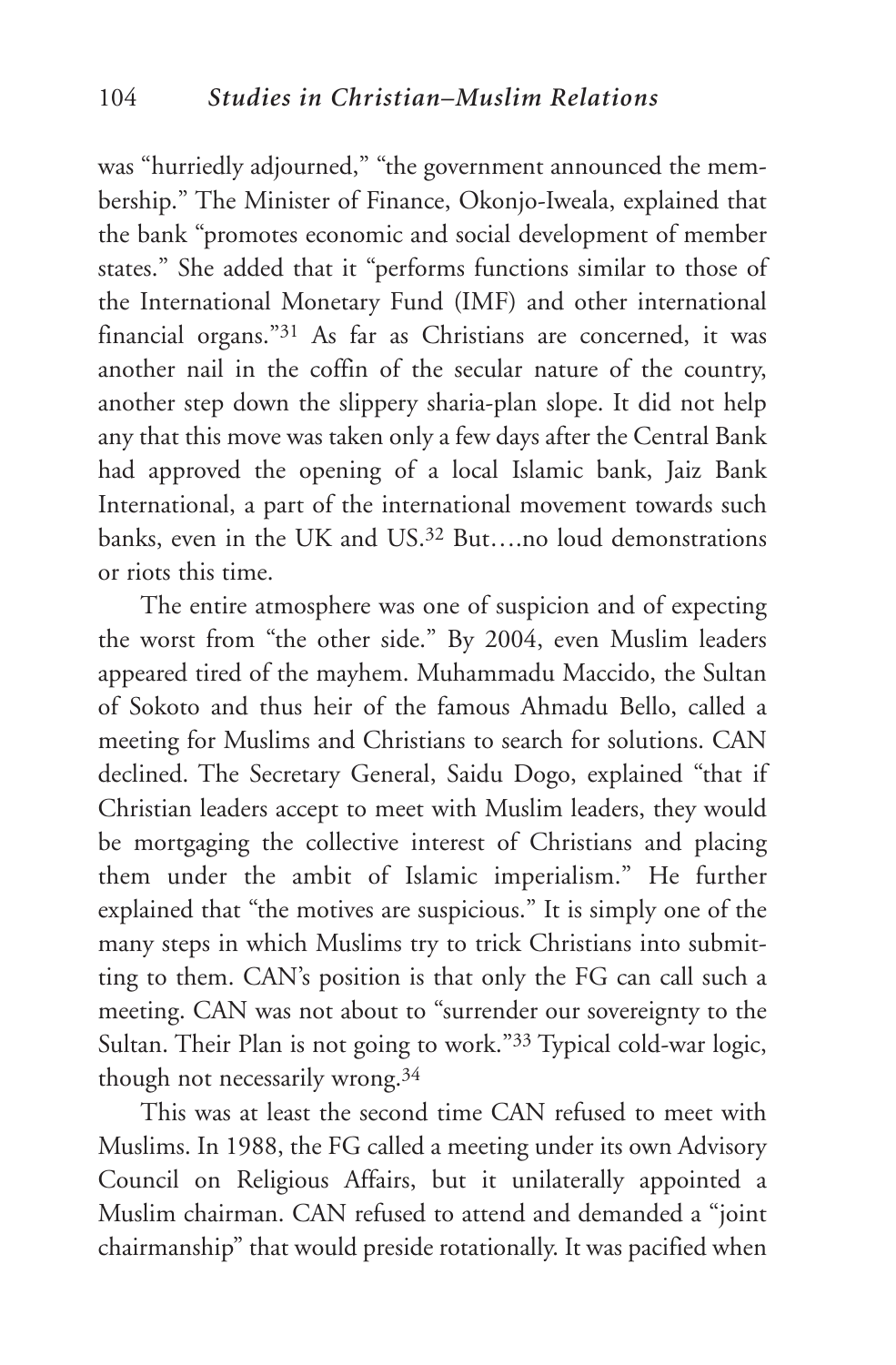positions were re-arranged. Charles Williams then declared CAN ready to participate in the next meeting.35 Apparently the cold war had intensified to such a degree in 2004 that this time around, CAN failed to offer an alternative; it just refused to attend.

Fortunately, by 2007 cooler heads prevailed. Both Christians and Muslims were facing the April election with a sense of danger. A joint meeting was held by CAN and the Nigerian Supreme Council for Islamic Affairs (NSCIA) under the joint leadership of Archbishop Peter Akinola, CAN President, and Sultan Saad Abubakar of NSCIA. At a joint press conference they declared April 10 "a national day of prayer to ward off looming danger," the danger being potential violence, mixed court signals, and "perceived state of ill-preparedness of the Independent National Electoral Commission (INEC)." The leaders observed, "There is so much anxiety in the land, largely caused by the perceived nonchalance of the INEC." This meeting and this decision was a great step forward from the aborted meeting of 2004.36

Joseph Ajaver, a pastor in the Christian Reformed Church of Nigeria, Abuja, described in a sermon how this plan works in the local village situation; in this case, his own home village. The people are Traditionalists. A Muslim trader moves into the village and is welcomed by the people. He settles in the centre of the village and demonstrates his "superior" religion by faithfully and publicly carrying out his religious rites. His religion and its rites, his dress, his disciplined way of life—it all looks impressive to the villagers. Before long a local or two decide to join him. Soon a few more Muslims come trickling in. It all seems very innocent and unthreatening. More locals join. As the Muslims increase in number, they begin to apply their political acumen. Pressure is put on the chief and elders to convert to Islam. Suddenly the villagers discover that, with the cooperation of the local converts, these strangers have taken over key positions in the community. And now they helplessly watch the Muslim community complete the infiltration pro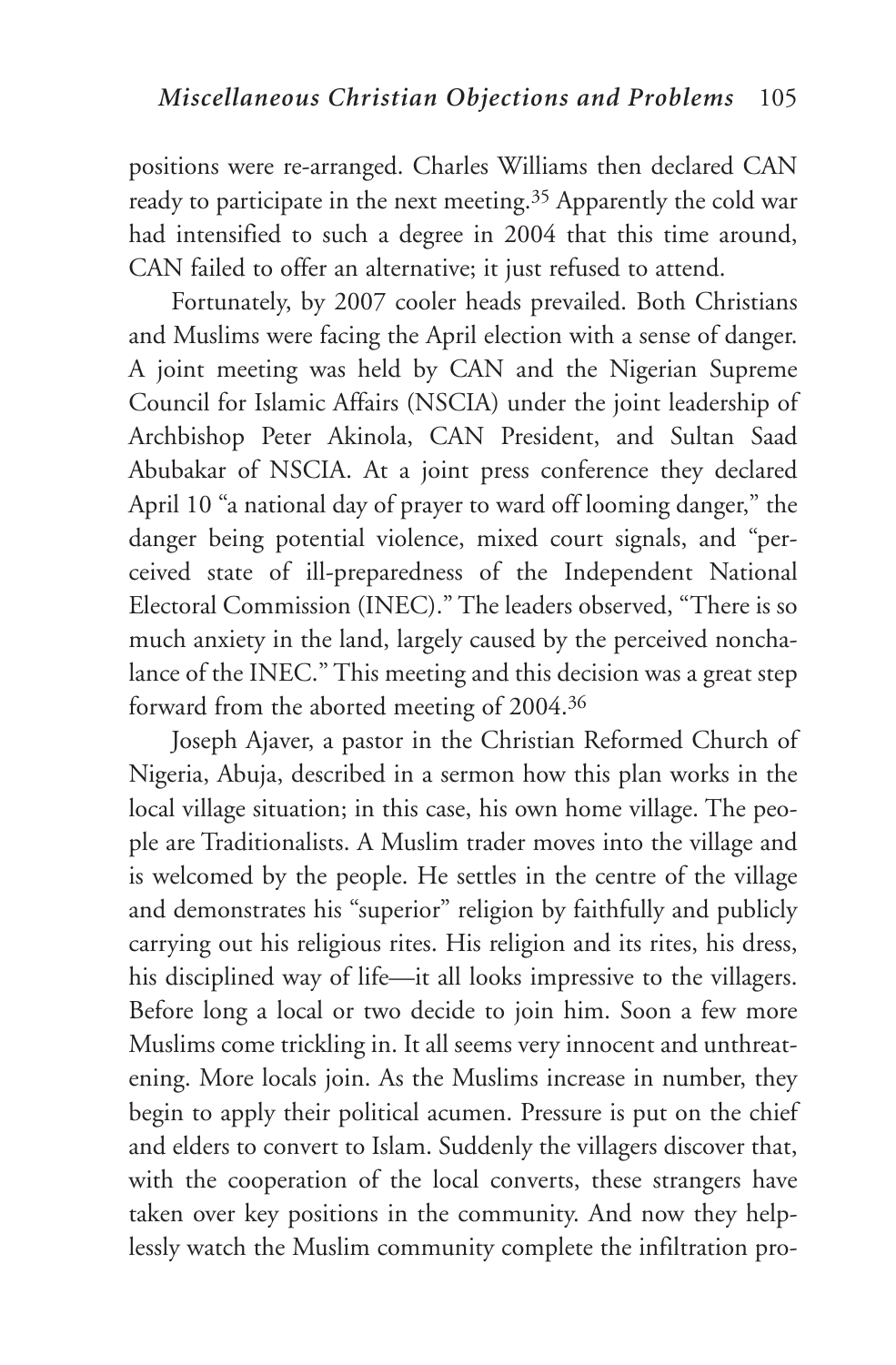cess, while the locals end up marginalized. It happens time and again, village after village. At national level, he warned, that is exactly how sharia is spread.37

It is an old strategy that the earliest SUM missionaries already observed. Lowry Maxwell, one of the SUM pioneer missionaries, suggested that Muslims were the natural leaders of the people.<sup>38</sup> "Muslim traders penetrated farther and farther into the districts of the now receptive Traditionalist peoples who appreciated their wares. As business relations expanded, the initial mistrust would dissipate and be replaced by mutual confidence and recognition of common interests. What began with the 'impersonal form of a sack of salt' would end in the conversion from fetish to Muhammad."39

A similar infiltration process is taking place with mosques. Debki urges his readers to remember how things get done. Think of how your neighbourhood mosque was built and its plot allocated. "All the garages, markets, ministries and street mosques were built on tricks. They would be praying at a place. If no one talks, they would arrange stones or blocks in the form of a mosque. If no one talks, they would build two or three blocks high. If no one talks, they would build their mosque. This is exactly what sharia is believed to intend doing, and this is why you and I will have to talk about it till the very end."40

These are some of the proven and traditional methods followed by Muslims everywhere. Anyone wondering what this means for the Western world? Could not happen there, you say? This process is one of filling a vacuum. Traditional religion was beginning to leave people dissatisfied; it no longer seemed to fill their needs in their changing world. A spiritual-religious vacuum was developing that Muslims filled. In the West, many people have restless hearts in the cold climate of secularism that an increasing number is trading in for the sureties and dignity of Islam.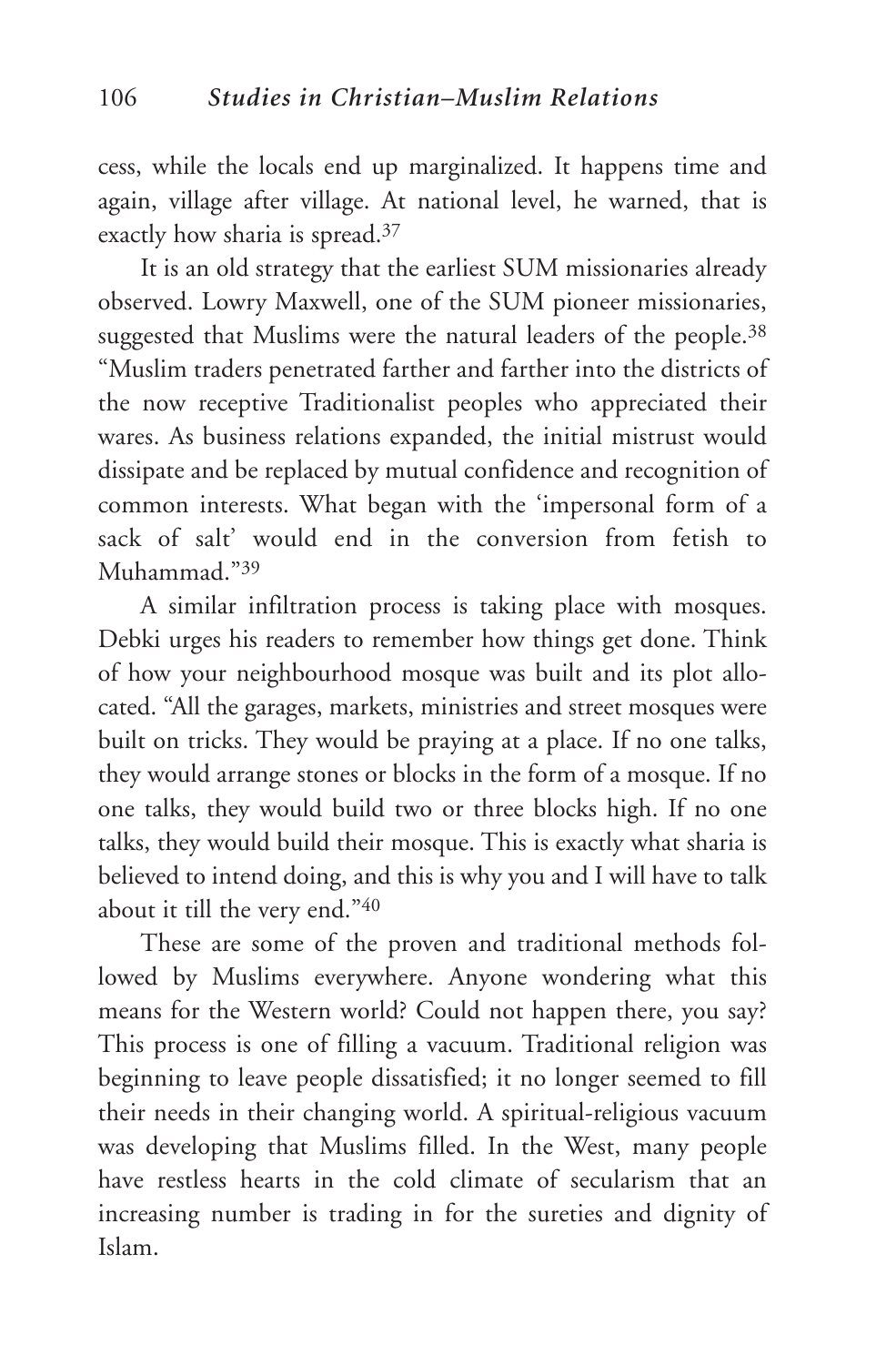When you read Chapter 8, keep these factors in mind. You will be able to understand sympathetically why the Plateau people resist Muslim infiltration as strenuously as they do. They are one of the few who caught on before it was too late. This time, Muslims face active Christians, not passive Traditionalists; Christians, moreover, who have a memory and experience. They realize what the arrival of the first stranger means for the future. It is a new experience for Muslims to be caught at their game—and it makes them nervous. Nigerians have learnt the lesson that Westerners are still working on.

In spite of all this, Human Rights Watch claimed to have found "no evidence of a campaign to 'Islamize' Nigeria." I wonder how wide they flung their nets. Did they take wider historical developments into consideration or did they confine their research to an isolated sharia issue of the here and now? There are some statements in the report that make me doubt the professional level of their effort, especially their depth.

## ▲ *Constitutional Assemblies* \_\_\_\_\_\_\_\_\_\_\_\_\_\_\_\_

Most mature Nigerians and all readers of the earlier volumes of these studies know about the series of CAs that have been held in Nigeria over the years.<sup>41</sup> In every case, except the National Conference of 2005, sharia has been a major bone of contention and in every case Christians have been very adamant against the inclusion or expansion of sharia, generally demanding that the status quo of the Penal Code be maintained. And throughout these debates the issue of the Grand Plan featured prominently. *One could almost say that the history of CAs is the history of the struggle about the unfolding of the Grand Plan with sharia as its centrefold.*

Charles Williams, long-time General Secretary of both the Christian Council of Nigeria and of National CAN, spoke of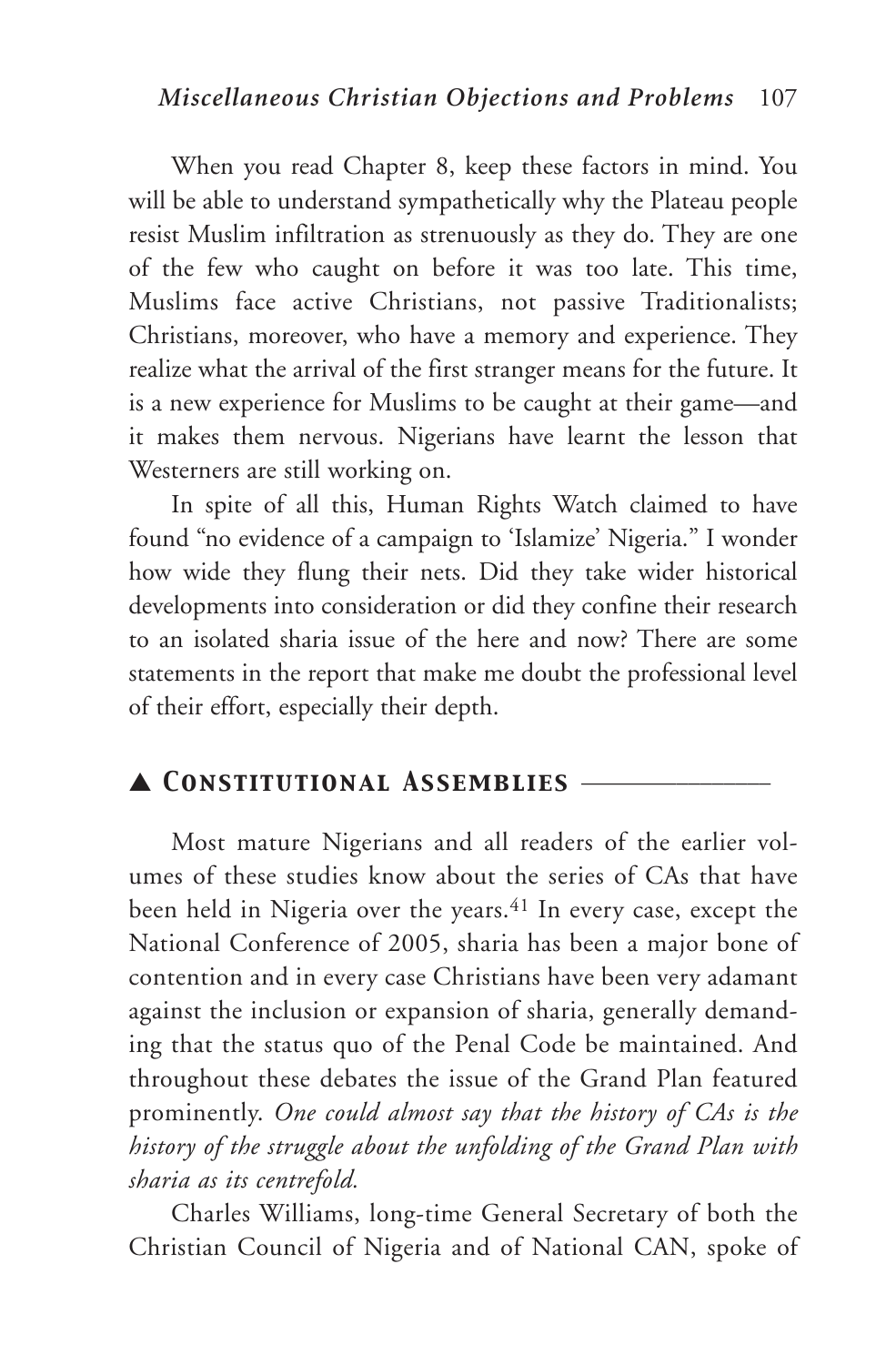1977, the year of the first CA, as a "crucial year" with regard to sharia developments:

*Muslims exerted all vigorous efforts to write the sharia into that Constitution. On their own part, the Christians opposed the move to make a "sectional" religious law to form part of the Constitution which would govern all Nigerians irrespective of their religious persuasions. The various arguments which Christians proffered against the inclusion of sharia seemed unbeatable. The FG did not, therefore, give that law constitutional backing. The Muslims felt offended by what they regarded as a defeat for them, but a victory for the Christians. Since then, Muslim fanatics have been showing keener and fiercer determination to exterminate Christianity from Nigeria and substitute Islam for it.*

Williams thought to find the cause of Muslim aggressiveness at that first CA in two vital Muslim meetings held a few years earlier. These were the Conference of World Islamic Organisations of 1974 in Mecca and the World of Islam Festival of 1976 in London.<sup>42</sup>

Referring to the Muslim demand for a constitutional provision for a Federal Sharia Court of Appeal (FSCA), Matthew Kukah described Muslims as arguing "passionately that granting them the FSCA was the surest way to peace and justice." "Non-Muslims, appalled by the stridency of the Muslim demands, concluded that Muslims were seeking to use the provision as a Trojan horse to install Northern hegemony and perpetuate Muslim dominance." The issue was eventually settled under pressure of the FG, but the harm had been done. "The debate revealed some worrying trends as to the place of religion in national politics. More importantly, it woke up Christians from their slumber. They began to re-examine the Islamic agenda and its overall implications for the survival of Christianity and democracy in Nigeria." While the Northern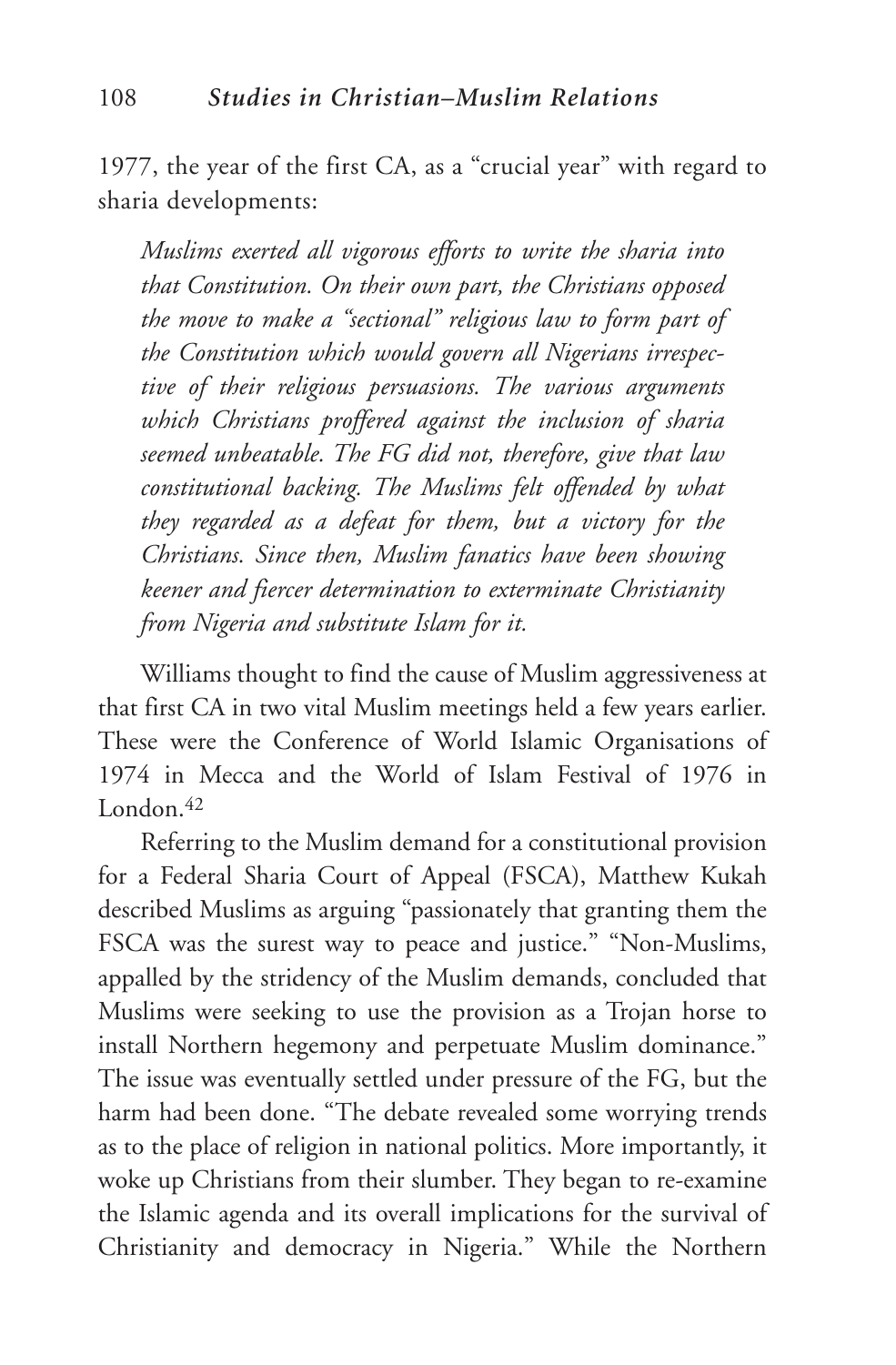Muslims had shown their inclination to use religion for political purposes, Christians were emboldened by their "victory in throwing out the sharia clause."43

With reference to CA 1977, Jude Aguwa wrote, "The vehemence with which Muslims pursued the discussion raised serious apprehension among non-Muslims." "The ferocity of the demand is typified in a statement of the Muslim Students' Society" that he then quoted at some length. The statement is typical of the most radical you will find in greater detail in Volume 6. They insist on "the total application of sharia." It is "not reducible, nor can it be compartmentalized." Muslims must "stand firm and resist to the last man this effort of non-Muslims to suppress Muslims and eliminate sharia." They must be prepared to "lay down their lives and oppose all opponents of Allah." They must also "reject any form of compromise." Muslims who oppose sharia in the CA "must take full responsibility for putting the entire nation to chaos."44

Onaiyekan gave this interpretation of CA 1977 at the NIREC Conference in 2000:

*The dispute was not whether the sharia should feature in the Constitution. The draft constitution, taking note of the existing situation, did make provisions for the sharia. The debate was more on the extent and scope of the sharia in the constitution. The supporters of the sharia wanted it to be parallel law to the laws of the land with jurisdiction right up to the Supreme Court level. Others, mainly Christians, felt that there should be just one law in the nation and that the sharia should have status which the draft constitution also allowed for the native law and customs courts. In between these two positions, the great debate disorganised and almost stalled the proceedings of the conference. 183 members walked out of the conference. Eventually, in a typical Nigerian way, a compromise was arrived at. The compromise is what we have in the*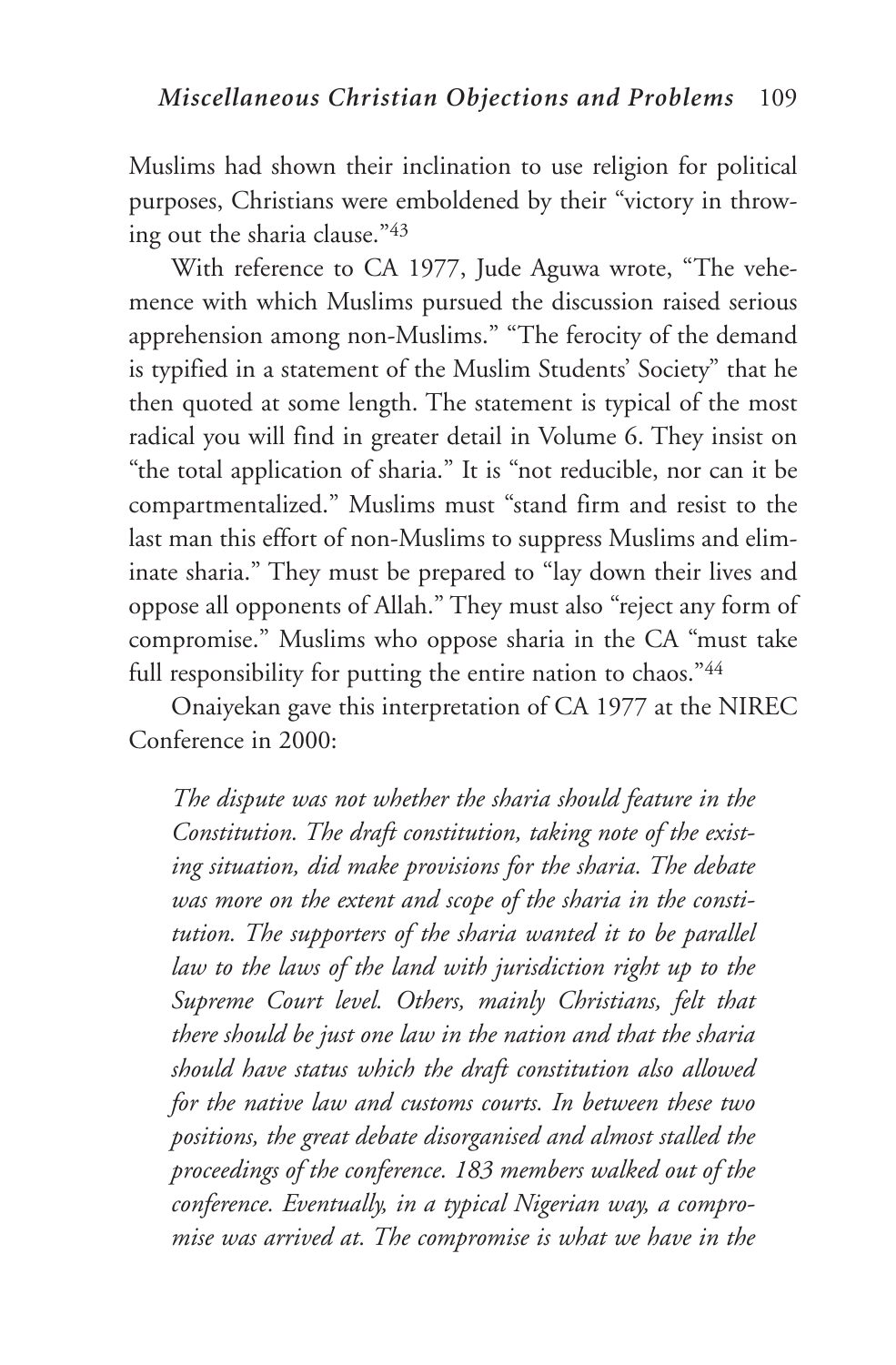*1979 Constitution, whereby Sharia Courts of Appeal were allowed in the states that already had them or wanted them. Provisions were made for the Supreme Court to have legal officers versed in the sharia to hear matters that come before the Supreme Court from the Sharia Courts of Appeal. It was a compromise that did not fully satisfy either side. The 1979 Constitution certainly did not envisage the Government of the Federation or of any state totally embracing sharia as the law of the land*.

Onaiyekan then proceeded to summarize the rest of the constitutional story. During the Buhari administration "some modifications seem to have been attempted for the purpose of extending the jurisdiction of the sharia." Byang supplies the details of this move down below. This raised a lot of dust but is now history. Not as much has been written about Abacha's CA. Onaiyekan reports that a document was produced, but it has never seen the light of day.45

Yusuf Yariyok, in a paper detailing various alleged attempts to break up Nigeria, views sharia as a tool used to achieve this breakup. The CA of 1978 could have led to a breakup, if it were not for the valiant attempts of Christopher Abashiya, one of the "Fathers" in this series.46 I am not sure how this squares with a story about a Catholic three-some at the CA that reportedly claimed *they* were responsible for the victory. Joseph Agbowuro, one of three Catholic priests on the CA, proudly boasted that had it not been for him and his two colleagues, "sharia would not have been ousted."47 Perhaps it was teamwork with Protestants and Catholics each boasting about their own efforts.

Philip Ostien is an American legal scholar on the UJ law faculty, born in Nigeria to missionary parents. He has great interest in sharia developments in the country and was the front man in Jos for the 2004 sharia conference at UJ. He considers himself a typi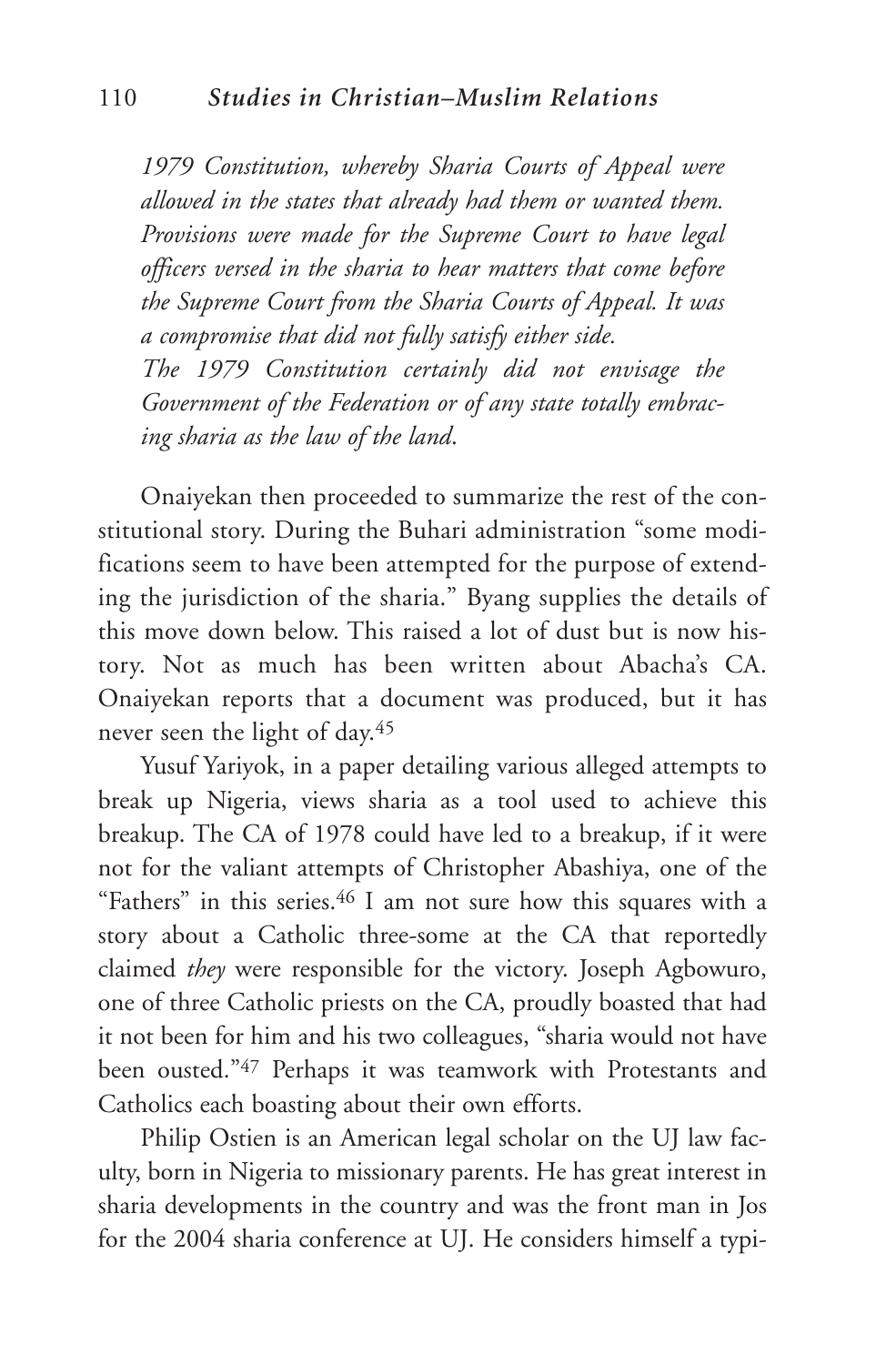cal Western secularist, though his opinions about sharia are hardly typical for a secularist. So, as a "non-religious" expatriate, he does not really fit in the scheme of this series, but Nigerians have brought him into the discussion. He appears in Volume 6, because some Muslims were suspicious that he was bringing the American agenda to Nigeria via the Jos conference, even though he had previously written an article in which he favoured sharia developments and chided Christians for their opposition. And now, Christians bring him into the discussion, also to disagree with him. Sometimes a man just cannot win!

This time it was our mutual friend Musa Gaiya who brought Ostien's name into the arena. Ostien had advanced the thesis that Christian intolerance and intransigence at the initial CA left Muslims dissatisfied and angry. If, as Gaiya interprets Ostien, "Muslims had gotten their way at that time [1978], they would have been satisfied and would not have over-stretched the scope of sharia as they have now done." Gaiya dismissed the argument as "tendentious." It "should not delay us."48 On basis of my view of secularism, <sup>49</sup> I agree to some extent with Ostien's critique of the Christian stand at that early CA. Like Gaiya, I disagree with his conclusion. *The "Grand Plan" of Muslims, including their sharia campaign, will not be stopped by Christian tolerance and compromise, by a friendly give-and-take atmosphere, by appeals to fairness or by solid logical argument. Christian resistance only postponed the unfolding of the Muslim agenda*.

While leading up to 1995 constitutional developments, Obed Minchakpu summarizes a hefty list of Muslim successes towards their agenda and then describes 1995 sharia developments as simply another step. Muslims having succeeded with various measures on his list, he wrote, "The stage was set for another step ahead in their bid to Islamize Nigeria. The CA was the stage they were waiting for." "The jihadists who were given the mandate for the CA were there. They were armed with their hidden agenda, the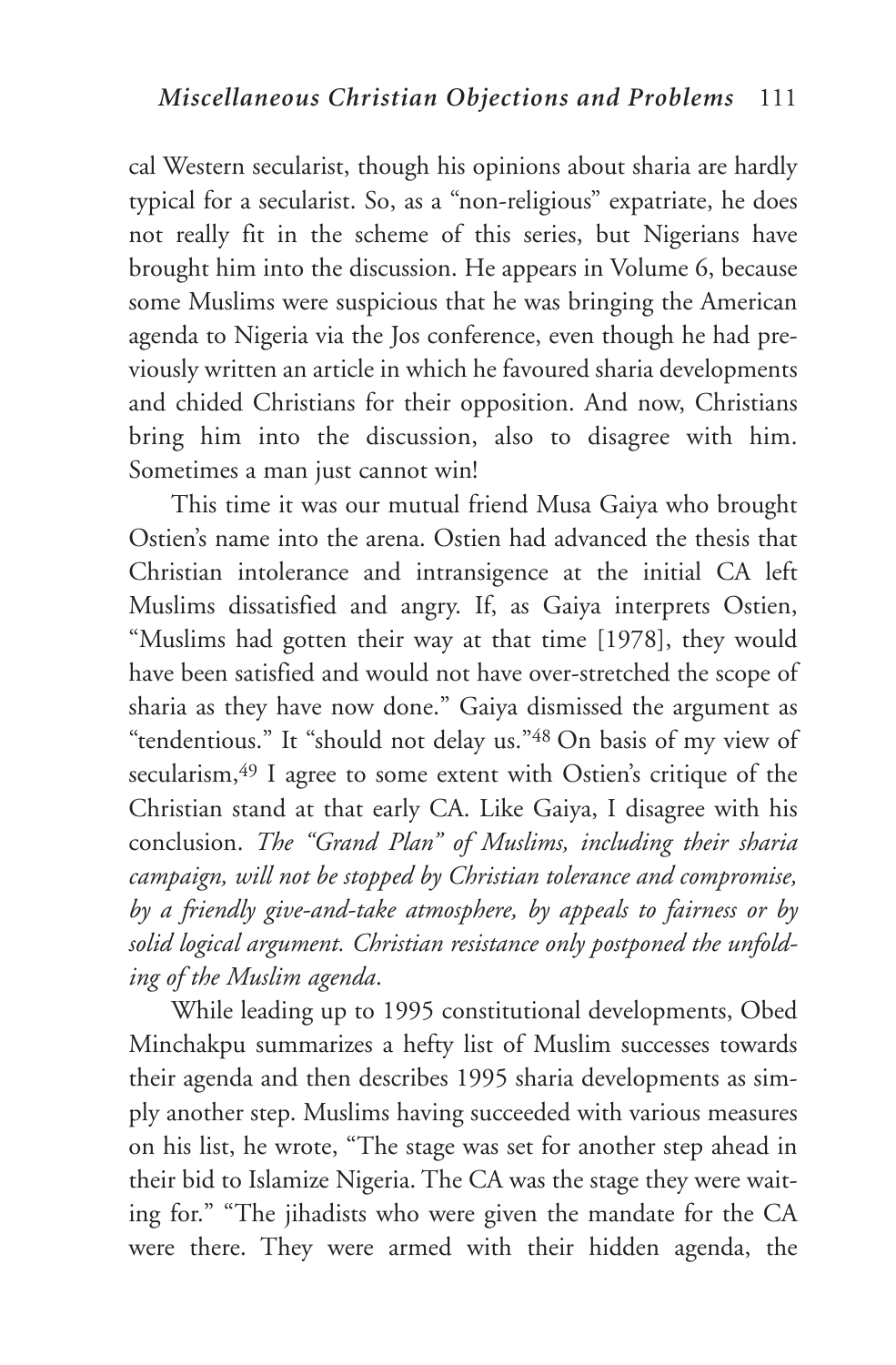Islamisation of Nigeria. They were prepared to ensure that whatever document that emerged would give Islam an edge over Christianity." Alas, Christian members were so preoccupied with their own personal political agendas that they were caught unawares. The result of their lapse "was the successful entrenchment of sharia in the Draft Constitution."50

We are now living with the "Abdulsalami 1999 Constitution" which, because of its military inspiration, can "hardly be considered made by Nigerians." The military story is completed, but the issue "still leaves a lot of room for further discussion and clarification." These constitutions and amendments are all the products of military regimes. It is time the Nigerian people themselves have a crack at it. Sharia is one of several unfinished issues. It should be dealt with in the context of a general review, not just one with an exclusive focus on sharia alone.

Onaiyekan thought this could possibly be dealt with in the 2005 National Political Reform Conference (NPRC), but that, surprisingly, did not even touch the sharia issue.<sup>51</sup> There were some, both proponents and opponents, who thought it should. Osa Director reported that Akinola Aguda, a "respected retired jurist, came short of advocating a sovereign national conference on the matter." He said, "If any state wants to introduce sharia, they could call a meeting of politicians to discuss the matter again. They can take it to the National Assembly."52 Dung L. Dung insisted that such matters be placed on the agenda. His major concern was the internal colonialism under which the British had placed other ethnic communities under the authorities of Muslim chiefs and emirs. In the minds of Christians, that arrangement is directly related to issues of Islamization and sharia. The one can hardly be discussed without the other. "Here," Dung declared, "lays the root or beginning of the injustices, imbalance and inequities that have long permeated and bedevilled Nigeria." "These issues have to be taken up by the NPRC for serious discussion with a view to correcting these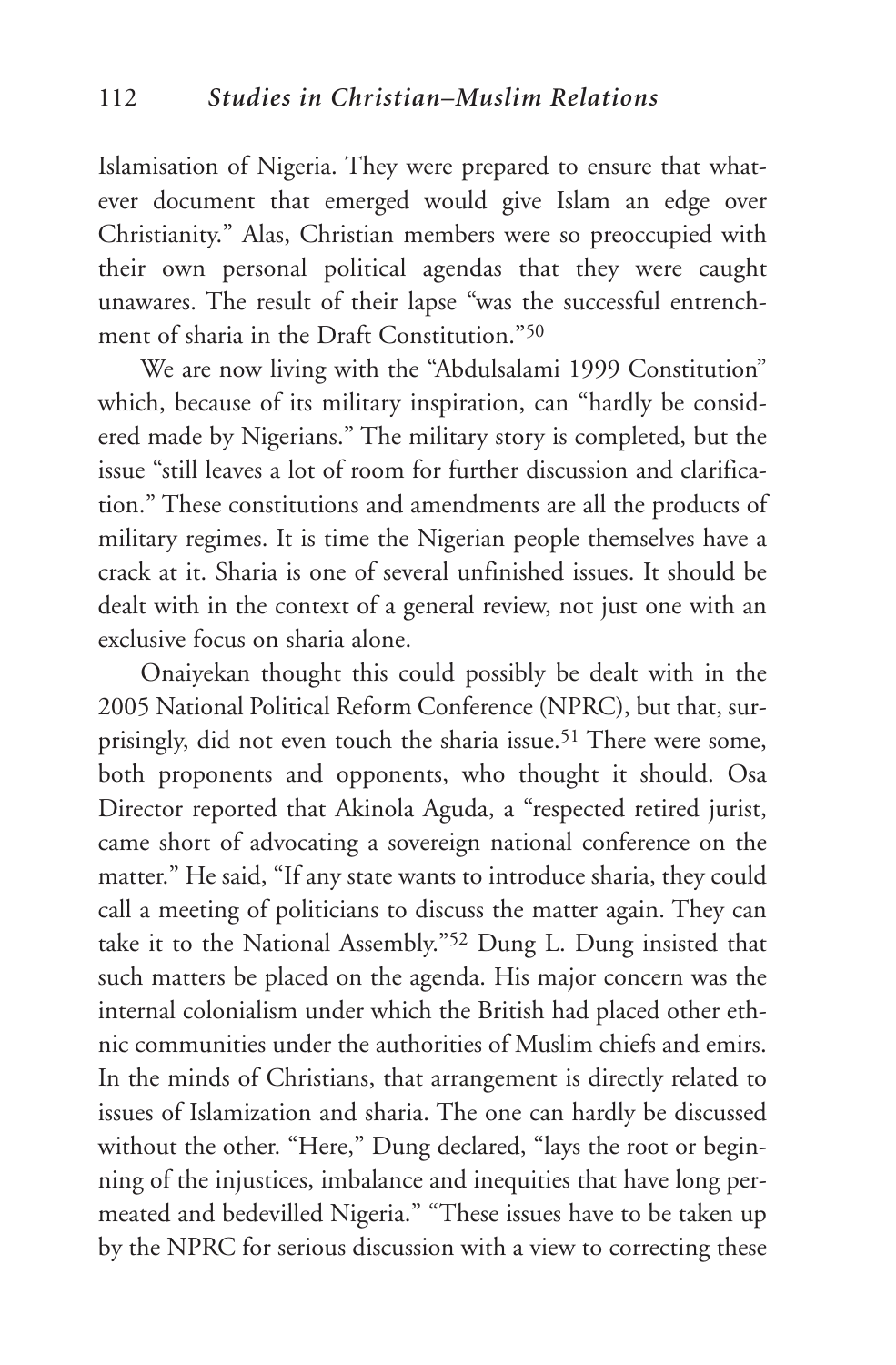imbalances…and iniquitous treatment of Middle Belt ethnicnationalities by the Hausa-Fulani emirates at the instance of the Sokoto Caliphate."53 It turns out that President Obasanjo himself listed religion as one of the no-go areas.<sup>54</sup> In a way it is regretful that religion—and, thus, sharia—was excluded from the agenda. It could have been *the* opportunity to deal with this very explosive subject once and for all, but, given the heated sharia atmosphere at the time, that might not have been possible. Consequently, the Conference failed also to deal with the letter of complaint from CAN about the treatment of Christians in the North.

## ▲ *Politics, Manipulation, Economics,* **RELGION** –

Christians on the whole regard sharia a religious issue that should not be mixed up with politics or government. For this reason, Zakka Nyam, Anglican Bishop of Kano, shortly after the Zamfara Declaration, advised all governors who were thinking about introducing sharia "to step down for traditional rulers like the emirs who are the natural custodians of the people's culture." Governors should be aware they were voted into office by Christians as well as Muslims. Hence, if they wish to bring in sharia, the honourable thing is for them to step down for traditional rulers.55 In other words, sharia is not suitable for politics, at least not in a multi-religious constituency.

However, Christians charge that in fact sharia has long been used for political purposes and continues to be. That is the mainstream opinion among Christians and affirmed by many Muslims, especially by university graduates and those influenced by "the Mallam," the late Aminu Kano. One of Haruna Dandaura's friends, Mijinyawa Labbo, a Hausa-Fulani Christian in Zaria, had as his main sharia worry "manipulation by politicians and its operatives." He pointed to the practice of the Muslim NPC of perse-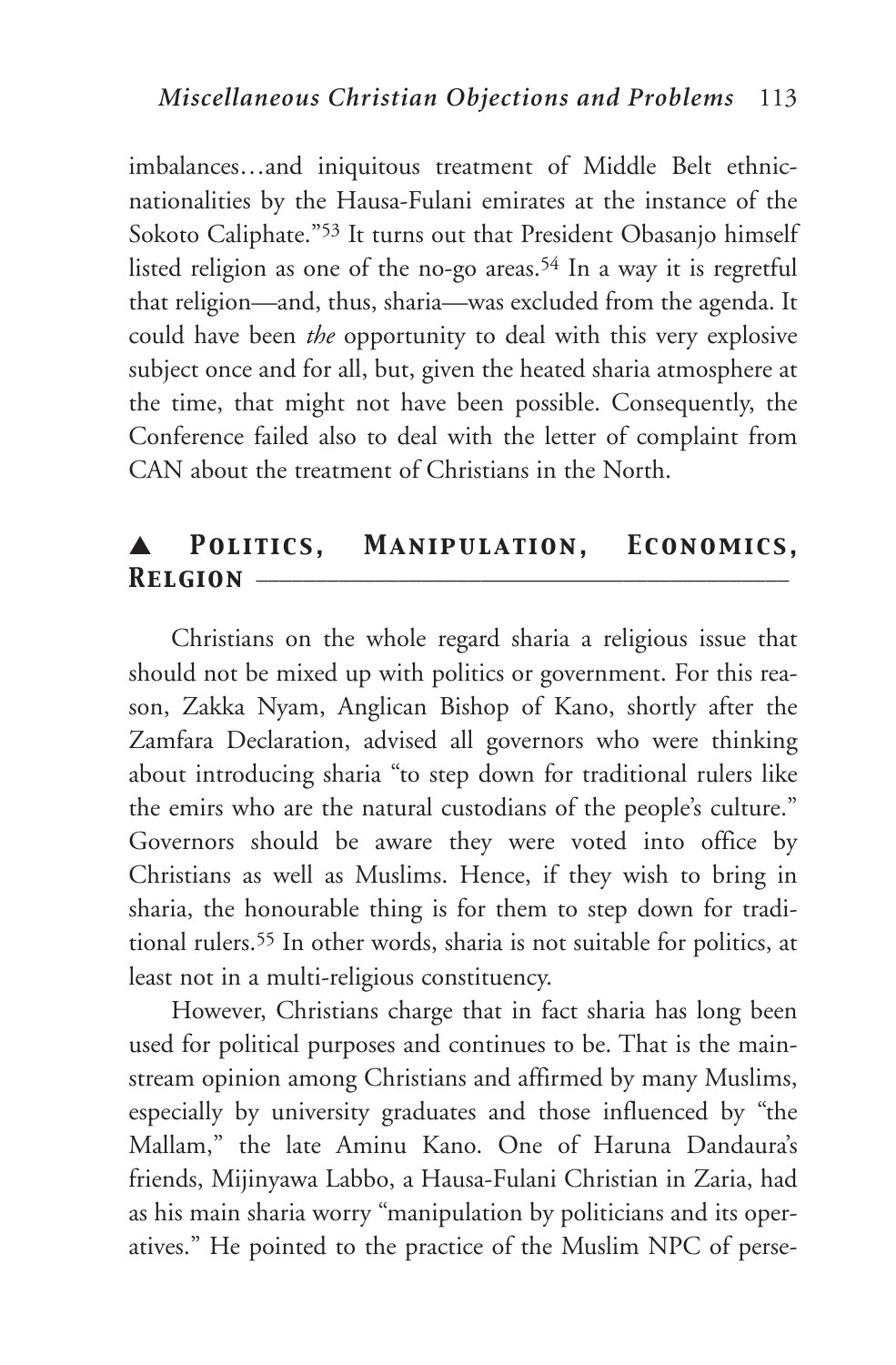cuting all those not toeing the party line—and that was done by "sharia agents, of course."56 Kukah summarized the opinion of Balarabe Musa, a member of the Muslim/Marxist-oriented NEPU, who had observed during the BZ era

*that the northern ruling class purposely set out to use the sharia debate to gain political advantage during the second republic. They knew they were threatened by the new democracy. They had no foothold or any solid base for political competition as a block with the rest of the country. It became clear that Islam would offer the only alternative for the protection of their class interests. So they held on to the issue of the sharia in the Assembly as their only weapon for mobilisation in the North.*

Kukah then moved on to Mahmud Tukur, a former Head of the Department of History, ABU. Tukur revealed that "Certain groups with political ambitions from the North…decided to use the sharia debate as a means of mobilising support. They would use the support they had earned in presenting themselves as defenders of sharia…. The idea was to build up a pool of supporters that should be relied on for electoral advantage for the advancement of their class interests.…"

I am writing about how many Christians charge that sharia was used for political purposes by Muslims. Those politicians were allegedly assisted by "Christian" Southerners. They had common class interests with their Northern Muslim counterparts that overrode their religious and tribal loyalties. They were part of the scheming. Their part was to gain political power in the South by *opposing* sharia! One political plan with opposing regional approaches to achieve their common class interests! Both using religion; both, sharia.57 *I will be circling around this point for the rest of this section of the chapter, just going round and round to include the views of a wide range of Christians*.

Note that the above information comes from prominent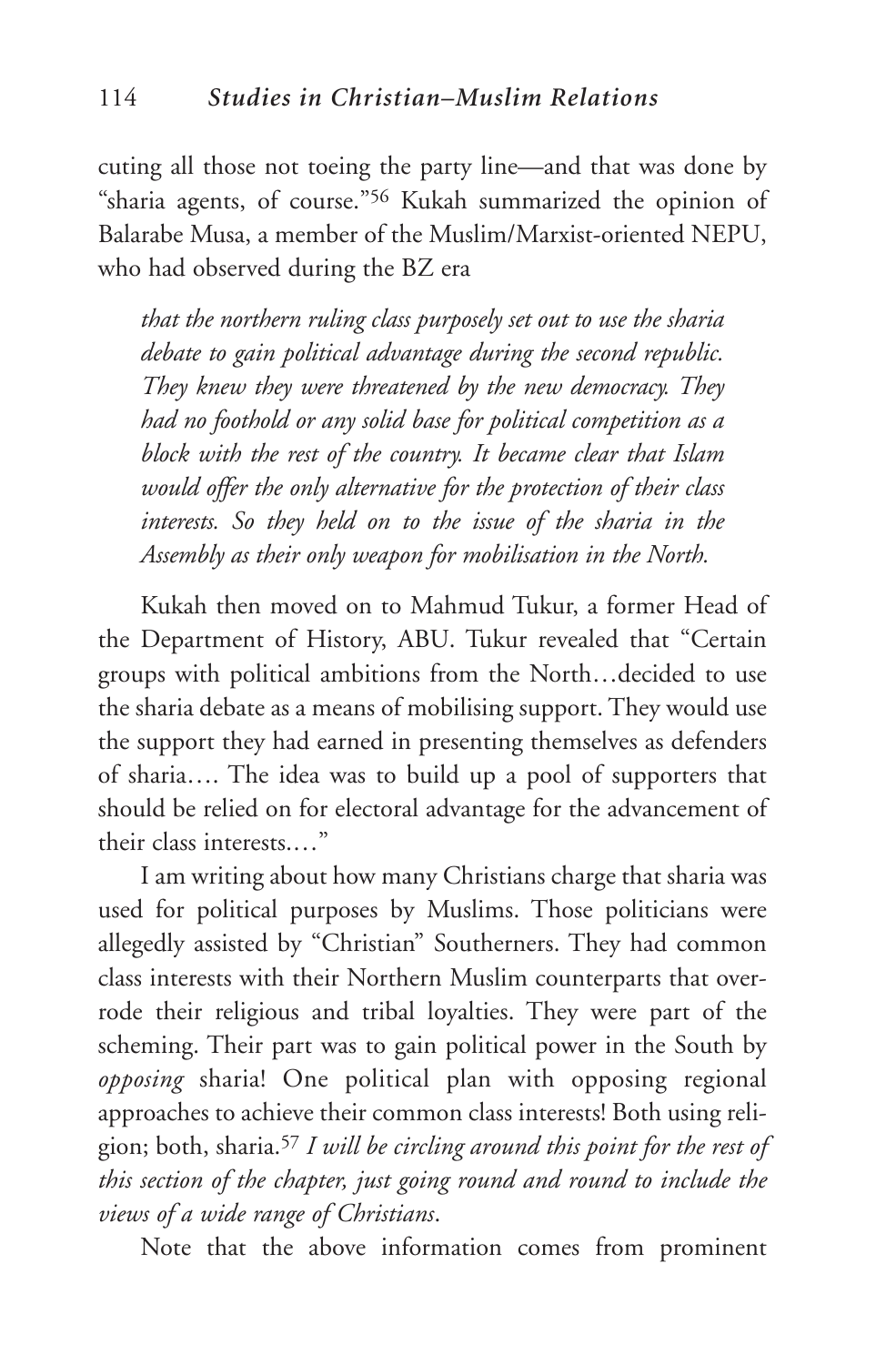Muslims, but is passed on to us by a Christian writer. Christians are aware of this cynical political use of sharia. Kukah, as we shall soon see, is of the opinion that this cynical politics is the main driving force behind sharia. That it is for many can hardly be doubted, but *mainly*?

Even the Muslim walkout from the CA and defeat in 1978 was a political strategy, according to Byang. They backed down, but Byang suggested that this action was simply "part of a strategy by which to ensure" that next time they would be more successful in their demand. They did not simply relinquish. He was right. Kukah reported that a Muslim member of the CA, Nuhu Bamali, explained that "the walkout was hypocritical. It was not done in favour or against sharia; it was for people to enhance their political future." Paul Unongo, a prominent Christian member, explained that the walkout was "a political weapon and part of the arm twisting means to effect a constitutional crisis which would make the prospect of a military intervention a very good means of frightening the Southern delegates into submission. But it was an act of political miscalculation, for it woefully failed." Even though they did not win, "the sharia debate had been used by the ruling class in the North to raise the stakes in the impending political process."58 This is also clear from the now open secret that the ousted Buhari regime wanted to impose sharia. And that, in turn, was "just a prelude to turning Nigeria into an Islamic state." After that has been accomplished, it would be "childish to argue that Nigeria is not an Islamic state."59

The late Ishaya Audu, one of our "Fathers," whose long involvement in the affairs of the nation afforded him a seasoned long-term view, was very negative about sharia developments. He had lost faith in the contemporary generation of Muslims. "They know it is unconstitutional and that it has nothing seriously religious about it. It is dishonest; it is first and foremost a political instrument to topple Obasanjo"—and probably disintegrate the country.60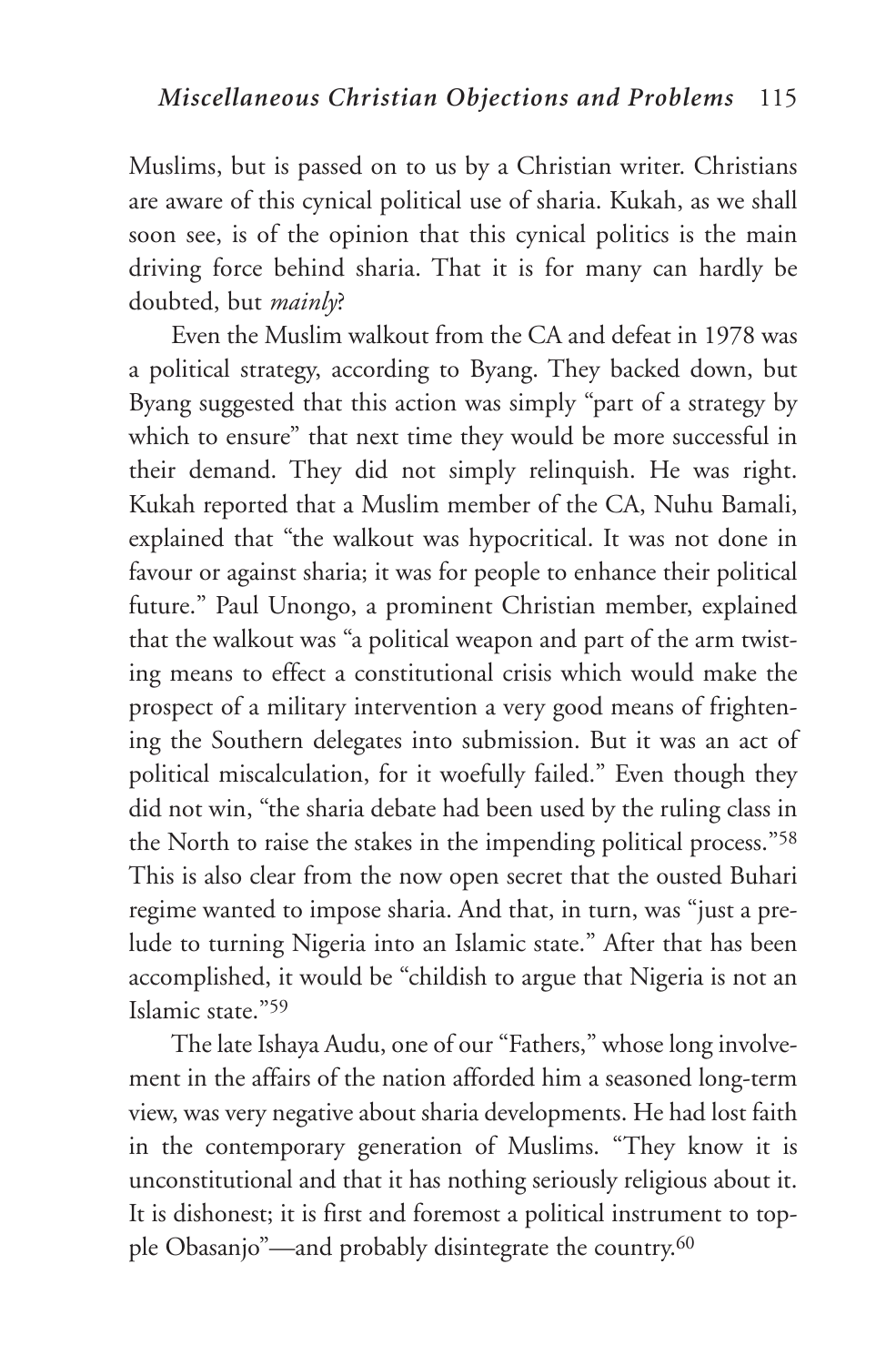#### 116 *Studies in Christian–Muslim Relations*

However, these "natural" explanations did not prevent him from recognizing the spiritual reality behind it all. With reference to Ephesians 6:12, he wrote, "The Word of God has stated clearly that we should look to the realm of the spirit in order to perceive and understand what these eruptions are all about." "The moment a sinner responds to the Gospel, the person moves out of Satan's camp into the Kingdom of God. Satan will not give up without a fight and from then on the new Christian becomes a target of attack, harassment and persecution by Satan and his demonic agents. Jesus has warned believers of this." Audu then proceeds with the Biblical history of Ishmael, the son of Abraham and said to be the ancestor of the Arab peoples. In Genesis 16, it is written that he "will live like a wild donkey. He will be against everyone, and everyone will be against him." "The descendants of Ishmael and their way of living today are well known and adequately testify to the accuracy and truth of the above prophetic statement. Just look around the world, starting from Nigeria, and see the fulfillment of the prophecy."61 Audu recognized that *spiritual and natural explanations are not mutually exclusive but complementary: Both are true at the same time, for God and Satan both frequently work through us, using all of our scheming and planning and doing in the visible realm.*

Baiyewu and Mwadkwon assert that Governor Sani "exposed the political undertone" in his very first public statement on the new sharia on 19 September 1999. In Chapter 3, we overheard John Gangwari's questions about the sufficiency of the Penal Code. His own answer to all his questions was that, since the Penal Code was sufficient and covered the entire sharia waterfront, *therefore* the motivation for the new sharia is politics, plain and simple. But does the second statement really follow logically from the first? Perhaps not, but if there is this unspoken premise of politics, then the statement begins to make sense. He quoted Yunana Sokoto, a Fulani Christian who provides the missing logical link and declared, "This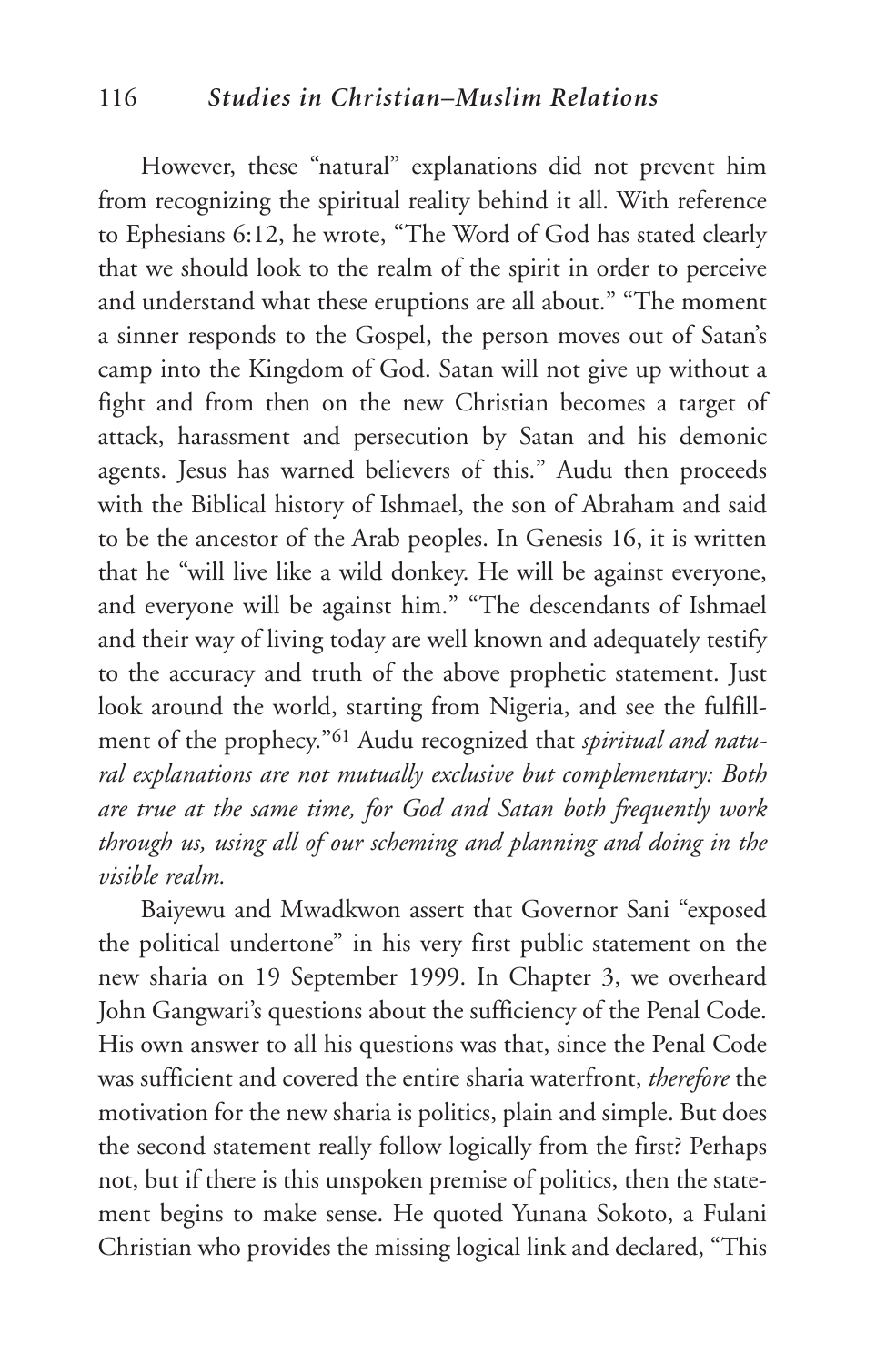Sani's sharia is just a grand design to undermine the present government and cause confusion." "They are not happy with the idea of a Southern president or a Christian president."

Richard Akinola similarly stated that the entire sharia is "aimed at destabilising the Obasanjo administration." A certain Okorie, writing in *Vanguard*, concurred that the "sharia riots were a carefully articulated plot to bring down the Obasanjo government."<sup>62</sup> "Many well-meaning Nigerians from different religious leanings agree that the current sharia saga has been politically masterminded by opponents of democracy and the present democratic regime."63 This opinion received corroboration from no one less than the Muslim Vice President of the nation, Abubakar Atiku, who allegedly told CAN executives that "sharia was just a smoke screen to destabilise their government."64 It was also confirmed by the Muslim Governor Ahmed Makarfi of Kaduna, who is to have said, "As for the riots that engulfed Kaduna, it was not a religious thing per se. The whole confusion was targeted at the president of the country."65

Elder Dogo of Northern CAN agreed that there is this connection between politics and sharia but strongly objected to it. These connections always create crises. "They [the Muslims] pretend they don't know Nigeria is a secular country. These governors often deliberately provoke Christians." Some of the sharia governors "deliberately introduced sharia in order to scuttle democracy." They are dishonest about their intentions. They introduced sharia "purely for political reasons. When politics is mixed with religion, there will be a problem," and that is what we now have.<sup>66</sup> Readers of Volume 6 will recognize this as an issue of contention among Muslims as well. The scuttling of democracy refers to the alleged conspiracy to topple Obasanjo about which Muslims argue with each other.

Fred Okoror and Clifford Ndujihe clearly associate Governor Sani's sharia with political manipulation. They quarrel with people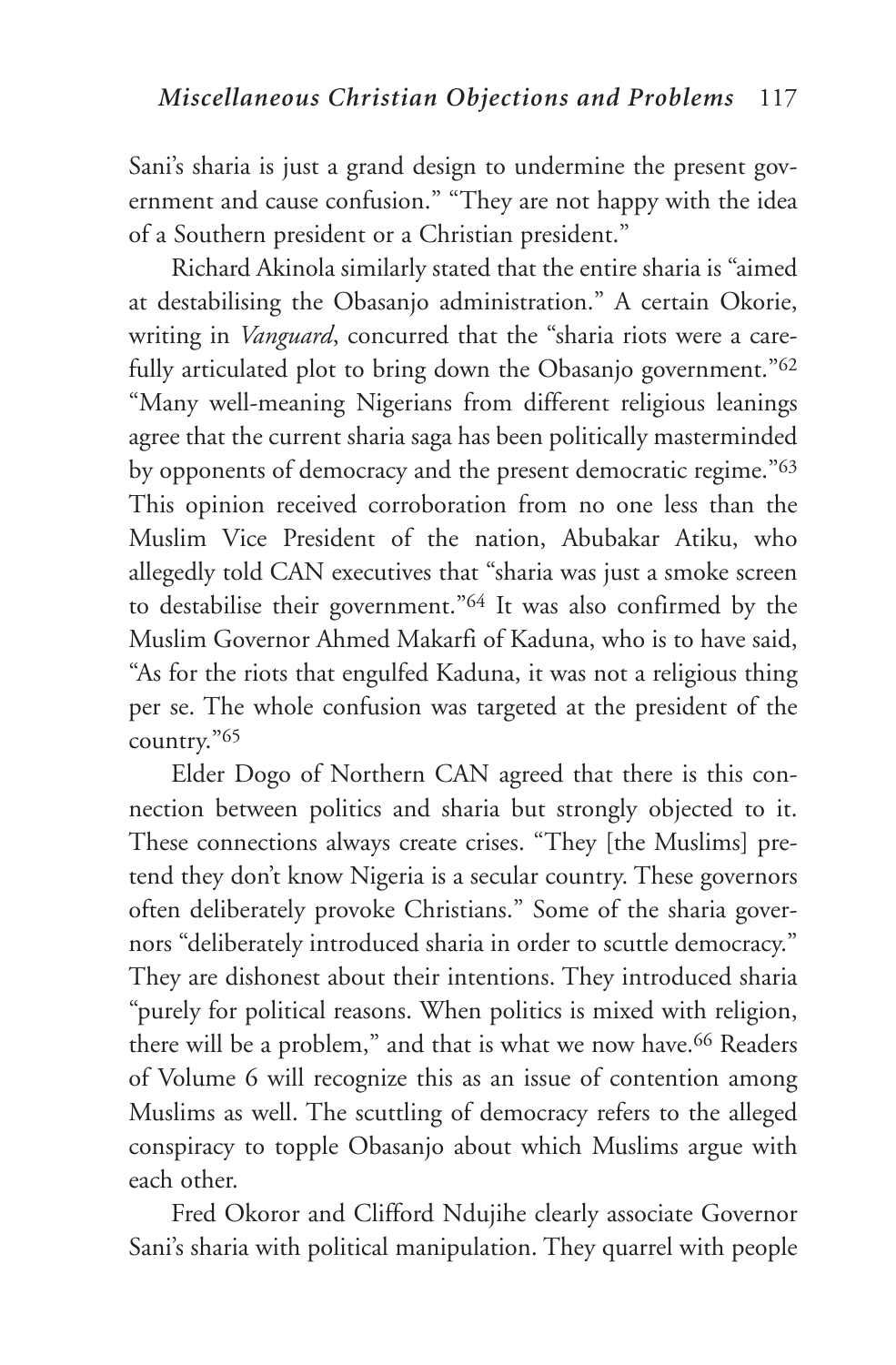who "play politics with religion in this country" and ask, "Why should the Zamfara State Governor introduce it at the time he did?" After all, Nigeria has had Muslim presidents who had "the opportunity to play with the sharia the way they wanted, but they did not." So why now that "another man is president?" "Make no mistake about it," they argue, "this is a secular country. Nobody should force anybody to worship anything in a secular state."67

Ola Makinde, Methodist Archbishop of Lagos and a member of NIREC, in an interview with *Newswatch*, described the new sharia as "political sharia" that has been reduced to a political tool. This is in distinction from the time of the Sardauna Ahmadu Bello, when they were "operating spiritual sharia." Christians did not object to and fight that kind of sharia.68 I wonder if the bishop may have forgotten the Sardauna crusades or *jihad*?

Paul Adujie, on the one hand agrees that sharia is within the framework of Nigeria's federal type Constitution, but on the other, thinks of religion as an individual and private matter that "has no place in governance." This is the typical secular perspective common to many Christians that has been described in Volume 5. Religion in government constitutes a distraction from urgent government tasks. In addition, "spirituality"—here another word for sharia—"has become the camouflage and cover for political leadership that is bereft of useful and productive ideas. Nigeria's political class must stop covering their complete ineptitude and volcanic capriciousness that is frequently displayed by these vacuously depraved charlatans currently at the helm."69

Lanre Issa-Oniulu, writing in *TD*, refers to Governor Sani as "the reckless governor" who is a "danger signal in the quest for more autonomy for the state. I am all for sharia, but I can say with all sense of fairness to the Yerima"—a traditional title by which Governor Sani is also known—"that there is no sharia in Zamfara. Neither the setting nor the characters running the system have fulfilled the conditions for sharia and they all know this. Yerima is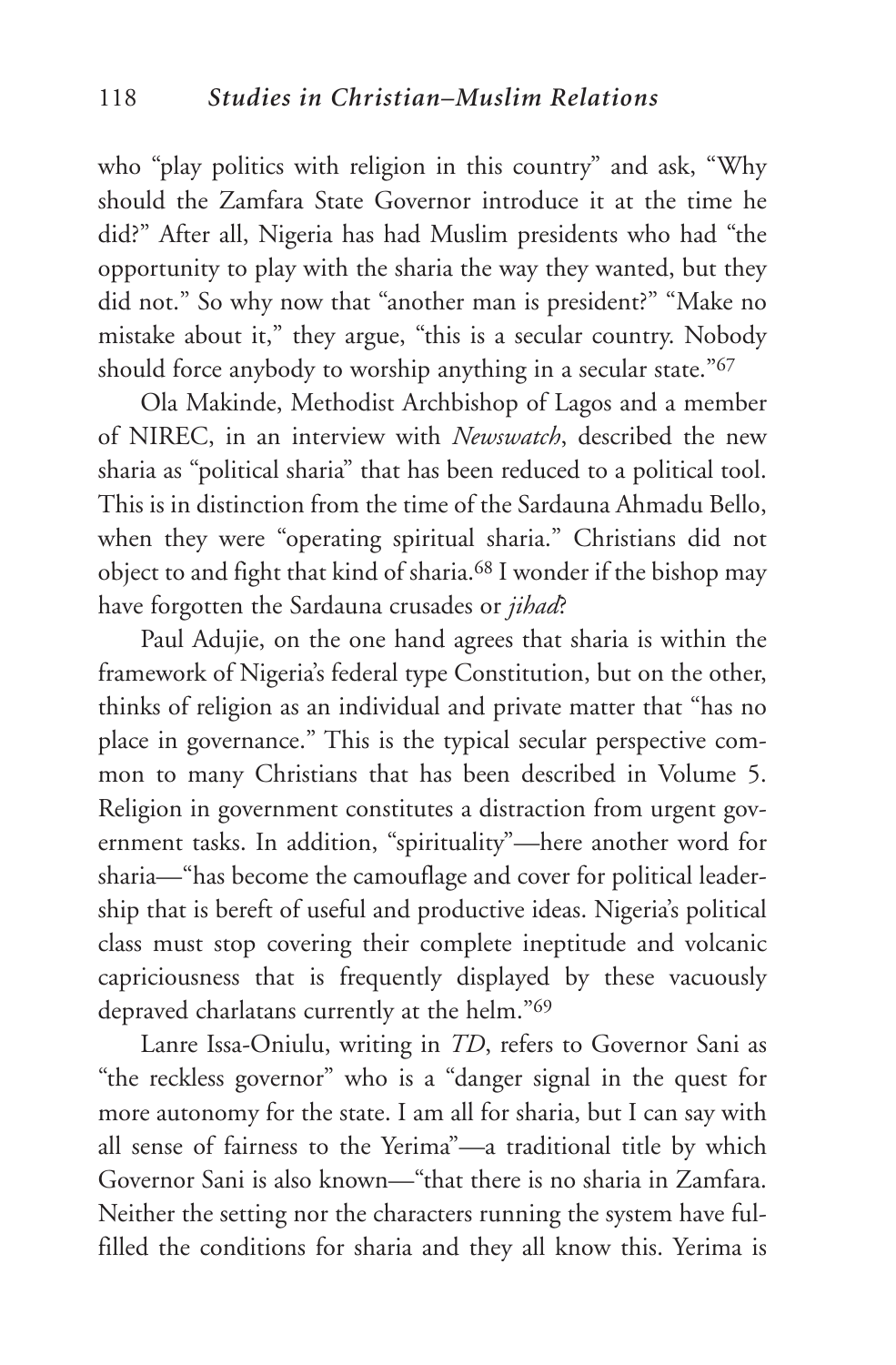merely playing politics. Every Muslim wants sharia, so in expressing federalism in Zamfara, Yerima is capitalising on the faith of his people to exploit them." He is among the loudest advocates for "devolution of power. Yerima already has his own police, the '*yan doka*, chasing poor people all over the place in the name of sharia." Further terms Issa-Oniulu uses in reference to Sani include "misused power" and "power-drunk."70

Olusegun Osoba, being Governor of the southern state Ogun, should understand his colleagues on the throne. He described "the imposition of full sharia by Zamfara as dangerous and unconstitutional." The move, he said, "was not totally religious but has political undertones." Sharia has been "turned into a political weapon." "It is very bad for this country that we are politicising a very dangerous, sensitive matter." Nevertheless, he was hopeful that, though its extension "was a politicisation of the issue," it would "blow over with time."71

In the light of all of Dodo's discussions scattered throughout this chapter, Dodo concludes that the real Muslim aim is to remove Christians, especially President Obasanjo, from power. The chaos caused by sharia politics might "necessitate the coming back of the military to take over the government. And if experience is anything to go by, it is a Muslim general that would be brought to rule Nigeria."72

Olufemi Awoniyi, founding director of the Centre for Religion and Public Issues in Lagos and an ECWA clergyman, attacks the opinion of the Council of Ulama of Nigeria that the Nigerian Constitution is mere guesswork in the attempts to include sharia elements. He concludes that, since it was developed by leaders from all walks of life and from both religions, "the Constitution is not a conjecture but the considered expression of the Nigerian people."73 This holds true for the entire process of constitutional development over more than two decades. So, he asks, what could be the reason the Council vilifies the Constitution? Since the Council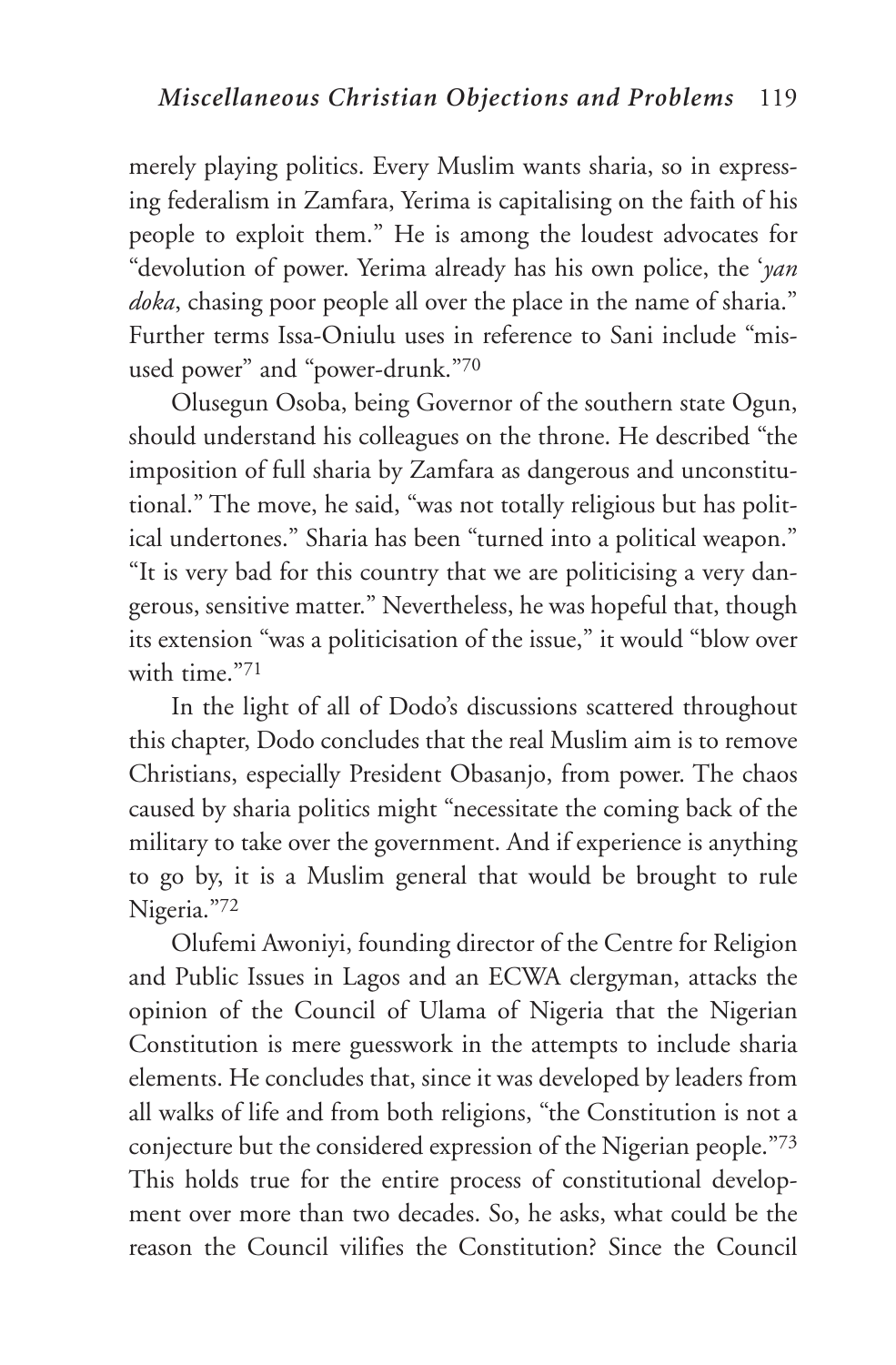consists of intelligentsia, it could not be ignorance.74 The only explanation he can come to is "the Council's contemptuous disregard for the instrument." "By propagating falsehood about the Constitution, the Council must have hoped that it will be able to unleash terror with impunity."75 Remember, without a Constitution, the powerful will always lord it over the weak. The country would descend into "anarchy and chaos."

Awoniyi also accuses the Ulama of contempt for their fellow Muslims. He emphasizes that throughout the years of constitutional development, many well-educated Muslims participated. They "fought tooth and nail" to have their way with sharia. Yet the Ulama judged that hardly any of these prominent Muslims were "capable of interpreting the Islamic faith." Awoniyi describes this as a "bizarre view that is an admixture of self-delusion and rabid intolerance characteristic of terrorists." The Ulama document in which all this is found contains language that disqualifies all non-Hausa/Fulani, including Muslims, from participating in such affairs. So, religion, political manipulation and tribalism all in one. *Without digging deeper*, it is difficult to say here which of the three in this perspective is primary.76

Elections and campaigns are routinely corrupted in Nigeria, with politicians from both religions using every trick in the book without any scruples whatsoever. Muslim destroying Muslim; Christian destroying Christian, even members of the same denomination. Winning is the word. The stories are simply unbelievable. In the Zamfara sharia state of peace and tolerance it is no different. Reporting on the campaign leading up to the elections of 2003, Minchakpu wrote that Christians in this state "were denied the right to register as voters." Linus Awuhe, State Chairman of CAN, told him, "Electoral registration materials were diverted and given only to Muslims, including under-age children. Eligible Christian voters were denied the opportunity to register."77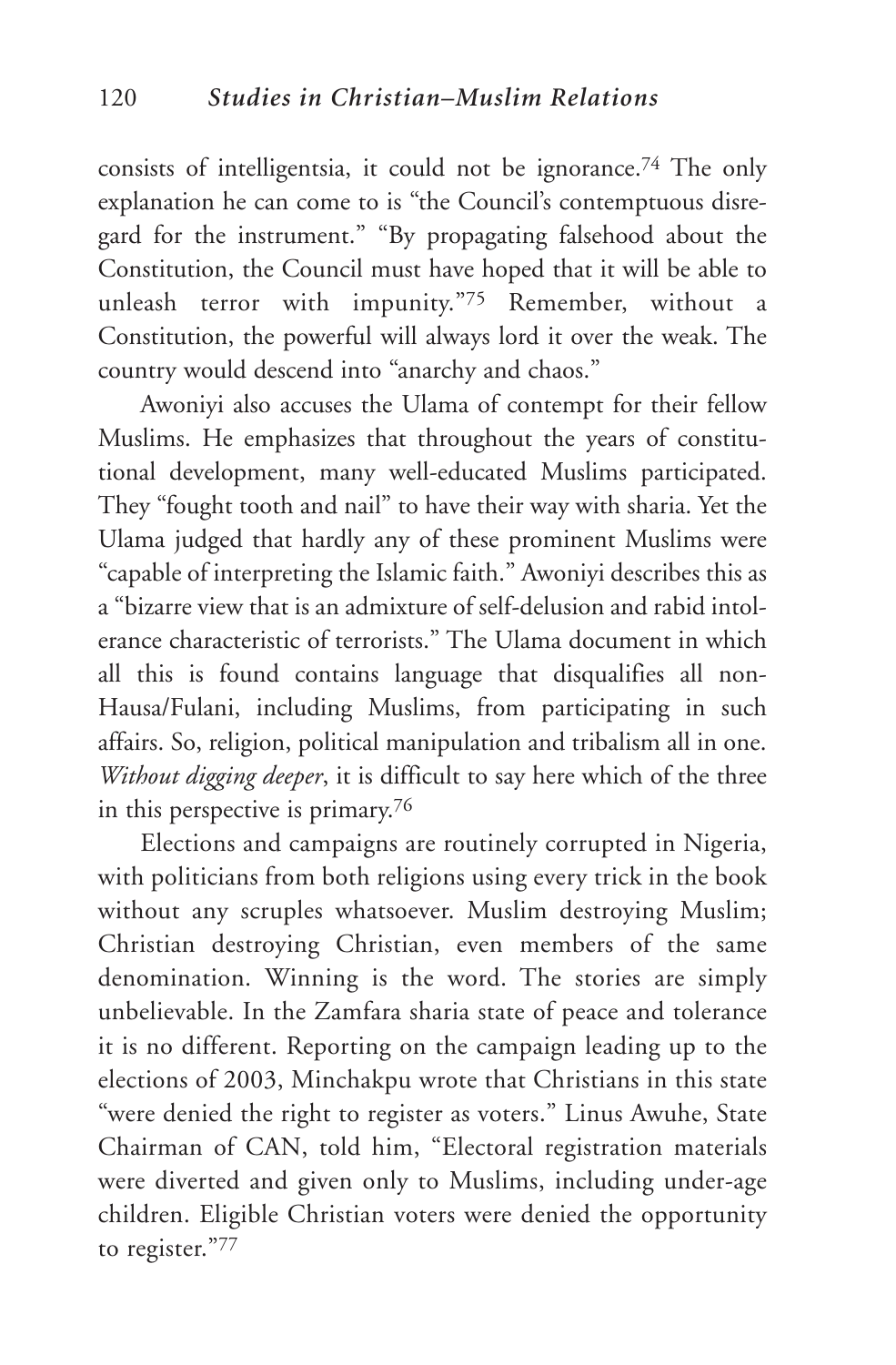Debki had his sensitivities honed in the context of the Kaduna sharia riots of 2000. He has thrown his weight on the political side. Definitions do not say it all, he argues. "The definition and pronouncements of adherents are driving towards religion, while the actual concept is political. Sharia is aiming and struggling at controlling the political powers and economy of Nigeria." "The adherents' banner is religion, God on their side and lips, claim of superiority over their political opponents on their neck tag."78

The sharia crisis of 2000 was no exception. Like all other riots, this, too, was "politically motivated under the cover of religion, using sharia as a tool." Debki appealed to Solomon Lar, who similarly described the various riots discussed in Volume 1 as political, even though they often took the form of religion, that is, pitted Christians against Muslims. The perpetrators are forever using religion to cause conflicts. Debki asked the same question others have asked. If the struggle is really about sharia, where were its proponents during the regimes of Muslims like Shagari, Buhari and the others? Why did Muslims not implement sharia in those days? "It is really embarrassing to hear even the past Head of State speaking publicly in support of sharia implementation," when he did nothing about it when he was in power. "This is just an effort to sabotage the present democracy and civil rule."79

Debki also recognizes economic motives. He claimed that the FG was aware of the fact that the real "aims and objectives of sharia government is to use public funds and other resources for the propagation of Islam." Again, the sharia struggle "is only striving towards a selfish use of government funds to enrich certain individuals and/or to finance their religious programmes from the public treasury." It is a well-known fact that "Muslims in positions of leadership use their positions to propagate Islam." These allegations would turn the entire enterprise into a blatantly religious one that would harness political and economic means to achieve its aims. Where does that leave Debki's insistence on the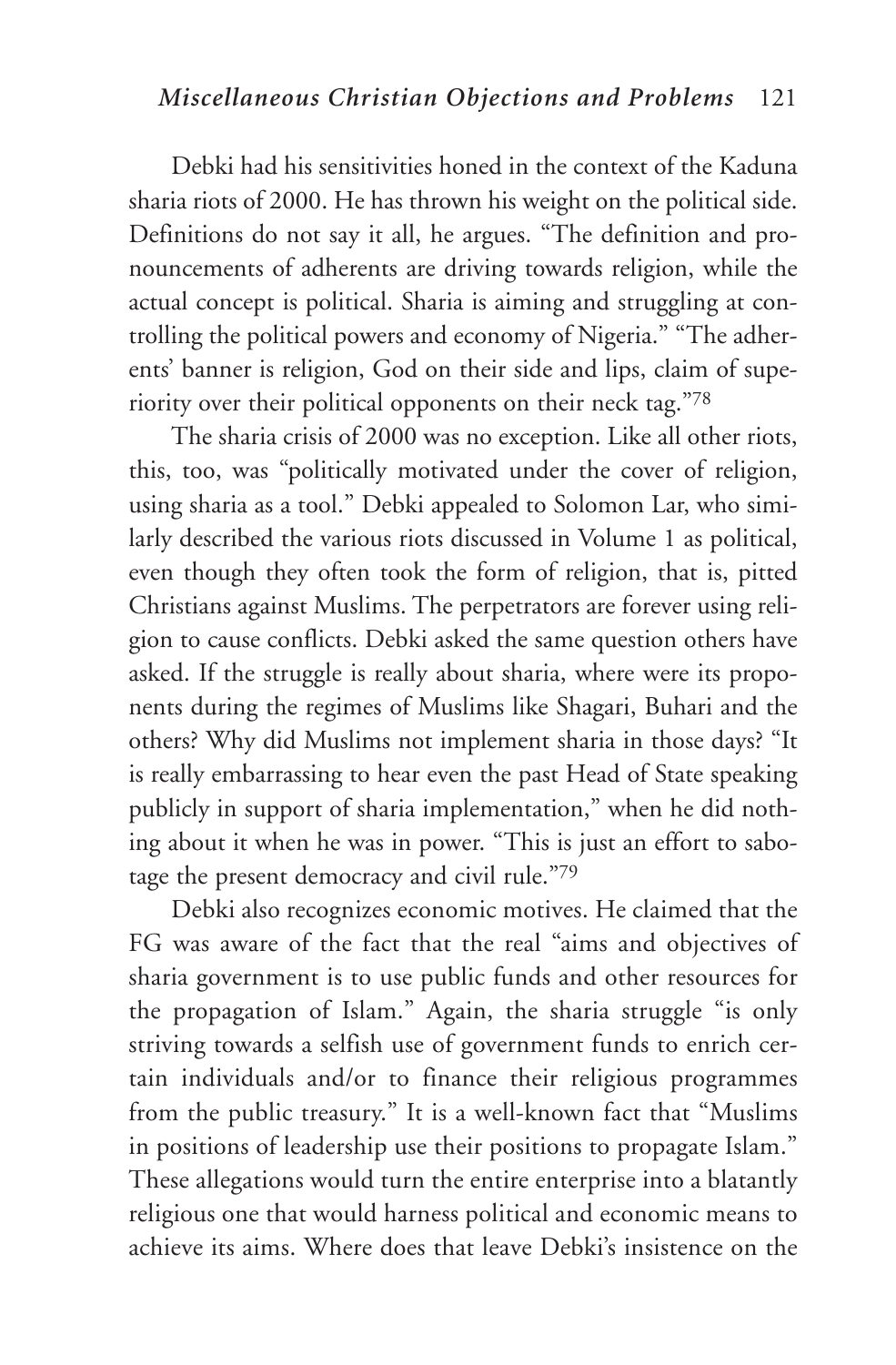primacy of politics in all this? Remember my earlier comment about contradictions.

There are more economic motives. Somehow, ordinary Muslims were expecting to increase their income under a full sharia dispensation. This might be more folk religion than orthodox thinking, but that is an economic motive that plays a part among popular Islam, according to Debki. At the time of the Kaduna sharia crisis of 2000, he wrote that there had "been a lot of [popular] speculations that the sharia will favour Muslim women, thereby placing them on salary without going to work." In addition, "the men will be given loans to go into business." "These speculations made Muslims radical in their demand for immediate sharia implementation." Many Muslims in Kaduna were insisting that "even if one Muslim remains, the sharia struggle must continue." "People in this group are ever ready to spend the whole of their times and lives fighting for sharia, for nothing is worth fighting for like daily bread to a hungry soul."

Elite at the top echelons have their own economic hopes for sharia. According to Debki, "Sharia governors are nothing but mere shameless beggars, going about Arab countries with their dishes [beggar's bowls]. They are making business."80 It will be remembered that the role especially of Saudi Arabia did come up a few times in Volume 6. Debki's humorous hyperbole may not be that far fetched.

In spite of Debki's insistence on all these non-religious motives, he does acknowledge that genuine religion is also playing a part in the sharia saga. In the riot of 2000, for example, there were some Muslim "fanatics" who "really did it purely on religious basis, because they don't want to hear about Christianity," especially not in the North. "It is their sincere and heartfelt desire to see that Christianity comes to an end." Besides, it is not possible to separate religion and politics. All the fighting during the riots was between Christians and Muslims. The lines of division were clean,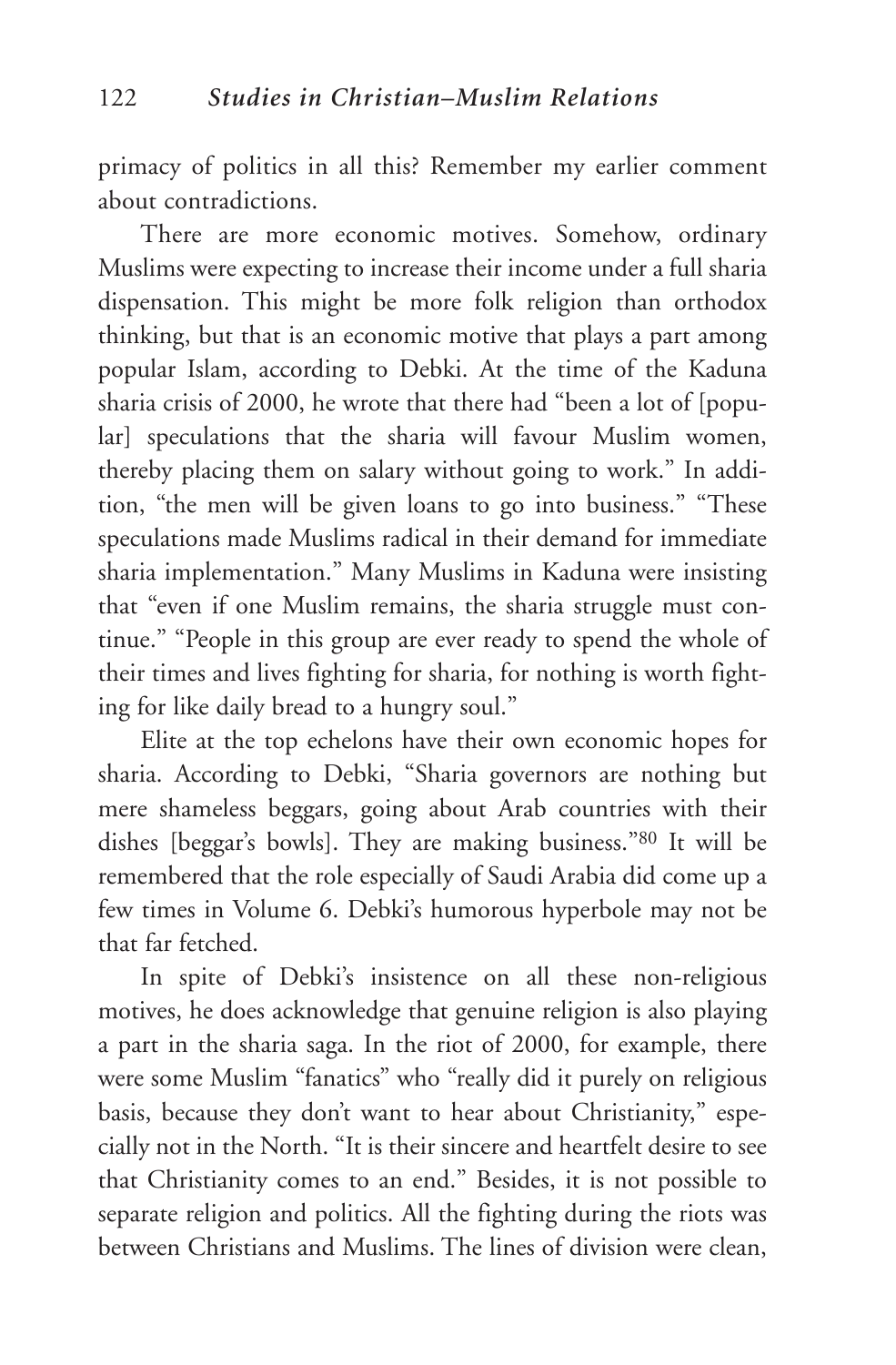clear and absolute. Many Muslims fought it as a religious battle, but, he then adds, "because of the economic benefit they expect, if the supreme sharia dream becomes a reality." Well, what's a contradiction here and there? If Muslims can handle them as I have shown above, why not Christians? Christians, wrote Debki, also fought on a religious basis, for they were aware of what would happen to them under sharia. "In fact," he concluded, after all is said and done, "*it is not wrong to conclude that it was a religious war between Muslims and Christians which politicians instigated*."81

Byang warns against the push for the government to financially support the sharia along with the entire Muslim establishment. The private affairs—remember, that is part of the definition of religion for many Nigerian Christians—of only a section of the people should not be paid for by the taxes of all, an opinion shared by many. That is economically wrong. It is also an economic wrong to spend the proceeds of oil on sharia, when the region producing the oil has no need for sharia and resists the entire Islamizing enterprise. Could the sharia states run their system without that oil income? "Can they generate [enough] money from their Muslim citizens to build and run the sharia system?" If they can, Christians will not be unduly worried "about the wasteful venture that the sharia enterprise portends!"82

Nasarawa State is one of Nigeria's youngest states. It was carved out of Plateau State because of religious reasons. They wanted to get away from the domination by Plateau Christians. Though they may not be in the majority, Muslims dominate the place. It is a non-sharia state, but its establishment is one of the clearest examples of politics serving religious ends. This is precisely the point in Lawi Kyuney's account of its separation from Plateau. Muslims "are using politics or, rather, government in power, to intimidate, suppress, subjugate and recolonise Christians and by so doing retard the spread of the Gospel in Nigeria, to delay the advancement of Christianity. *This is a matter of spiritual warfare*. Politics is only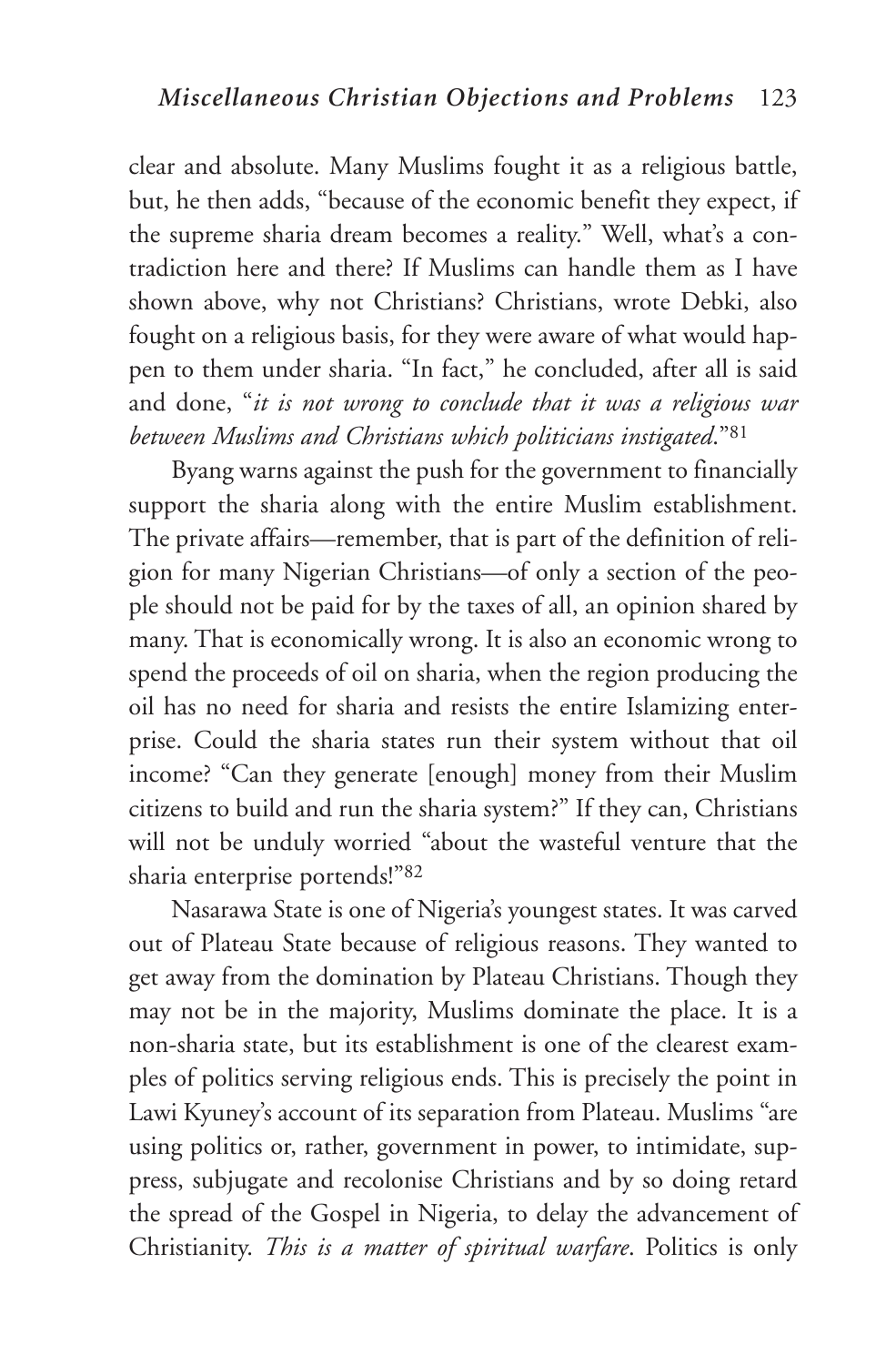being used as a gateway to achieve victory in that respect."83 Or, as the recently deceased lawyer and former military governor, Colonel Yohanna Madaki, a long-time hero of mine, put it in the context of the Sayawa people in Bauchi state, "The crisis is religious," an interpretation supported by CAN.84 This in spite of the fact that governments, politicians, Muslims, secularists and, some Christians, including, apparently, Matthew Kukah, all, for reasons of their own, attribute all this unrest and violence to other causes, especially politics.

Another issue important especially to Catholics is the fact that the extended sharia has been established by politicians, not by religious leaders. John Onaiyekan wrote: "It is interesting that for the most part, it is not the religious leaders pushing for sharia, but the Muslim politicians. Christians have seen this very clearly, and have learned not to allow the politicians to manipulate things in this direction."85 Dodo similarly complained that the new Zamfara sharia version has been initiated by politicians, not by "genuine Islamic religious leaders." He is aware of the unity of religion and politics in Islam. Nevertheless, probably because of residual dualism inherited from the Catholic tradition, he insisted that the sharia should have been established by those who "are especially trained and appointed as religious leaders as distinct from Muslim politicians who double as political and religious leaders." In other words, the new sharia regime should have been established by the Ulama, not by politicians. "Those who arrogated to themselves or usurped religious leadership" over the issue of sharia neglected some basic procedures, one of which was consultation with Christians, with FG and even with Muslim authorities.86 Fellow Catholic Gangwari also aired this complaint. "This new sharia is not being introduced by the Islamic clergy but by politicians. The development has been criticised even by Islamic scholars." Nigeria paid dearly for it with violence.87 It is thought to have contributed to the politicization of sharia.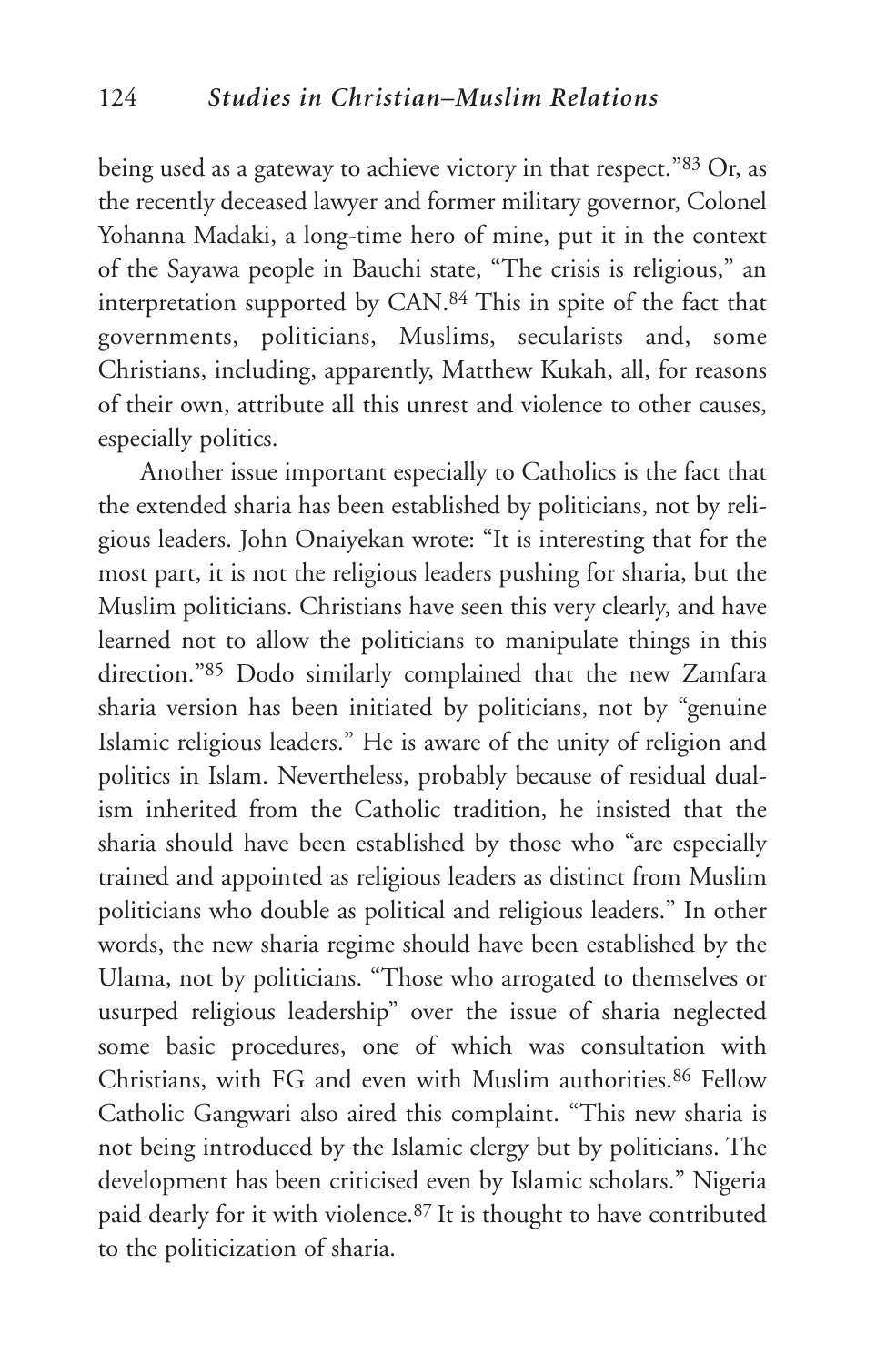There was serious failure at more than one front. Dodo commented that Sani's failure to consult Christians drove them to the conclusion "that Muslims meant more than what they are saying.<sup>88</sup> As the saying goes, 'What you are, speaks so loud that I cannot hear what you are saying.'" Christians remember how Nigeria was smuggled into the OIC. "Once beaten, twice shy." Thus "Christians have every reason to be suspicious." Other neglected issues included failure to weigh "the resultant effect" on other parts of Nigeria, ignoring the religious violence over the past twenty years, and to seek compromise, a basic feature that helped make previous constitutions possible. All these failures along with the "sudden deviation from the [existing] compromise [of the Penal Code]" have led to the conviction that "religion is being used to achieve political objectives" and that "the sharia problem is a cover up for something else and not purely for religious reasons."89

The report of Human Rights Watch contains a strong emphasis on the politicization of sharia on the part of politicians. As one pundit in Kano put it, "The public were sincere in demanding sharia, but the government was not sincere in giving it…." Governor Sani in particular was singled out here.

## ▲ *Promises and Breaches* \_\_\_\_\_\_\_\_\_\_\_\_\_\_\_\_\_\_\_\_\_\_\_

Sharia came accompanied with many promises to Christians, especially in Zamfara. The basic promise was that the new sharia would not affect Christians. That major promise came, of course, with a whole lot more implied promises in its wake. Unfortunately, Christians experienced that major and all those implied promises only in their breach, one after another.

The fact that Christians know better and do not take these promises very seriously tends to frustrate Muslims, who ask how many times they have to reassure Christians about this. Their question is: If it does not affect you, why are you concerned about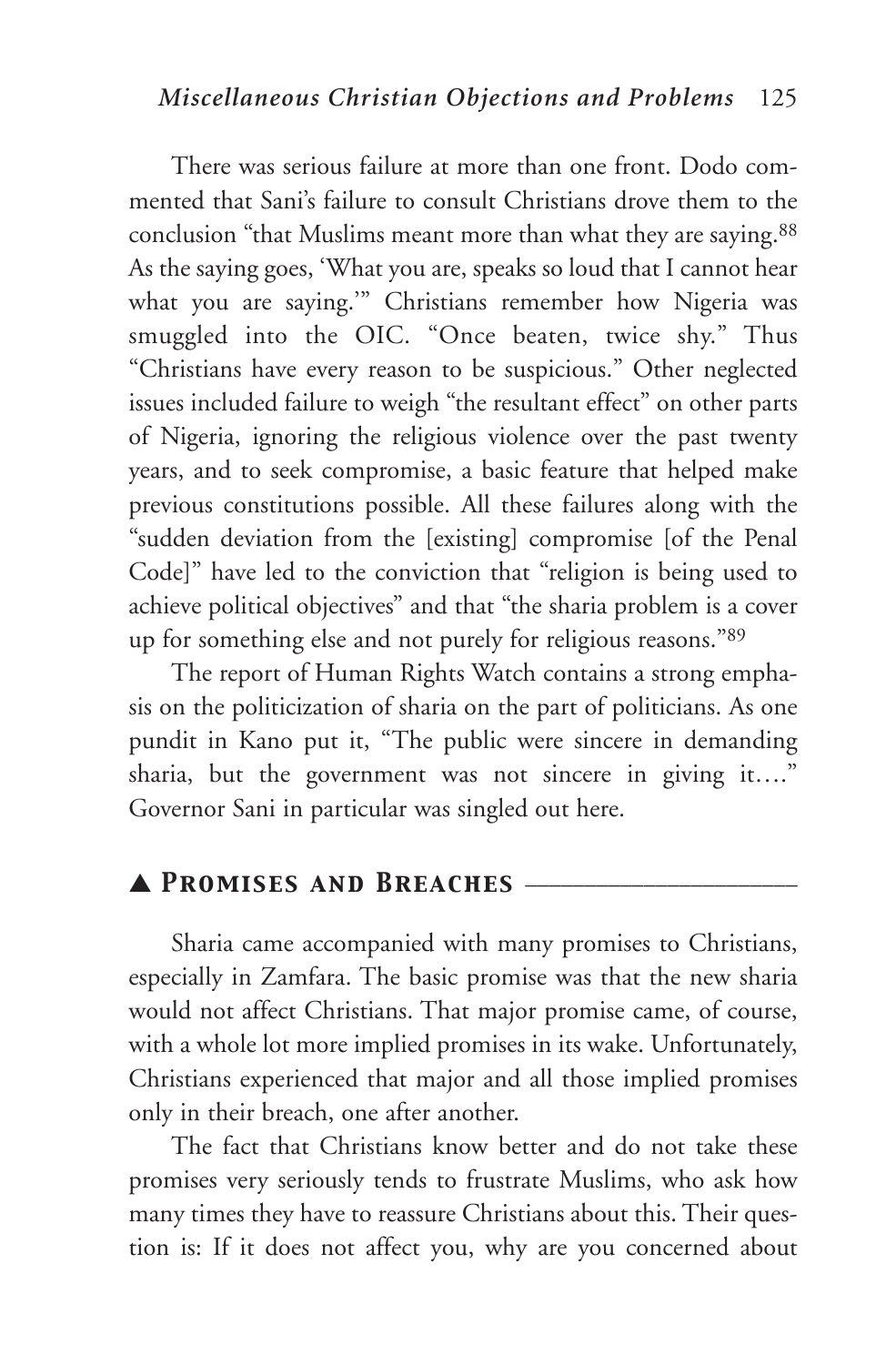sharia? Christians are constantly berated for opposing something that will not affect them and that therefore should not concern them. They should just leave Muslims alone to do their own thing and there will be peace. Christians would actually be happy to do just that, if Muslims were not trying to recruit the government in their campaign and forcibly impose themselves on others. Christians are not swayed, for their experience does not conform to the promise. They were affected by sharia long before the Zamfara regime came into effect.<sup>90</sup>

Yes, this, too, is an issue inherited from BZ days. Byang claimed that it is impossible for sharia not to affect Christians, a claim corroborated by experience. Christians and Muslims mix in many ways in society, including intermarriage. Families comprise adherents of both. They do not live separated lives. The law of one religion at times cannot but impact that of another. A Christian, e.g., cannot inherit from a Muslim relative.<sup>91</sup> A common example is the story of Adamu Wafara of Minchika, Adamawa State. As a Christian convert from Islam, his family promptly disinherited him by deleting his name from their father's will. That is applying sharia to a Christian. In his case, things became more complicated after Wafara mysteriously disappeared and was thought dead by his siblings. Then they immediately jumped on his wife and demanded all the rights they would have in a Muslim family!92

Dodo spoke in the same vein. He quoted one E. N. Adamu, who said, "Before sharia, they burnt our churches, slaughtered our wives, our children and pregnant mothers. Who knows what the full manifestation will mean?" Continuing on his own, Dodo wrote, "If without the full-scope sharia these things are happening, one should expect the worst" with the new. Christians have learned their bitter lessons. They know what happened before in Nigeria and in other countries. "They would not like to see those things happening in Nigeria. Hence their resistance to the full sharia." "That is why Christians are saying a big 'NO!' to the full-scope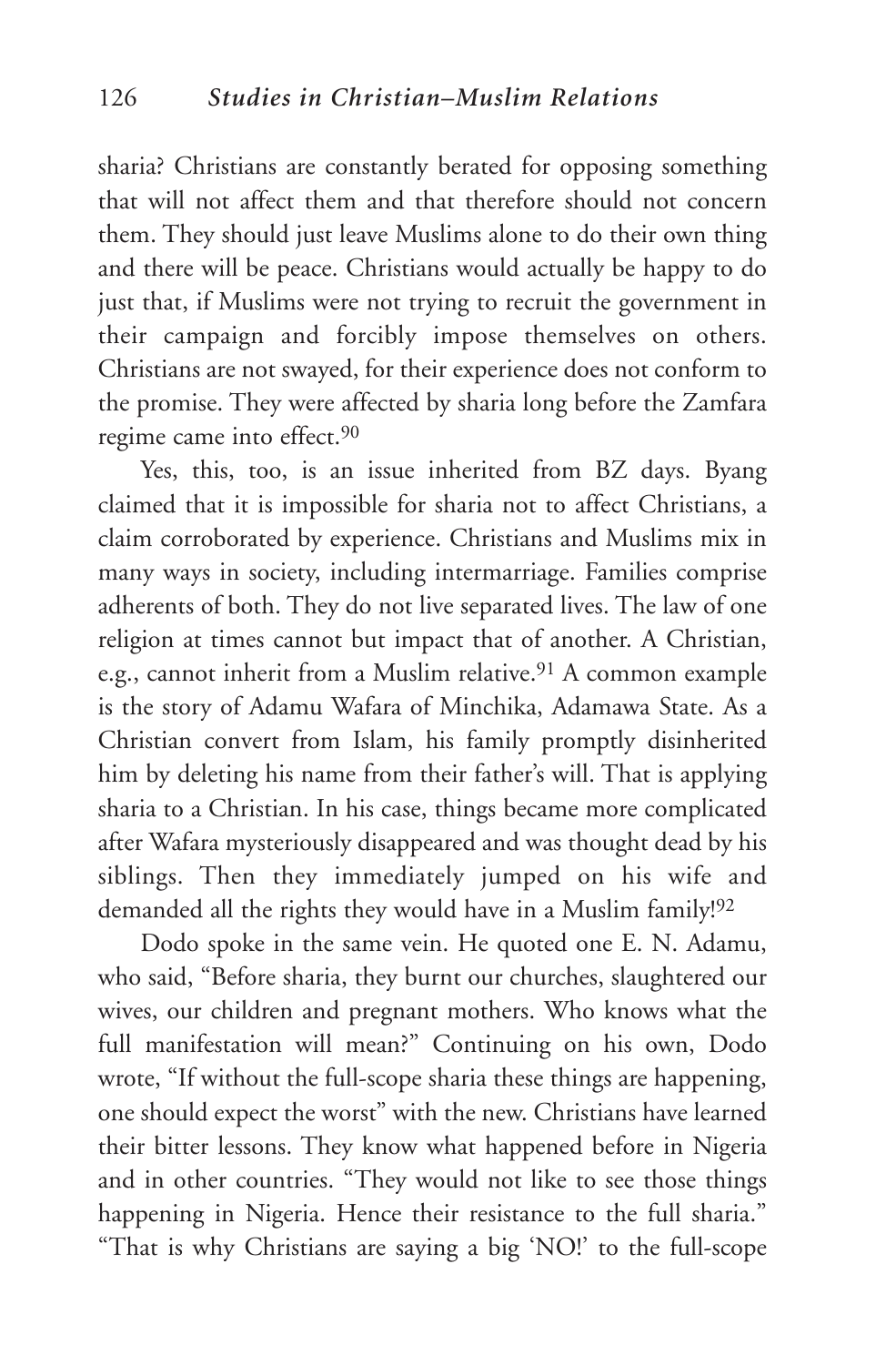sharia." The promise of a Christian-friendly sharia is a hoax, charges Dodo. "I state categorically without mincing words that any Muslim who says so is not telling the truth." There is a Hausa proverb that says, "*Zama da madaukin kanwa yakan kawo farin kai*,"93 meaning, "One is bound to be affected by whatever his neighbour is doing." "To say that Christians can live with them without their way of life affecting them is not only a lie but also a deceit." Or, as Dodo put it elsewhere, "Who can deceive Christians into believing that the adoption of the full sharia will not affect Christians, since Christians know what is happening in countries that have adopted the sharia?" Another Hausa saying makes the point: "*Idan mafadi wawa ne, mai ji ba wawa ba ne*," meaning: "If the person talking is a fool, the person who listens is not." Christians know the new sharia will lead to religious war in Nigeria as it has elsewhere.94

Onaiyekan similarly discounts Muslim "declarations and assurances" that sharia will not affect Christians. "The reality on the ground proves the contrary. For example, in Zamfara state, the new regulations are not directed to only the Muslim citizens. They are meant to cover everybody. Who will uphold and defend the right of the Nigerian citizen in such a state not to be subjected to a law that infringes on his rights and freedoms under the Constitution?"95

Badejo, also a Christian member of NIREC, refers to this Muslim promise as deceit. "Nothing could be farther from the truth," he declares. Christians were already affected during the BZ sharia. For example, Christian children of Muslim parents cannot inherit the parental estate, especially property. It will become even more difficult if sharia is now extended to criminal matters. What of mixed cases involving Christians and Muslims? If Christians refuse to appear before Sharia Court and Muslims refuse the Common Law Court, we end up with anarchy. "It is absolute deception to hold that the application of sharia will only affect Muslims, for they do not live in isolation."96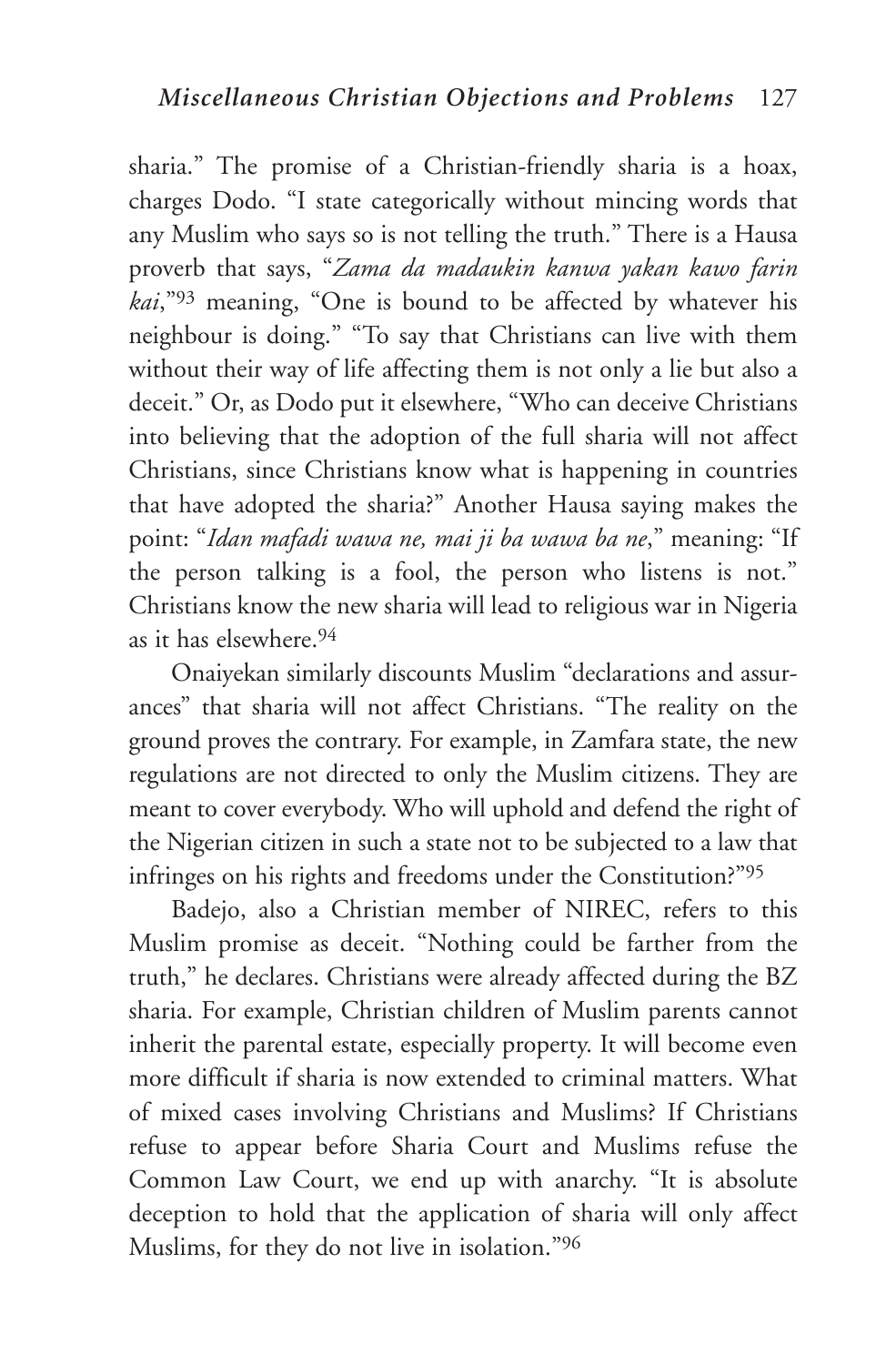Under the new regime their situation only deteriorated. Some Muslims grudgingly admit it, while a few openly state that this is actually their ideal. They *want* Christians to be affected. But most continue their tired song on the subject. Below follow some examples that obviously belie that promise. *Compass Direct*<sup>97</sup> reported,

*As in other Nigerian states where Islamic law has been imposed, Muslims insist that they will not apply it to Christians—who have found out just how painfully false that claim can be. Sharia helps government officials to jail Christians without cause, limit their job prospects, remove their church buildings and force their daughters to marry Muslims. In a state where the population is roughly divided between Muslims and Christians, Islamists have taken a deliberate stab at religious domination and largely succeeded.*<sup>98</sup>

Pastor James Obi of Channel of Blessings Church in Gusau and Secretary of Zamfara state CAN, reported that CAN had complained to the State Government about *Hisbah* mistreatment of women, but "to no avail." And then Obi let the cat out of the bag: *"The government has always told us that this is an Islamic state, and they will enforce the tenets of Islam on all who live in the state. If we don't like it, we can go to hell. So, unless the Nigerian government acts to protect us, we have nothing to do—we are hopeless here."*<sup>99</sup> After all the government's promises, this alleged statement is hard to believe. After all the experiences Christians have had with sharia, it is easy to believe. Remember the Dodo statement at the mast of this chapter.

Christians in Kibiya LGA, Kano, mostly indigenes, have undergone massive harassment, intimidation, marginalisation and bribery. All the familiar tricks of the trade described in this and several other volumes of this series were applied to them. "In the whole of Kibiya LGA there is no single government employee who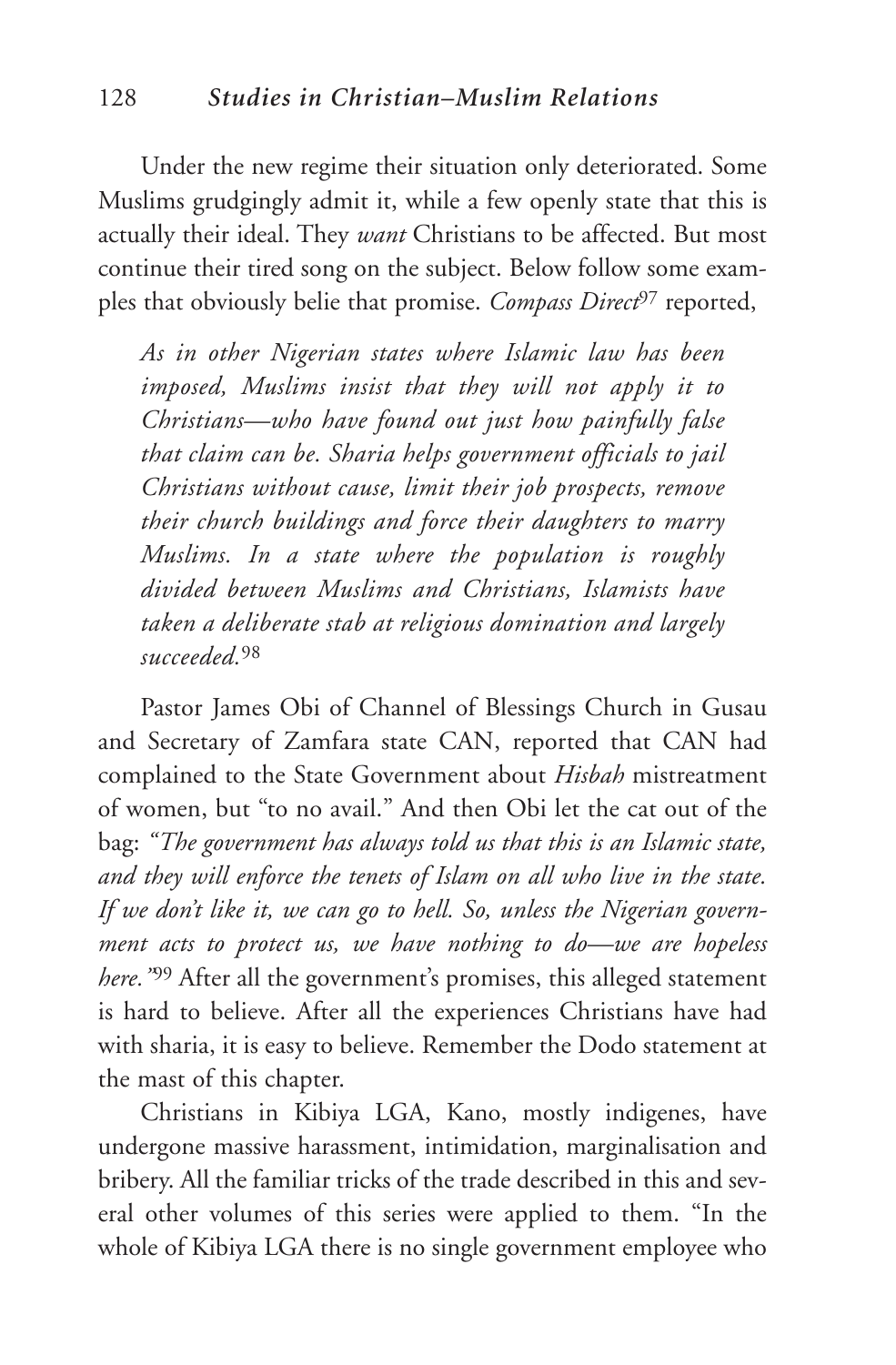is a Christian." 130 Islamic schools; not a single Christian one, nor a single CRK teacher. Christian students are forced to take Islamic studies. Local authorities "continuously boast that they are implementing sharia and that the State Government was ready to support them, should any crisis erupt. They have mockingly informed Christians that they control the government, the police, the judiciary and other apparatuses of government."

The local chapter of CAN wrote a petition to Governor Ibrahim Shekarau that was copied to President Obasanjo. Signed by Chairman Yunana Yashim Tula, Matthew Abdullah and other officials, it read,

*We have therefore interpreted the implementation of sharia in Kano State to mean that Christianity must be cursed and vanquished at all cost: Christians must be subjected to all forms of deprivations. Christians must be coerced to convert to Islam or else must be made to suffer severe penalties and strictures, all Christian places of worship must be destroyed, prevention of building of churches, schools or any form of enlightenment or advancement programmes by Christians, while on the other hand lifting the banner and flag of Islam high. Your Excellency, Christians were told at the inception of sharia by your administration that sharia will not impinge on their rights, that they will not suffer any deprivations, [but they] are beginning to doubt the moves behind the introduction of the law.*

CAN demanded the replacement of *Sarkin* [Chief] Fammar with a more fair-minded person, compensation for destroyed properties and for persecution as well as the transfer of Alhaji Mohammed Sani, the Divisional Police Officer.

Similarly, Barrister M. J. Tula, representing COCIN, wrote a similar letter of complaint in which he emphasized that all the members of his church client are indigenes and thus have "the right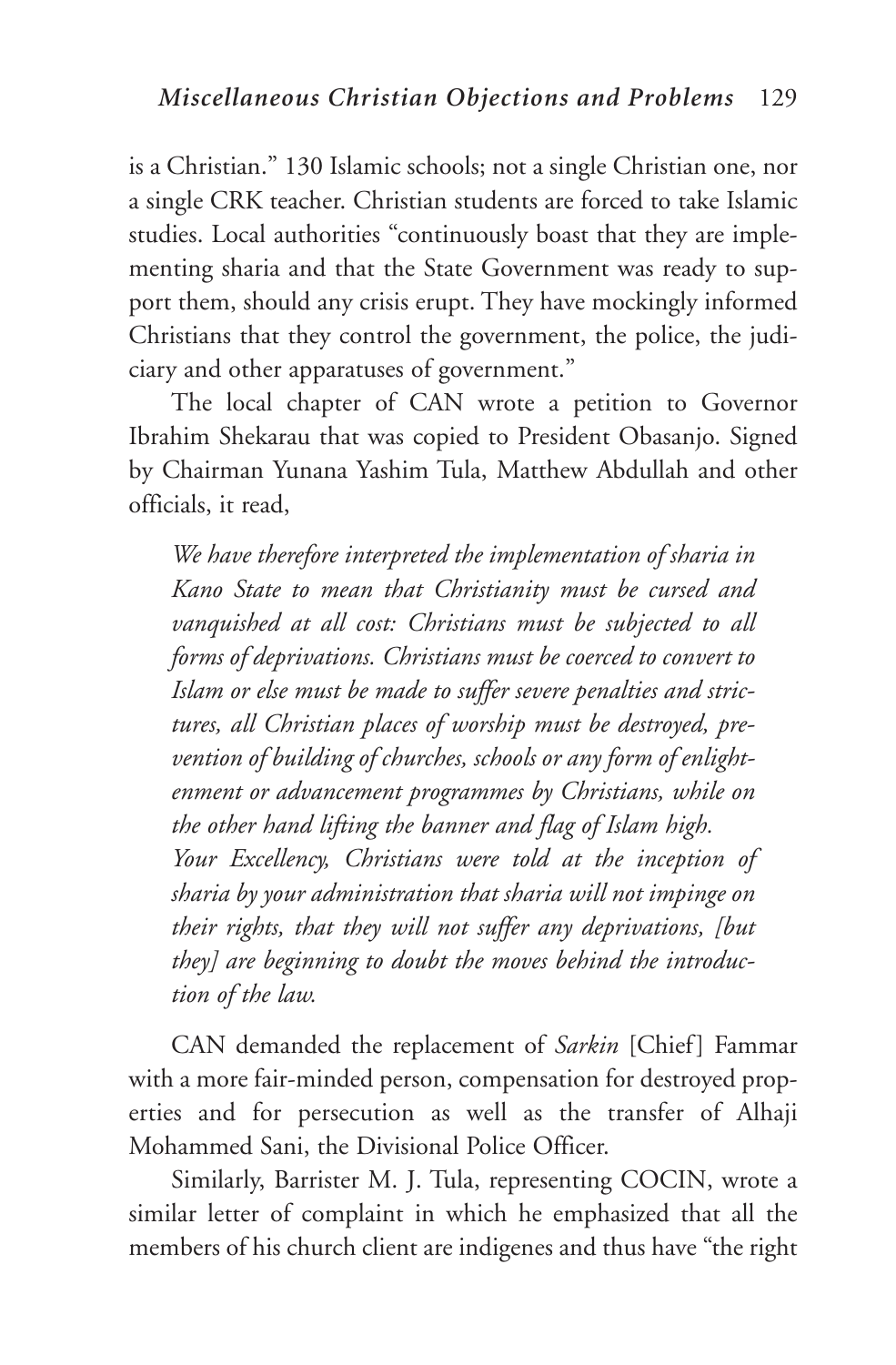to practice any religion of their choice." He also pointed out that COCIN's not having a building permit is nothing unusual. "There is not a single building in the village that has the approval of the LG." The barrister concluded his letter with the warning, "We humbly call on you, as a matter of urgency, peace and stability of your LG and the State, to intervene with the view to resolving the issue in the best interest of the parties concerned, so as to avoid anything that may be unpleasant to the entire community and the State at large."100

As to foreign situations, I have already shown that Christians know about the place of *dhimmis* in Muslim societies. Though no country today applies the classical *dhimmi* status to anyone, it has never been withdrawn officially by Muslim authorities or spokesmen. Of course, in some countries it is even worse: All citizens must be Muslims, as in Saudi Arabia and Mauritania. In such countries there are no *dhimmis* to worry about. Nigerian Christians have no doubt that, given the opportunity, Muslims would apply it to them. Some, no doubt, would even more prefer, in the words of the Sardauna, to "clean" up the country. If governors are prepared to allow the classical apostasy tradition to operate, even outside the law, why should they hesitate about the *dhimmi* status? Christians fully expect that the position of Christians under sharia would be akin to that of the classical *dhimmi*. As Musa Gaiya explains it, Christians "fear for their fate, should Muslims be allowed to have their way." It seems they have already been turned into second-class citizens. Even though today no Muslim country uses the *dhimmi* system, in Nigeria it would not be unthinkable for "over-zealous Muslims" to resort to the system "to chart relationships with Christian neighbours. And this will be easier in states where the sharia is adopted."101

In 2003, Christians began to recognize another breach in the promise. A CAN delegation headed by Archbishop Josiah Idowu-Fearon registered a complaint with Stephen Shekari, the Christian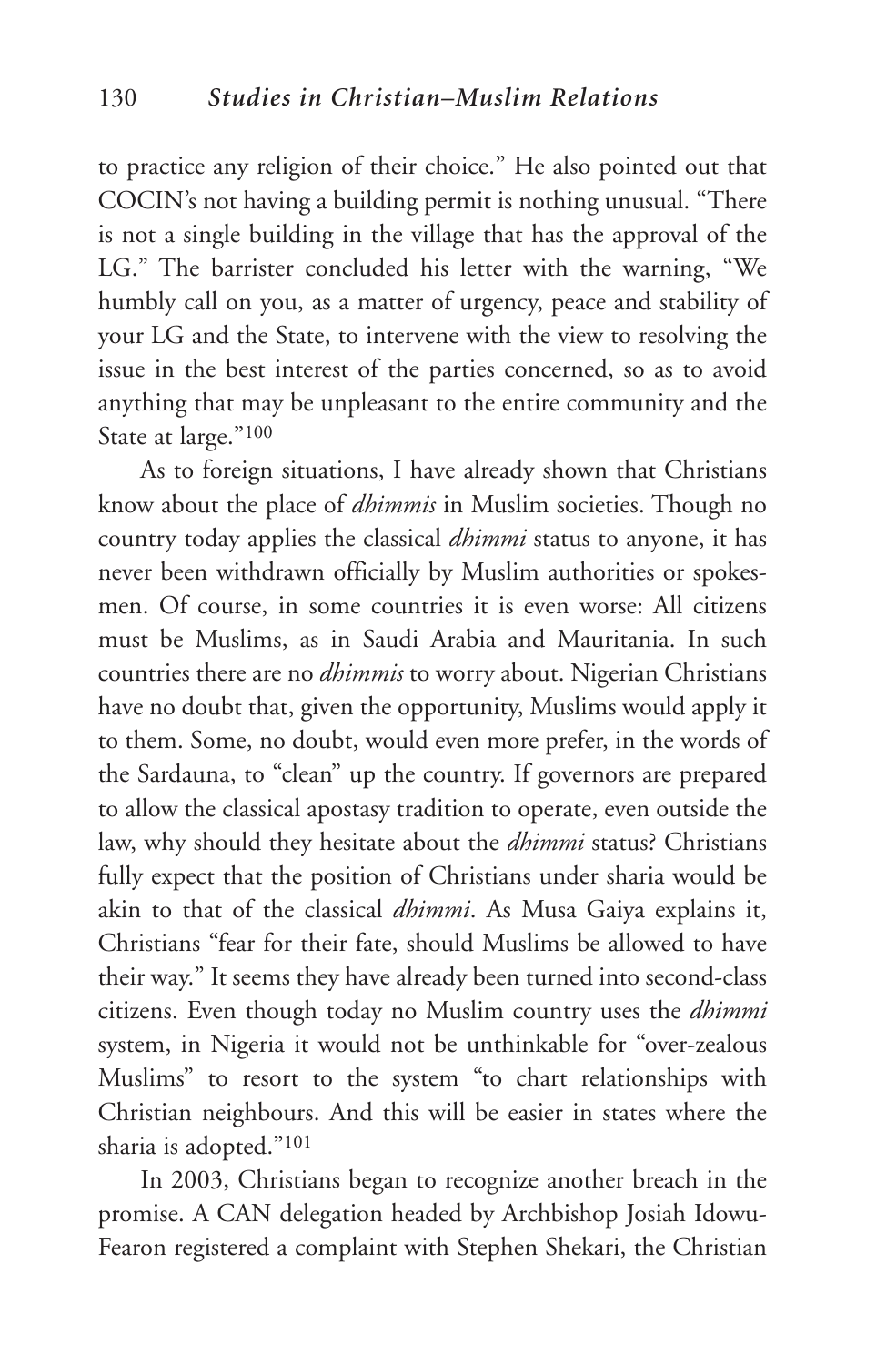Deputy Governor of Kaduna state, about the closure of Christian schools during Ramadan, the month of fasting. This requirement, explained the bishop, creates "the impression that the country is an Islamic state. Some people are trying to use religion to stop Christians from getting educated. This is a violation of our rights." He made it clear that Christians expected the sharia governors to undo this and other measures that affect Christians. After all, they promised!

The sharia bulldozer seemed relentless, unstoppable. About the time Christians were registering the above complaint in Kaduna, Zamfara state decided that all schools, including private and Christian schools, are to teach Arabic to all students or "face stiff sanctions." Ibrahim Birnin Magaji, Director of Press and Public Affairs for Governor Sani, commented at a press conference,

*Arabic language has to be made compulsory in public and Christian schools, because of its importance to the implementation of the Islamic system. Arabic is the major medium through which Islam is propagated. The teaching of the language in schools will be of an advantage for the government and for the growth of Islam as a religion. It is therefore based on this premise that the Governor, Ahmed Sani, after consultations with Muslim leaders in the state, directed that Arabic language be made a compulsory teaching subject in all the schools in the state.*

Christian leaders were furious and condemned the decision, saying it "was an attempt by the Government to erode the religious rights of Christians in the state."102

Musa Gaiya, without approving sharia, is about the most sympathetic among Christian writers towards sharia arguments. Nevertheless he rejects the promise that sharia will not affect Christians as impossible. It leads to separating communities into "sharia zones" and "Federal zones" where sharia is not enforced. Of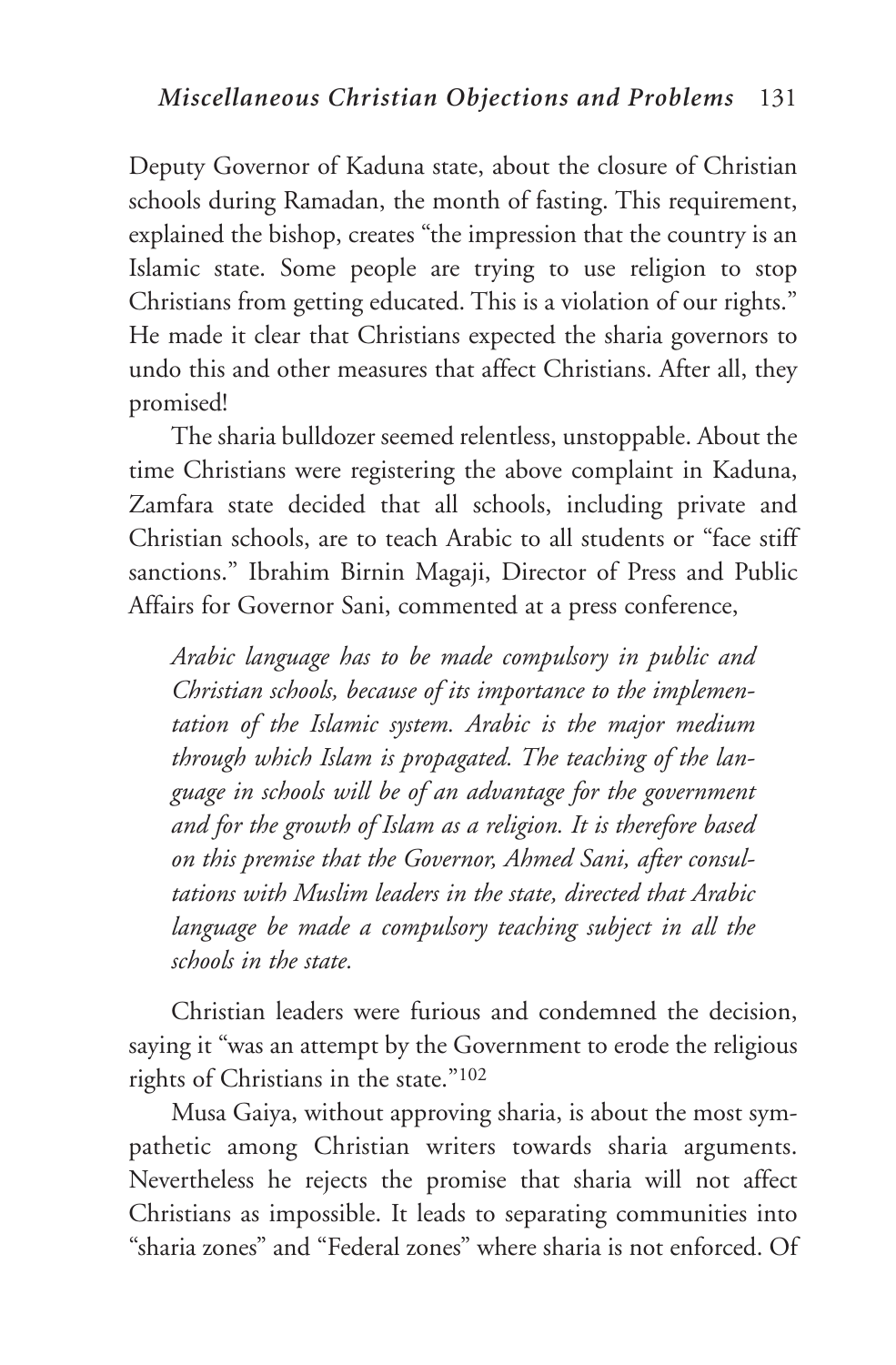course, the old "*sabon gari*" or "strangers' quarters" in some major Muslim towns long ago set the precedence for such division. But even there, the population tends to be mixed. "Selective implementation is impossible in some places, because Muslims and Christians live together and constantly interact with each other," he wrote. And does the criminalization of alcohol not affect the social life of many tribes where it is ingrained?<sup>103</sup>

Christians experience the sharia regime as oppressive in almost every direction, as a long series of broken promises. Musa Gaiya explains that Christians "fear for their fate." "They have watched their schools taken away, their churches destroyed, their children denied opportunities to learn CRK in Muslim dominated areas."104 It is quite understandable that Byang dubs the Muslim promise as "absolute nonsense." The sharia itself makes no such promise. In every society with a sharia influence Christians are always affected adversely. The Muslim promise is simply "an attempt to place blinders on the eyes of Christians."105

Minchakpu wrote the following in 2006, well into the sharia era:

*St. Peter's Rev. Saleh, now pastor at St. John's Anglican Church in Kaura Namoda, recalled how officials often had promised that sharia would only be applied to Muslims. Sharia had long been in effect in civil matters, as in all of Nigeria, but its imposition in criminal matters in 12 northern states has thrown the country into a constitutional crisis. "When sharia was introduced by the government of Zamfara state, we were told that it is meant to guide Muslims in their faith and that it has nothing to do with us Christians," Rev. Saleh said. "Surprisingly, sharia is now a weapon being used against the church in Zamfara state."*<sup>106</sup>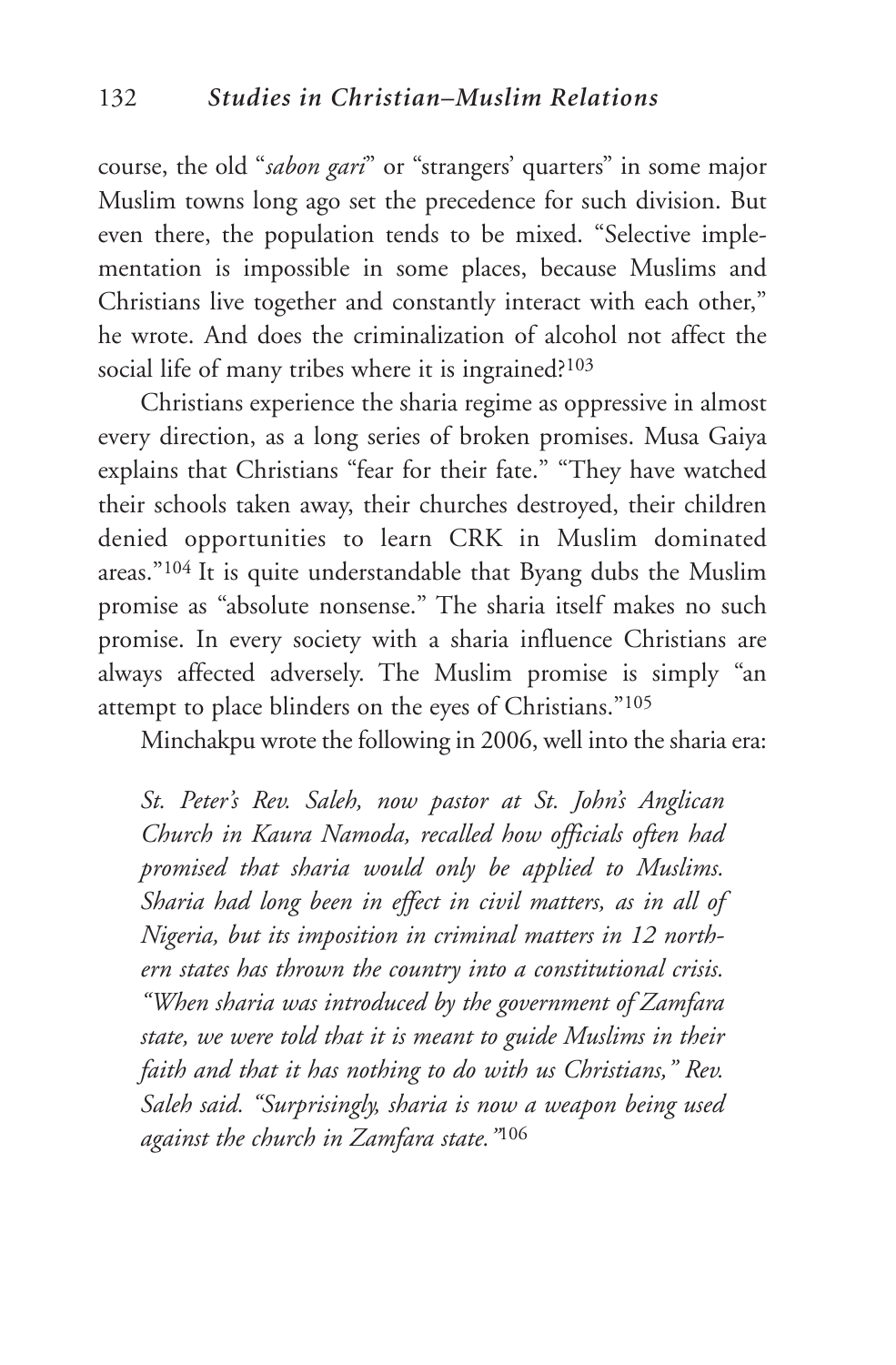# ▲ *Muslims Not Practicing Sharia* \_\_\_\_\_\_\_\_\_\_\_\_\_

Both Christians and Muslims often say that many Muslims do not practice sharia. They may go through the rituals, they may have the structures, but actual life practice negates it all. If you have read Volume 6, you know how Muslims criticise themselves for failure at this point. They themselves have often suffered at the hands of corrupt and inept *alkalai* [local sharia judges]. It is, of course, a familiar theme for all religions, since they tend to promote standards that are impossible to attain after our fall.

Speaking in March 2000, just a couple of months into the new sharia, Bamigboye asked whether the present sharia agitators are better Muslims than those who demanded its abolition 50 years earlier. The present call for a fuller sharia, he charged, "is not only mischievous and misleading, but, having regard to the havoc it has caused, criminal." This is not the sharia of peace and order that Muslims boast about. "These tiny cliques" calling for sharia "are not Muslims. They are neither within the tenets of sharia nor are they representative of the larger Muslim population." "Inciting disturbance, murder and arson in the name of a religious legal system against innocent members of other faiths is unjust and shameful, just as acting contrary to constituted authorities at the Federal level and the Constitution of the land, is rebellious and not in consonance with good conduct."107

CAN Zamfara state disqualified Governor Sani from his sharia enterprise. They refer to his "past records in the Central Bank and in the State's Ministry of Lands and Housing where he worked in the past." Given his track record there, CAN "does not see him worthy enough to champion the cause of sharia in a country where great religious men such as the late Ahmadu Bello never tried to trouble the nation with sharia. CAN therefore believes that the man must have a hidden agenda other than the promotion of Islam." It concluded its communique by calling on governments at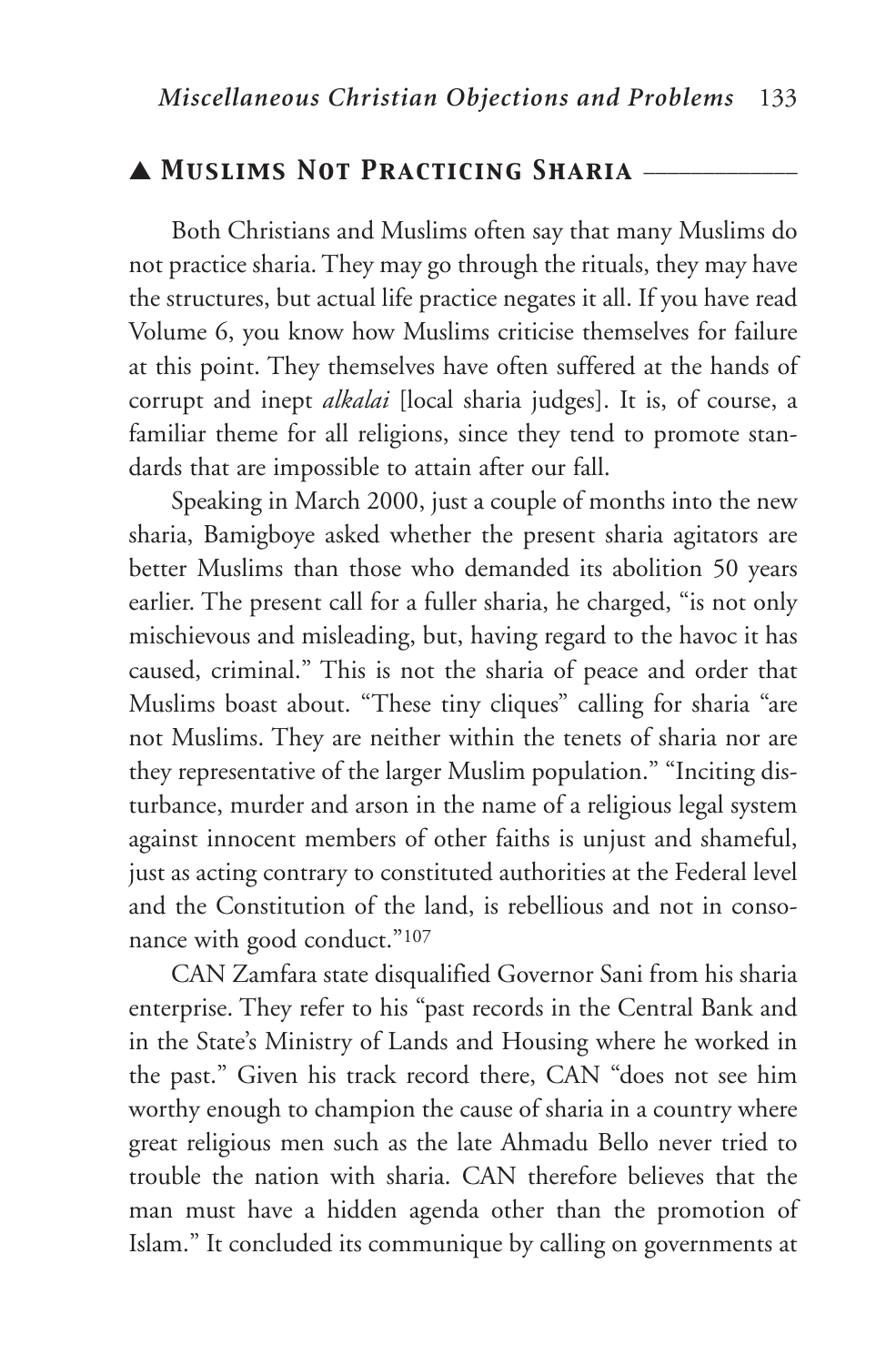all levels "to stop this religious madness that the Governor is hoping to inaugurate on 27 October 1999."108

At a CAN meeting it was divulged that Governor Sani, the sharia pioneer, was so busy buying up houses for himself that "the masses are angry with him," so angry that he does not dare attend the mosque in his own capital!109 Actually, much of this volume you are reading right now is one grand testimony to the reality of the subject at hand. Everywhere, on almost every page, you find stories and even sections full of indications of non-Muslim behaviour on the part of Muslims. This book is about Christian opinions and actions, but Volume 6 is full of confessions by Muslims themselves of their failure to live up to their sharia promises and Muslim standards. Christians are not impressed. Muslims have not been successful in their public relations with others.

Sharia and its advocates not only emphasize that it spells peace, the peace that in fact is not there, but the same can be said for toleration, equality and fairness. If you have read Volume 6, you will remember all these grand claims for sharia. Josiah Idowu-Fearon has been a life-long student of Islam and knows it in depth. He reminds Muslims of the sharia emphasis on impartiality and fairness and then charges them for not practising it.<sup>110</sup>

# ▲ *Sharia and Violence* \_\_\_\_\_\_\_\_\_\_\_\_\_\_\_\_\_\_\_\_\_\_\_\_\_\_

There are at least two issues of violence in connection with the new sharia. First, there is another oft-repeated Muslim *promise*—yes, another promise!—that sharia will bring peace and tolerance. In other words, it will bring an end to the violence and the high tension that has marred relationships for so many decades or, at least, reduce them noticeably. Muslim proponents of sharia tend to be very annoyed at the suggestion that sharia causes violence. By definition, that is not possible! Instead of causing more violence, sharia is supposed to reduce it and bring peace. In earlier volumes we have fre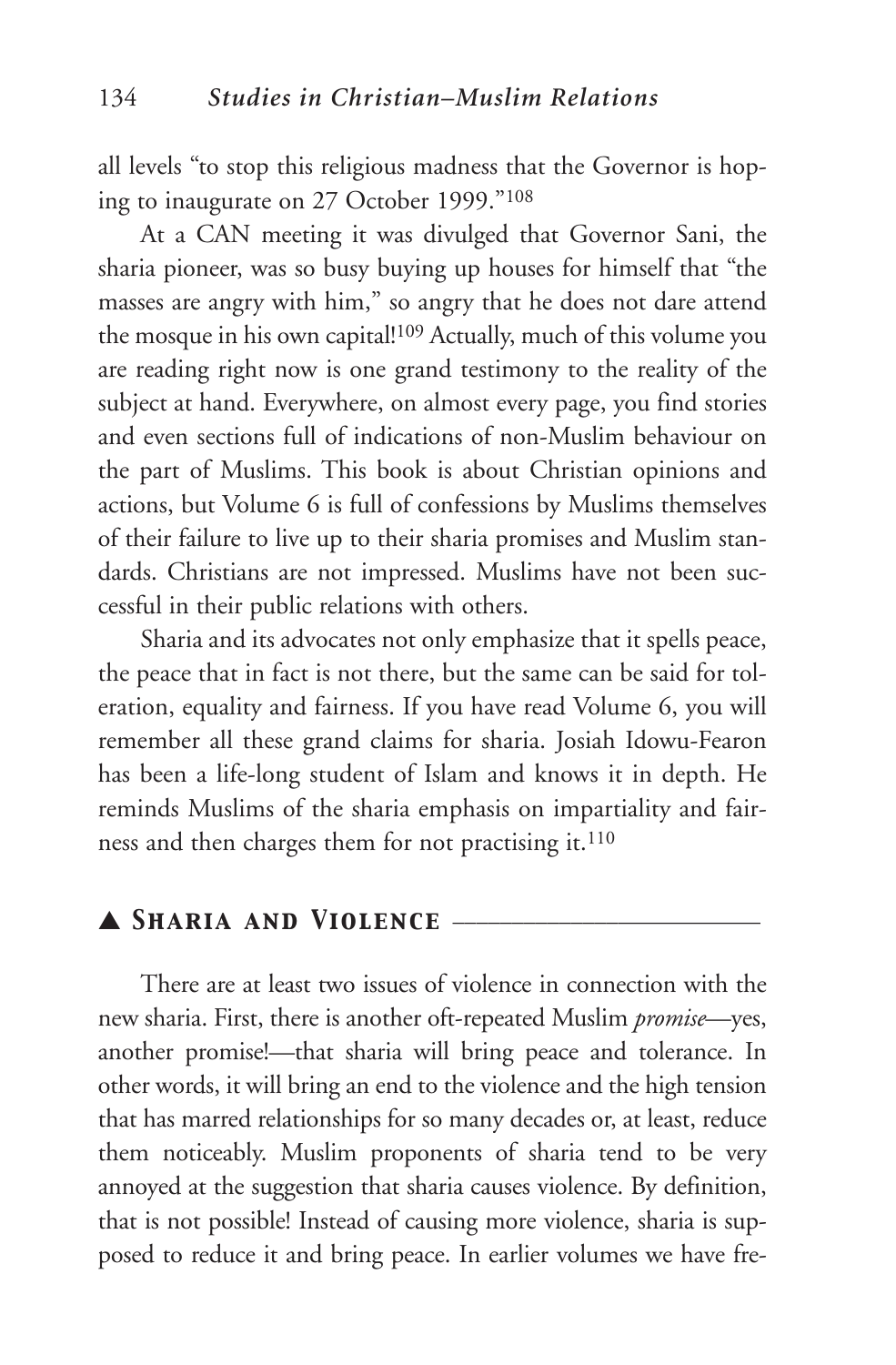quently run into emphatic Muslim statements that the cause of the various riots between Christians and Muslims over the years, whatever it is, is *not* religious and thus *not* sharia. Muslims often blame it on poverty, unemployment, immorality, hoodlums and political manipulation to deflect blame on their religion. Governments reject religious interpretation because it is too hot a potato to handle.

Secondly, the very opposite to the above promise is the frequent Christian *accusation* that, in fact, sharia is the *cause* of much violence. During the first six years after the Gusau Declaration the promise has not been realized. Already in Volume 6 I share with you *Muslim* reports that violence has continued unabated and the peace of sharia has so far eluded all. In this section we find *Christians* reporting on continuing violence, some of it actually caused by sharia. In their minds the association is a "no-brainer." Gangwari reports that the reactions to the Gusau Declaration were "immediate and devastating." Riots soon took over the country from Kaduna to Lagos. "Like wild fire…." "People fled to all directions. There was total breakdown of law and order. Nigeria was boiling."111

The Nigerian Muslim reactions to the infamous Danish cartoons of the Prophet are an example of such escalation six years after Gusau. If sharia is to deliver its promises, something of that should be noticeable by 2006. Not so. I reproduce one sample report on cartoon violence:

## *Cartoons Spark Violent Attacks in Northern Nigeria*

*Up to 100 people may have died in the violence that rocked parts of Northern Nigeria on February 18, 2006, following the publication in Europe of cartoons satirizing the Prophet Muhammad. Sources report that at least 30 churches and 250 shops and houses were destroyed in Borno state, when a peaceful protest in Maiduguri turned violent and a crowd armed with sticks, machetes and iron bars rampaged through the town, destroying Christian properties and targeting members of the clergy.*<sup>112</sup>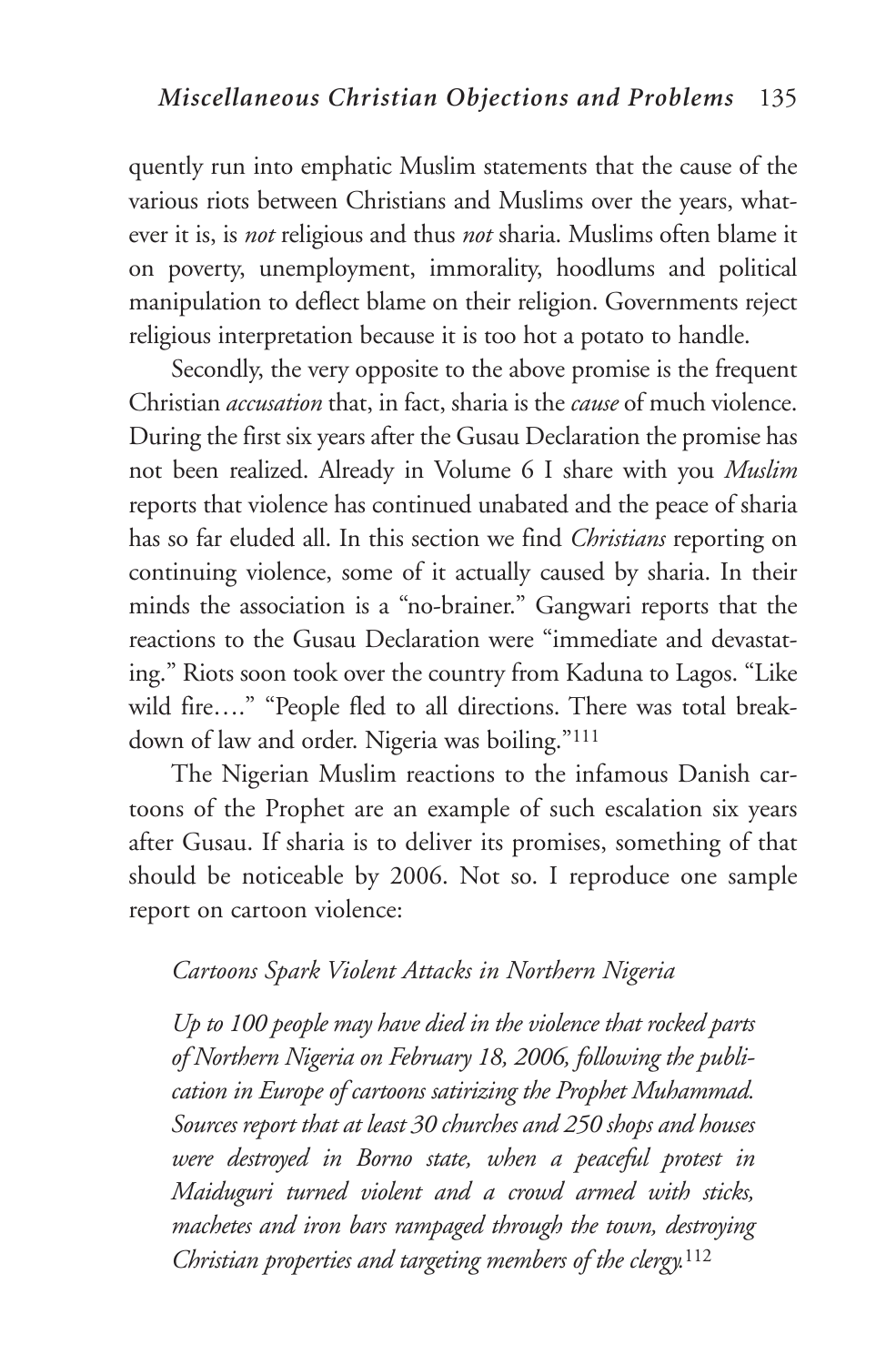Nigerians reported cartoon-related violence to Barnabas Fund, a ministry based in the UK. When Barnabas collated all the cartoon events throughout the world, it concluded that Nigerian Christians suffered "by far the most destructive attacks." It also reported on Christian retaliation in Onitsha and Enugu and expressed its disapproval of such reaction. However, Christian leaders had forewarned that they might "not be able to restrain 'restive' Christian youths much longer." Peter Akinola, National President of CAN, said,

*It appeared that Christian attempts at peaceful coexistence have been sadly misunderstood to be weakness. We have for a long time now watched helplessly the killing, maiming and destruction of Christians and their property by Muslim fanatics and fundamentalists at the slightest or no provocation at all. That an incident in far-away Denmark, which does not claim to be representing Christianity, could elicit such unfortunate reaction here in Nigeria is not only embarrassing but also disturbing and unfortunate.*<sup>113</sup>

Dodo claims that throughout the period of CAs from 1979–1999, the sharia did not cause "any violent religious crisis" until the Zamfara Declaration at the end of 1999.114 When that decision was copied by other states, the "2000 Kaduna mayhem" was lit. One reason that the expanded sharia led to violence, according to Dodo, was that it was handled by the wrong people: by politicians instead of religious leaders. This "resulted in the unimaginable dimension of violent clashes, of wanton destruction of lives and property." Had it been handled by "genuine Islamic religious leaders, the mayhem that took place in Kaduna in February 2000, and the retaliatory violence in Owerri, Aba and other places, would not have taken place."115 So, yes, sharia caused violence, but it would not have been necessary; it was not due to sharia so much as leadership. But with the new sharia and the dis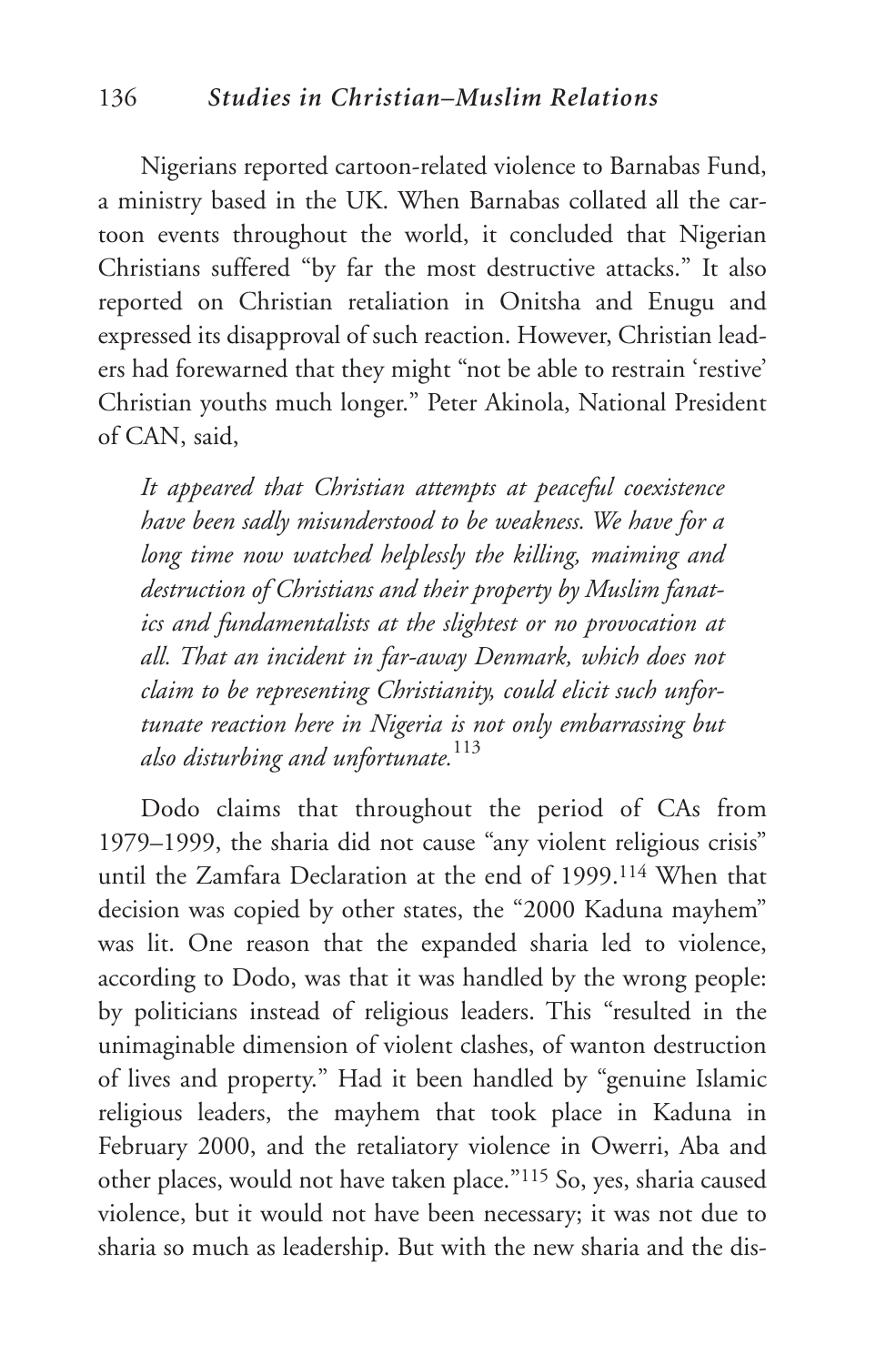agreement about which has supremacy, the Constitution or sharia, Dodo predicted there is "bound to be a clash." The compromise of the Penal Code has served Nigeria for forty years and brought peace. The Penal Code never caused violence. Dodo asks, "Are we tired of peaceful coexistence?" Is that the reason Muslims are now pushing for full sharia? "I am asking this question, because the adoption will lead to war or to the disintegration of Nigeria into several countries." Most Nigerians want to keep Nigeria as one country. What of the Muslims?116 So, for Dodo, sharia has led to violence since its launching and will lead to more in the future.

Christians attribute many incidents of violence to sharia. Byang insists that the Kaduna riot of 2000 "was the result of the Kaduna State Government wanting to impose the sharia."117 They often claim that even the violent aftermath of the Miss World Pageant was really Muslim retaliation for the failure of Governor Makarfi of Kaduna to implement sharia throughout the state, instead of limiting it to Muslim-majority LGAs.118 You may recall from Volume 6 the violence in Makarfi, Kaduna state, over a Christian teenager with mental problems who allegedly desecrated the Qur'an. The violence resulted in the death of a high but undisclosed number of Christians, the displacement of hundreds more and the destruction of properties, including 10 churches. Bodies were piled up on trucks for mass burial. Archbishop Makinde blames the violence witnessed in Nigeria on the "mindless introduction of sharia in some Northern states."119

Sam Kujiyat of CAN Kaduna charged at a press conference that Muslim leaders are deliberately using fanatics to create havoc. "Islamic terrorists, hiding under the cover of religion, have invaded the state and are now unleashing terror on Christians over stupid reasons," he said. He referred to a "new" trend "in which religious sentiment is being used as a cover to victimize Christians."120 All of this, remember, is taking place in the AZ era, when sharia is supposed to curb chaos and create order. Christians notice little of it.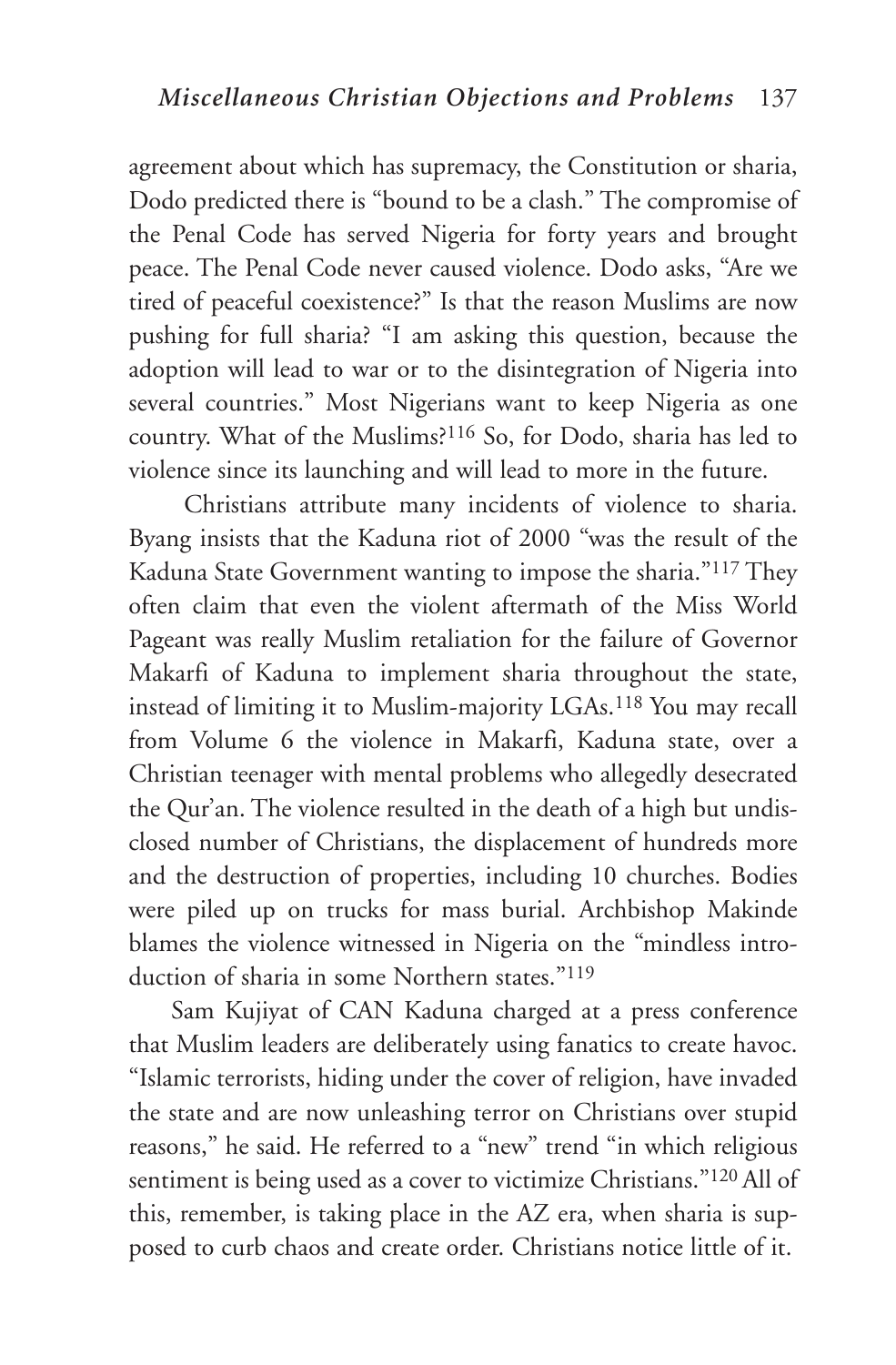CAN officially published additional cases of vandalism, mostly in Kaduna city. A driver killed because he was driving instead of attending Friday prayers. On the same day, the "Jesus Embassy," along with musical instruments and other valuables, were destroyed by "irate Muslims." Four days later the ECWA Church on Aminu Road was burnt.121

The Zamfara state Branch of CAN complained from the beginning of the new era about the violation of freedoms and rights. The demolition of several churches in Gusau and "the trial and conviction of six Christians under the sharia are some of the sinister moves by Zamfara Government to humiliate Christians." Sharia is "inimical to peace, law and order." The government's attitude "is an open invitation to religious anarchy." Then there was the government's "clandestine military training of Muslim youths, who will be used to force non-Muslims to bow to Islam, as confirmed by the Governor's unguarded and provocative public utterances." In contrast to the demolition of churches, Zamfara CAN asserted, "We watch daily how Islamic bodies spring up to enjoy assistance from the Government. The Government pays all the imams and their welfare is a priority. Mosques are built in every nook and cranny of the state by the Government."122

At the very beginning of the AZ era, Bee Debki begins his book on that note. The Kaduna violence of 2000 is simply the latest in a chain of events, reaching back to independence, that has produced violence, disturbances, depression and clashes. Behind that chain are shadowy "men and women of darkness." Referring to 2000, "This time, some group of people are using the issue of sharia, which can do irrevocable harm and tear Nigeria apart." "Sharia is a tension builder and a threat to unity."

A good example of sharia as a tension builder is the graffiti that Debki saw on Kaduna walls after the 2000 riots. "Agree or not, sharia must be done." "Who owns the North?" "*Sharia dole*" ["Sharia is a must."]. "Sharia or war." "Islamic Sharia Zone, Keep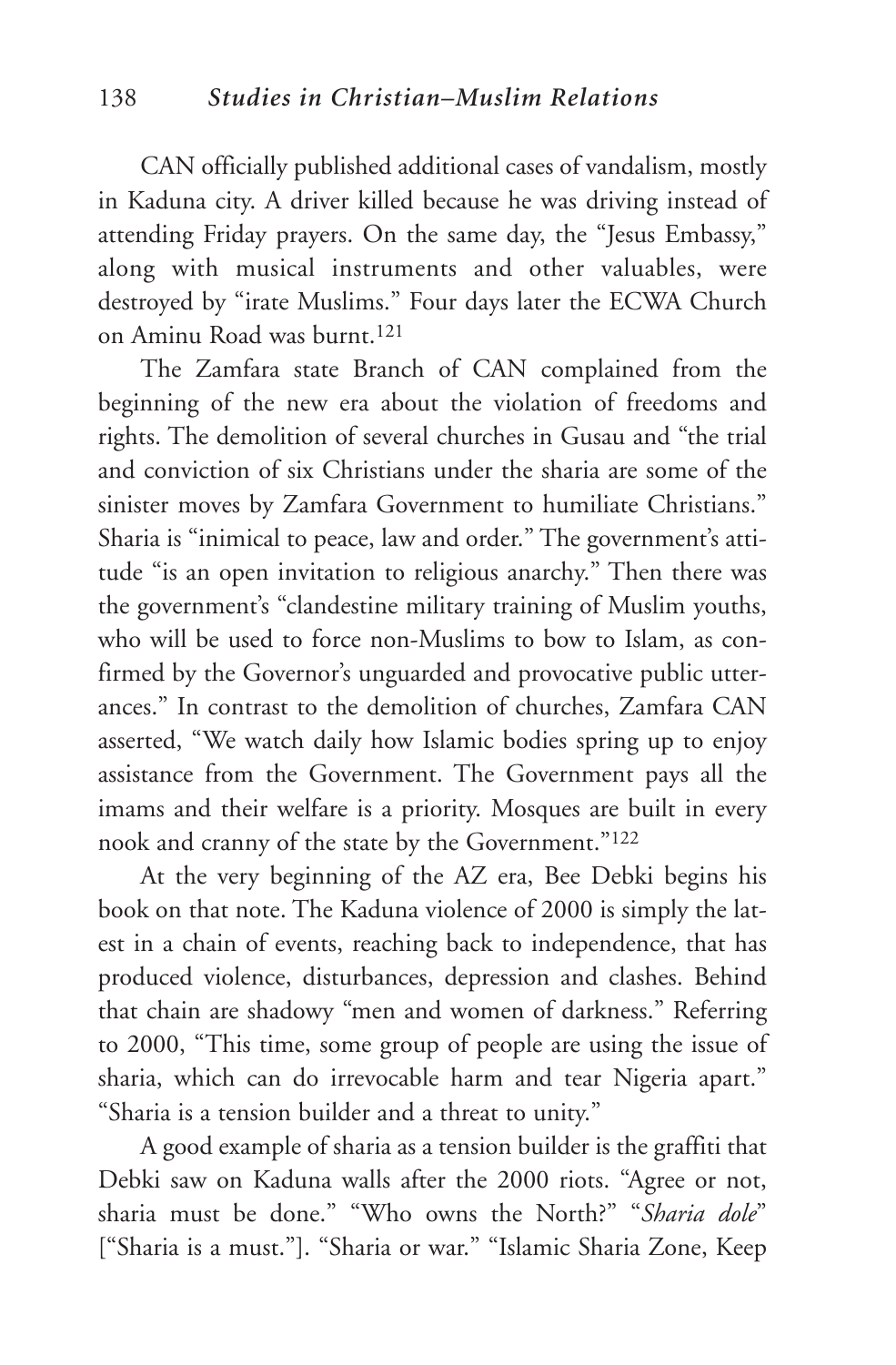Off." "*Sharia ko mutuwa*" ["Sharia or death"]—and "many other provocative writings." "If this is the case," Debki wrote, "sharia seems to be dangerous to human society, especially to non-Muslims. Hence one ought to keep off its zone."123

Threats did not come only from the grassroots of youthful rabble rousers; they also came from Muslim leaders in both implicit and explicit forms. During the hot days of 2000, Dodo reminded us of "the high-tension emotionally-heated debate on sharia at the CA 1988, when the position of Christian and Muslim members were poles apart." Yahaya Kwande, an indigenous Muslim and political leader in Plateau State, is well known as a mild-mannered, balanced moderate. But to Dodo he "epitomized" the Muslim attitude in this heated atmosphere with this statement about sharia: "It is part of the fundamental human freedom of Muslim religious tenets and if he gives up the obligation to his belief, he would be a man without religion." To Dodo, this was not merely a statement, but an implied threat. Another, more explicit, threat of violence came in the form of a communiqué published way back in 1986 by the Council of Ulama that warned, "Muslims have vowed to reject any new political order that does not recognise the application of sharia.**"**<sup>124</sup>

Dodo also reported on an Ibo plan to establish a separate "Sovereign Biafra state." It was to take place on May 27, 2000, when "the Biafra flag would be raised again." Foreseeing violence, Ibos in other states started returning home and non-Ibos living among them started to return to their own states. "There was chaos and confusion. If Biafra had been declared as planned, other parts of Nigeria would have followed and that would be the end of Nigeria." Apparently, some people worked very hard to have this plan "put in abeyance. Many people sweat profusely." That is violence due directly to sharia. Dodo responded to these developments with the suggestion that "If the adoption of the full sharia is going to cause the break-up of Nigeria, it is better for Muslims to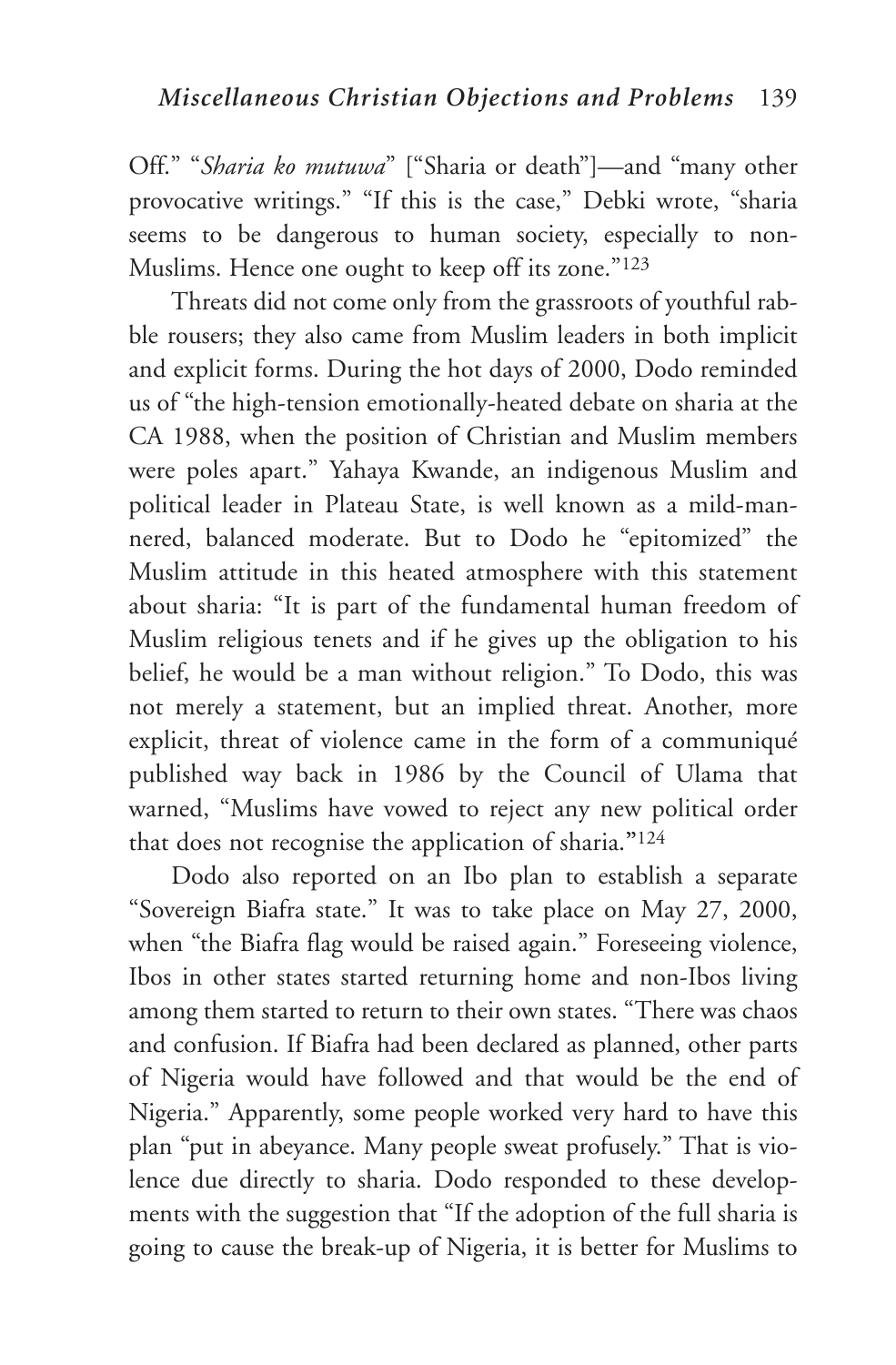return to the Penal Code." Especially if you look at countries that have traveled that road. They have been fighting between Muslims and others and even between Muslims themselves. Do we really want Nigerians to "engage themselves in a religious war, which is worse than a civil war? To me, it is better we allow the sleeping dog lie by returning to the Penal Code." Gideon Orkar's failed coup was a response to the implied Muslim demand for either sharia or separation. Christians thought that Muslims should be grateful for the compromise of the Penal Code, since Nigeria is not a Muslim country. Instead, Muslims went too far and "Christians are saying 'No!' because of the adverse effects sharia is going to have on Christians and because it is going to plunge Nigeria into a religious war that will break up the country.**"**<sup>125</sup>

Even Inter-Gender Centre in Jos, an organization trying hard to be neutral in the Christian-Muslim conflict, published claims of sharia-related violence several times. Referring to Kaduna, Ityavyar and Gundu wrote, "The partial introduction of the sharia in parts of the city has heightened polarization and increased tension in the city." Again referring to Kaduna, they wrote, "There was a largescale violence over the planned introduction of sharia in the state."<sup>126</sup> As if that were not enough, they wrote with reference to the JNI of Kaduna:

*It is sometimes seen to be taking positions that may not be palatable to people of other faiths. The last sharia controversy is a good example. While JNI believed sharia is in the interest of its members and forcefully pushed for its implementation by the state, others, particularly CAN, felt that even if it was in the interest of Muslims, it was wrong for the state to champion its implementation. The result was the 2000 violent conflict.*

They also allowed Akume's claim of that connection to stand: "The introduction of sharia as a state policy by some states no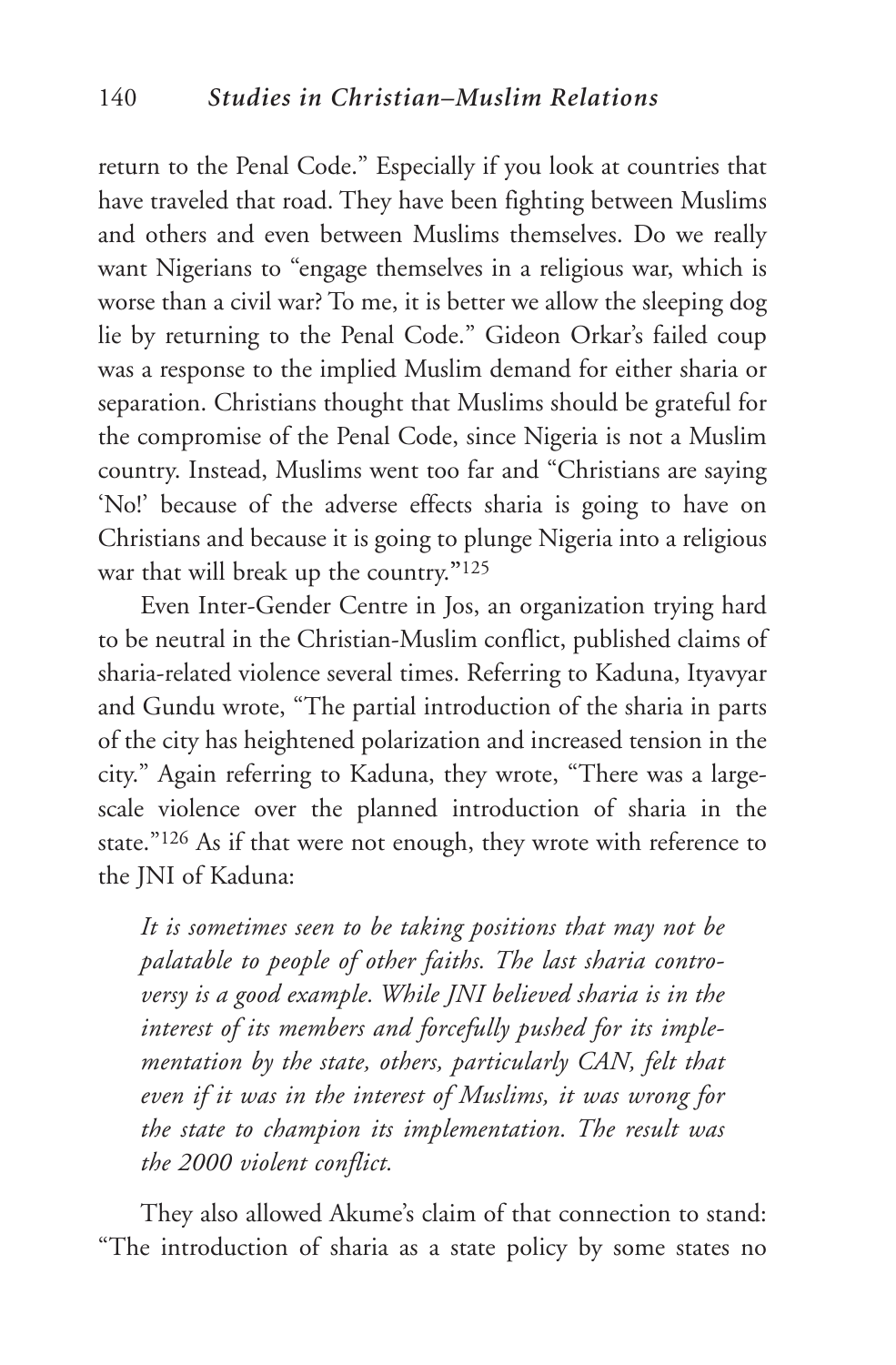doubt helped to fuel the already existing tension in the region." Former peaceful neighbours "suddenly became enemies." He repeated the opinion in the next issue of the *Inter-Gender Peace Bulletin* (IGPB): "The introduction of sharia no doubt played a significant part in the deficit in relations between the two religions." "The possible application of these laws on Christians is what sparked off many of the recent crises."127

Akume's articles were noticed by one Ali, a Muslim writer, who caught the insinuation and objected to it.128 Inter-Gender sought to balance such statements with recommendations such as "Too much emphasis should not be placed on ethnic and religious differences, as some of these conflicts are found to be manifestations of social, economic and political problems." It was their way of pacifying at least three of the Inter-Gender stakeholders: government for political reasons, Muslims to clear them, European donor agencies for their secular orientation. Besides, Ityavyar and Gundu admit that even if the crises were "not because of religious differences, when conflicts occur, they quickly assume a religious dimension that is difficult to contain."129

Sharia proponents are frequently up in arms—some, figuratively; others, literally—against those who associate sharia with various violent riots that have occurred since the Zamfara Declaration. The Plateau violence from that time till the terrible explosions of 2004 are said to have no connection with sharia. After all, Plateau is not a sharia state, so the argument goes. A workshop in which Christians and Muslims participated and organized by Inter-Gender Centre produced the observation "that the differences between Muslims and Christians are insufficient to account for the hostility between the adherents of the two faiths."130 That's a typical "discovery" when Christians and Muslims meet together, but not so typical when you get Christians by themselves. Go to COCIN or CAN or any other Christian body and see how far you get with such a statement!

Clearly the Inter-Gender Centre, under the direction of soci-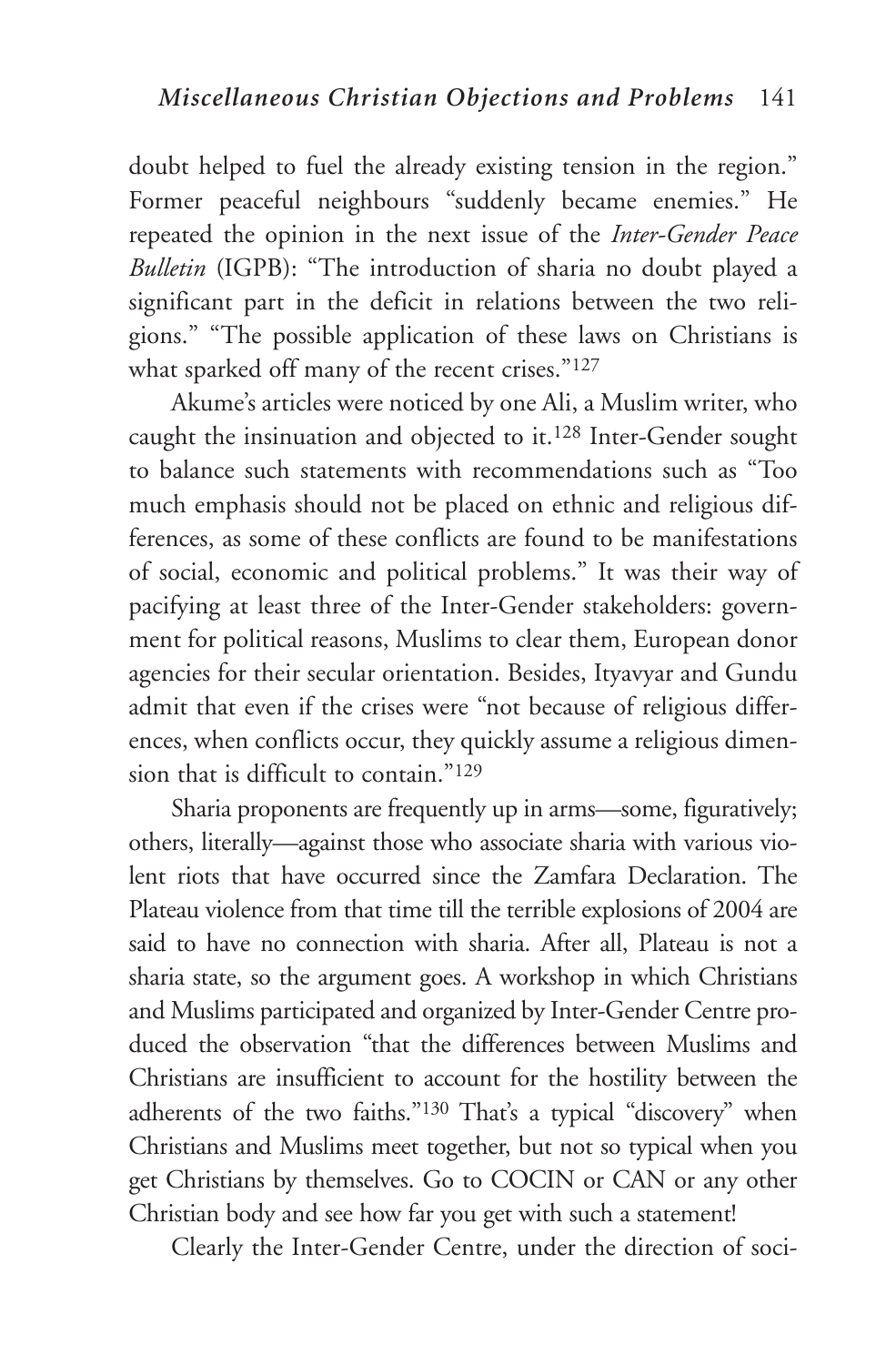ologist Dennis Ityavyar, a friend of mine and a Christian, seems to have a hard time with these issues. Funded by secular Western donors, he has to tow a neutral line between the two religions, "neutral" as secularists define it, of course. In this effort he would sometimes allow statements from one or the other side that could hardly be considered neutral. However, it is very interesting to note that the title of a topic to be discussed at a Centre event had to be changed from "Management and Resolution of Sharia-Influenced Conflicts in Northern Nigeria" to "Management and Resolution of Conflicts in Communities in Northern Nigeria"!<sup>131</sup> That is more than an innocent change of name; the change itself is a statement.

Violence, of course, comes in different forms; it is not only physical. Baiyemu and Mwadkwon wrote that to speak of "negative effects" of sharia is no overstatement. "Given the fragile political unity of the country and the premature democratic governance after decades of military rule, the unrest, the unexpected migration of Christians from the affected states have caused victims a lot of economic loss and psychological trauma. A lot of Christians have lost money and property in the process of migrating from sharia states." People have suffered from theft. They have suffered loss of business. Many shops have closed permanently. A whole class of internal refugees has been created. That is all violence.132 Here the concept of violence is legitimately enlarged to include general chaos as it was in the context of South Africa's apartheid.

It is not only Christians who declare sharia responsible for violence, even the occasional Muslim admits it. Minchakpu emphasized this point by citing Abubukar Umar, former military governor of Kaduna state. At a press conference on April 4, 2005, Umar "blamed the violence on the implementation of the sharia" as well as on "Muslim leaders in Northern Nigeria." He thus held sharia responsible for the deaths of 10,000 people,133 a most unpopular opinion among Muslims, but nevertheless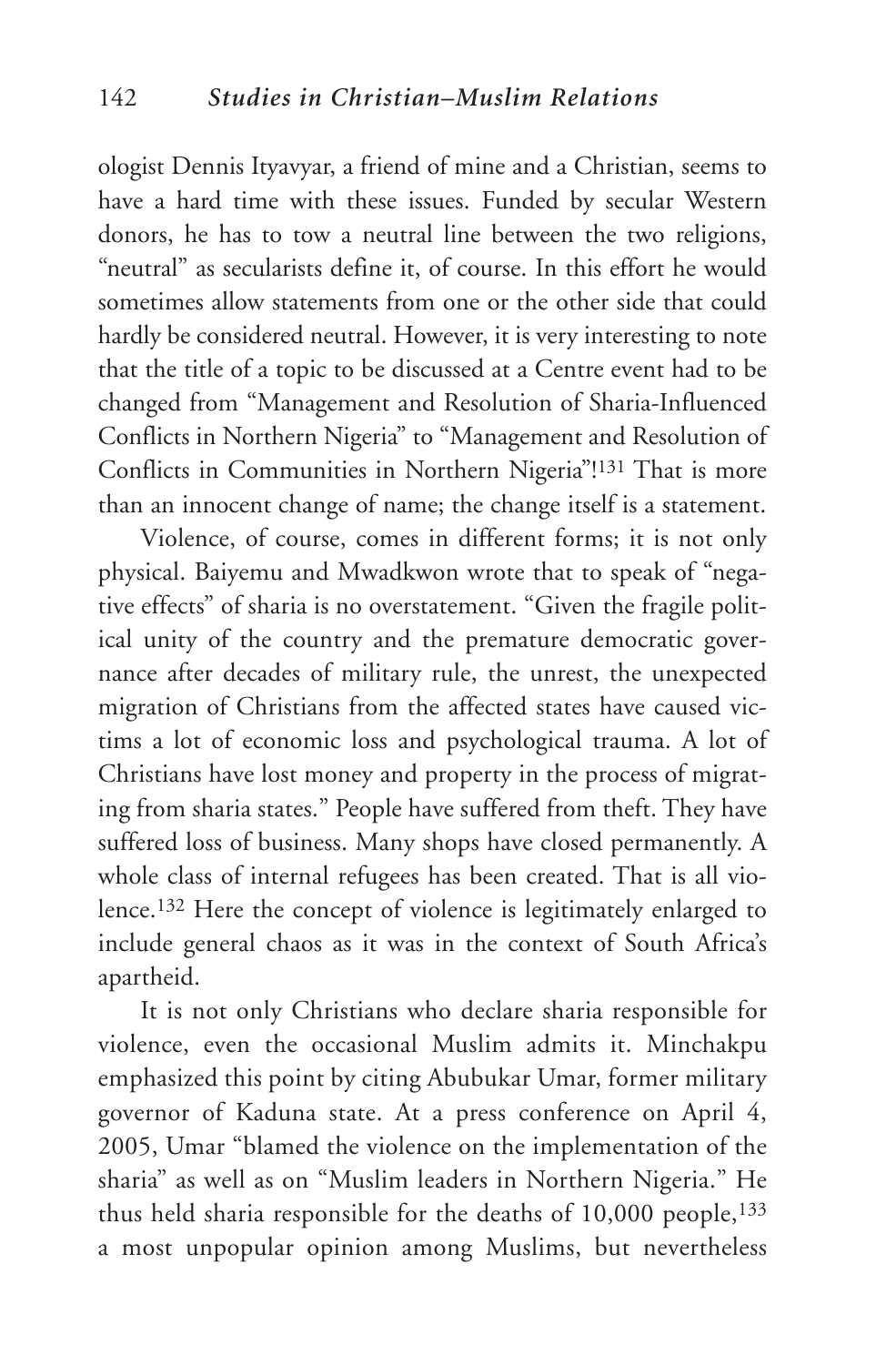quoted frequently by both Christians and Muslims.

The self-designated "neutral" Human Rights Watch reported that "since the extension of sharia, there have been religious tensions and sporadic incidents of violence in several… states…. Some, though not all of these, were sparked by disagreements over the introduction of sharia to criminal law; more generally, sharia had the effect of hardening positions and accentuating the polarization between Muslims and Christians."134

The very week that I am editing this chapter, there is a real threat of new world-wide violence in reaction to Papal comments about the Prophet Muhammad and terrorism.135 This time the reaction is not against some secular cartoonist and his publisher, but against the most visible icon of Christianity, the Pope. Muslim reactions demonstrate that whatever the impact of their worldwide revival, the new emphasis on sharia has hardly helped to douse their *sometimes-justified* anger. Instead, sharia has led to more anger and more turmoil, including violence.

In reaction to the Papal comments, anti-Christian violence erupted in Dutse, the capital of the sharia state of Jigawa. "At least 14 churches and many Christian homes were destroyed." The government had allocated other plots for new churches to be built, but all in one place and outside of the city. It asked Christians "to refrain from rebuilding permanent churches in their former locations," which, I presume, were scattered throughout the city. They *may* use the old properties for residential purposes and even for temporary worship centres. Of course, this leads to the creation of a Christian ghetto and to marginalization. Some Christian leaders refer to this development as "apartheid," while others approve of it as a safety measure.136

Other reports about the same Dutse violence put it slightly different. "At least ten churches were set alight and Christian homes and business were looted." Though the police were warned of the pending riot, they did not show up till the violence had subsided twenty-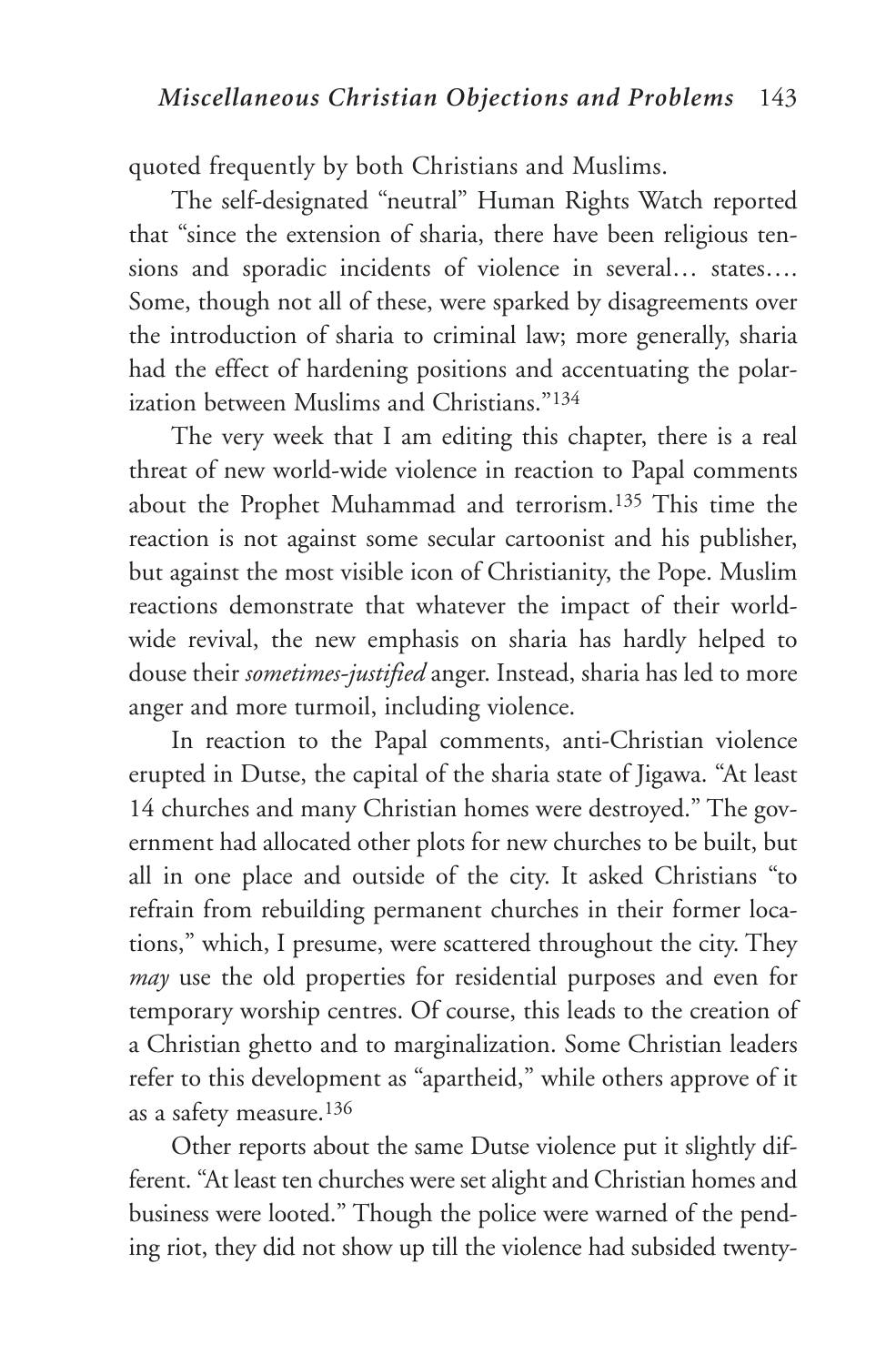four hours later.137 Violence inspired by a strong denial of violence! The point is simple: Sharia has not so far reduced tension and violence or enhanced peace. According to Nigerian Christians, it has increased the former and reduced the latter. The irony of it all!

Violence may be caused directly and indirectly by sharia, but that does not leave Christians without any responsibility for it, according to Dandaura. He was worried "about how Christians in Northern Nigeria are imbibing and popularising the culture of violence." He urged Christians to leave vengeance to God. "Do not be overcome by evil, but overcome evil with good." Though not a pacifist, he favoured non-violence and was an admirer of Mahatma Gandhi. In contrast to many Christians, Dandaura did not give up on "the other cheek."138

One group that is another source of great annoyance to Christians in sharia states are the '*yan agaji* or the *hisbah*, <sup>139</sup> the youthful corps of sharia watchdogs appointed by some sharia governments. They have been creating tension in many places ever since the beginning of the new era as we have already seen in Volume 6. Christians in sharia states "have complained of assault, harassment, intimidation and flagrant violation of the religious rights of Christians." Someone called them a "terror machine in the hands of fanatical Islamic governments aimed at strangulating Christianity in Northern Nigeria."140 Another report has it that, though these groups are instructed to ensure adherence to sharia, "contrary to Islamic injunction, it appears that the corps operatives have sought to enforce the sharia code upon Muslims and non-Muslims alike. The net result is that their activities have generally engendered skirmishes and breaches of the social order. We do not think this is the goal of the Kano state Government. We support the call by Muslim clerics for restraint on the part of *Hisbah* Guards."141

Stories of violence will be found aplenty throughout the next section.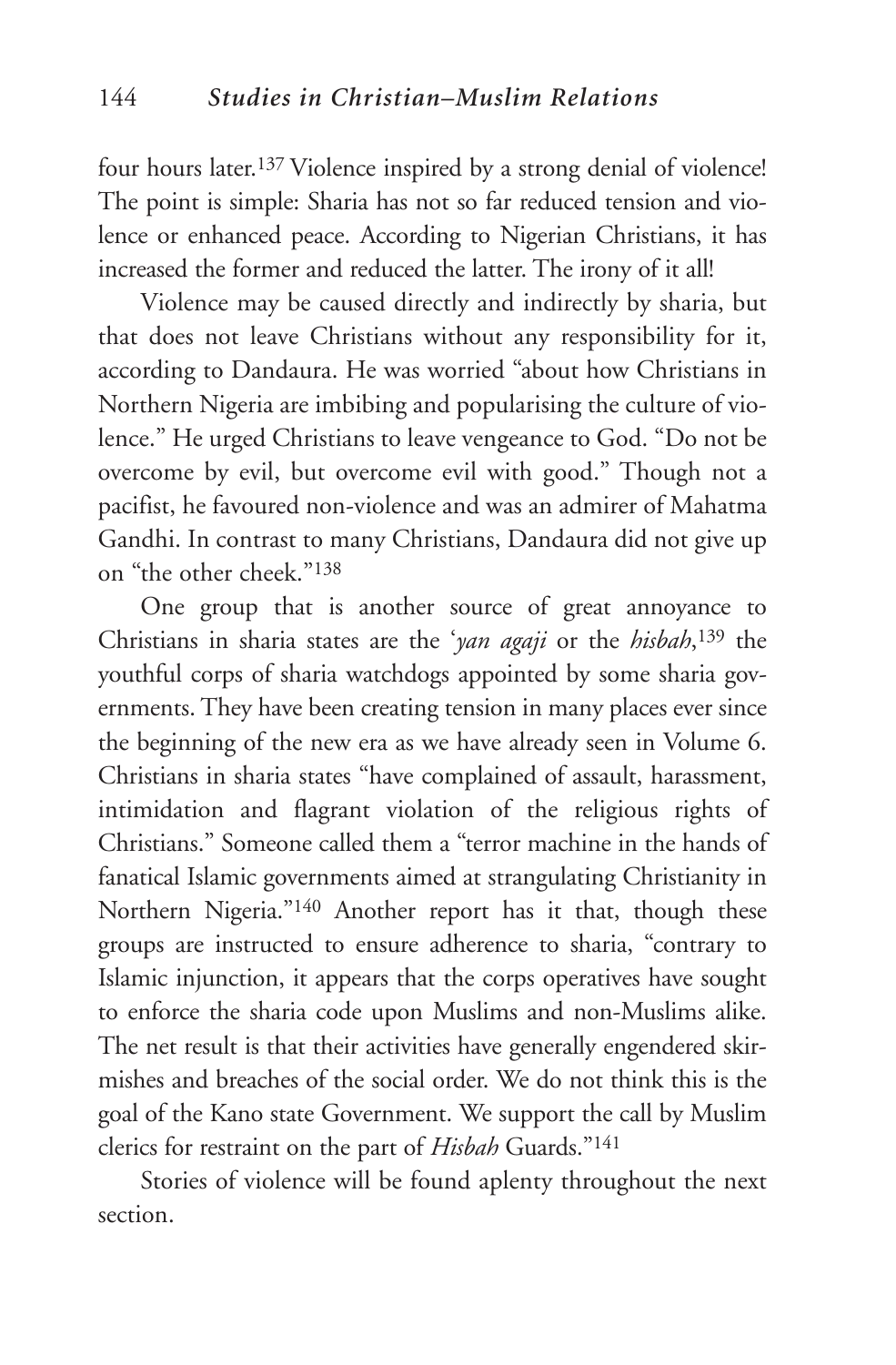# ▲ *Oppression* \_\_\_\_\_\_\_\_\_\_\_\_\_\_\_\_\_\_\_\_\_\_\_\_\_\_\_\_\_\_\_\_\_\_\_\_\_\_

Almost all the examples and stories in this book about sharia problems could go under the heading of this section. In the minds of Christians, oppression and sharia are synonymous. That, of course, is the very opposite of Muslim insistence on peace, tolerance and equality. Many of the issues of this section have already been treated from the Muslim perspective in Volume 6. I can thus be briefer here with emphasis on Christian attitude.

#### 1. CHURCH BUILDINGS

The issue of church buildings is an old one and has already been treated extensively in Volume 3. But we are now in the sharia era and revisit the issue from that vista. From that volume you will remember the difficulties of obtaining permits to build churches. To get to the bottom of this issue I refer you to Turaki's discussion in Chapter 7 of this book. An application for building a church is submitted to the proper authorities, but seldom is there a response. After a long time and many visits to the authorities, the church in desperation begins to meet in a house and before long you end up with a house church, something that offends Muslim neighbours in principle, quite apart from the increase in traffic and noise levels. Neighbours complain to the authorities and the church is told that its house church is illegal. The church responds by reminding the authorities of their pending application. It is a ping-pong game without any move forward. Eventually notice will be sent that the building in question will be bulldozed.

Zamfara is, of course, the mother of all sharia states. From Volume 6, you may recall Governor Sani's comment that Christians in his state are very happy and content with the situation. He "allayed fears of persecution expressed by Christians outside the state" by countering that "sharia emphasises justice even to non-Muslims." He also rejected the accusations that churches were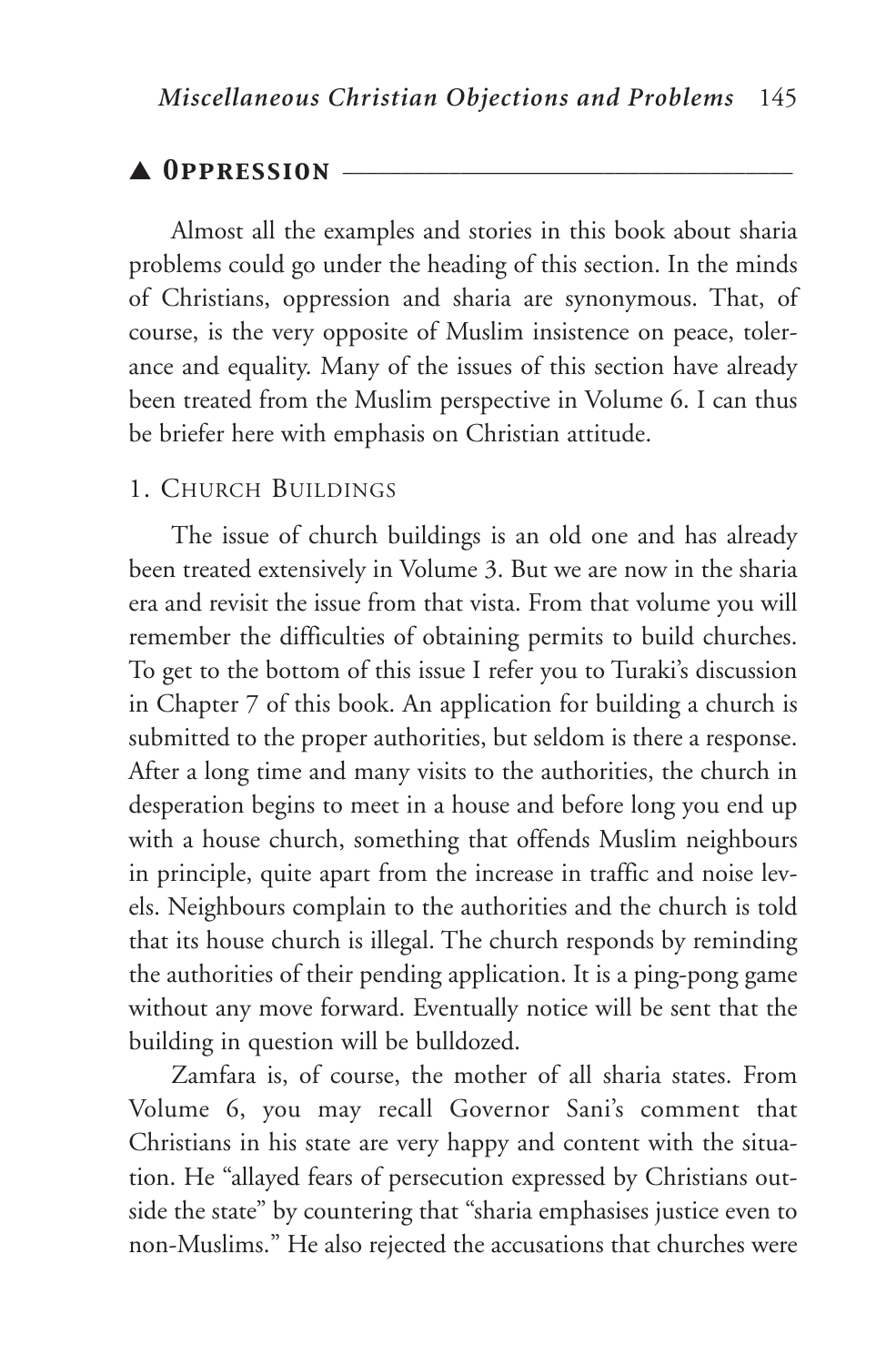being demolished. Instead, during his tenure "churches are currently being built all over the state," he claimed. He urged Muslims in the state "to imbibe the teachings of Prophet Muhammad (S.A.W.) to accommodate the non-Muslims, respect their views and opinions."142 In actual fact, it is rather as described in the previous paragraph.

Minchakpu reported in 2001 that "tensions between Muslims and Christians have boiled over" since the introduction of sharia.143 From that same year we have the report about the government's destroying churches among the Maguzawa Christians as reported by Mary Joe later in this chapter. And from there things went from bad to worse.

Gaiya dubs this matter of church buildings "one of the thorniest issues in Zamfara state." Gusau has no *sabon gari* or 'strangers' quarters like some other Northern cities. Christians and Muslims live next to each other. For this reason, Christians want to build churches everywhere as well. An upsurge of newer churches has led to demands for more space for church buildings. When they apply for permission to build, they receive no response. Hence, some just go ahead and build churches without permission. Others build what look like houses but are in reality churches. These are the "illegal" structures that the Zamfara government is demolishing.144

The problem became such a common scenario that Zamfara CAN held a meeting with the state's Commissioner of Lands and Housing along with his Permanent Secretary. The arguments went back and forth, with the commissioner insisting that the churches wait for approval, while the churches kept emphasizing the endless delays. During the "discussion" one of the CAN members, pastor Okafor, accused the Government of trickery: "It is the trick that the Government wants to use on the Christians, that is, the talk of converting residential houses to churches." He also reminded the commissioner that some of the churches under attack were in existence before the creation of Zamfara State. They have a history. He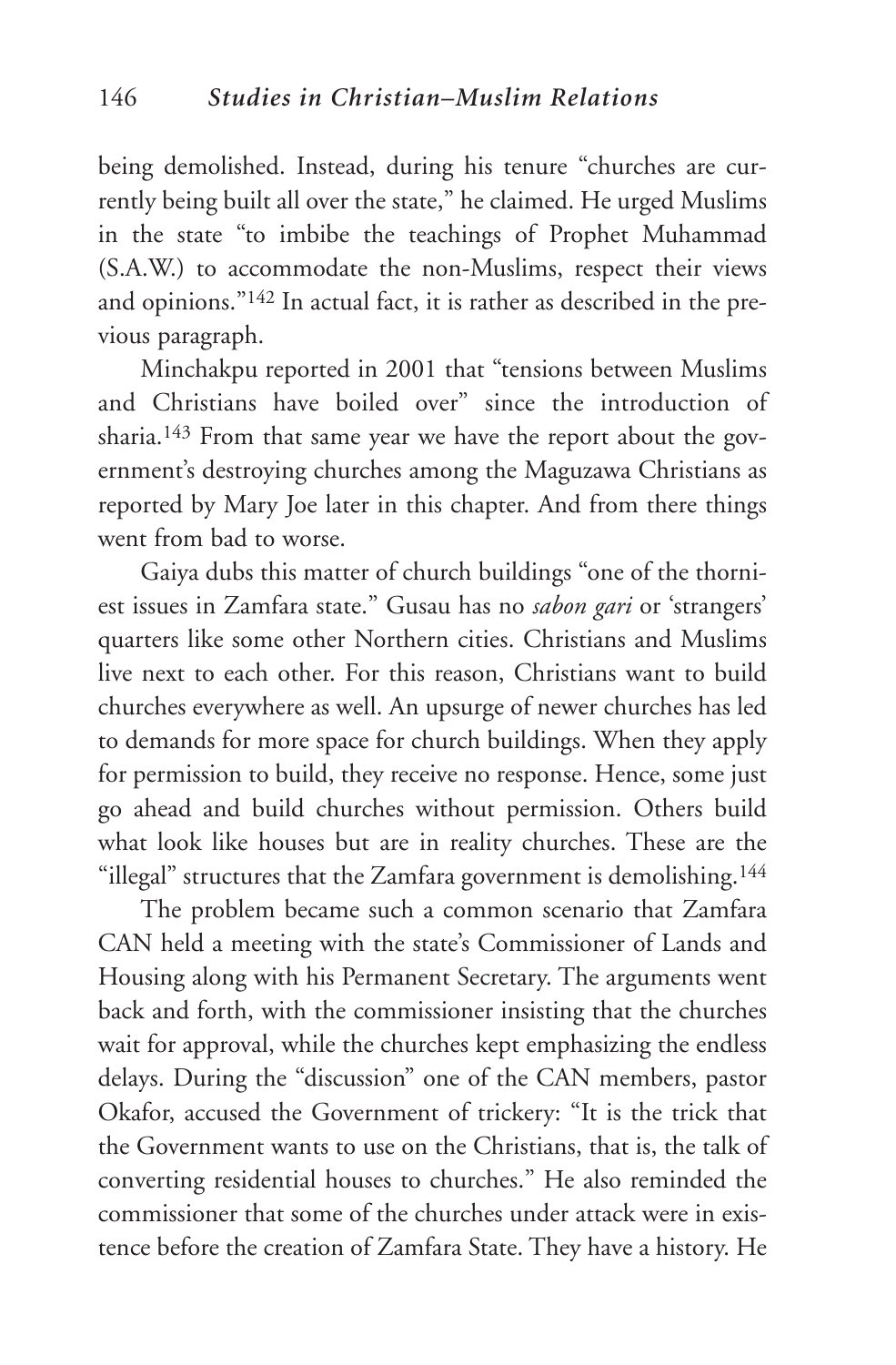went on to say, "The Government has [already] concluded what they want to do; if not, they could have listened to their [Christians] suggestions and appeals." Of course, the commissioner denied that the Government had secret plans. The problem, according to another member of the CAN delegation, Samuel Ogbode, lies with the Government. "The only thing they should do, if they really want peace in the land, is to grant approval for the existing churches and then the new ones can apply from the master plan." Okafor proposed that "all the errors that were jointly done be corrected. Let these churches be formalized." According to the report, the commissioner never went beyond his insistence that the churches should submit applications and, once granted, they would be free to worship.145 The meeting, it seems, was a futile exercise of spinning wheels. According to reports, the demolition of churches continued.

Gaiya reproduces a strong letter to Governor Sani from Living Faith Church, whose building was marked for demolition:

*Undoubtedly, since the advent of this administration in May 1999, the Government has been pursuing an orchestrated agenda to curtail the growth of Christianity in the state, despite the hue and cry from all sections of the country. We respect unequivocally the choice of the state in adopting sharia, but in a federal state such must be subject to the condition that the rights of non-Muslims within the state are not trampled upon. Demolition of churches by the Government amounts to a deliberate violation of the Constitution, which Your Excellency solemnly affirmed to preserve and defend. We must state that strict adherence to the constitutional provisions by this administration would be the surest and best way of ensuring peace and progress of the state and indeed the enthronement of the nascent democracy in the entire country. Accordingly, your administration's attempt to inhibit in any*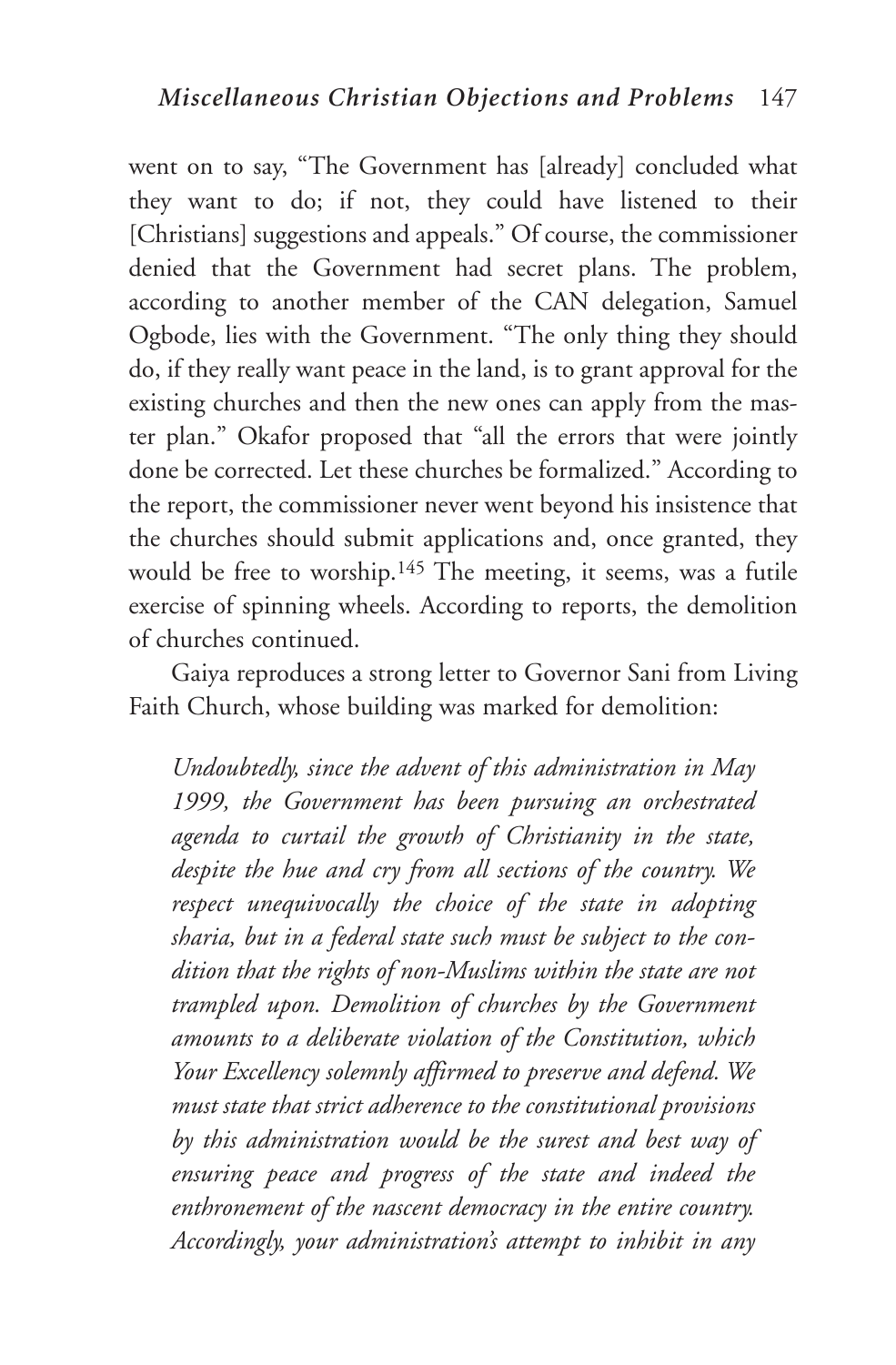*manner the right to freedom of worship and from discrimination of Christians in the state is not only ill timed, irresponsive and insensitive to our aspirations as a people, but capable of becoming an incitement for chaos and breakdown of law and order in the state and the country as a whole.*<sup>146</sup>

Minchakpu wrote an article about the situation in January 2006, that goes as follows:

## *Churches Marked for Demolition in Zamfara State*<sup>147</sup>

*"For your information, the state Governor, Alhaji Ahmed Sani, has ordered that your church should be demolished before his arrival in this town tomorrow. So, we shall carry out this directive tomorrow morning."*

*On October 10, 2003, the Rev. Seth Saleh, then pastor of St. Peter's Anglican Church in Bakura town in Zamfara state, received a Bakura town councilor as an unexpected guest in his house with the above message. The following day, the local government demolished St. Peter's Anglican Church.*

*The demolition of that church in Bakura marked the beginning of an assault by Islamic fundamentalists in Zamfara under the leadership of Governor Sani through imposition of sharia.*<sup>148</sup> *In Gusau town alone, 14 churches have been marked out for demolition. Those 14 churches have already received demolition notices, according to Rev. James Obi, pastor of Channel of Blessings Church and secretary of the Zamfara state chapter of CAN. [Here follows a list of the affected churches.]*

*The government demolished Rev. Obi's Channel of Blessings church in 1997, and it has marked his rebuilt church for destruction as well. "We have been served with demolition notices and even then, there have been announcements over the radio and television on the churches to be demolished,"*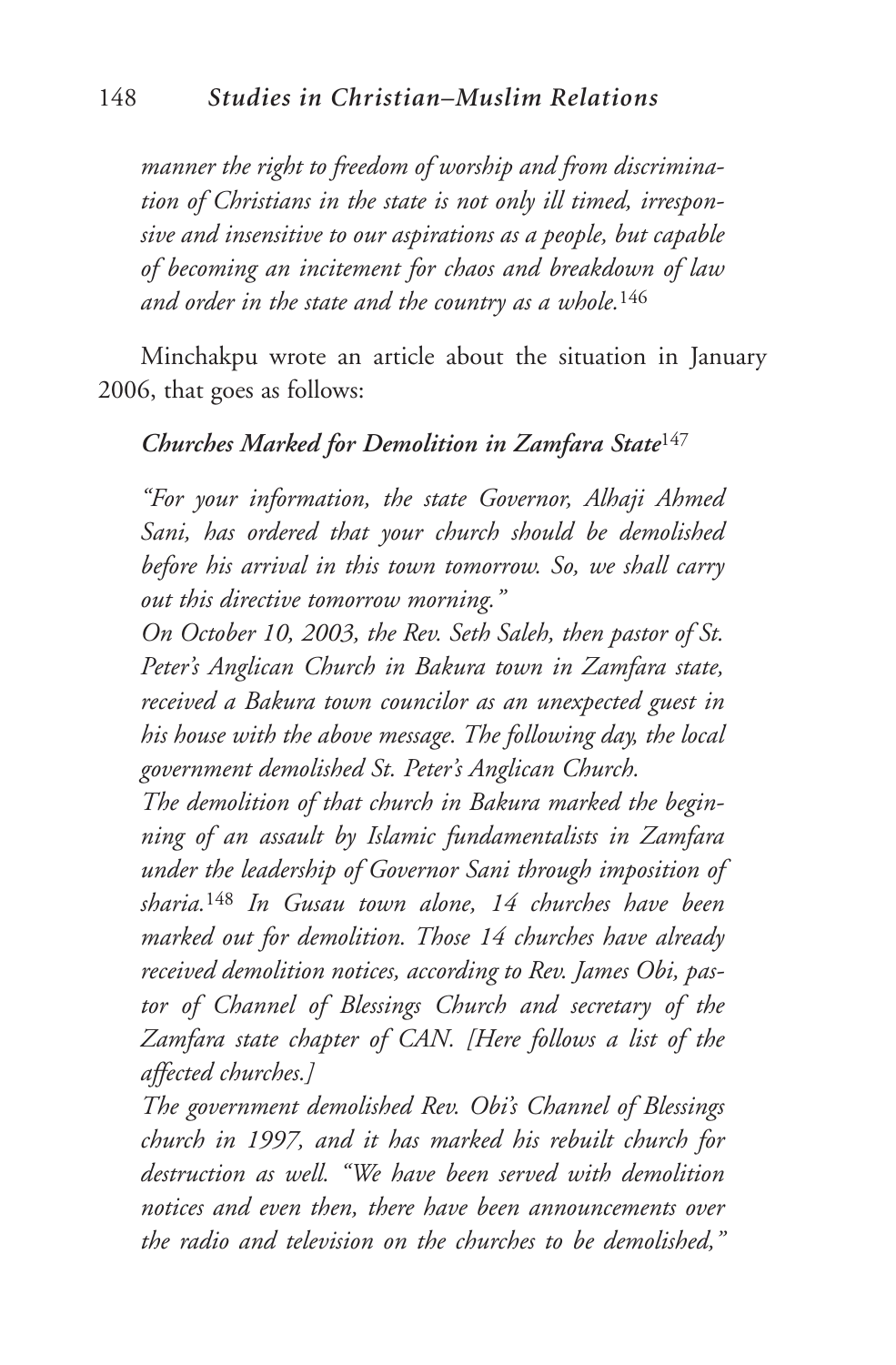*Rev. Obi lamented. "It is just a matter of time, and these churches will be no more."*

*John Garba Danbinta, Anglican bishop of Gusau, said the demolition of St. Peter's Anglican Church in Bakura came on Governor Sani's orders. "The governor is from Bakura, and because he is the champion of Islamic jihad in Nigeria, he felt it will be unwise for a church to be seen in his hometown," Bishop Danbinta said. The bishop pointed out these arbitrary demolitions to refute those in Nigeria who declare Christians face no opposition from the state. "The news outside Zamfara state is that everything is okay with Christians here," he said. "Some claim that the governor is good and treating Christians well, that Christians do not have problems—but this is false. The problem of persecution of Christians here is a reality. It is a major problem facing us today in Zamfara state."*

*Since the introduction of sharia in January, 2000, Zamfara authorities have banned Christians from sharing their faith and from building churches, said Danbinta. Officials are keeping Christians from building churches, he said, by making it impossible for them to acquire land. "We cannot get land, because there is a deliberate government policy to deny Christians land to build churches." There are about 4,000 Anglicans in Zamfara, yet Danbinta said that in almost all parts of the state the government has refused to allow the church land to build places of worship. "Sharia, it would seem, is being implemented to curtail Christianity, since it is only targeted at Christians," he said.*

*The Rev. Barnabas Sabo, pastor of the ECWA church in Gusau town, concurred that local governments are using sharia to deny churches land. Towns denied lands for building churches include Mada, from which Rev. Sabo's church members have to trek more than 20 kilometers to Talata Mafara to attend worship services. Other towns and villages where the*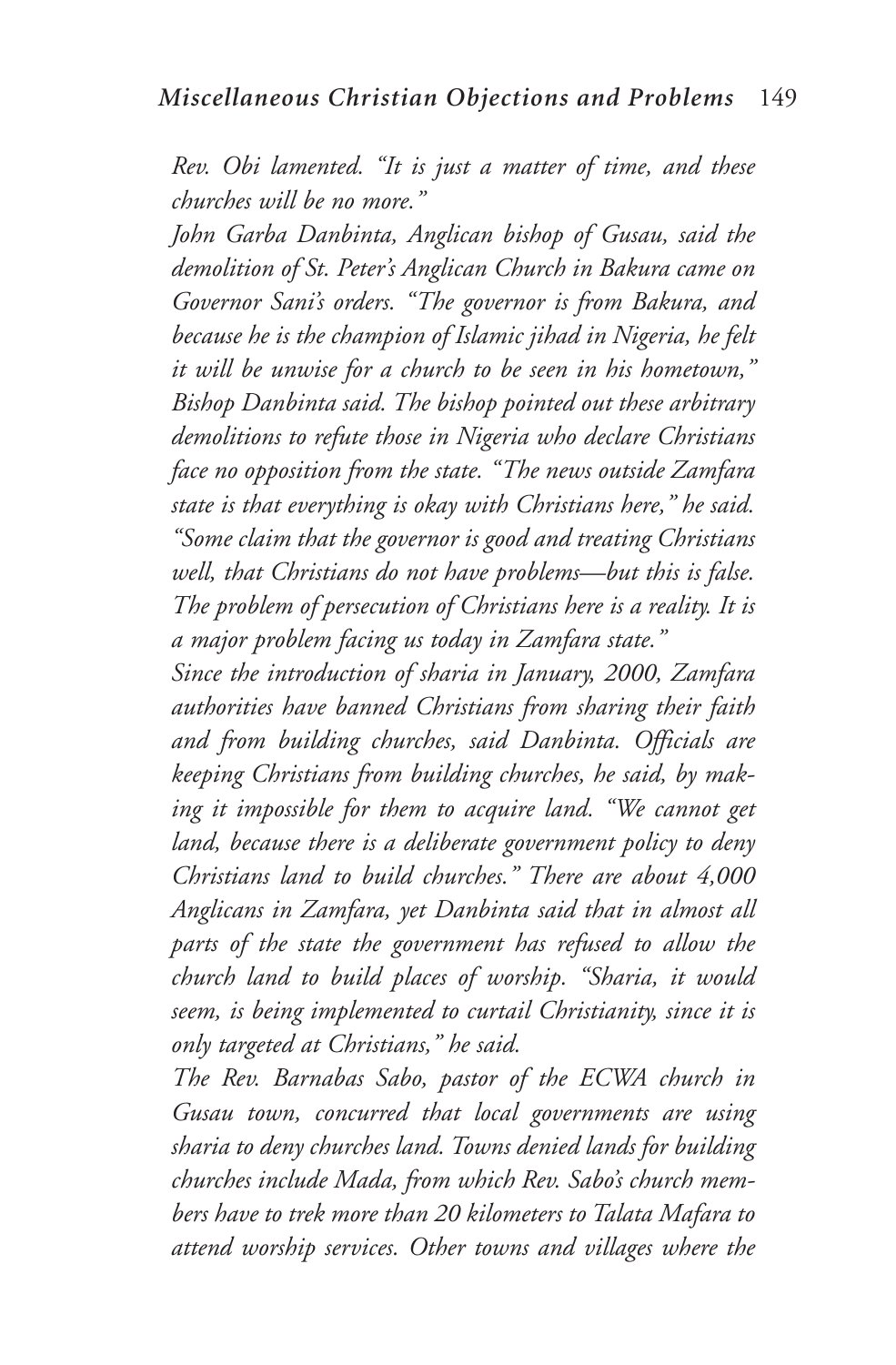*ECWA church has been denied land are Kasuwa Daji, Dansadau, Tsibiri in Talata Mafara, and in the Bakura area. "Gov. Sani, in six years of introducing sharia in the state, has used public funds to build well over 70 mosques," Rev. Sabo said. "Yet no single church has been built by this same government. How fair is this?"*

All of these stories are corroborated in CAN reports, especially by the Zamfara state branch.149

Given all that, it is not surprising that the Zamfara state chapter took the state Government to court. The case was dismissed "for lack of *locus standi*." Then a group of indigenous Christians, including one Pastor Ishaya, went to court. I have not heard the end of these stories.150

The story in Kano is much the same. From the onset of sharia till the time of writing in 2006, Kano state continued her tradition of harassing Christians by, among other things, demolishing churches or withholding permits to build.151 In 2001, Kano CAN sent an SOS message to President Obasanjo about church demolitions. They wrote that "more than 80 per cent of churches in Kano state have been denied a certificate of occupancy. New applications are simply denied or expired applications are not renewed. Consequently, Christians are forced to worship in homes, but then they are threatened again, since homes are not licensed for worship." Then follows a list of churches recently demolished. On one section of the city "all churches and mosques were [declared] illegal structures and would all be demolished." Of course, nothing happened to mosques.152

The complaints did not cease. The Kano government "is systematically demolishing Christian churches." Joseph Fadipe, Kano CAN Chairman, reported, "The government's complaint against Christians is that there are too many churches in Kano and Muslims are not happy with the development. They are demand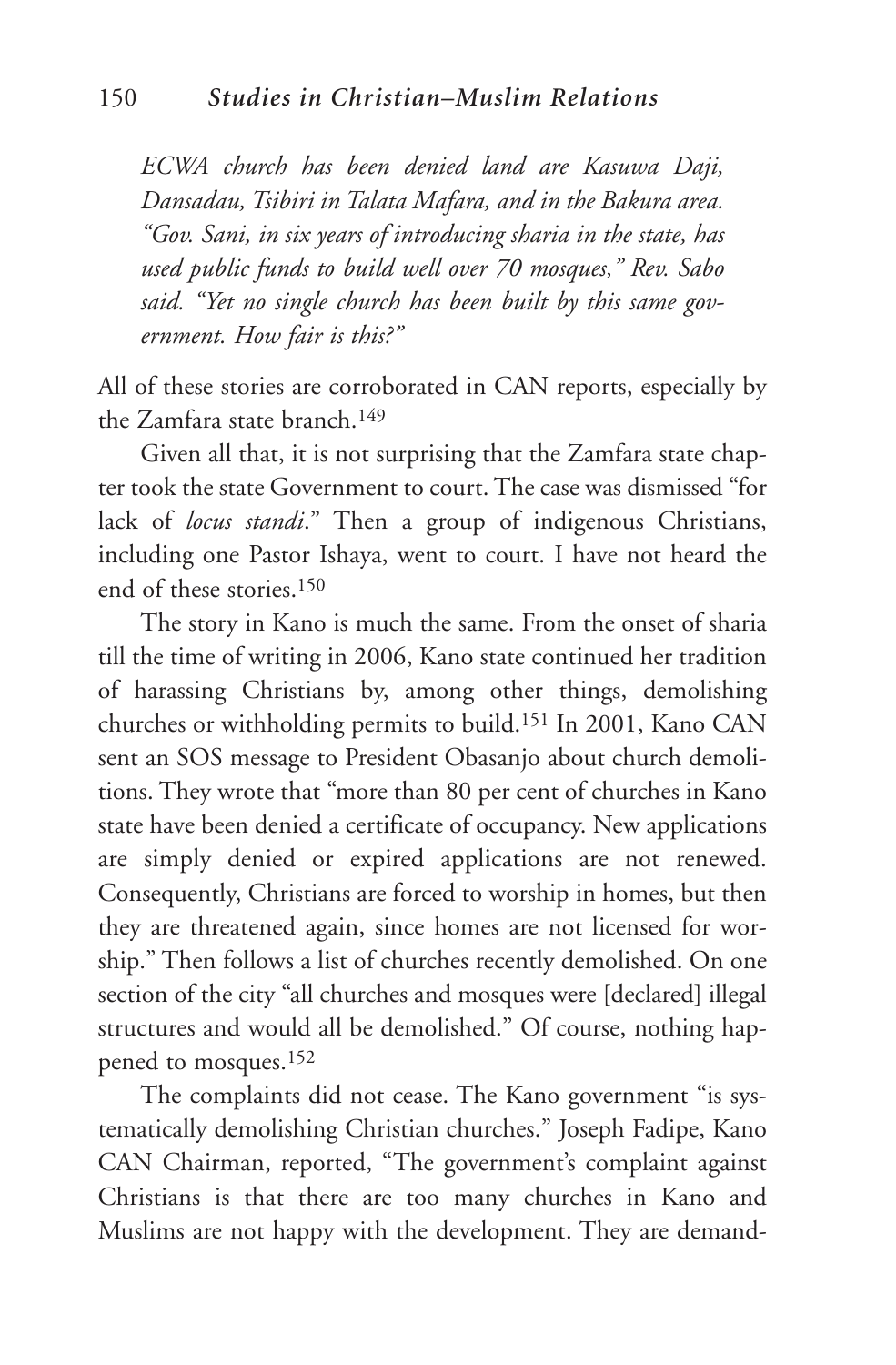ing that church leaders give the government approval to reduce the number of churches by 50 percent." CAN responded, "We can never endorse the demolition of churches. We would rather have all churches in the state demolished than to support the demolition of some." Christian leaders met with the government "on three occasions to discuss the matter, but the meetings ended in deadlock."153 And all of this despite government assurances that sharia would not affect Christians!154

Gaiya found that the Katsina state Government "was milder on the new churches." The Government, he wrote,

*asked CAN to find a place outside the city, where all newer churches could be relocated. The idea seemed attractive, but on second thought, CAN felt that might not be a good thing after all, because in the event of a riot, the hoodlums would know where to go for the churches. But even there ECWA was asked to stop its building of a large church, because the building was too tall for the comfort of authorities. It is located in Nagogo Street, a major street in Katsina that links the Governor's office to the Emir's palace.*<sup>155</sup>

Its height goes against the spirit of traditional Muslim contracts with dhimmis that forbids Christians to have buildings higher than those of Muslims.

At a Christian gathering in Kaduna during 2000 chaired by Yusufu Turaki, Chief Odumegwu Ojukwu, the Biafran leader during Nigeria's Civil War, revealed the deeply bitter reason for Ibo dissatisfaction almost fifty years ago.

*Since 1960, we have watched our human rights as people coming from elsewhere to live here being trampled upon with impunity. It is in the face of this massive, all embracing trampling down of human rights that we have gathered here to review the situation and perhaps to make the appro-*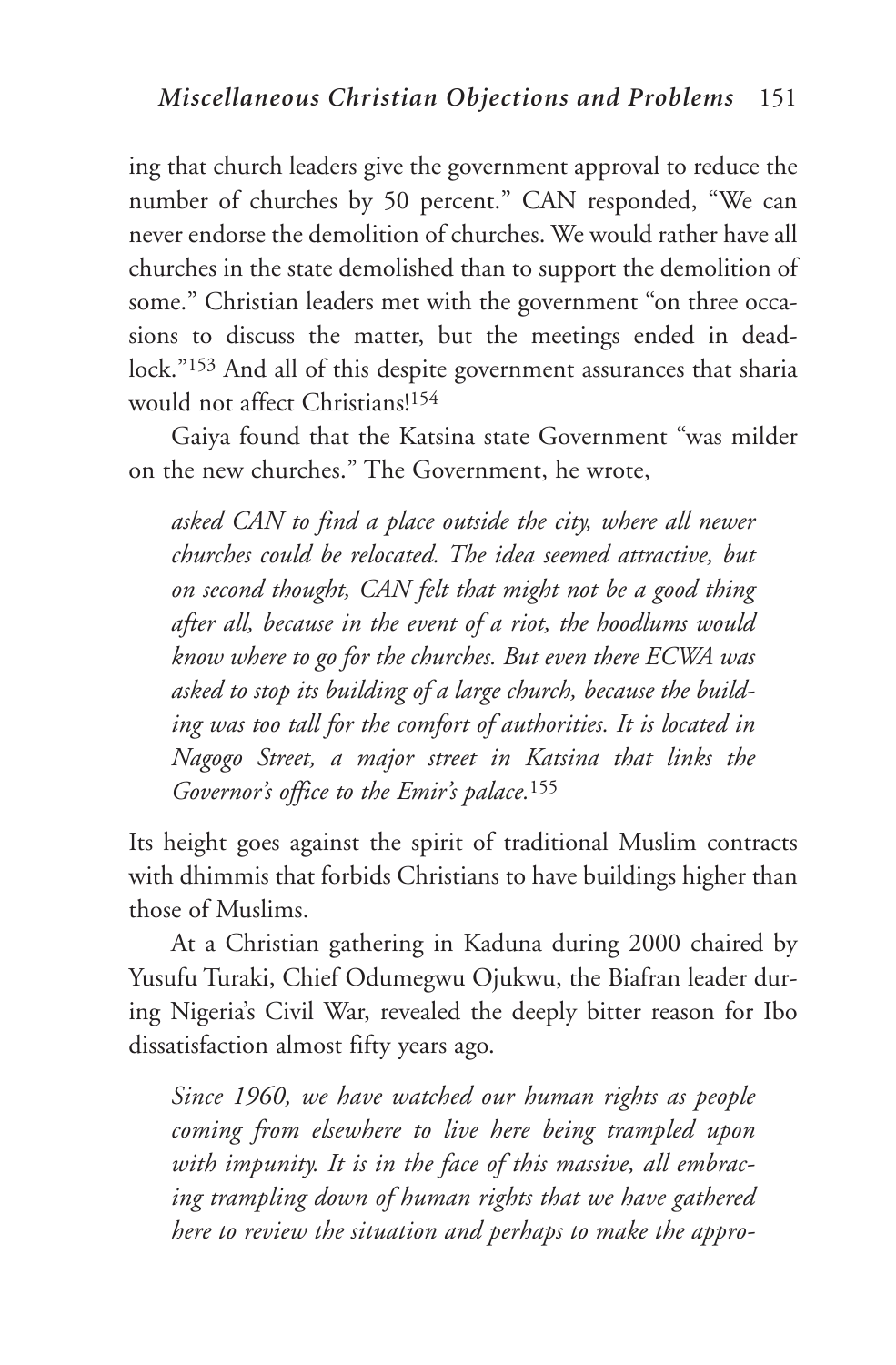*priate adjustment to our strategy of combating it. I will appeal to all Christians in the North and in the South to join hands to stand shoulder to shoulder and face these onslaughts on our rights.*<sup>156</sup>

In an interview with *Newswatch*, Ojukwu reportedly said that "if bloodletting is the price to be paid for having a united Nigeria, there is no need for a united and indivisible Nation."157 Though Christians in the North were not secession minded in 2000, they understood this secession leader very well.

#### 2. CLASS AND IMPLEMENTATION

In Volume 6, I discussed the static interpretation of sharia and the resulting hypocrisy.158 I there demonstrated how closely the implementation of the new sharia follows class lines. Okezie Chukwumerije of San Francisco tied them firmly together in an article that constitutes Appendix 3. The old certainties of religion that come with the static interpretation, he argued, help divert people's attention from their everyday problems. Instead of taking the bull by the horns, the problems can conveniently be blamed on disobedience and unfaithfulness towards God. "Enact laws to impose religion. And *voila*, all our problems are solved." That is, he suggested, what sharia does for the illiterate masses. An essential component of this approach is a literal interpretation that simplifies things. You steal a cow and you lose a hand. Simple. Uncomplicated. Understandable**.**

But it creates widespread hypocrisy. Alcohol and adultery, e.g., are publicly denounced but secretly indulged in. The country is riddled with this kind of hypocrisy at every level, from the illiterate to the elite, including religious leaders. At another level, the hypocrisy comes out in the fact that the harsh aspects of this literal sharia are implemented only with respect to the poor. The elite support this kind of sharia because, while it gives the poor hope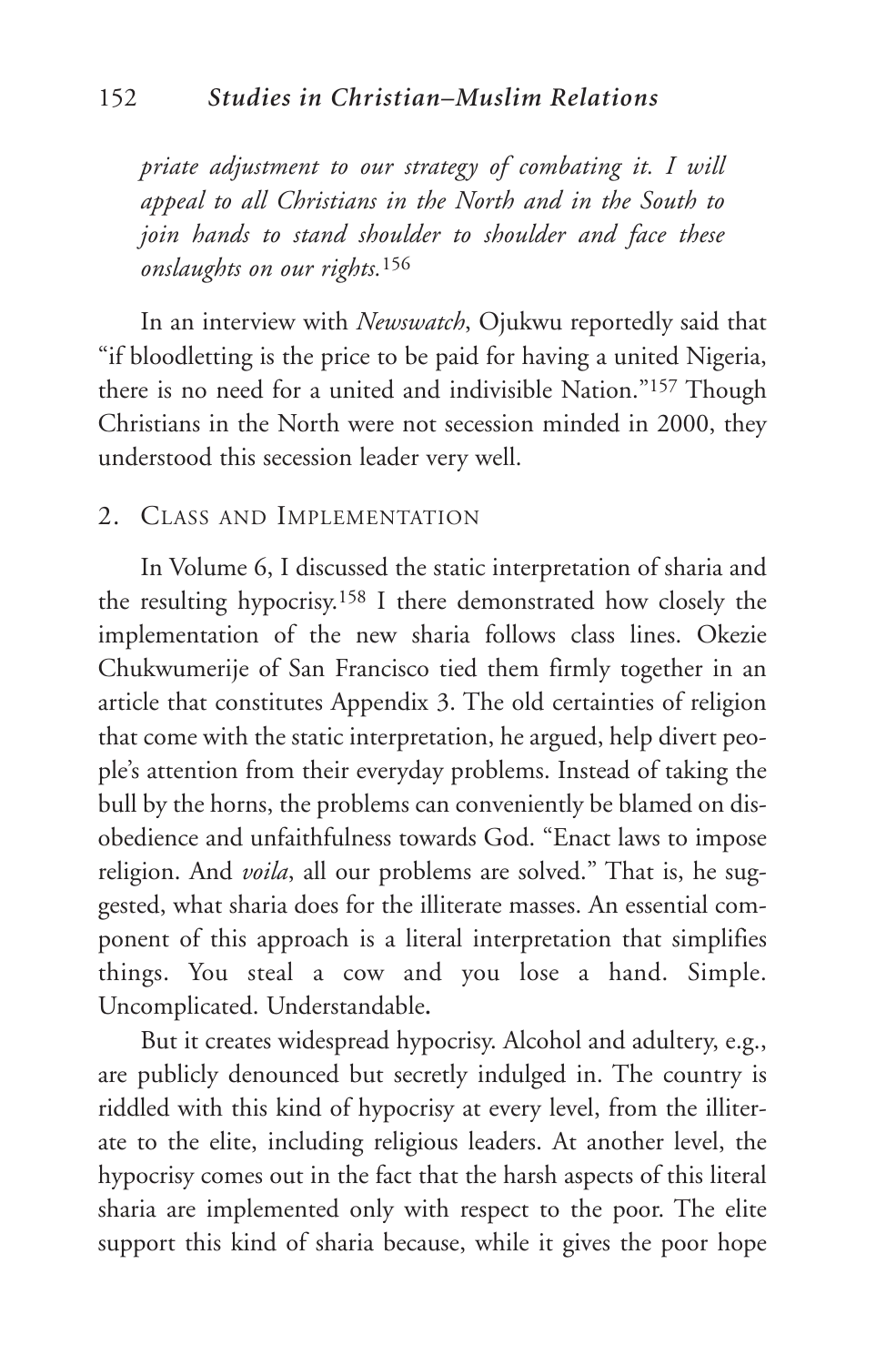and thus helps avoid insurrection, the elite do not steal goats or cows. Their kind of theft is not affected by sharia, for they do not take each other to court for the crimes they all commit. Chukwumerije says he can imagine the elite arguing that, given a literalist interpretation of the sharia, stealing nairas or dollars is not covered by that kind of sharia, for such practices did not exist at the time the sharia was formed, but stealing cows was! He also imagines that Sani Abacha, the late former dictator, who was allegedly the most corrupt of all, would have supported the sharia enthusiastically for all the reasons above.

In spite of all this, some Christians recognize that there are more enlightened versions of Islam around. Chukwumerije, for one, referred to Bosnia as one country where a more liberal Islam is in vogue, one that is not hostile to modernization and development. That is the version that Nigeria needs, according to him. Education and open minds are "not inherently incompatible with the practice of faith, but the deliberate closing of the mind as in the case of the Nigerian sharia definitely is."159

Musa Gaiya reminds us of provisions in the sharia that, when applied, would contribute to a more human face to sharia. Whereas in the birth pangs of the new sharia, poorly trained judges treated cases of theft, for example, in an inadequate way—Stole a goat? Whack, an amputation!—the real sharia demands careful examination of the circumstances of the case. Writes Gaiya: Theft "attracts capital punishment [*hudud*], provided the item stolen was properly protected in such a way that the thief had to forcefully remove the item. If, for example, one leaves his car unlocked outside one's house and somebody steals it, it is not a crime. So also a house boy cannot be charged with theft if he took his master's [unprotected] property without his consent." The hand of a hungry thief would not be amputated. A woman engaged in adultery under attenuating circumstances would not be stoned. You may remember that more liberal Muslims have written a great deal about this deeper,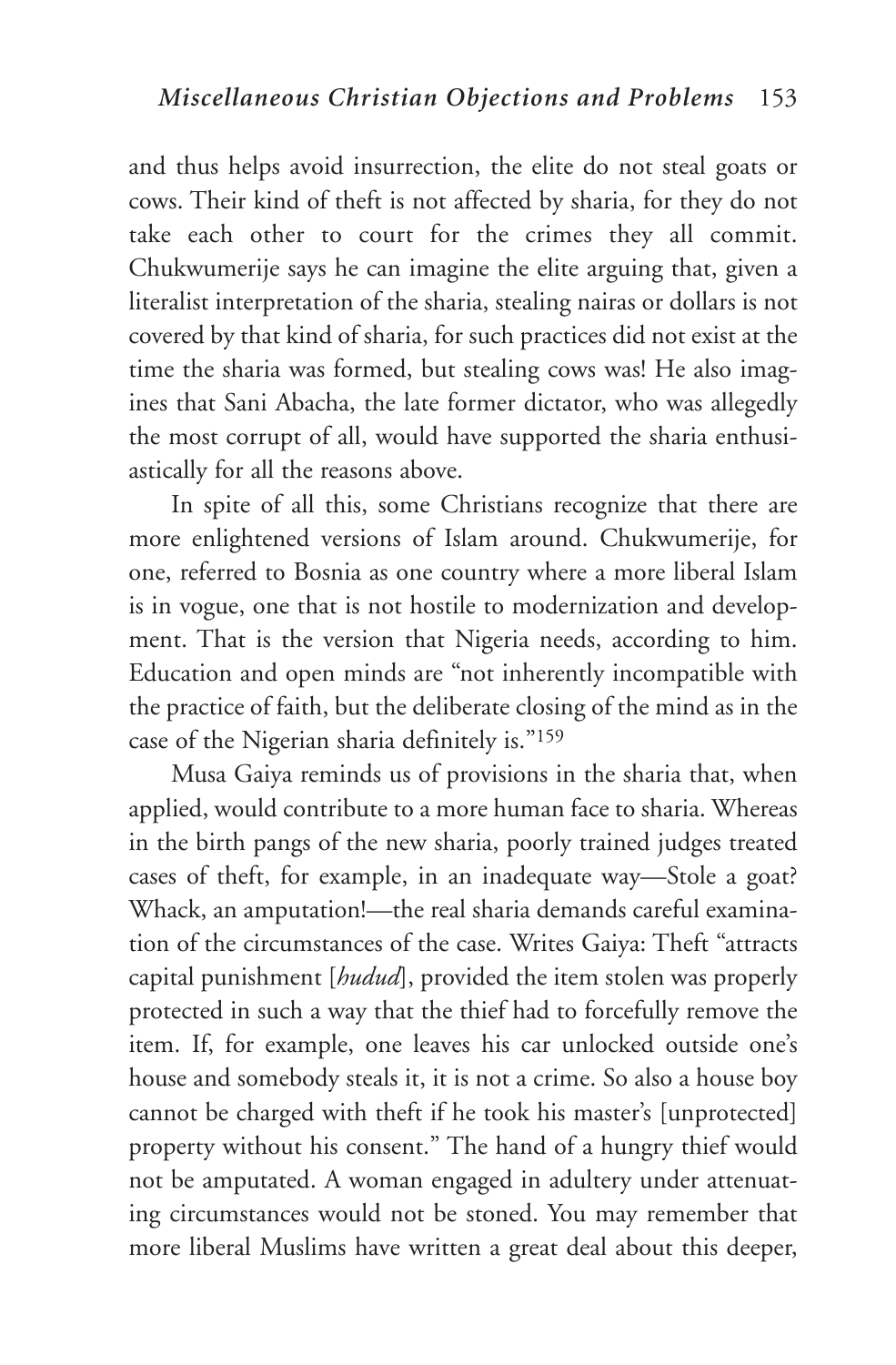more gentle and more dynamic understanding of crime and punishment in the sharia.

Not many Christians acknowledge such qualifying sharia provisions for the simple reason that they have seen little of it practiced. Or perhaps these cases went unnoticed, since they were not provocative, did not affect Christians and represented the more normal situations. They are more impressed—and angry—with sharia cases that lead to injustice and/or that involve Christians.

#### 3. WOMEN AFFAIRS

Before we even talk of Nigerian women, you should realize that Nigerians in general are all too aware of the situation of women in Muslim-dominated societies elsewhere. Byang quoted a lengthy document about the fate of women under the Afghan Taliban. It is widely recognized that the Taliban do not represent the norm for most of the Muslim *umma*, but some of their policies and ideas are widely popular in various quarters throughout the world. On the day I am writing this sentence, Reuters reported that an alliance of religious parties are trying to block efforts by the Pakistani government to ease up on adultery laws for women. Yes, there are political reasons for this opposition, but the fact is that such measures are opposed even today on basis of deviation from Qur'an and *Sunnah*.<sup>160</sup> I am happy to report that the government is making progress in that parliament has approved the measure.161 The *burqah* is now a familiar look all over the world. Nigerians see the relationship between what is on the ground in various Muslim countries and what could develop in a Nigeria subjected to sharia.<sup>162</sup>

Whatever more liberal Muslims may write about women and about sharia not being applicable to Christians, women themselves as well as men know that the situation on the ground is quite serious. A group of NGOs, most of them with an emphasis on women, "are aghast at the recent moves in some states to introduce laws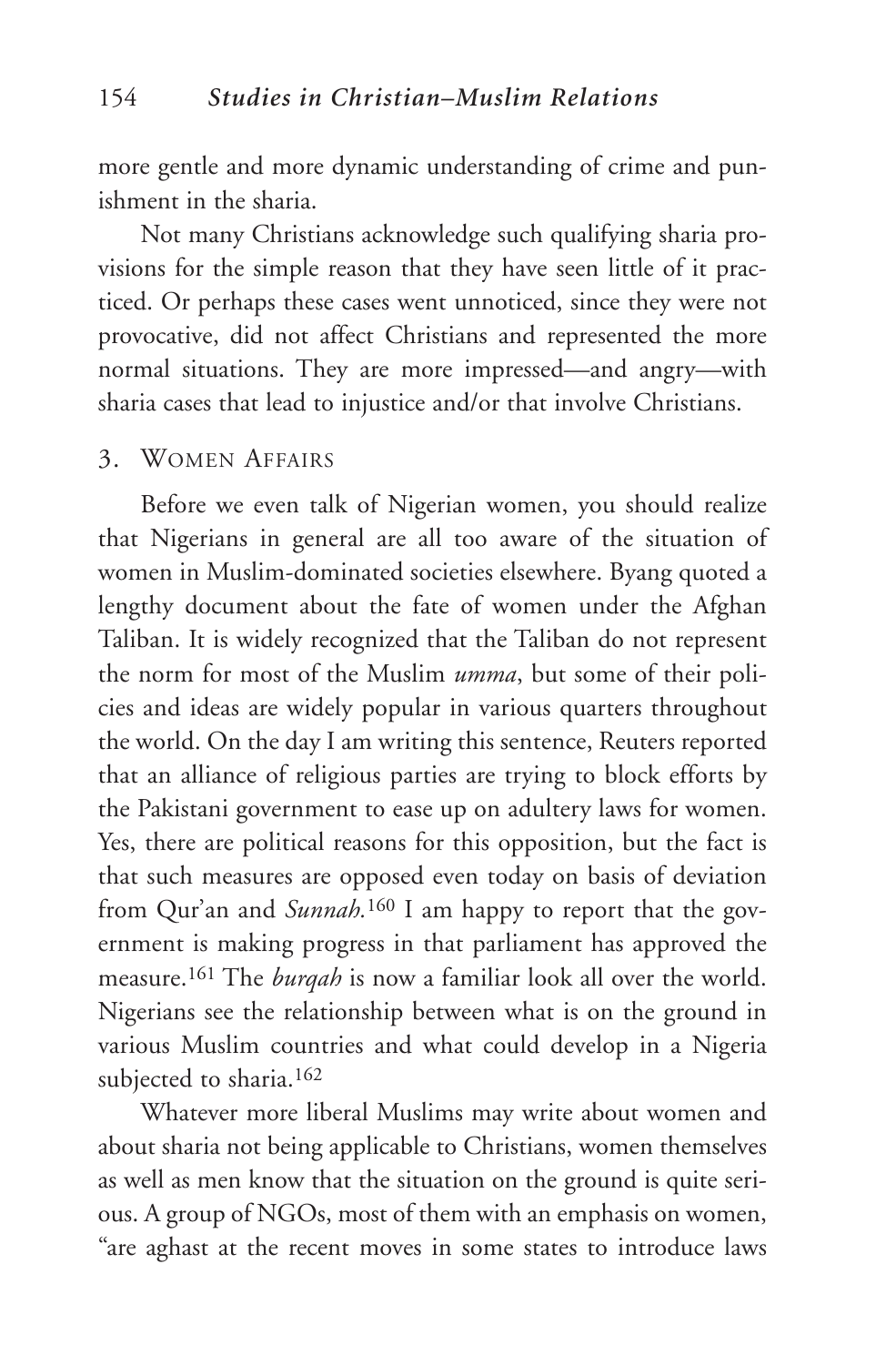purporting to be 'Islamic' or 'Christian.'" The reference is to sharia states but also to Cross River state where retaliatory moves are on to introduce Christian laws. Parts of the document these NGO's collectively published are discussed under their appropriate headings. The conferees were especially offended that Zamfara prevents women from sharing public transport with men. This arrangement denies them both freedom of movement and of association. Taxi and bus drivers create their own criteria about whether they want to pick up women or not. It often depends on a woman's style of dress. The conference rejected the Governor's assertion that these laws are meant to fight prostitution, gambling and other vices, since these cannot be overcome by violating women's rights. The situation lends itself to any woman in public being accused of prostitution.163

Zamfara state CAN charged that

*our women and other young ladies were molested for reasons best known to sharia proponents. Some Christian ladies were abducted and taken to various destinations under the alleged reason that they were prostitutes. At the Federal Polytechnic in Kaura Namoda, female students were pulled down from motorcycles and ill-treated. This stopped when the female students mobilized themselves and beat up one of the sharia enforcers.*

One Mrs. Ladi Ochonu was attacked in her family home in Gusau for no apparent reason. Zamfara CAN further charged that indigenous Christian young ladies "are enticed with money and other gifts to forsake their faith and join the Islamic faith. The Government even facilitates divorce between indigenous Christian couples, after which the woman is re-married to a Muslim." CAN finally sighs, "The list cannot be exhausted." Besides, "some incidents do not get to the CAN office for fear on the part of victims of more victimization. They don't want trouble."164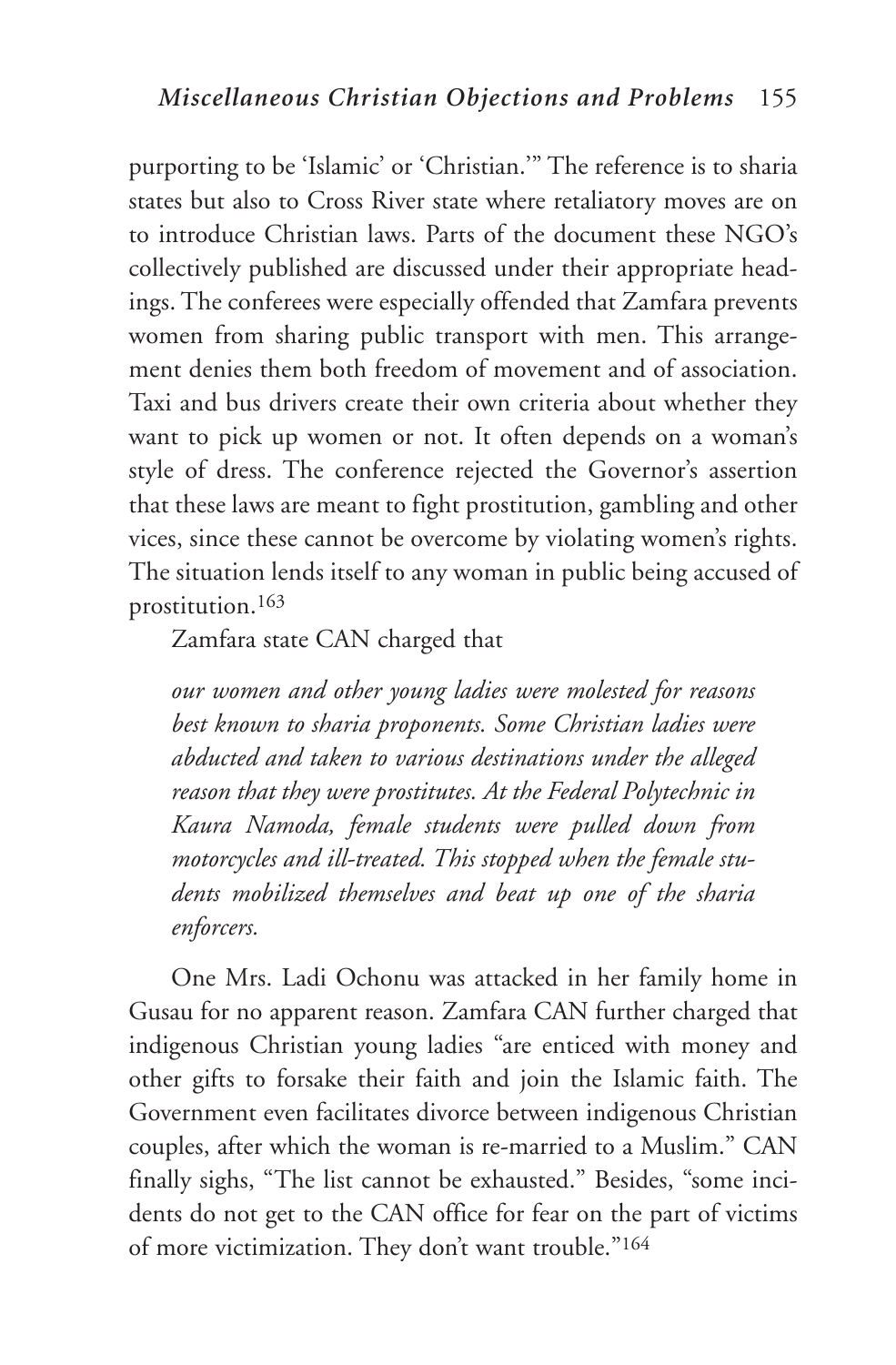Obed Minchakpu reports that the sharia is forced on women frequently so that the "religious liberty of Christians" is seriously restricted in sharia states. He tells of twenty-three women in sharia courts over dress and prostitution charges in Zamfara, Bauchi and Borno states.

On December 30, 2003, another fifteen women were arrested because of alleged prostitution. The University of Maiduguri ordered Christian women barred from taking exams if they did not adopt Islamic dress. Chinwendu Nnadozie recently reported that sharia police or *hisbah* are harassing women in Minna, a fact for which Niger state Commissioner for Information, Umaru Ragad, expressed regret and promised the government would call them to order.165 The issue of forcing women to wear *hijab* to their offices was also becoming a problem in Kebbi state. As time went on, an increasing number of LGs in sharia states were trying to enforce this fashion. Women were encouraged to resist this trend everywhere.166

CAN held a press conference on the issue in Yola and protested against the states that were now enforcing *hijab* on all school girls, whatever their religion and whatever their school, public or private, even Christian schools. Three days earlier, on September 1, 2003, the Kano state commissioner for Education, Ishaq Mahmoud, told a group of journalists that this measure was necessary to ensure that "the teachings of Islam are applied in each and every aspect of governance." A few months later, Bello Kuceri, an official of the Zamfara state Islamic Unit, declared, "We shall continue the raids in the Christian quarters, because we are being paid to do so and anybody caught will face the wrath of the Law"—sharia law, that is. You just cannot stop asking what happened to the promise to Christians!

The dress code issue was not confined to the North. Minchakpu wrote, "While in the Southern part of the country Christians are more dominant population-wise, Muslim funda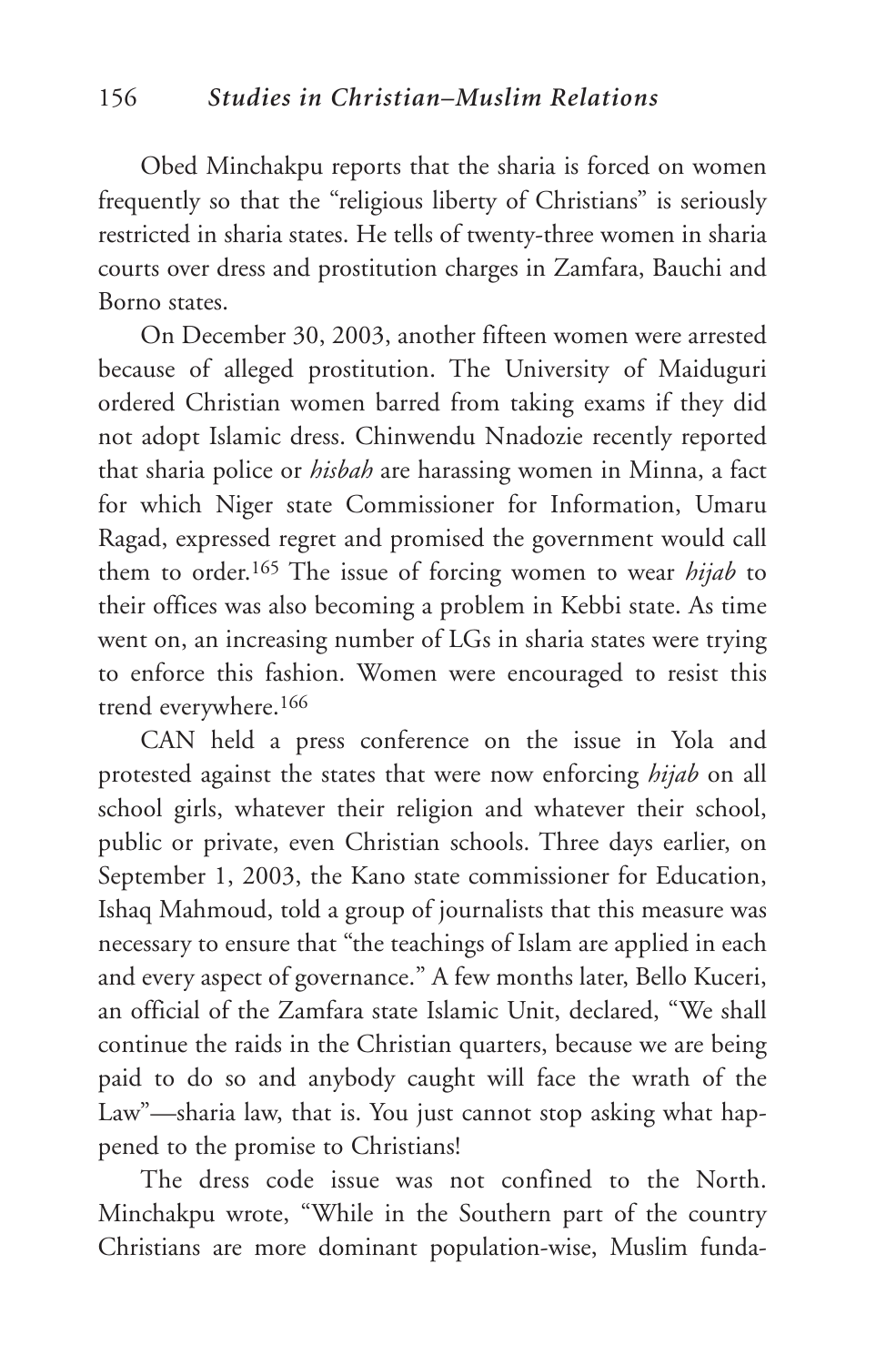mentalists have invaded Christian and public schools to enforce the wearing of the Islamic veil." It happened during February, 2003, in Yoruba land. The attack was on both teachers and students, with many "maimed, assaulted and seriously wounded." The turmoil also affected discipline; insubordination and disrespect became the rule. It led to clashes serious enough that schools were closed for one month. The teachers' union called on the FG "to resist attempts to transform our schools into centres of unhealthy religious propaganda." Archbishop Job of Ibadan was concerned about "religious fundamentalism assuming a frightening dimension." All religions, he insisted, should be free to practice without disturbing each other.167 This Southern situation may not be because of an imposed sharia, but the timing of it indicates that it was influenced by the sharia climate in the country.

As to the prostitution charge, in some states Muslim girls are expected to marry by the age of thirteen; in Bauchi, above sixteen. Any girl not married by that time is considered a prostitute. Eight women in Missau, Bauchi state, were convicted for being single and, thus, prostitutes. Each received "a N300 fine along with ten lashes." At another occasion, Babangida Mohammed of the Bauchi State Sharia Commission, told Minchakpu, "The government gave the directives, because it has to be seen to be enforcing sharia." He added, "We would do everything possible within the limits of the legal powers vested in us to ensure that the sharia is fully implemented in this state. Sharia is our way of life and this must be enforced here. All those living in this state, including non-Muslims, must live their lives in accordance with sharia." When Minchakpu asked why sharia is applied to Christians, Mohammed replied, "Because there is a general belief among Muslims that Christians support the consumption of alcohol and prostitution." Roman Catholic Archbishop in the North and Chairman of Northern CAN warned that this situation could lead to "the incarceration of innocent Christian victims." That, in turn, might lead to more conflicts.168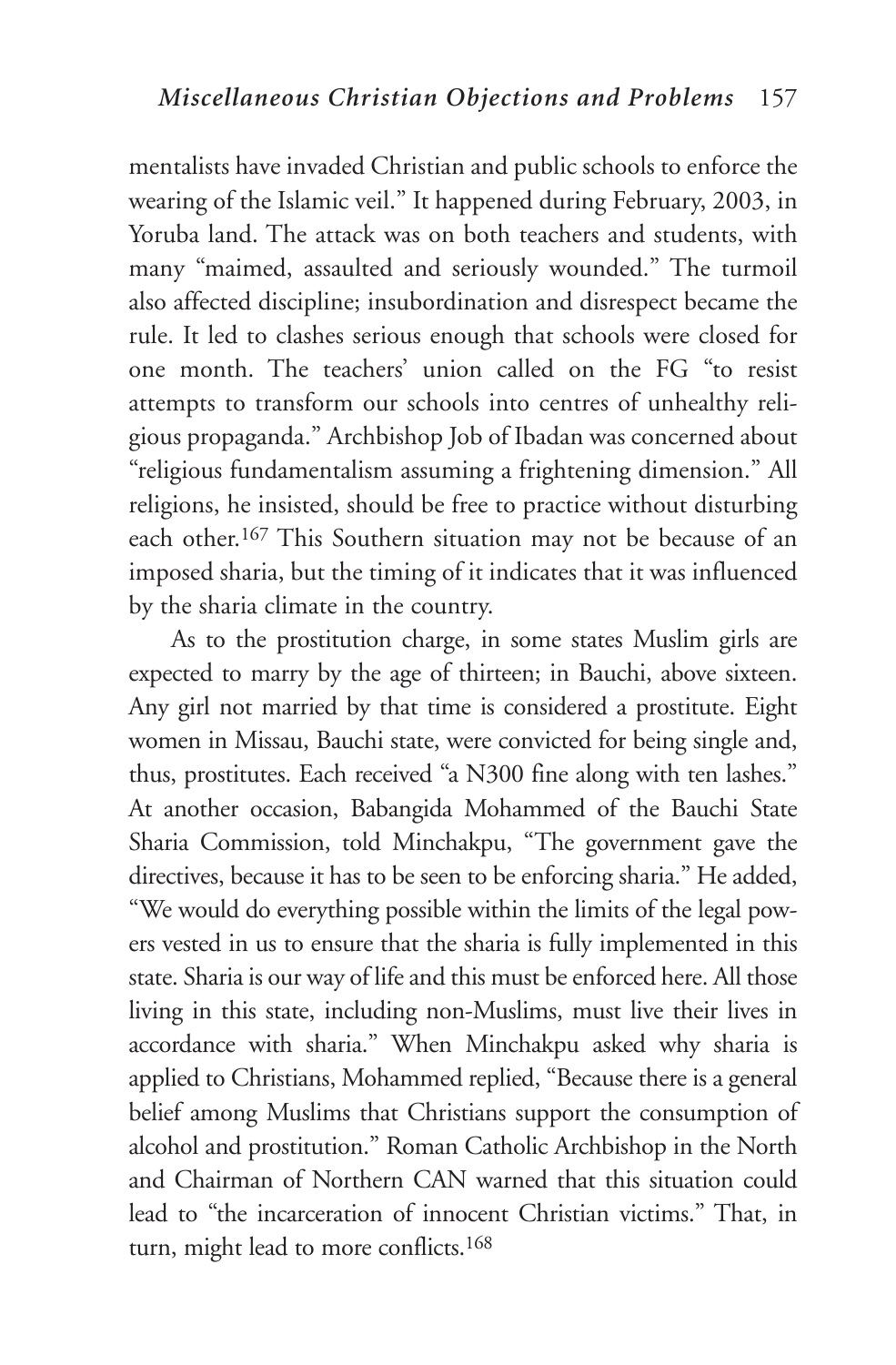#### 158 *Studies in Christian–Muslim Relations*

The *Hisbah*, of whose general behaviour we will hear more further down, are especially instrumental in the harassment of women. Murtala Dangora, a Kano ECWA official, charges that "Christian women are daily assaulted by *Hisbah* on claims that they are not dressing in conformity with Islamic religion." "Why should this be the case?" he asked. They also harass Christian women for riding on "motorbike taxis." He continued, "This is so even when the government is aware that there are limited means of transportation." The reporter continued, "Since Muslim women are in *purdah* [seclusion] and only Christian women are engaged in productive activities, they are the only ones stopped for riding on the motorbikes." The reporter explained, "According to sharia, men and women are not allowed to travel together on public transport, though women are supposedly allowed to travel with their male relations." However, according to Seth Saleh, an Anglican priest, the *hisbah* have prohibited Christian women from traveling even with their husbands in Zamfara state. He further explained that, "if you are a Christian in Gusau and you do not have a car, it is impossible for you to move about with your family. You cannot travel or move together with your wife in the same car. So your wife has to trek to wherever she is going." A natural question to Rev. Saleh that I cannot suppress: Why should the *wife* do all the trekking?! Or did you fail to teach her how to drive?

Another pastor, James Obi of Channel of Blessings Church in Gusau and Secretary of Zamfara state CAN, commented that "*Hisbah* activities have been humiliating to the church in Zamfara. Cases of rape and assault of Christian women by *Hisbah* corps and Muslim fanatics are on the increase in the state." Obi reported that a Christian lady had been attacked and pulled off a speeding motorcycle by some *Hisbah* members and ended up in the hospital. About the same time a female member of the Roman Catholic Church in Gusau, on her way home from church, "was attacked, stripped naked, raped and beaten into a coma."169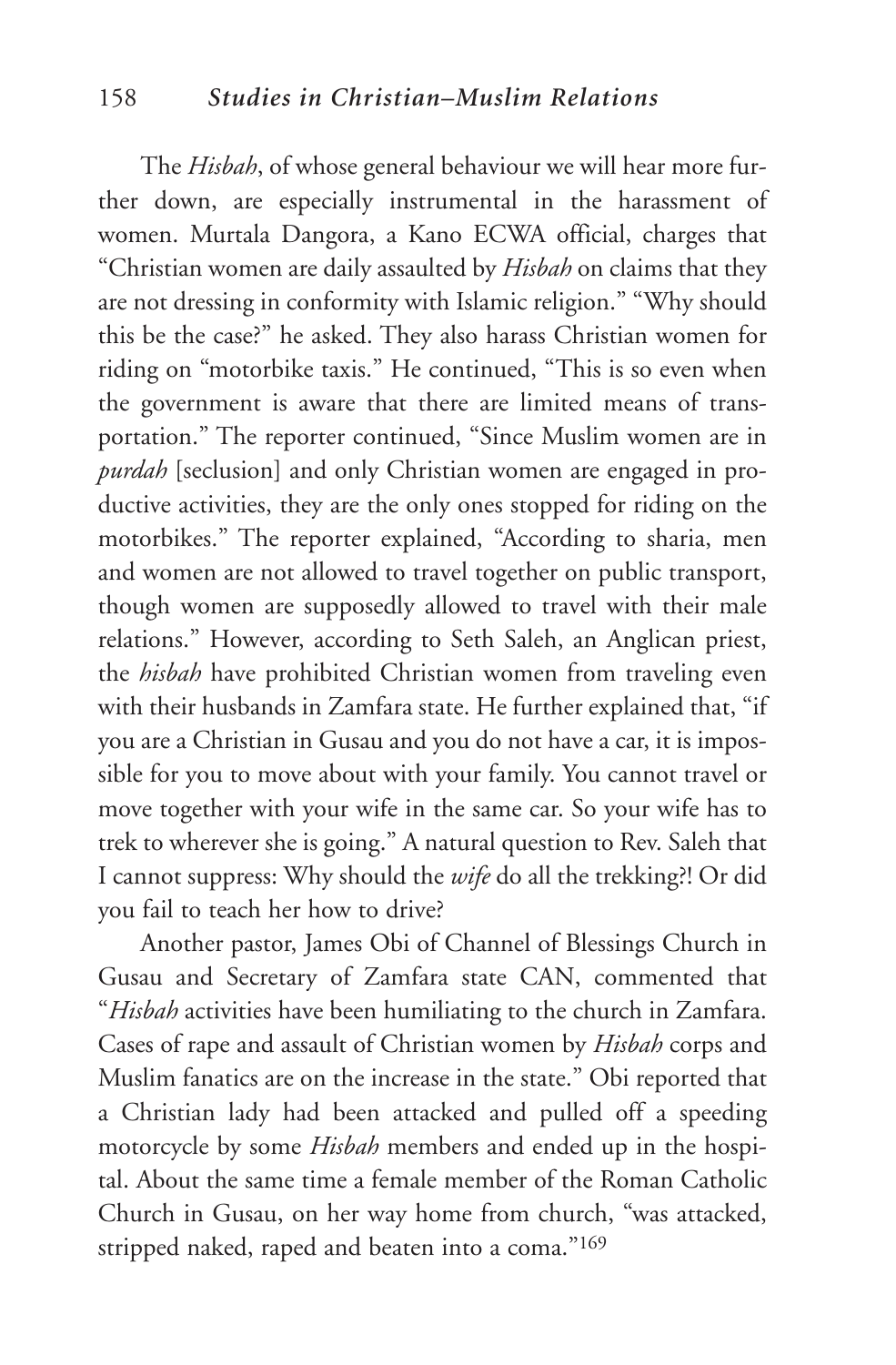To alleviate these problems somewhat, Zamfara state CAN helped Christian drivers form the Association of Christian Motorcycle Operators (ACMO). They are clearly identified by their cross symbols and are known to carry females. This helped relieve the restriction and ensure a market for their service. Even Muslims are joining them, because their business is lucrative, according to Musa Gaiya. One was impounded by "sharia youths" for allegedly carrying alcohol. The case went to court and the offenders paid their fine. However, instead of releasing the taxi, the court held on to it, claiming "the Governor wanted it taken to the Government House." It had been there for more than a month at the time this CAN report was written. Thus it is no wonder that Zamfara CAN also established its own Christian Complaints Commission.170 Small chance that any such government body would go to bat for Christians.

In 2002, a "religious crisis engulfed" the Federal College of Education, Zaria, that led to death and property destruction. CAN pulled the name of the Provost, Aliyu Muhammed Shika, out of its files and recalled that twelve years earlier he had caused a "religious crisis in Queen Amina College, Kaduna, when he introduced the Islamic mode of dressing" for all students. In addition, he was the Deputy Provost of the Kafanchan College of Education at the time of the riots there in 1987.171 Thus, a relentless Islamizer who causes crises everywhere. The sharia "peace" of Kaduna could not prevent this latest crisis, not with such a person at the helm. So, CAN demanded his outright dismissal, without which, it predicted, "there would be no peace in the college." The point here is that in this man's agenda, the dress code was already a contentious issue a decade before the declaration of sharia. It all constitutes one extended line without interruption.172

You may remember the issue of the eleven nurses sacked without pay at the Federal Medical Centre, Azare, Bauchi State, due to their refusal to replace the traditional Western nurses' uniform with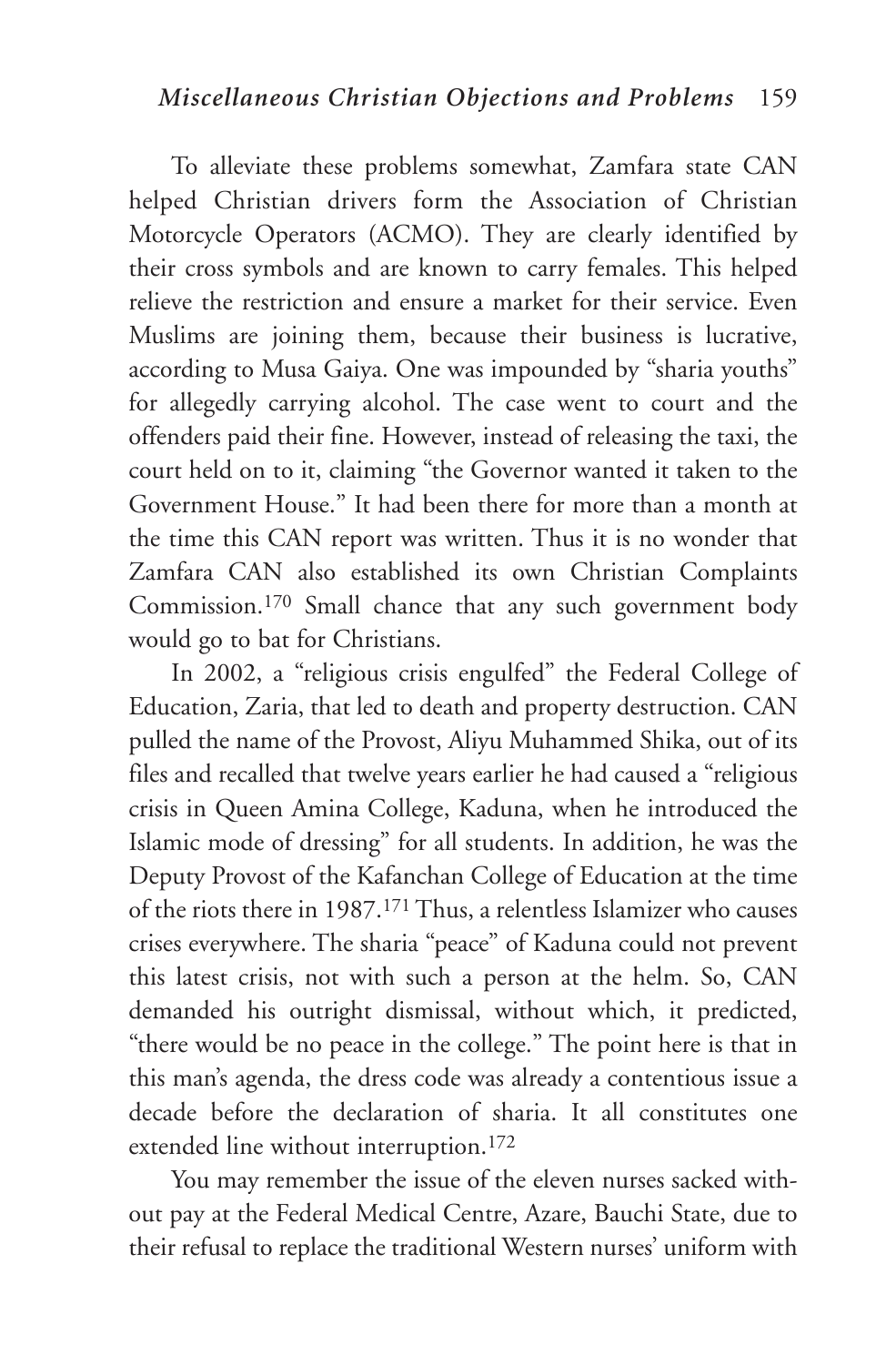an Islamic one that was to include a veil and trousers.173 A Christian NGO, Macedonian Initiative, sought to help the situation by reconciliation. It quite naturally regarded this move as "a deliberate attempt to infringe on their fundamental human rights and religious freedom." Ladi Thompson, leader of the NGO, warned, "It is nurses today, tomorrow it might be mechanics, doctors or lawyers." A letter from the Fellowship of Christian Nurses (FCN) to Dr. S. Y. Sabo, Medical Director of the Centre, stated, "To forcefully implement the trousers uniform on all female nurses, regardless of their faith, appears to be a deliberate attempt to infringe on their fundamental human rights and religious freedom. The action of the Medical Centre is also an attempt to force the female Christian nurses to act contrary to the teaching of the Holy Bible as contained in Deuteronomy 22:5."174 Sabo allegedly responded that they had "to obey before complaining." The case was taken to court, but Sabo failed to show up and so it had to be rescheduled. On March 24, 2004, the case was dismissed on basis of technicalities and lack of merit. The basic issue, according to some, is whether or not Bauchi is a Muslim state, a status Christians deny.

The Human Rights Watch Report indicated the regulation was surprising, since it is a federal institution. The FG eventually ordered Sabo to re-instate the nurses. He was dismissed upon his refusal. The nurses were re-instated in August 2004 and deployed back to their home states, but I have not heard about any back pay.175

In Volume 6, we have already heard about the episode of Andrew Akume, a Christian lecturer at ABU, who asked a Muslim female student not to wear the *hijab*.176 His objection was based on university policy, which sought to prevent students from hiding their personal identity. Though he was merely applying university policy, Muslim students threatened to kill him. After he went underground, various *fatwas* were issued on his head.177 Such inci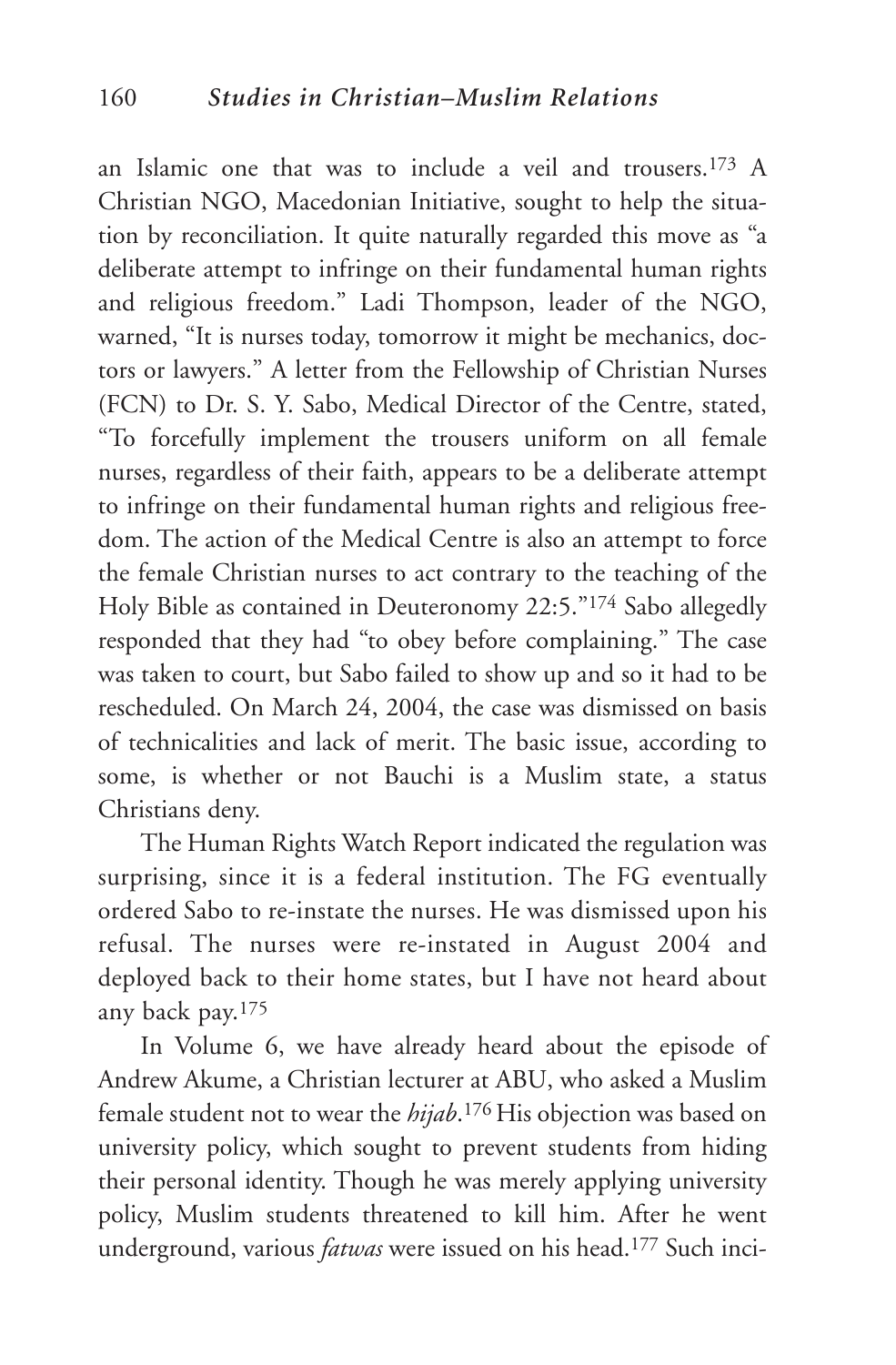dents are the result of a heightened sense of Muslim identity, an outgrowth of the new sharia. Some Muslims are prepared to ignore all legitimate authority when it suits their fancy, even when these authorities may be Muslims. Wearing a *hijab* is more important than obeying official policy.

But Christians also realize that sharia can be oppressive to *Muslim* women. Nigeria's infamous adultery cases are only the better known examples,178 but by no means the only ones. Gaiya reproduces a story told by Hawa Ibrahim, Amina Lawal's lawyer, of a fifteen-year old Zamfara rice-hawking girl, who was drugged, raped and became pregnant. "When her pregnancy started to show, she was charged with fornication—sex before marriage, which is punishable with 100 lashes. In court she told the story of the three men, who were then called to testify. But since they all denied her account, she was given a further sentence of 80 lashes for telling lies." In Maliki Muslim law, the one applied in Nigeria, pregnancy establishes a case of adultery on the part of the woman. However, "even if she points out the man responsible, all he needs to do is deny and he is free." DNA evidence is not accepted.<sup>179</sup>

Bulus Wakili reported additional developments in Bauchi State. He is aware that his story will seem like a "fairytale" that is almost impossible in our modern age. The story involves "more than 50 Christian children and women." "The State Government, through the State Sharia Commission, has allegedly embarked on strategies aimed at not only frustrating the Christian minority, but making their lives unbearable." A syndicate is abducting "women and children who are eventually converted to Islam." As some victims tell the story, "children are lured by wealthy imams and taken to various locations." They are eventually married to men in distant villages, so no one will recognize them. Along the way, they are forced to convert to Islam. It happens in various LGAs and often involves secondary school girls. When parents complain, they are often referred to sharia courts that are not supposed to judge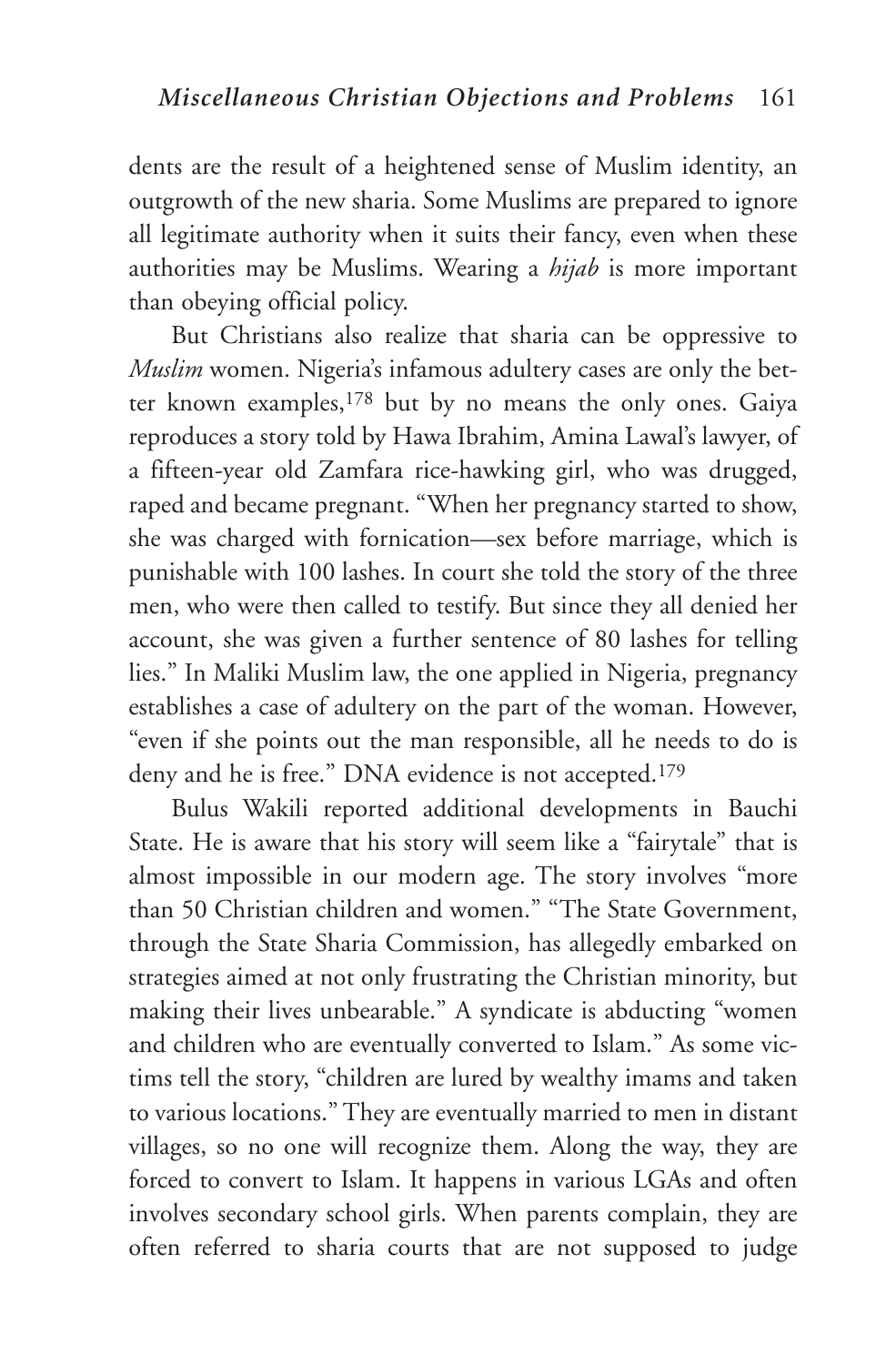Christians. Besides, they do not believe they will get a fair hearing there. The case of Gloria Simon of Unguwan Kuka was referred to the Emir of Dass, who allegedly told the parents "to forget the abducted girl and steer clear of her, since she is now a Muslim. The girl does not have to consult the father for anything she wants to do." That was how the case ended. Some of the reports are confirmed by human rights groups.

Then there is the story of Rejoice Daniel Chirdap, another secondary school student. Through a process of trickery she was lured to the house of one Alhaji Sabo Adamu Gadau in Bauchi city. The middle part of the story as told by Wakili is reproduced in Appendix 20. After the entire ordeal was over, Rejoice's mother, Anna Chirdap, said, "I will never allow my male child to establish friendship with a Muslim, talk more of allowing any of my female children to do so."

When Wakili contacted Bala Ahmed, the Sharia Commission's Information Officer, he denied that the Commission is involved in abducting children or converting them. "Converting to Islam is never forcefully done and we only entertain cases of people who on their own decided to convert." "Our governor is a man who wants peace and justice. It will be unfair to say that the commission is against Christians. Ours is just to implement the issues of sharia in the state and nothing more."180

## 4. ALCOHOL AND BUSINESS

Among Christians alcohol has long been a bone of contention. I am not aware that Christian leaders or churches have officially objected to sharia restrictions on alcohol, but Christian business people and others have warned that the sharia ruling affects alcohol-related businesses and angers their owners, some of whom consider themselves Christian. In Volume 6 I reported two stories about lorries transporting alcohol in Zamfara and Kano States that were attacked and destroyed. In Kano a private group of Muslims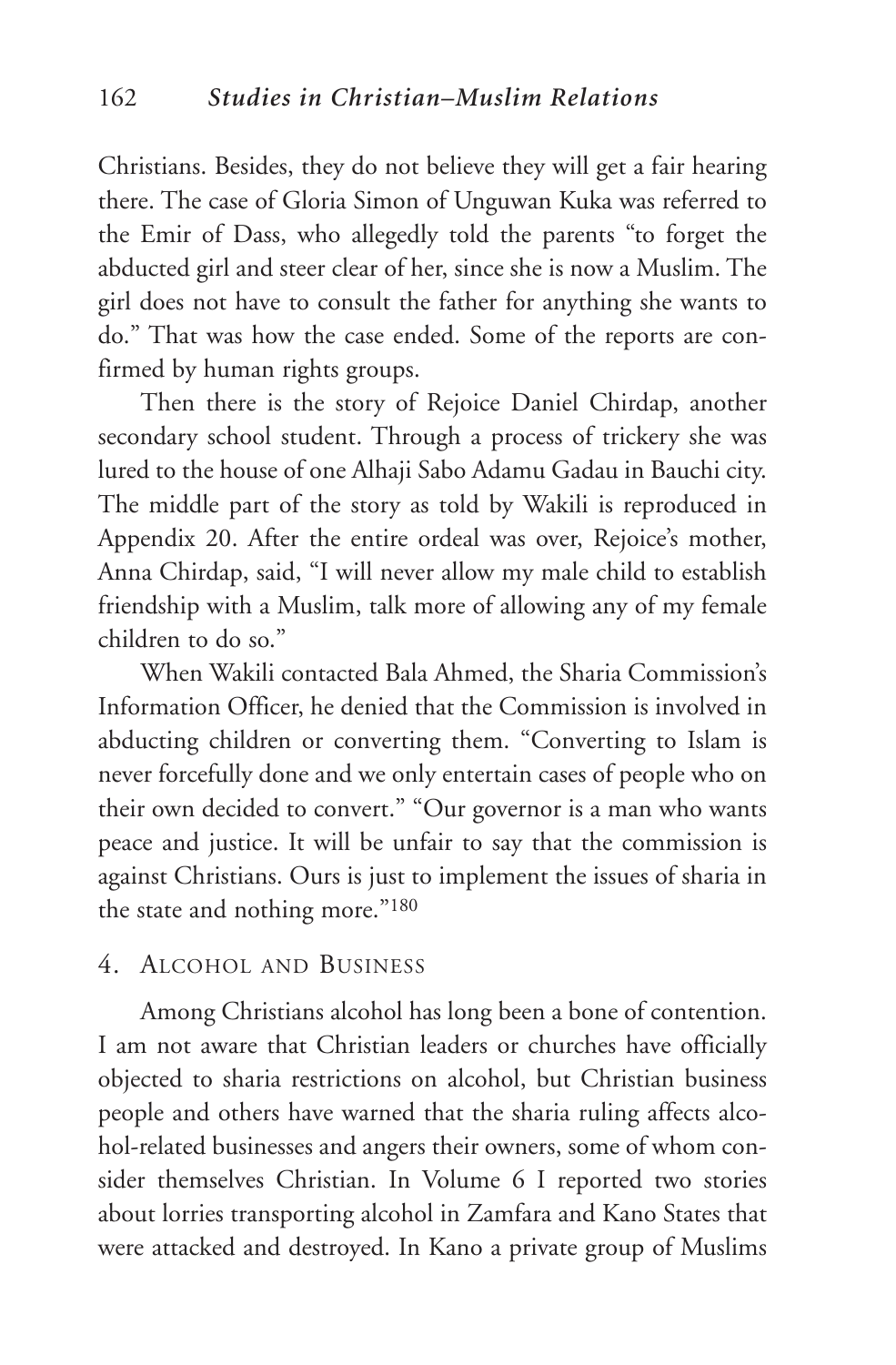destroyed a consignment of alcohol worth almost \$10,000.181 It was meant for a hotel in *Sabon Gari*, where most people are Christians. The manager said this had never happened to him before and he "was angry because he had been told that sharia would not affect non-Muslims." Besides, he said, "The government has never categorically stated that the sale of alcohol is prohibited in this area." Ado Gwaram, the Kano State Secretary, said that the official Hisbah would not have handled the incident in this "unfortunate" way. Other incidents told in Volume 6 would cast doubt on that statement.182

Zamfara State CAN tells the story of a motorcycle-taxi driver, a member of ACMO, who carried a female passenger along with her beer. Both were fined and paid their fine, but the beer was thrown out. This, reports CAN, is one of several cases of Christians taken to Sharia Court for alcohol offences, some cases involving a fortune of the commodity. In April, 2001, Governor Sani ordered his *Hisbah* youths to burn two lorries allegedly carrying beer. However, they were on Federal roads and thus Federal territory that is not supposed to be covered by the new sharia. Furthermore, the one carried empty beer cartons; the other, soft and malt drinks.

The business climate in Zamfara has, according to CAN, deteriorated. The economic drive of the people has been frustrated and the atmosphere is no longer conducive. Due to the violence associated with sharia, people can no longer trust the security of their businesses. And where there is no security, people cannot invest. This also makes for a poverty-stricken church.183

We have already overheard Dodo strongly describing the Muslim promise about sharia affecting only Muslims as deceit. Christian dealers in alcoholic drinks will definitely have their license revoked under the full sharia. This amounts to chasing them out of sharia country, an act traditionally considered terrible by Nigerians, especially since they have the constitutional right to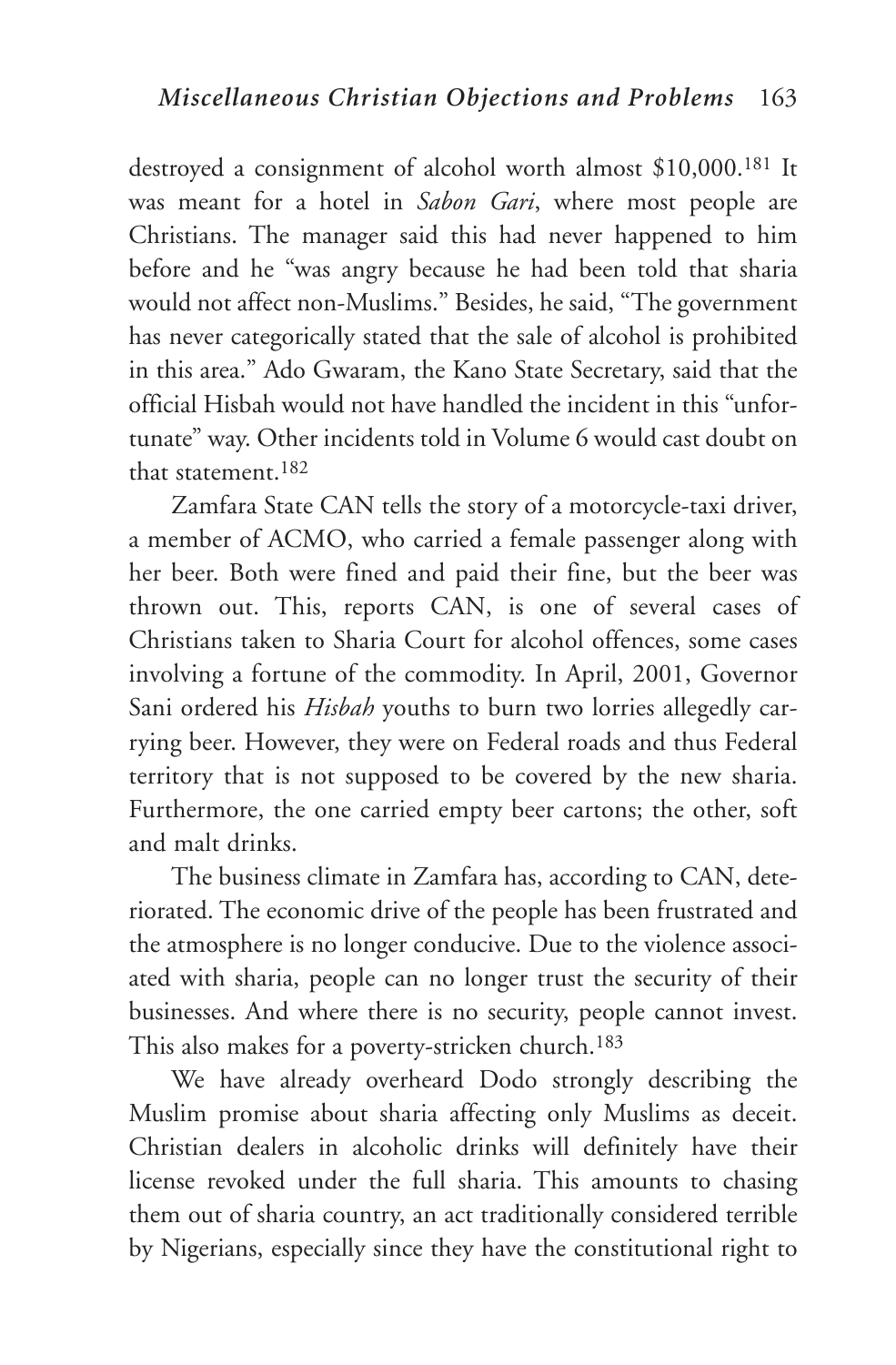live anywhere in the country. Though a merchant may not officially be told to leave, in effect he becomes the victim as per the very popular Hausa proverb, "*Kora da hali ya fi kora da baki*." This means it is better to openly tell someone to leave than to make things so miserable for him that he leaves on his own. Such behaviour leads to violating the Constitution "with reckless abandon" and renders it useless 184

Such incidents proved the reservations of the legal profession legitimate. Thompson Okpoko, President of the NBA, stated that his Association was "still looking into the bills passed by Zamfara, but he elucidated on the imminent constitutional crisis that may arise from the sharia declaration. If the law forces a legitimate businessman to close his beer parlour, then you are infringing on the rights of the businessman because of your own rights. The way of life of the Muslim (the sharia), he pointedly said, must not infringe on the rights of others."185

Other business people also expressed early concern. An Ibo spare parts seller, Okechuckwu, reported that the Ibos had met with Governor Sani and received assurance about their security. But Oyewole Bankoli, a Yoruba taxi driver in Gusau, warned of the danger of the sharia situation turning "into sectarian bloodletting and even economic rust for Zamfara. We have peace and order in Gusau now, but we are afraid that when the government starts enforcing the sharia law strictly by January 2000, we may be in for serious trouble." This fear, according to Director, was intensified by the training of the '*Yan Agaji*. The warning about the economy was not far fetched, seeing that, apart from agriculture, the "economic mainstay of the state is in the hands of non-indigenes, who are Christians. From the artisans to the mechanics and even the medical doctors, the engine room of the state is oiled and peopled by non-indigenes, many of whom are likely to flee when the sharia becomes strictly operational."186 Rumours of "most banks to relocate outside the state" had a basis in the fact that sharia forbids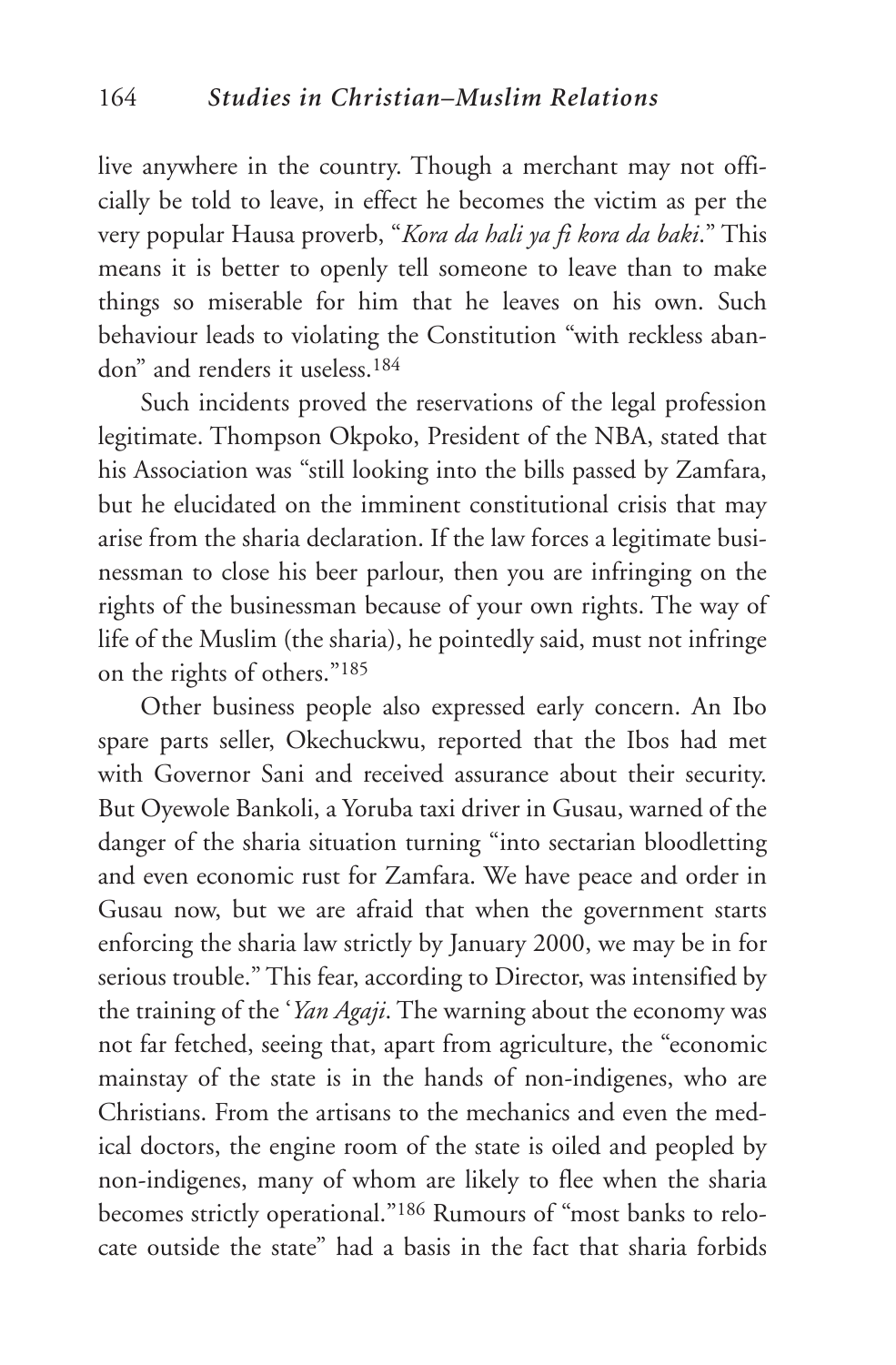charging interest. Such a development "will spell doom for the economy," according to a banker.

### 5. EVANGELISM, CONVERSION, APOSTASY, PERSECUTION

Muslims have traditionally sought to prevent Christians from targeting Muslims for evangelism, though they insist on *their right* to target Christians! Nothing new under the sun. The prohibition continues and will be enforced wherever the new sharia is enshrined. From the point of view of the UN, the freedom to evangelise is a basic component of religious freedom, as is the freedom to convert to another religion, *from* as well as *to* Islam. Byang warns that under sharia this freedom "will be defined and allowed in terms of only what is not threatening to Islam. Evangelism will be highly restricted, if permitted at all. It will be illegal for a Muslim to become a Christian. And the state will permit the murder of a convert by members of his own family. In some countries it is known as 'honour killing!'" This means that "religious repression will definitely be a major and permanent feature of the supreme sharia." How can all this be possible in a "religiously plural society?" Such repression has been going on for long already under the old sharia. "Then how will it be when the supreme sharia is fully entrenched?"187

Dodo takes us back to the take-over of Christian schools during the 1970s. This was a Muslim "ploy to stop the work of evangelisation," he charged. The adoption of the new sharia is simply another "potent weapon of keeping Christianity completely out of the predominantly Muslim areas of the North." It is designed to undermine the Constitution which gives every person "freedom of thought, conscience and religion, including freedom to change his religion and freedom to manifest and propagate his religion." The sharia states "will become a 'no-go area' for the Christian Church. This is another major area in which sharia will adversely affect Christians." The process has already started in Zamfara.188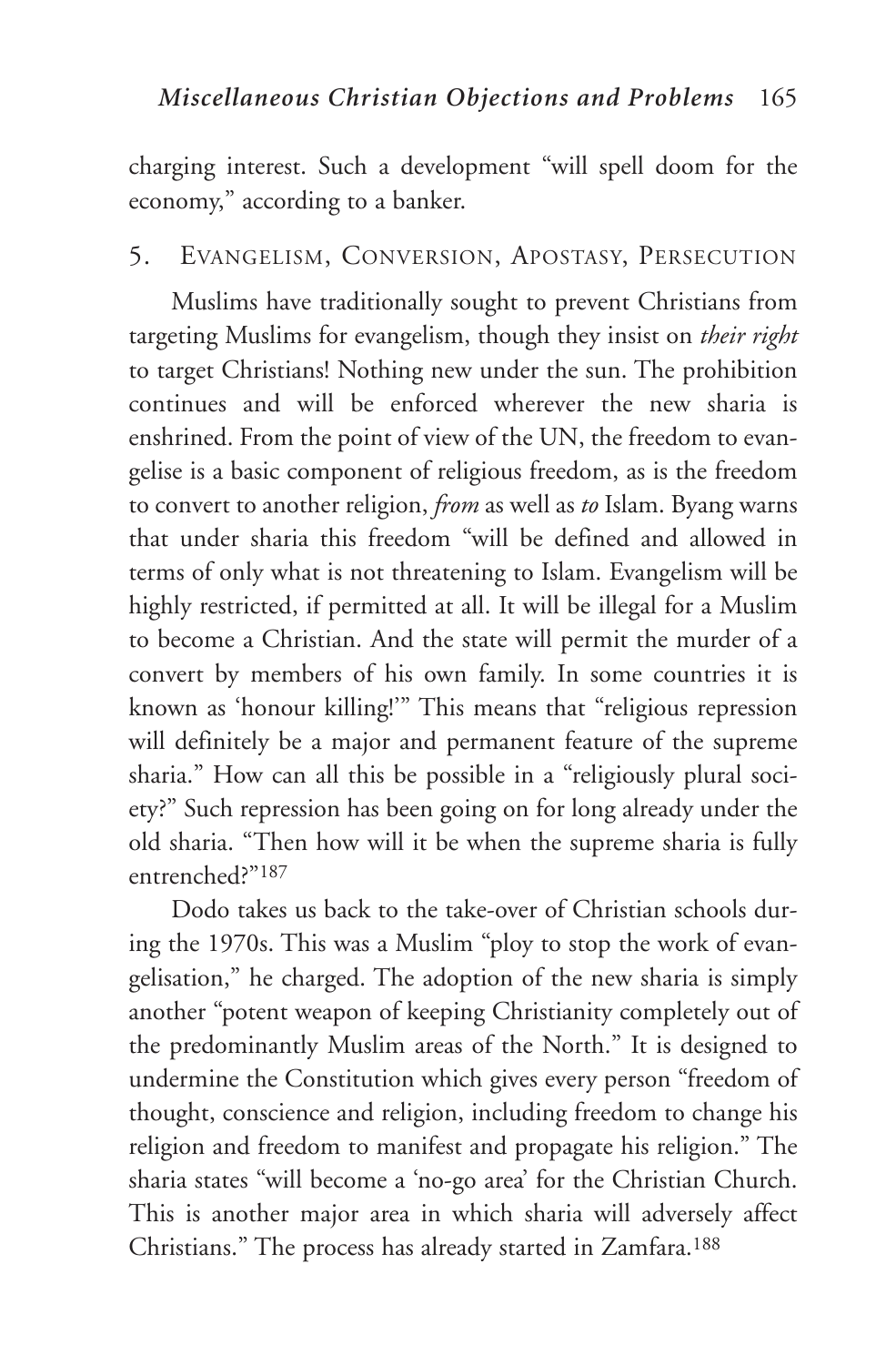#### 166 *Studies in Christian–Muslim Relations*

Not only is Christian evangelism prohibited under sharia, while Muslims are encouraged to practise it, Muslims who convert to Christianity are declared apostate and lose all human rights, while Christians joining Islam are embraced. In other words, conversion is out, unthinkable and not allowed, in spite of the constant repetition by Muslims that there can be no compulsion in religion. Gwamna states, "It is assumed that Islam is a faith which no Muslim would ever conceivably wish to forsake." No compulsion is needed, for it is an unthinkable and impossible move. People would only take the move under some form of compulsion or enticement. But Gwamna argues, "Consequently, the option to do so does not [really] exist. Islam is a faith which no adherent is free to leave and that which one is not free to leave has become a prison." To "be true to the Qur'an, [Muslims] should allow non-Muslims particularly the right to free choice of religion in a state where neither can claim superiority." "The contrary could be accepted only after a 'truly Islamic state' is attained as is being canvassed by Sheikh Ibrahim El-Zakzaky. Until then, sharia will remain contentious in Nigeria."189

Apostasy, of course, leads to death wherever this can be arranged. Short of that, it leads to serious persecution, shunning, disinheritance, loss of family, job and property. Remember the comment of Governor Sani that there is no need for codifying apostasy law, since the relatives and "friends" of an apostate will take care of him/her? And this is not only true in hard-core Muslim countries, but it is even openly advocated in secular countries like Canada, where Mohammad Asrar Madani published a book on the subject under the title *Verdict of Islamic Law on Blasphemy and Apostasy*.190

Nigerian Christians are only too aware of this abrasive and extreme Muslim one-sidedness. Note the term "extreme," not "extremist." This feature is not restricted to extremist Muslims; it represents the "extreme-ism" of mainstream Muslims. It is a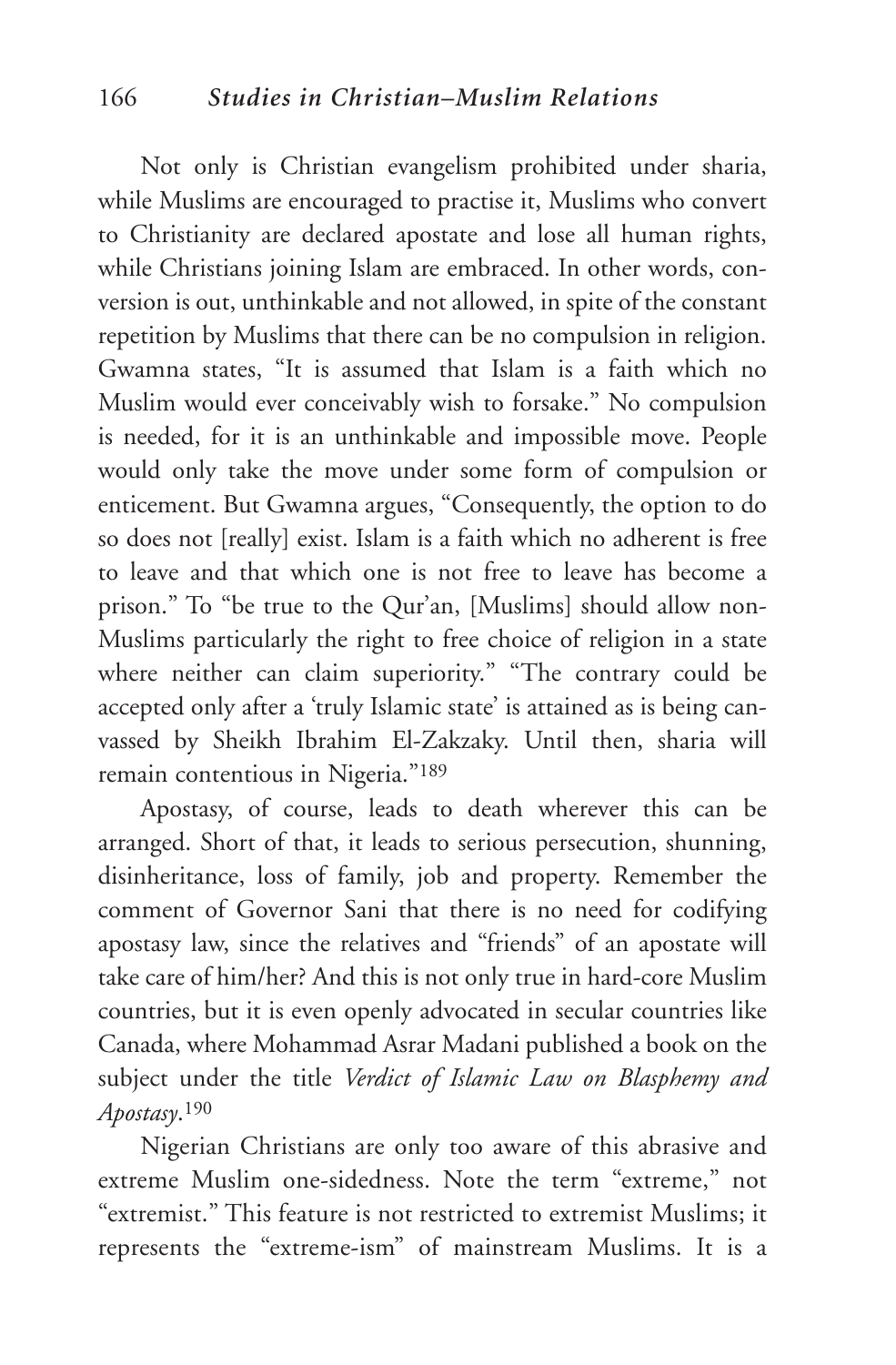major reason for Christian opposition to sharia. I personally know a number of ex-Muslims who have suffered severely at the hands of their families and others. Though there are those who get killed, more get severely persecuted just short of death. Under the heading "Killing Infidels," Minchakpu relates the story of a Muslim convert:

*Sharia as a weapon has been particularly sharp on Kabiru Lawal, a former Muslim who four months ago received Christ. The Hisbah Commission, Zamfara state's agency for the enforcement of the sharia, is gunning for his life.*

*In late December and early January, agents of Hisbah invaded the Lawal family's house three times looking for the twenty-nine-year-old man. Agents told family members that whenever Lawal is found, he should be prepared to pay the supreme price of abandoning Islam—death. Each time the Hisbah arrived, Lawal was at the Federal Medical Centre in Gusau town due to illness. He is now in hiding, no longer free to walk the streets of Gusau. His father, Mallam Lawal, comes from a family of Islamic clerics.*

*In 2002, Lawal read in the Quran about the second coming of Jesus into the world. Lawal, who holds a diploma in business administration, said his decision to investigate the life of Christ was informed by his desire to know whether "Jesus was coming as a Muslim or a Christian.*"191

The stories can get quite complicated. You can find many of them at www.compassdirect.org and www.barnabasfund.org. I "treat" you to the story of Pastor Zacheous Habu Bu Ngwenche, himself a convert from Islam, and others who followed his example:

*The thirty-one-year-old pastor of Foursquare Gospel Church in Akwanga, in central Nigeria's Nasarawa state, was arrested*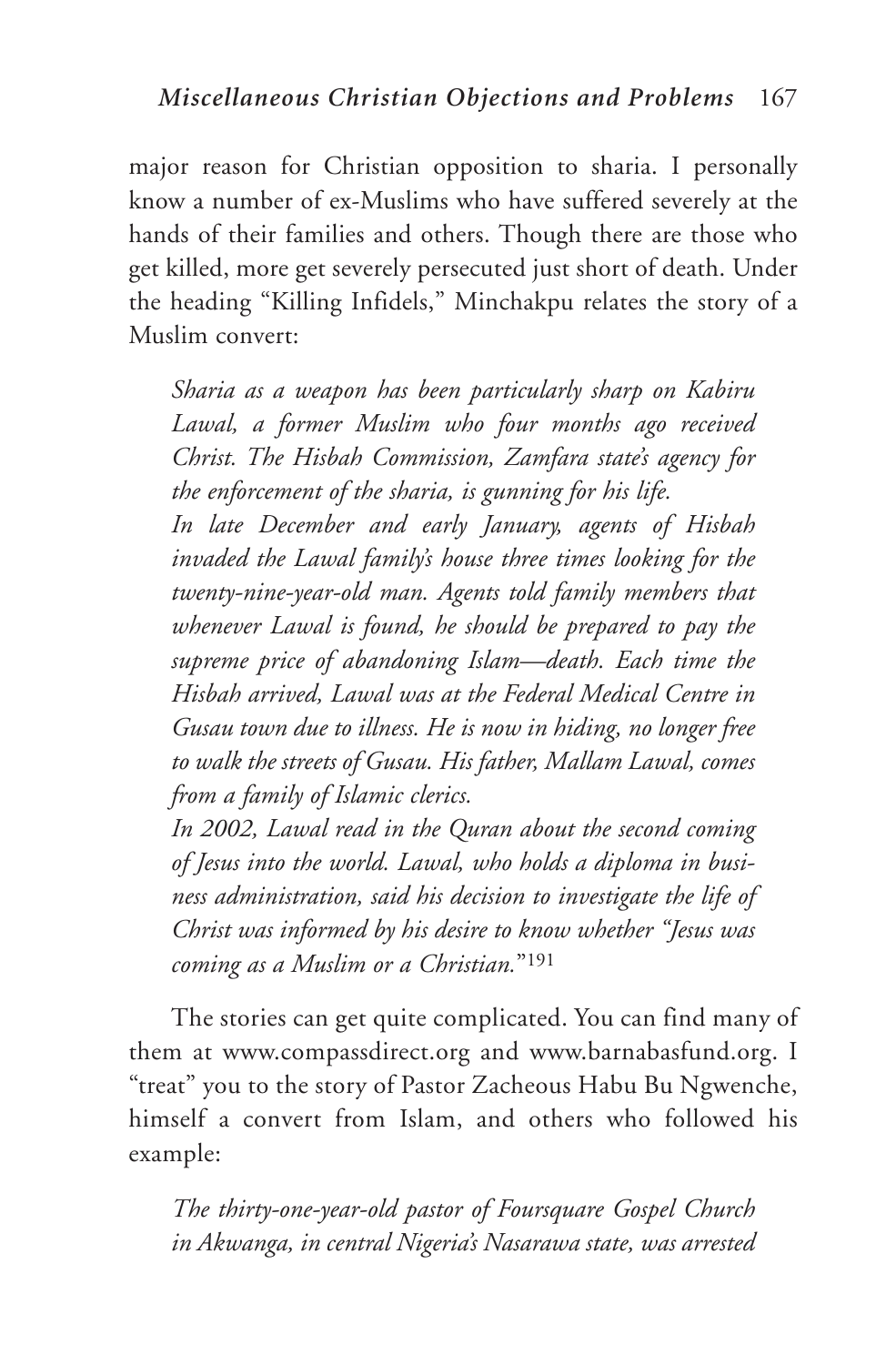*twice in September for harboring a Muslim who converted to Christianity. After the second arrest, he spent seven days in a cell in Lafia, the state capital.*

*One of Ngwenche's disciples, Adamu Bello, had gone to Bauchi state, in Northern Nigeria, where sharia has been imposed, to proclaim Christ among Muslims. In the village of Bura, in Ningi Local Government Area, Bello preached to Bature Suleimanu Idi, a Muslim who in January gave his life to Christ. Sensing that Idi's life was in danger because of his decision to become a Christian, Bello sent him to Akwanga to take refuge with Ngwenche. In August, Shiite Muslims in Akwanga discovered that Idi had converted to Christianity; they abducted him on September 10.*

*"Idi was abducted in front of my house and taken to a mosque belonging to the Shiite Islamic sect on Wamba road in Akwanga town," Ngwenche said. "I went and met the leaders of the Muslim community in this town to protest the abduction. But they claimed that I was holding Idi against his will and was teaching him Christianity without the consent of his relations."*

*The Muslim leaders reported the matter to the police, who arrested Ngwenche. Questioning both him and Idi, Ngwenche said, police discovered that Idi had decided to become a Christian without outside pressure. But police said that the case was "very sensitive in view of the volatile nature of religious issues in Nigeria" and took Ngwenche and Idi to police headquarters in Lafia. In the criminal investigation department, the assistant police commissioner questioning them found only confirmation of what Akwanga police had discovered—that Idi's conversion was voluntary and uncoerced. Police released them but instructed Ngwenche to arrange for Idi to be taken back to his hometown of Ningi. But Idi told police that he would not go back to his village, as*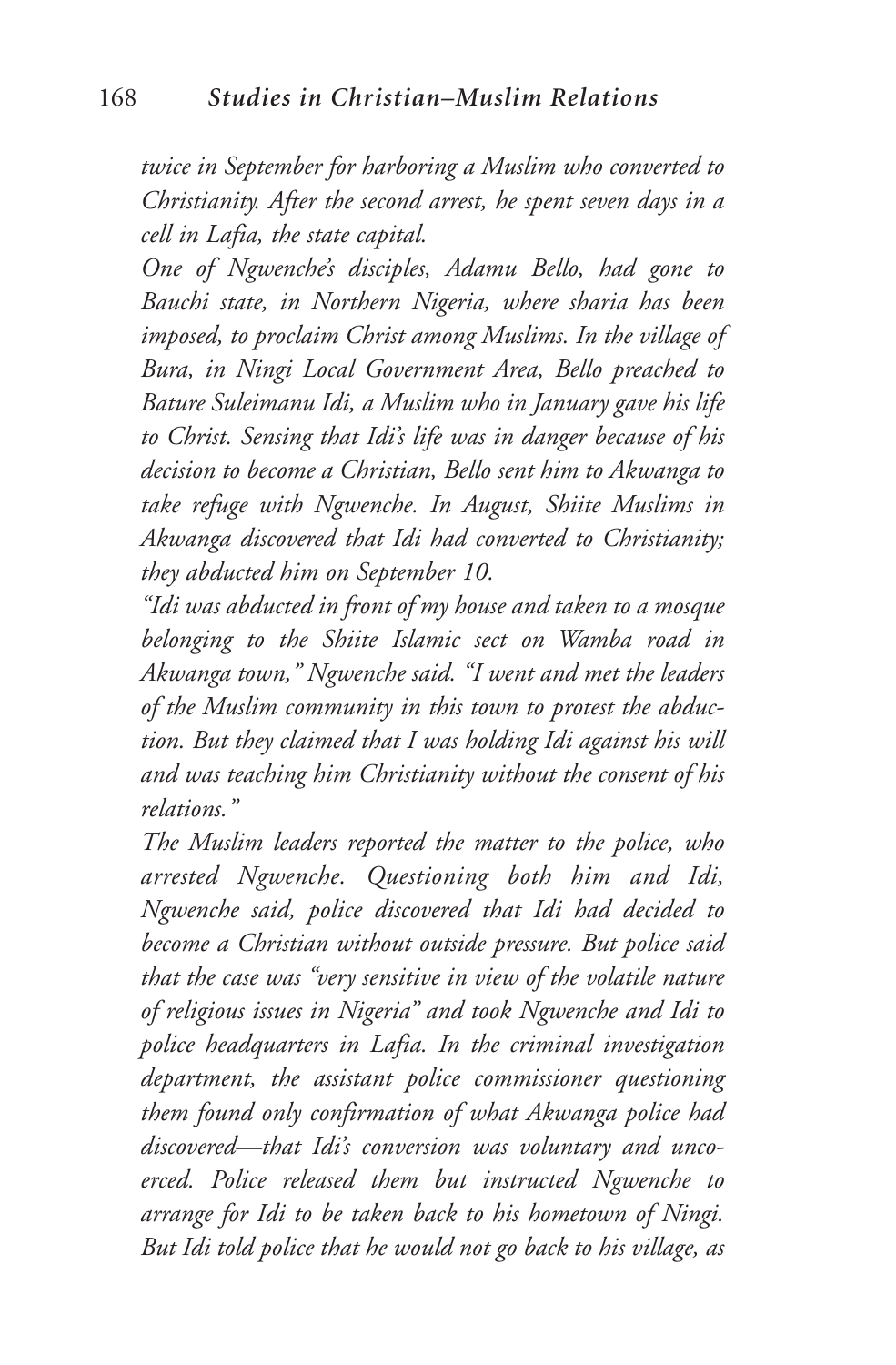*his family would kill him for renouncing Islam.*

*After Ngwenche and Idi returned to Akwanga, on September 12, the Muslim militants again abducted Idi. Ngwenche again reported his abduction at the Akwanga police station that same day. The police asked him to go home but report back the following day if Idi did not return. "I returned the following day to the police station when Idi did not return home," Ngwenche said. "I was arrested by the police and detained."*

*Police again took him to Lafia, where they held him in detention for seven days, he said. Ngwenche's church helped him to win bail. "I have now been told to produce the Muslim convert, even when the police know that it is the Muslims that abducted Idi," Ngwenche said. "My fear is that he will be killed. We have raised teams of searchers to help rescue Idi." Police have told Ngwenche that if he does not produce Idi before the end of the year—in the next two weeks—he runs the risk of going back into detention.*

*Though not a clear majority, Muslims have large populations in Nasarawa state. Some officials in the state have campaigned for sharia to be imposed, as in twelve northern states, but so far without success.*

*Ngwenche, also a former Muslim, became a Christian as a young adult and soon thereafter heeded the missionary call. After graduating from the Foursquare Gospel Church missions school, he decided his first mission field would be his family; his Muslim parents were the first to convert. "My family members became the first members of the church I planted in my village," he said.*

*In April of 1997, he planted the Nassarawa state's first Foursquare Gospel Church in Aban village, which today has about 100 members. He also planted a church in Agyaga with 60 members; in Ningo village, 20 members; and in Goho vil-*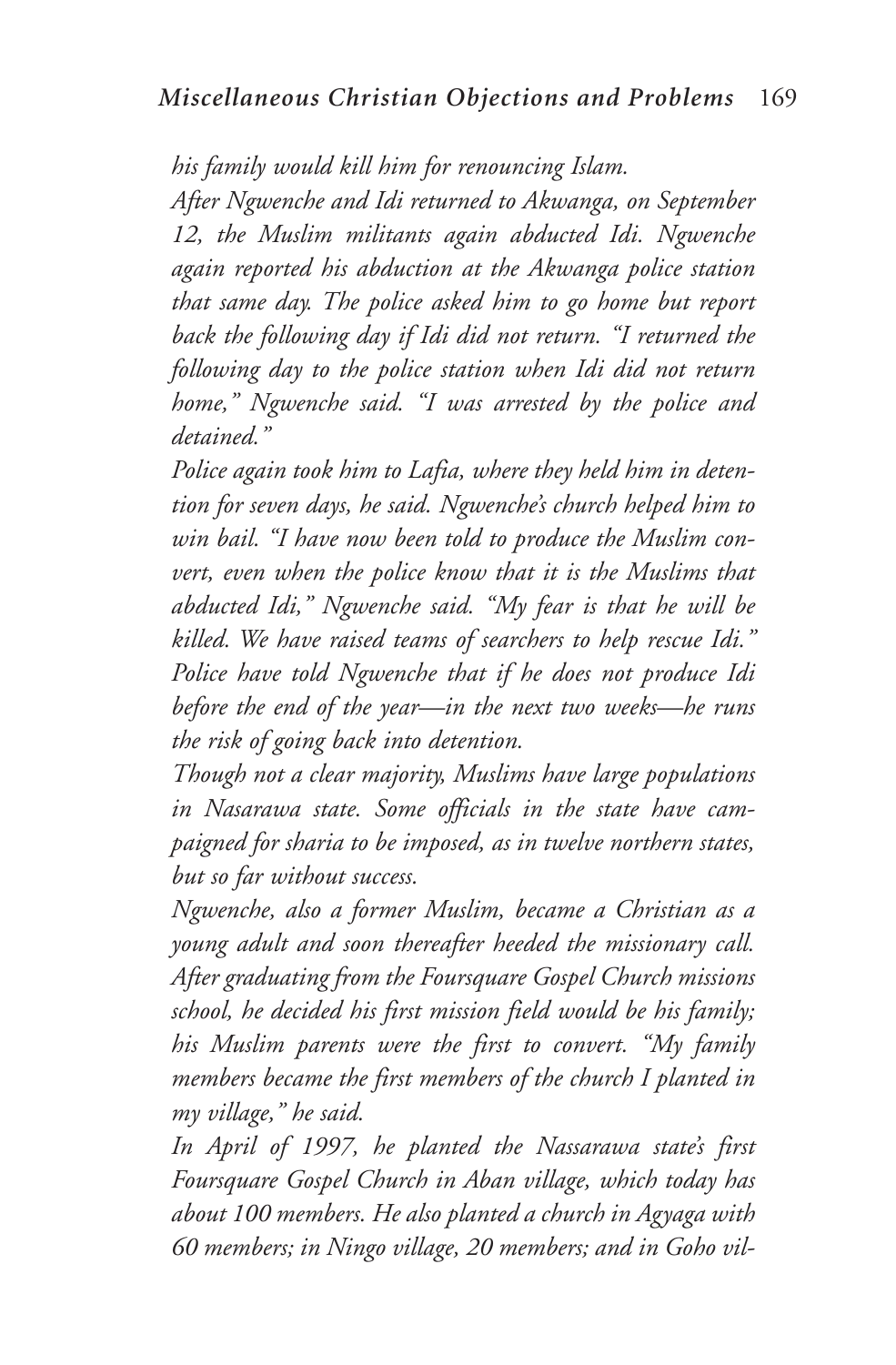*lage, 25 members. Other villages where his church plants are budding are Ninga, Anjida, Andaha and Buku. On the whole, Ngwenche has planted 18 churches in eight years with a total of about 300 members. While developing 26 pastors as well as missionaries working in 22 areas, Ngwenche has seen opposition rear its ugly head.*

*"In 1989, I planted two churches in the villages of Nunku and Nunku Chu," he said. "These villages were Muslim villages. I was frustrated there; I was beaten up by the Muslims, our church was attacked and all we had was destroyed." The 15 members of the church in Nunku, including 14 converts from Islam, scattered. Likewise, the 25 members of the church in Nunku Chu dispersed; 15 of those members had been Muslim. The two churches existed for just one year.*

*Because of the opposition he faced in those two villages, Ngwenche moved to Akwanga to plant the church he's now leading. Of its 34 members, three are converts from Islam*.192

These events took place in the non-sharia Nasarawa state. Sharia or no sharia seems to make little difference. We can see why Governor Sani said he does not need to codify apostasy law. The dynamics are there even without sharia.

In spite of such stories, many Muslims continue to turn to Christ. I know quite a few of them personally. They are found everywhere.

According to Matthew Kukah, someone asked a question about the apostasy issue to Muslims at a National Seminar on Sharia in February, 2000. No one supplied the answer. Then Kukah himself raised the question on Radio Nigeria and now Dodo raises it as well. The question is who gets killed: a Christian or a Muslim? Though Muslims seem to find it difficult to answer the question, it is in reality quite simple. It is the Christian who gets killed or persecuted under sharia. One Shaibu Haruna reports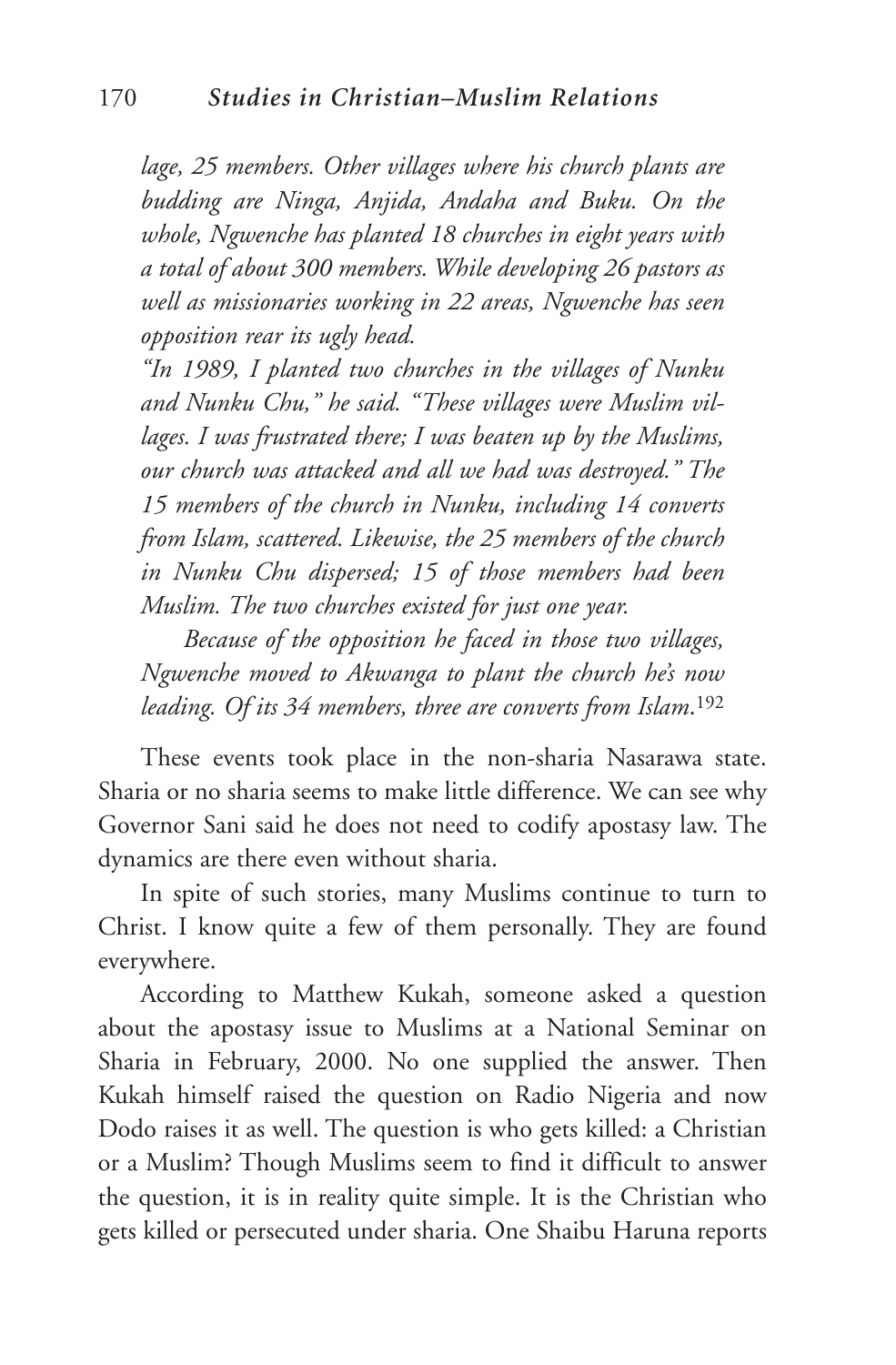a similar experience. He was part of the family when living a life of crime and wickedness, but was disowned after his conversion and becoming a law-abiding citizen!<sup>193</sup> This is a common situation. I remember a "useless" drug addict and thief in Jos who was not kicked out of his family till he became a Christian and tried to straighten out his life! When he died, they did not care what happened to his corpse and it was left to strangers to bury him. For them, he had died long before. What is with this Muslim promise that sharia affects only Muslims? CAN of Zamfara commented, "The Governor believes that his powers as the state's chief executive permit him to do anything that will further the cause of his religion. This is done with little or no regard for the protection of the people's human rights."194

In spite of all the above, Human Rights Watch reported finding no evidence of "coercion or harassment of a religious nature. Non-Muslims are largely free to drink alcohol, though mostly in designated types of places, not just everywhere. Non-Muslim women can wear their own style of clothing—with some exceptions." Neither has it found that conversion leads to execution. In short, Christians "have tended to exaggerate the impact of sharia on non-Muslims." Well, we remember the Governor's comments on this one! Execution privatized! Extra-judicial "justice." But often with the involvement of state-appointed '*yan agaji* and even of the federal NPF.

Human Rights Watch did find that there was a lot of intimidation, much of it by the people, rather than the government, though the latter cannot be declared innocent by any means. Those affected are Muslims as often as Christians. Critics of government or sharia were often "publicly discredited and ridiculed." Sometimes their death was demanded. The report mentions a number of prominent Muslims: Shehu Sani, director of the Civil Rights Congress; Ibrahim Zakzaky of Shi'ite fame and Hussaini Umar. A lot of "self-censorship" is taking place among the people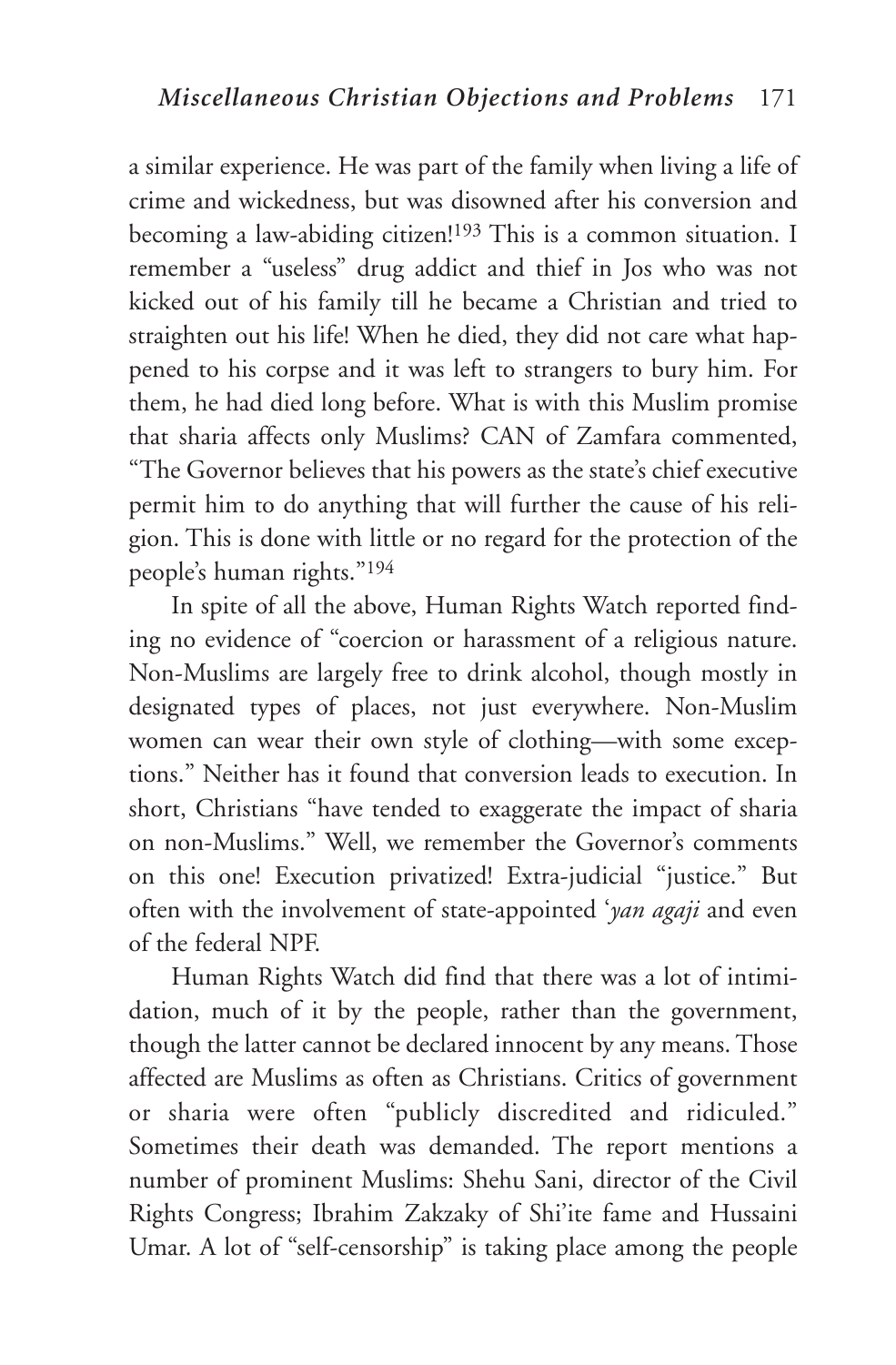out of fear they will be considered non-Muslim.195 Gaiya has found that "many moderate Muslims are not comfortable with the way the sharia is being implemented, although most are silent for fear of sanctions by the state governments and the radical Islamists." Nevertheless, the Muslims he met and interviewed were co-operative and "proud of their achievement now that the sharia was fully implemented."196

But Musa Gaiya wants us to think a second time. He wants us to understand the Muslim view of human rights and religious freedom as a background to what seems to most of us a most unreasonable attitude towards conversion from Islam. He quotes the following from *The World of Islam*:197

*The rights of the individual come second to the greater good of the Ummah.…Islamic thinking is far more concerned with the group, the family, community and society. Humans exist within an established social structure and it is difficult for a traditional Muslim to mentally pluck an individual out of that structure and ascribe rights to him or her which might conflict with those of the community to which they belong.*

Remember what Gaiya said earlier about secularism, individualism, the nature of religion and related issues. This is part of the same perspective. Understanding the communal nature of Islam and its rejection of the secular perspective on human rights, we can perhaps better understand Islam's resistance to individuals bowing out or to allowing the virus of another religion to attack the entire community and thus undermine its very foundations.198 It is very similar to the dominant perspective of the Old Testament. Understanding is helpful, but it is not synonymous with agreeing or accepting.

6. JUST PLAIN VIOLENCE

And then there is the category that can only be described as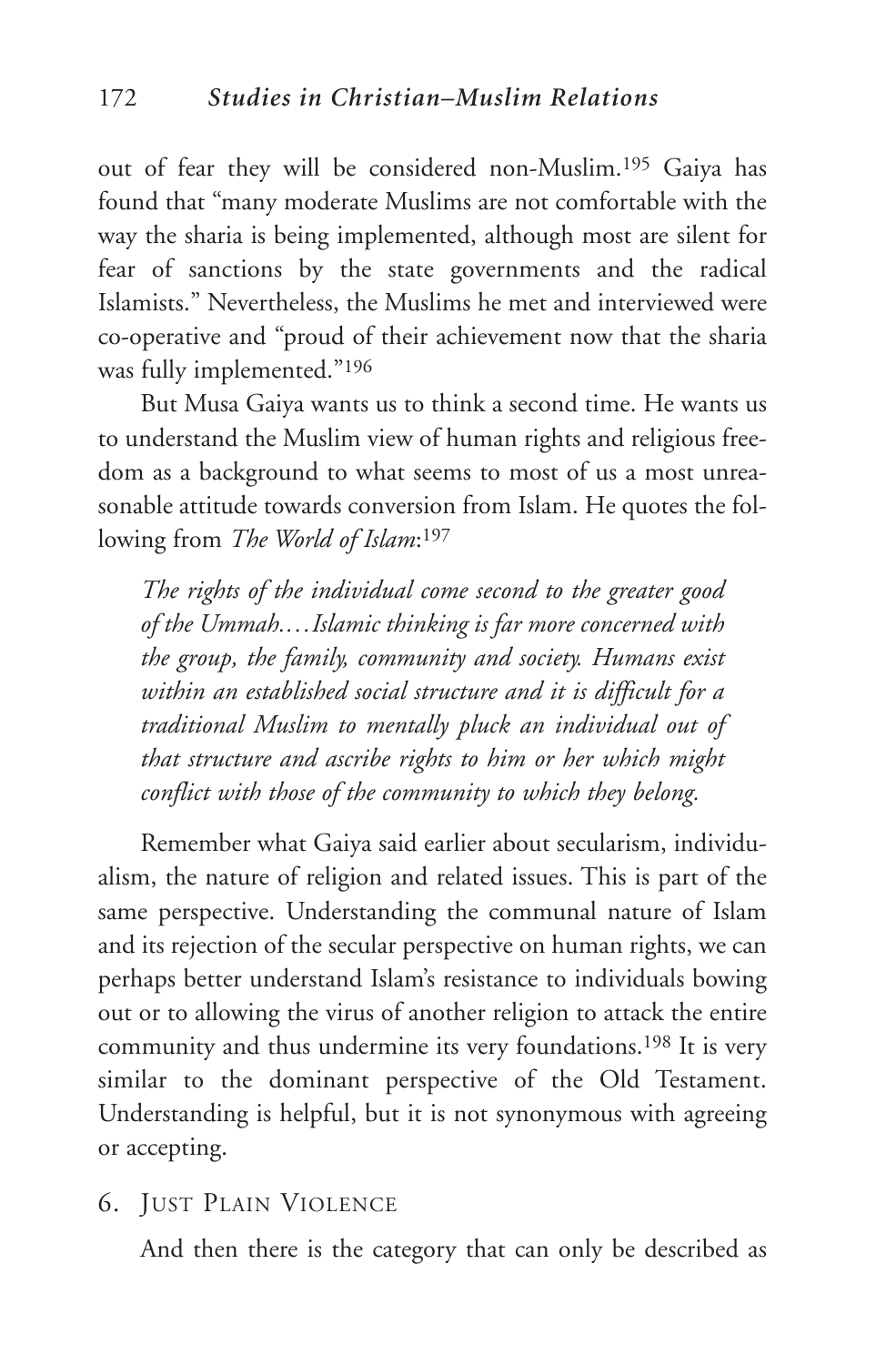"plain violence." Raw, brutal violence that is nothing short of barbarism. Minchakpu tells the story of the family of Oladapo and Atinuke Afolabi in Gusau. They had lived at the same address on Katsina Road for ten years. On October 20, 2002, a group of Muslims along with some members of the Nigerian Police Force came to their house. The police beat members of the family, while the civilians burnt the house and all their belongings. A Muslim mob had gathered and they began to shout, "Kill the infidels. Kill the infidels!" The family ran away for shelter. When they arrived, they found Atinuke, the wife, missing. Ten months later she has still not been located. This, according to Minchakpu, was all "in a bid to enforce the sharia."199

Peter Akinola, National President of CAN and the Anglican Primate of Nigeria, "lamented the dastardly acts of violence against Christians in the country." He rhetorically asked, "How can anyone explain the reason for invading a church, where women, children and men were worshipping, asking them to surrender and lie face down and then proceed to machete and axe them to death in their house of worship?" He darkly hinted at the possibility of turning the country into a battlefield.200

#### 7. MARGINALIZATION

Like many of the other complaints, that of marginalization is not a new one either. In September, 2003, CAN held a meeting in Yola with that subject as major agenda. The FG was called on "to put a halt to the marginalization and religious persecution of Christians" in the North. CAN published an 11-point communiqué on all the subjects we already know: sharia forced on Christians; Christian students forced to wear *hijab*; lack of CRK teaching; denial of admission into university departments of law and medicine; exclusion of Northern Christians from FG positions; Muslims representing Christians from Christian-majority states in the Federal Cabinet, even though Christians are excluded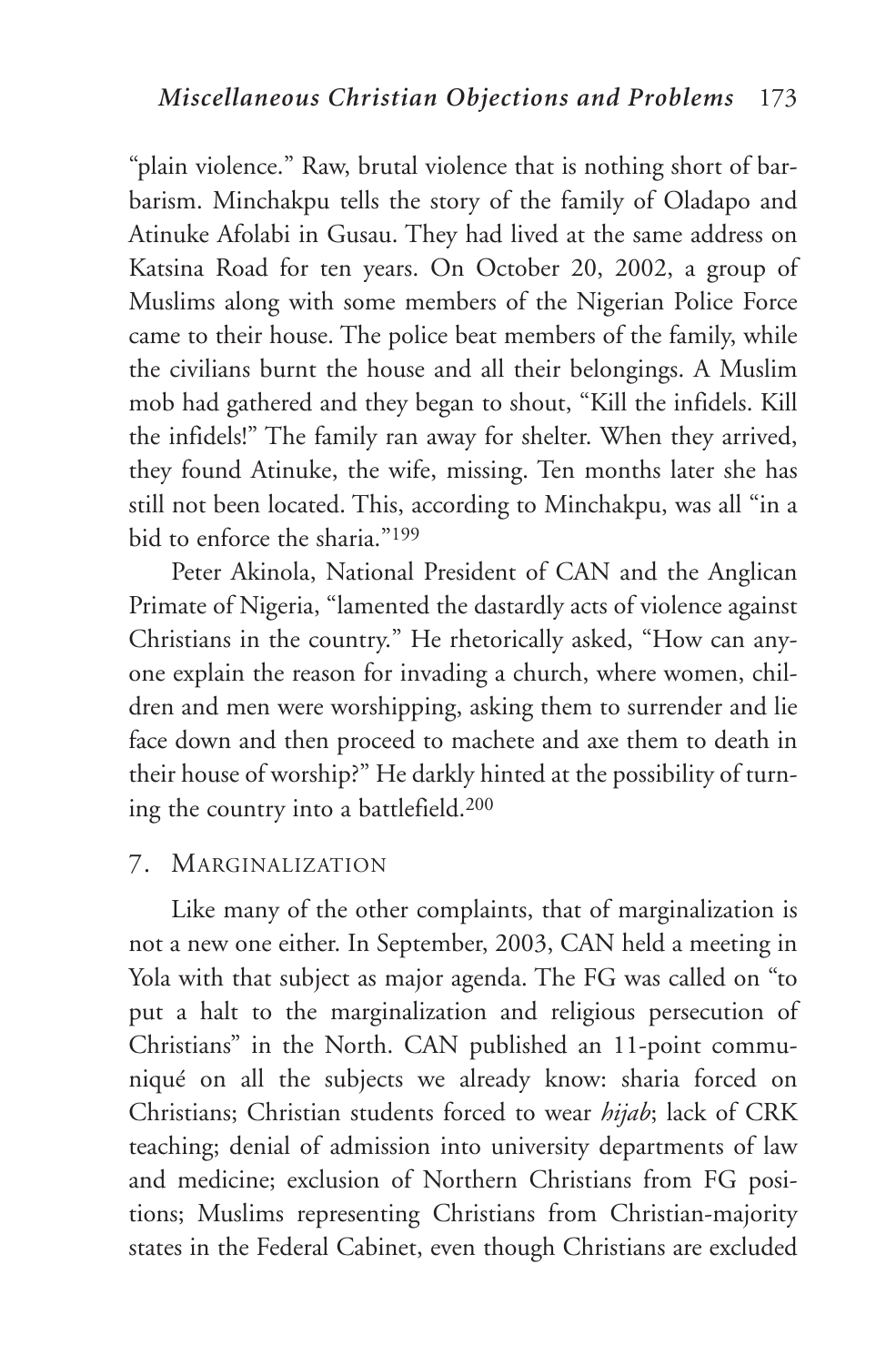from positions in Muslim state governments. Muslims, Christians acknowledge, have similar complaints, but theirs are not valid. Minchakpu reported, "In the last week of July, 2003, leaders of the Muslim community in Nigeria had claimed that Muslims were being marginalized in the country. Christian leaders from northern Nigeria countered back by saying the claim of the Muslim leaders was false, and that it is rather Christians who are being discriminated against in the country."201

Minchakpu continued, "In view of the glaring evidence of discrimination against Christians," Northern Christian leaders are demanding that the FG "convene a national sovereign conference to decide whether the country should remain as a single political entity."202 Things were getting serious. A conference was held in 2005. But the National Conference did not place sharia and related issues on the table. A letter from CAN complaining about all the sharia problems did not evoke any significant response.203 Were people afraid to touch a hot potato? Were things simmering down or even fizzling out as had been predicted? Possibly a bit of both.

## 8. CORE NORTH INDIGENOUS CHRISTIANS: HAUSA-FULANI AND KANURI

There is a special category of Christians whose very existence is often denied and whose status under sharia therefore needs some attention. I am referring to Christians of Hausa-Fulani and Kanuri stock, the Kanuri being the dominating ethnic group in Borno State. Some of these converts come out of Muslim families. Three of the "fathers" in this series belong to that group—the late Ishaya Audu, the late Haruna Dandaura and Christopher Abashiya, all of them men of prominence and great honour. Then there is our sister Mary Anfani Joe, the one who proposed splitting up the core North between indigenous Christians and indigenous Muslims. Others are villagers who used to be adherents of ATR and never became Muslims. They are known as *Maguzawa.*<sup>204</sup>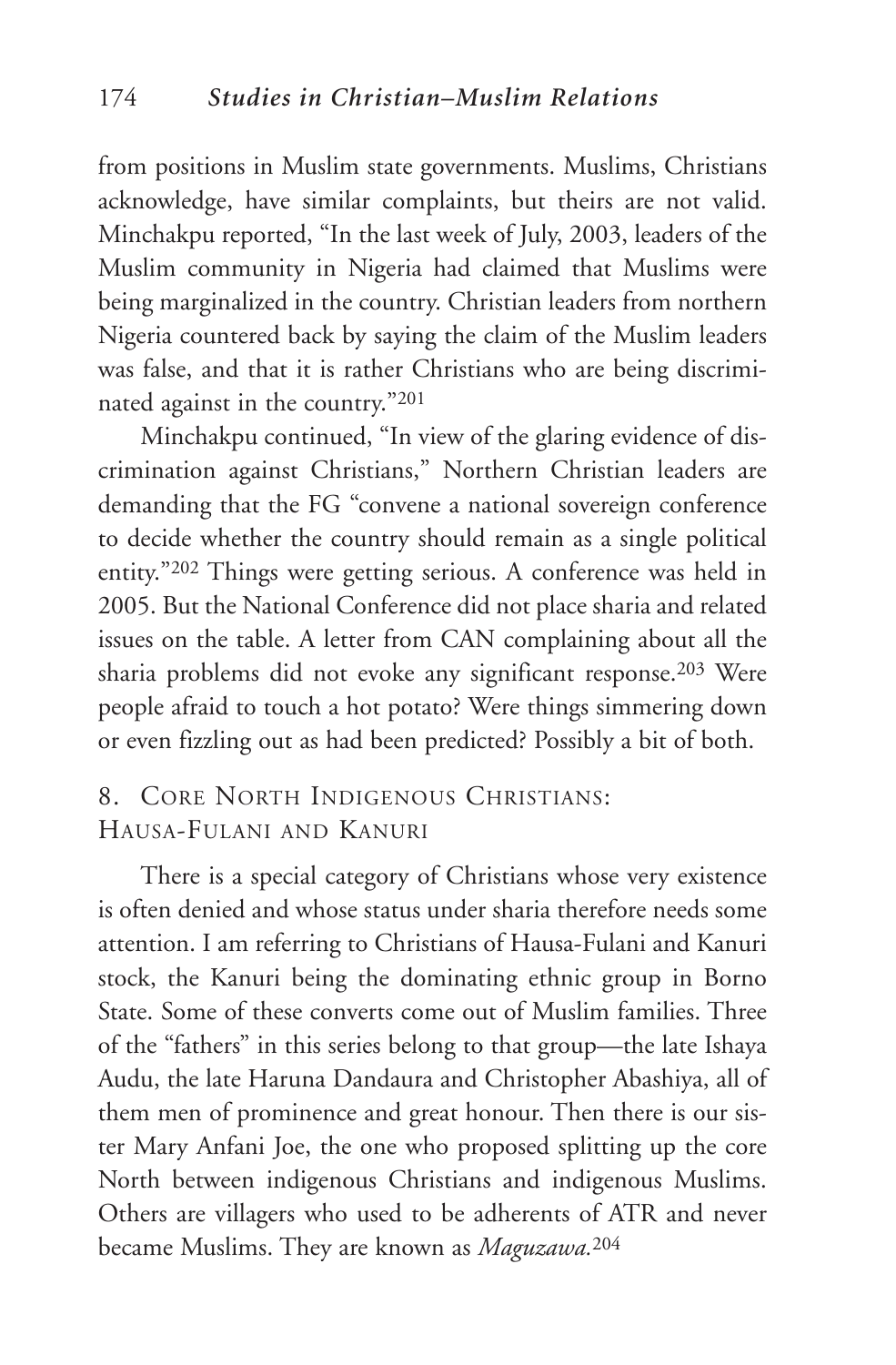Their numbers are surprisingly high, not to say staggering. Mary Joe puts the figure at "well over 9 million"! Referring to the figure of 9.8 million he found in *TC*, Dandaura insisted that "we are much more," for that figure does not include the Christian Hausa-Fulani living in Kaduna, Katsina, Gongola and Bauchi States. 205

In spite of these high numbers, remember that Governor Sani denied their existence? This has been a problem of long standing. We have already met Daniel Gowon, brother to Yakubu Gowon, a former Military Head of State, in Volumes 1 and 3. In his capacity as Chief of Wusasa, he wrote a submission to the Kaduna State Commission of Enquiry about the 1987 disturbances in Kaduna State. Part of the document constitutes Appendix 2 in Volume 1. In his report he complained that certain extremist Muslim groups did not tolerate Christian presence in the "Muslim North;" they were "denying the history of the people. The fact is that Hausa-Fulanis became Christians and have a community of their own. By all standards they have equal rights for living in this area." The notion that "the Hausa people are all Muslim is often confronted with the reality of communities like ours. It seems that we now pose a problem for the concept of the one solid Muslim North."206

Joe confirmed that "there has been the misconception that there are no Hausa-Fulani and Kanuri Christians in the North." This misconception is a serious matter, she explained, for "it has been used politically to the detriment of the Body of Christ throughout the country." Joe tells how some of these Christians applied for a series of federal job openings in a Muslim-dominated area of Kaduna state. An LG chairman through whom some of the applications were sent said, "He has no Joshua, no Elijah and no Samuel in his LGA." So he refused to sign any of those forms. Joe reports on other cases of discrimination against her people that we cannot go into. We have enough on that subject in Volume 3. Nevertheless, these folk are known to have great "tenacity and determination to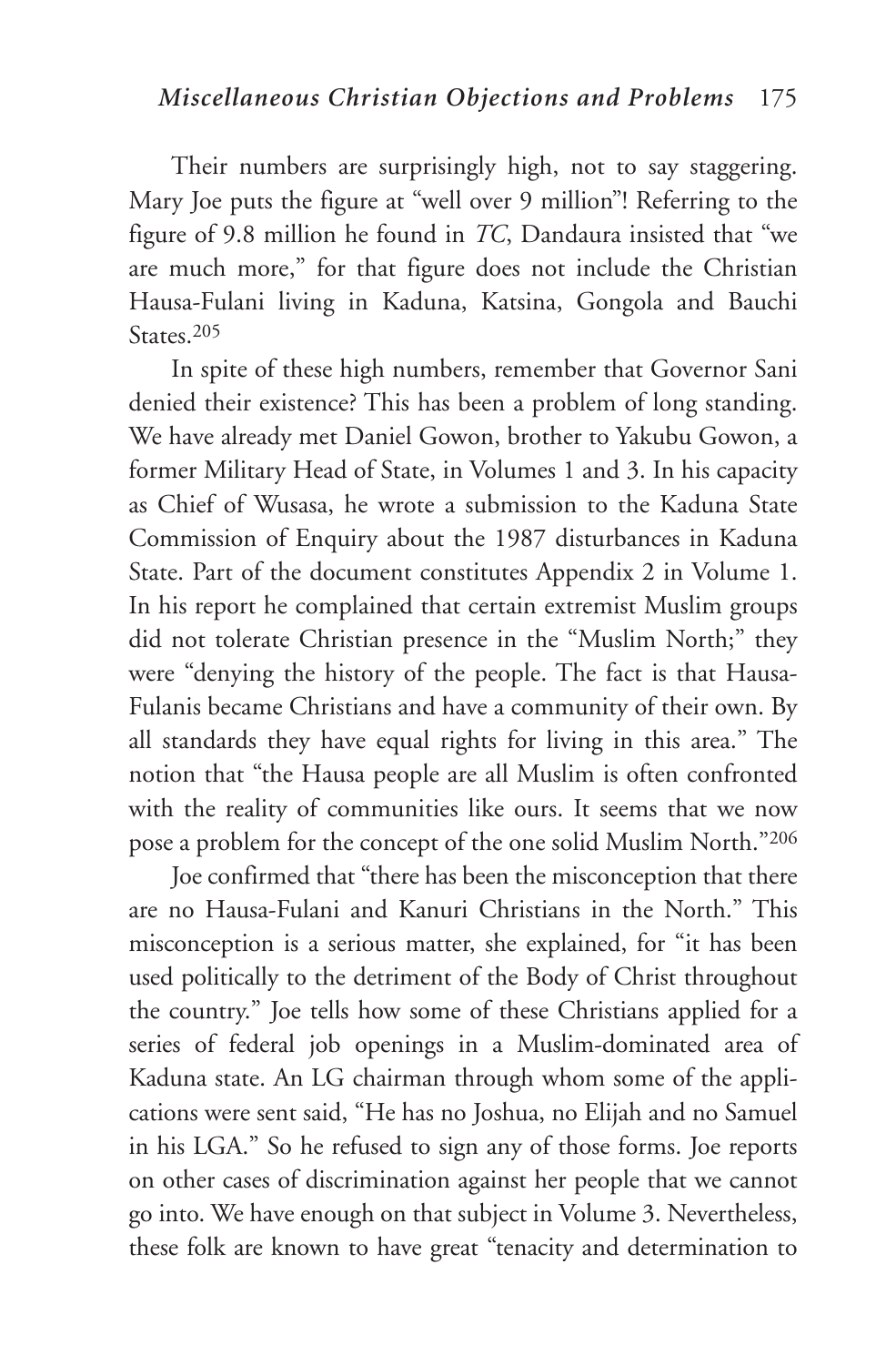assert their presence in spite of attempts to deny their existence."207

CAN rejects the assertion by the Zamfara Government that "99 percent of the state is Muslim" as "false and sweeping, but also as unscientific speculation. The truth is that, in addition to the rapidly growing population of non-indigene Christians from the various parts of the country and the world, there are also non-Muslim indigenes, who are grossly marginalized and dehumanized on account of their Christian religious inclinations."208

One incident is too interesting to ignore. Joe's Christian organization wanted to play some traditional Hausa music during radio time they had purchased on Federal Radio Kaduna. The music was refused, for airing it would constitute a public admission that there are Christians among the Hausa. The officer in charge of their programming warned them not to insert anything typically Hausa in their offerings. Strong denial of an alleged nine million people plus!

The same denial is practiced in the villages, where there are many Hausa churches. Village heads tell them they must remove their signboards so as to make them invisible. Some interviewers asked Joe about rumours that churches are either destroyed or converted into mosques. Joe answered, "Governor Sani did it in Dashi." "Eye witnesses said he was there personally. What was he doing there at 11:00 pm? You know, he forced the door open. The witnesses are there and shamelessly he is coming to deny it. He pulled it down and then they prayed that henceforth this place is an Islamic center. This man has a serious agenda and he is not alone." This situation is a far cry from the claims and the promises of Governor Sani and his sharia pals. I personally visited some of these village churches with Professor Ishaya Audu as my host. They are there; they cannot be denied. Mary Joe warns that this is all part and parcel of the Muslim sharia project. She has "a document on the implications of sharia. It is a gradual process of Islamization. This has been planned several years back."209

Dandaura was also concerned about these Christians, espe-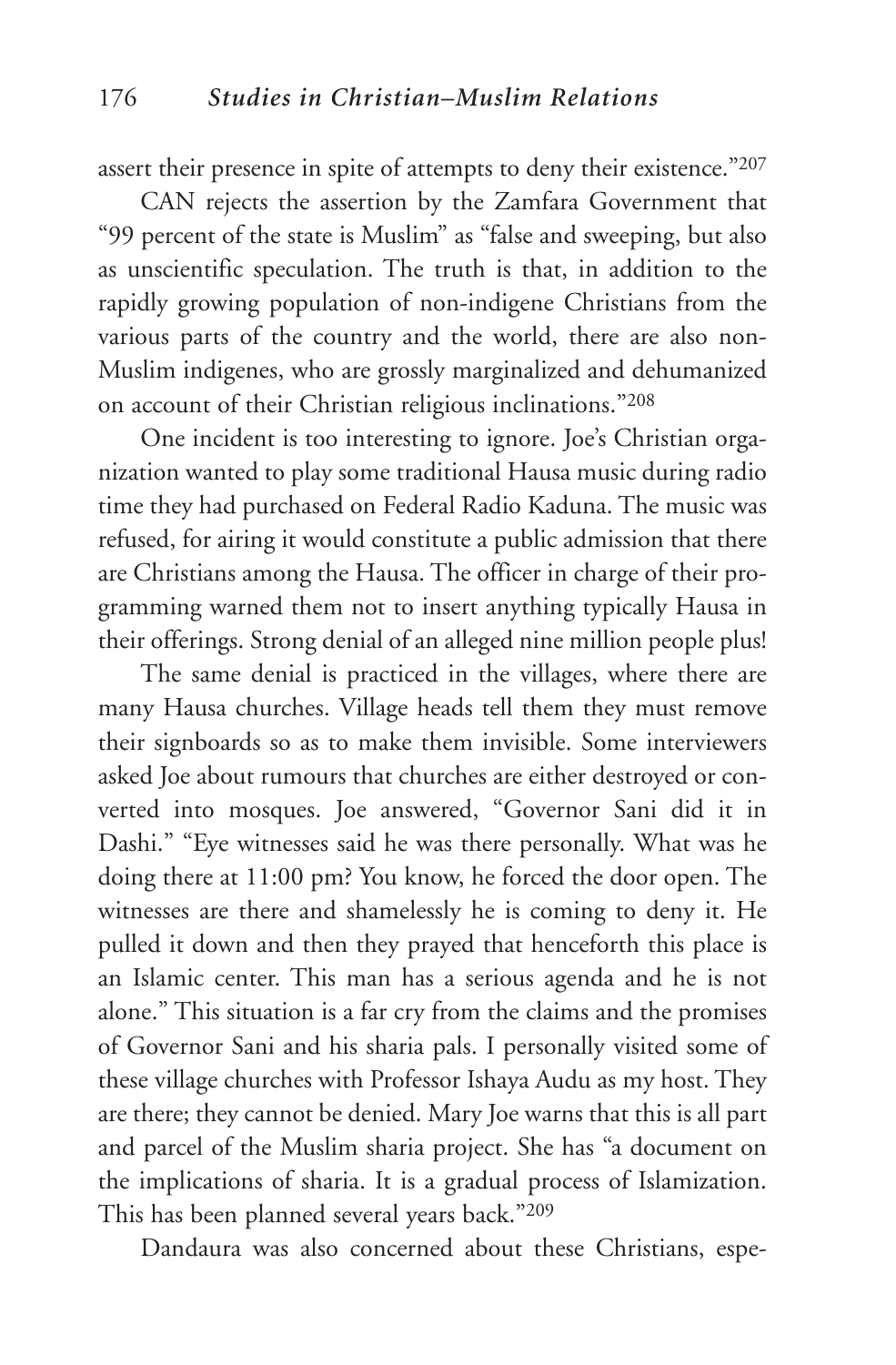cially because, in addition to having their very existence denied, they are disinherited under sharia, since they are "apostates." For this reason he, Ishaya Audu and a few others founded *Jam'iyar Masihiyawa* a *Nijeriya* [Association of Followers of the Messiah in Nigeria] to protect their interests and affirm their presence. Mary Joe and Ishaya Audu also worked together under the banner of TAMANI, the acronym for *Tarayyar Masihiyawa* a *Nijeriya* [Fellowship of Followers of the Messiah in Nigeria]. I am not sure about the difference and the relationship between these two organizations. As to TAMANI, Joe explains that its purposes include evangelism of core North indigenes by their fellow indigenes and spreading information about these core Northern Christians so that their existence and their numbers are recognized.210

At the beginning of the new sharia days, J. A. Sani and G. T. Maidabo, chairman and secretary respectively of the Zamfara branch of TAMANI, wrote a letter to Governor Sani in reaction to his alleged statement that his state had only two indigenous village families that were Christian. The two men wrote: "We wish to bring to your notice the many factors that have been militating against the attainment and or enjoyment of our minimal rights. (a) Deliberate and conscious actual denial of our existence and/or actual refusal to acknowledge our existence and presence in the state and its agencies. (b) Misrepresentation to the public as to our existence, numbers [and] spread throughout the state."211

Because of all this, Joe declared, "We want the core North to be split. We want a demarcation for the Hausa/Fulani Christians and the Hausa/Fulani Muslims, so that we will now have our own media, schools…."212

In the meantime, ostrich politics of denial will not help anyone. The much-vaunted tolerance embedded in sharia demands that these people be acknowledged and given their rightful place. Professor Baikie, wrote Gaiya, hit the nail on the head with the following: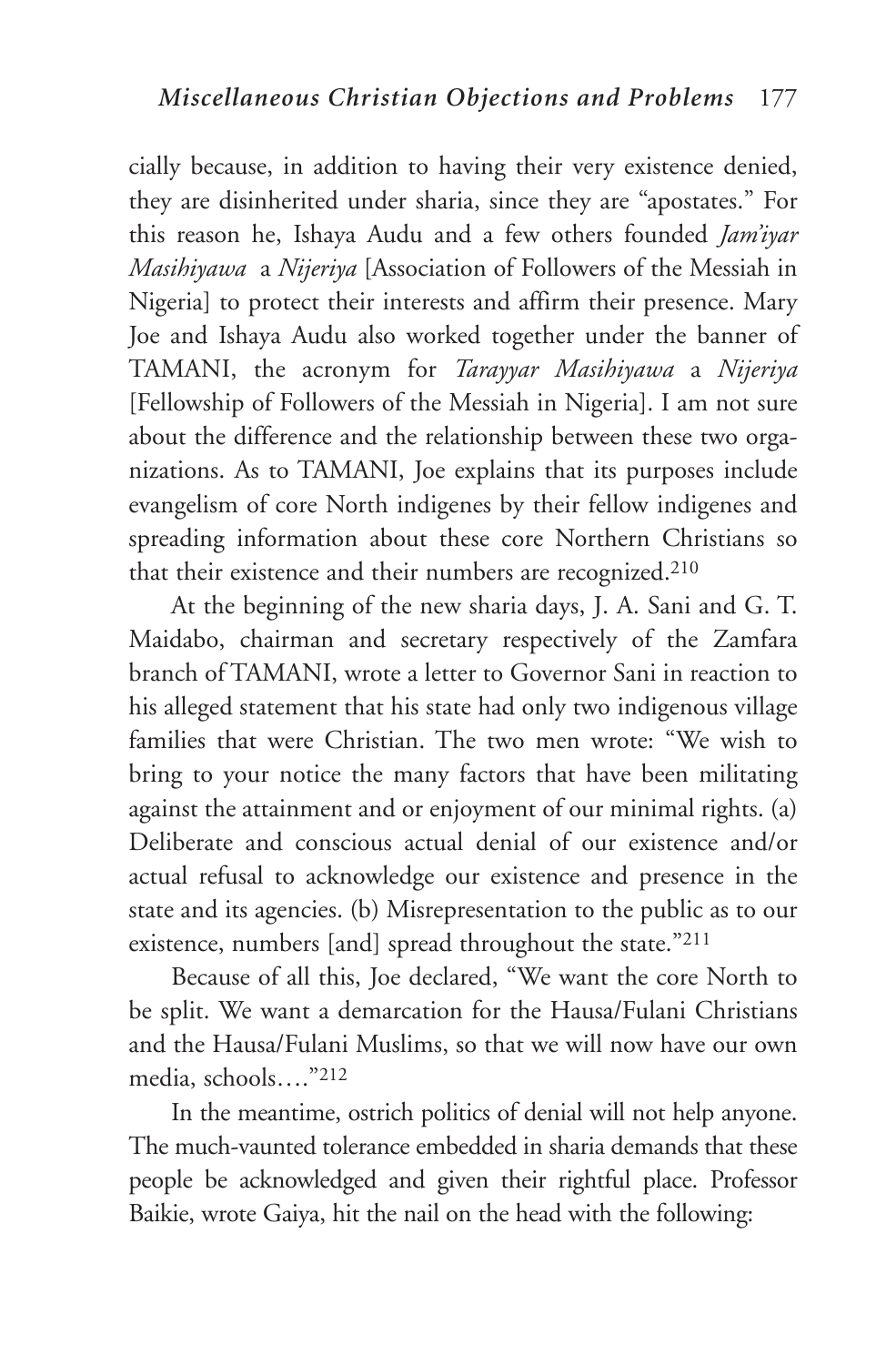*The problem with us here in the North is our persistent and adamant refusal to accept that there are Hausa/Fulani who are Christian; there are people from Katsina and Zaria who are Christians. But nobody reckons with them. They see Christians in the North as only Igbo, Yoruba, Southern Kaduna, Plateau, Benue, etc. But believe me, sir: the strength of the North will be doubled in terms of intellectual, professional manpower, if we harness the resources of both Muslims and Christians in the North. It is a formidable group.*<sup>213</sup>

It is unfortunate that there is friction between these groups and CAN. I had heard whispers to this effect a number of times from *Masihiyawa* leaders, but Mary Joe brought it out into the open. "We realize," she said, "that officials of CAN are not particularly keen" about our group. The reason for their hostility is that their general experience with the Hausa-Fulani has been very negative. They transfer the resulting animosity and mistrust to the Hausa Christians.214 Nevertheless, she emphasized that they cooperate with CAN and fully inform them of all they do.215 At a meeting of CAN, Northern States and Abuja, held on June 20, 2001, there was indeed an indication of not just friction but of working at cross purposes. According to reports received by CAN, the *Masihiyawa* group was backing Governor Sani in his efforts to force all women to wear Muslim dress, claiming that *Masihiyawa* women traditionally wear such clothing. Such backing was making the opposition of CAN to this measure more difficult to maintain. Though Gaiya does not emphasize disharmony between them, he does point to their differing goals216 that could lead to friction. Probably the impasse between Dandaura and CAN about dialogue has its roots in this friction as well. Another indication of a different focus on the part of Christian Maguzawa is the BBC statement by Maikudi Kure to which I have referred earlier.<sup>217</sup>

In order to help make these Northern Christians more visible,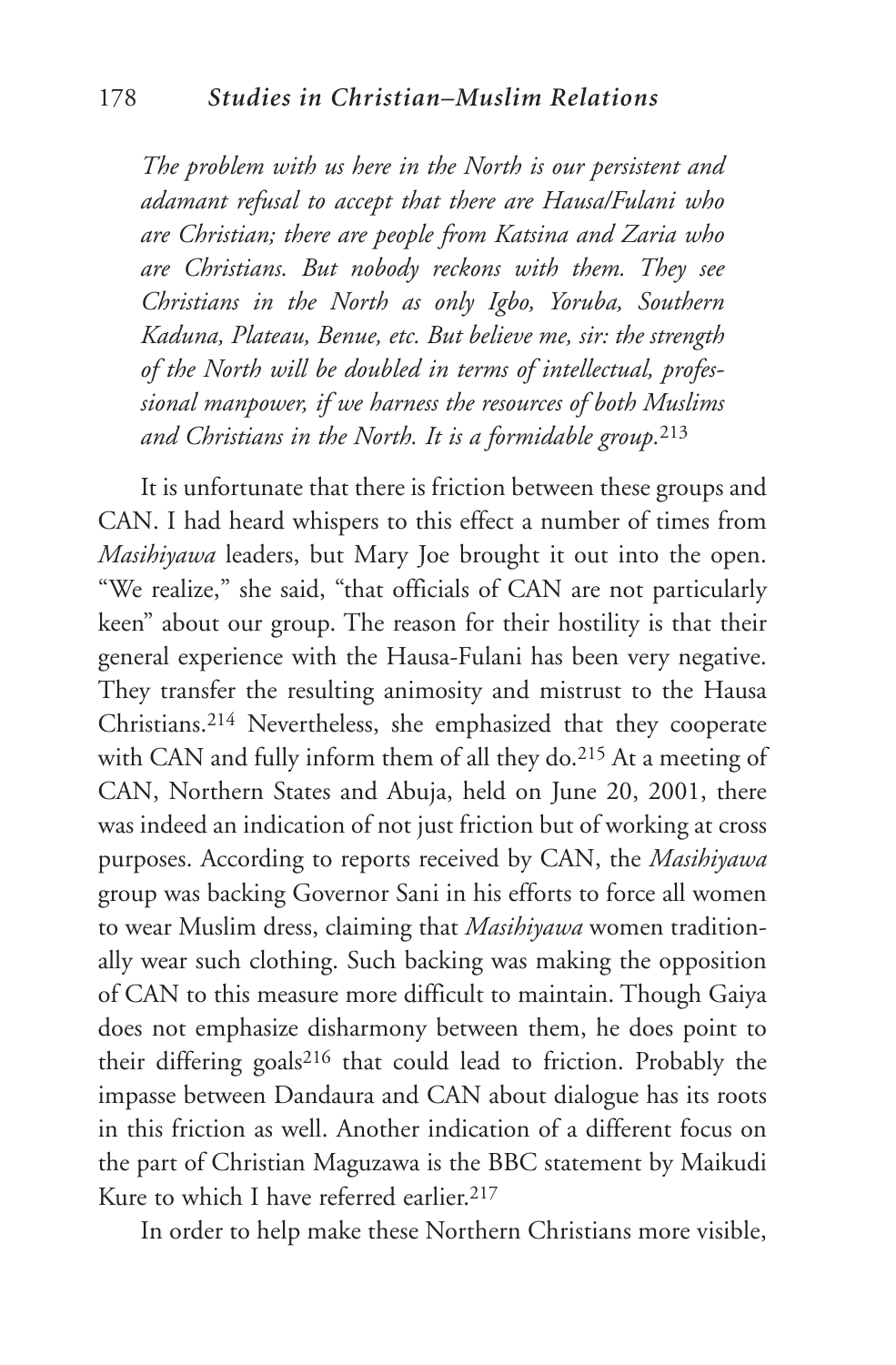I attach three articles on the subject as Appendices 4, 5 and 6.218 One hails from the BZ era; the other two, from AZ. Between them they indicate that the tolerance promised by sharia proponents has not yet reached indigenous Christians from the core North. From 1994 to 2006, nothing has changed. They are still waiting—and struggling.

The following is a report of conversions to Christianity and persecution among the Fulani Christians. It clearly exemplifies the viciousness with which these Christians are regarded and treated**.**

*The latest attack on the Rt. Rev. Ali Buba Lamido, 47, Anglican bishop of Wusasa diocese in Kaduna state, began as the past year's previous three did: Armed men, whom he believes were Muslim militants, asked a guard at his home where he was, announcing they were going to kill him. Not concerned about stealth in heavily Islamic Kaduna state, the attackers fired into the air, then struck the bishop's workers in the courtyard. This time, last March 10, one of his guard's guests, Samaila Gandu, was shot dead. Guard James Daso and another worker, Bulus Moses, were seriously injured.*

*This scenario matches other instances in which Muslim militants have assaulted Christian clergy, Lamido said. "It is difficult to believe that it was not religiously motivated, because some bishops have been attacked and one priest was murdered in a similar way," he said. "And the killers never stole any thing from their houses."*

*Likewise, Lamido told Compass at his Wusasa office, the four attacks on his house since April 2005 have involved no attempted robbery. "In my own case, I am the only Fulani Christian leader in the country,*219 *and I assume this has provoked many Muslim leaders," he said. "In the whole Wusasa village, it is only my house that has been attacked each time and not any other*."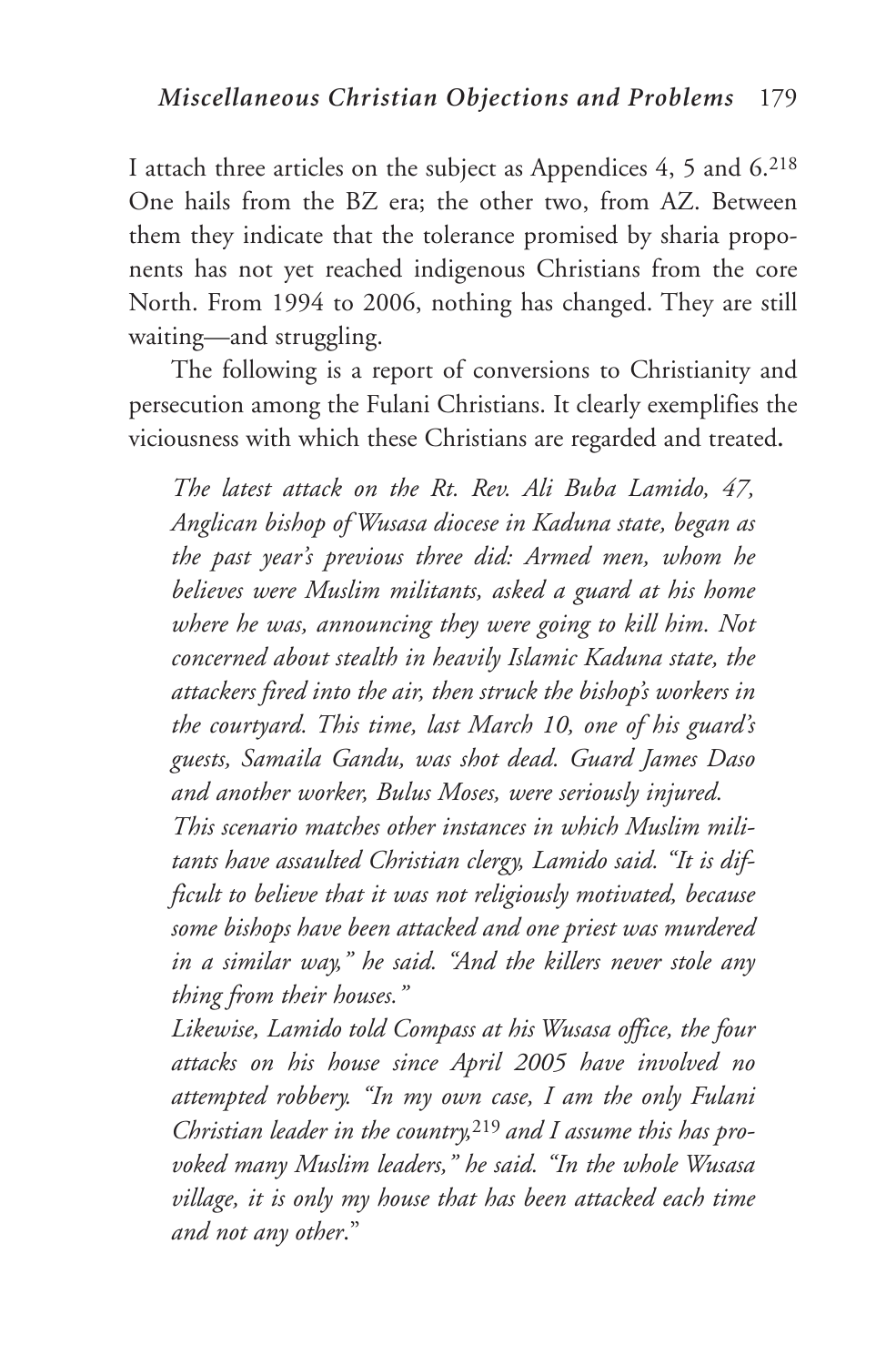*Based near the city of Zaria, Lamido presides over the Wusasa diocese of the Church of Nigeria (Anglican Communion), where 98 percent of his denomination's church members come from Northern Nigeria's indigenous Hausa community. Christians are in the minority among the ethnic Hausa and Fulani, both mainly Muslim, of northern Nigeria. Lamido has been among the few outspoken Christian leaders in northern Nigeria persistently decrying persecution of Christians. The invasions of his home, many believe, are connected with his outspoken stance. The bishop said he knew the attackers definitely intended to gun him down, as "they had told the guards this." The alleged militants "interviewed them on where I was," he said. Lamido told Compass that police have not made any arrests in connection with the attacks.*

*As the only Fulani tribesman from an Islamic background who is a bishop in the global Anglican Communion, Lamido presides over a diocese that has 160 congregations with an estimated 60,000 members, 60 priests and 30 lay evangelists. His father was a Muslim cleric, and his Muslim mother "still teaches the Quran to Muslims," he said.*

*Born into the Fulani Lamido dynasty of Adamawa state in Northern Nigeria, Lamido at age 5 was taken away from his parents by his aunt, Mary Musa. Her husband was a Muslim chaplain with the Nigerian army before both became Christians. Persecution forced the Musas to leave their Kano military base and move to Vom village, a Christian missions hub in central Nigeria's Plateau state.*

*Lamido, who had been a Quranic student while staying with his aunt, was exposed to the gospel and eventually received Jesus Christ at age 15, with his aunt leading him in prayer. The bishop received his theological education at the Christian Institute in Jos, the Jos ECWA Theological Seminary, the*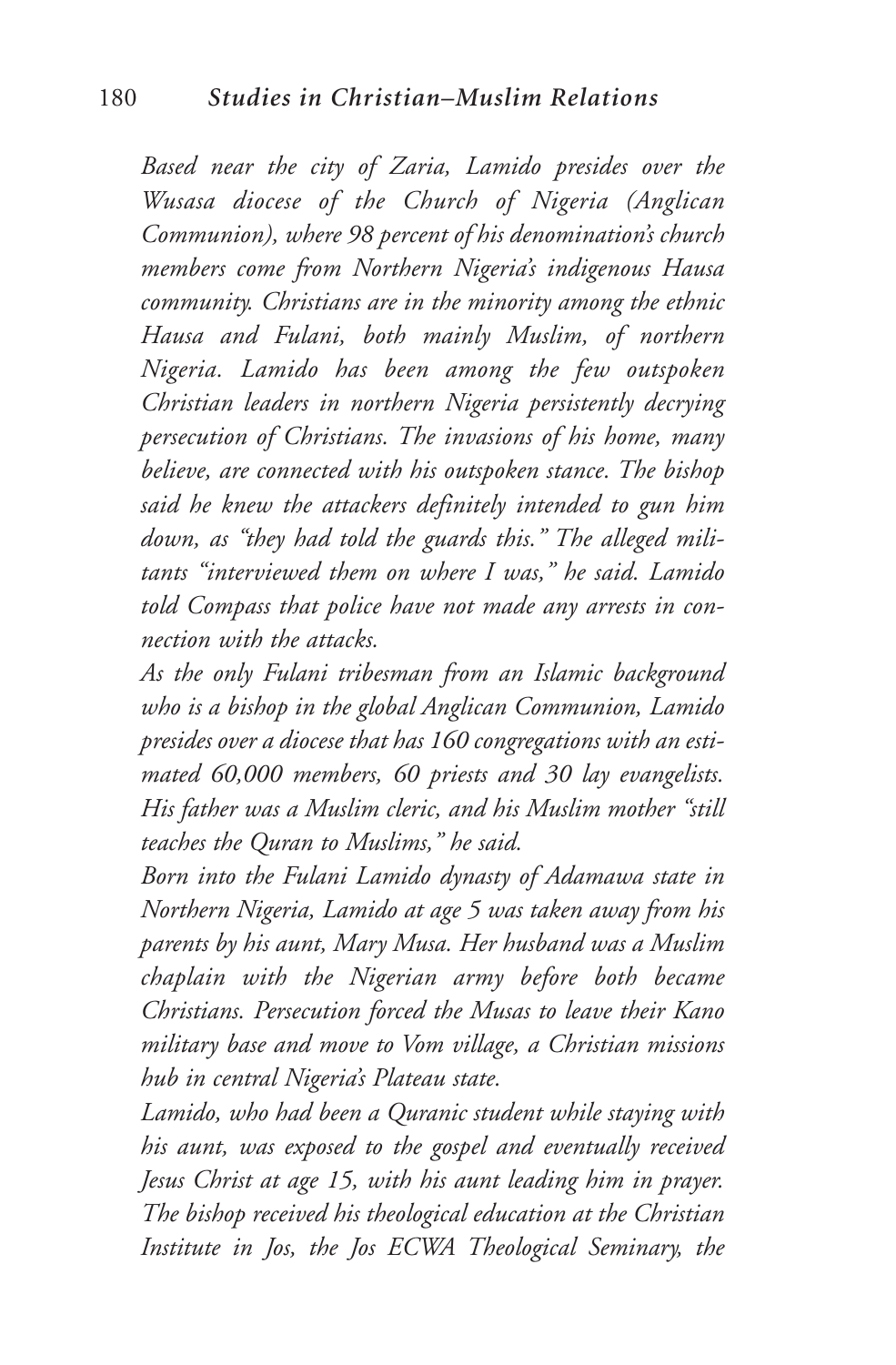*University of Jos, and the Episcopal School for Ministry in Pittsburgh, Pennsylvania.*

*Working as a Christian minister in an Islamic dominated part of northern Nigeria, Lamido said, has been difficult in terms of personal relationship, societal acceptance and gospel proclamation. He has witnessed massive destruction of churches and killing of Christians in Kaduna state in the past seven years. "Two of our churches in Gindandau and Galadimawa, in Birnin Gwari Local Government Area, were burnt, and the one in Gindandau is yet to be rebuilt," Lamido said. "That was the only church in Gindandau." The Anglican church in Makarfi town, the hometown of the Kaduna state Gov. Ahmad Muhammad Makarfi, was also burned down. All of these churches, he said, were destroyed by Muslim militants in the 2001 riots in Kaduna state. His home church, he said, had five of her members killed in the city of Kaduna, while a teacher in the church's school was also killed in Zaria city.*

*Besides denying land for building churches, another problem facing the state's Christian communities is the denial of social services like water, schools, clinics, and roads to them by Muslim council officials. "In the past 19 years, water supply to Wusasa has been blocked by the Kaduna state Water Board," Lamido said. "In fact, this is my ninth year in Wusasa and I have not seen a drop of water to drink. Yet, there is constant water being supplied to Muslim areas of Zaria City." Lamido and other Christians in Wusasa get water from wells and boreholes dug by churches in Wusasa, he said, "as pipe-born water has been blocked since 1987, after religious crisis of that year in Kaduna state."*

*In spite of the opposition of Muslim leaders to Christian evangelization efforts in Zaria and beyond, there are Muslims who desire to embrace the Christian faith, Lamido said. "Despite*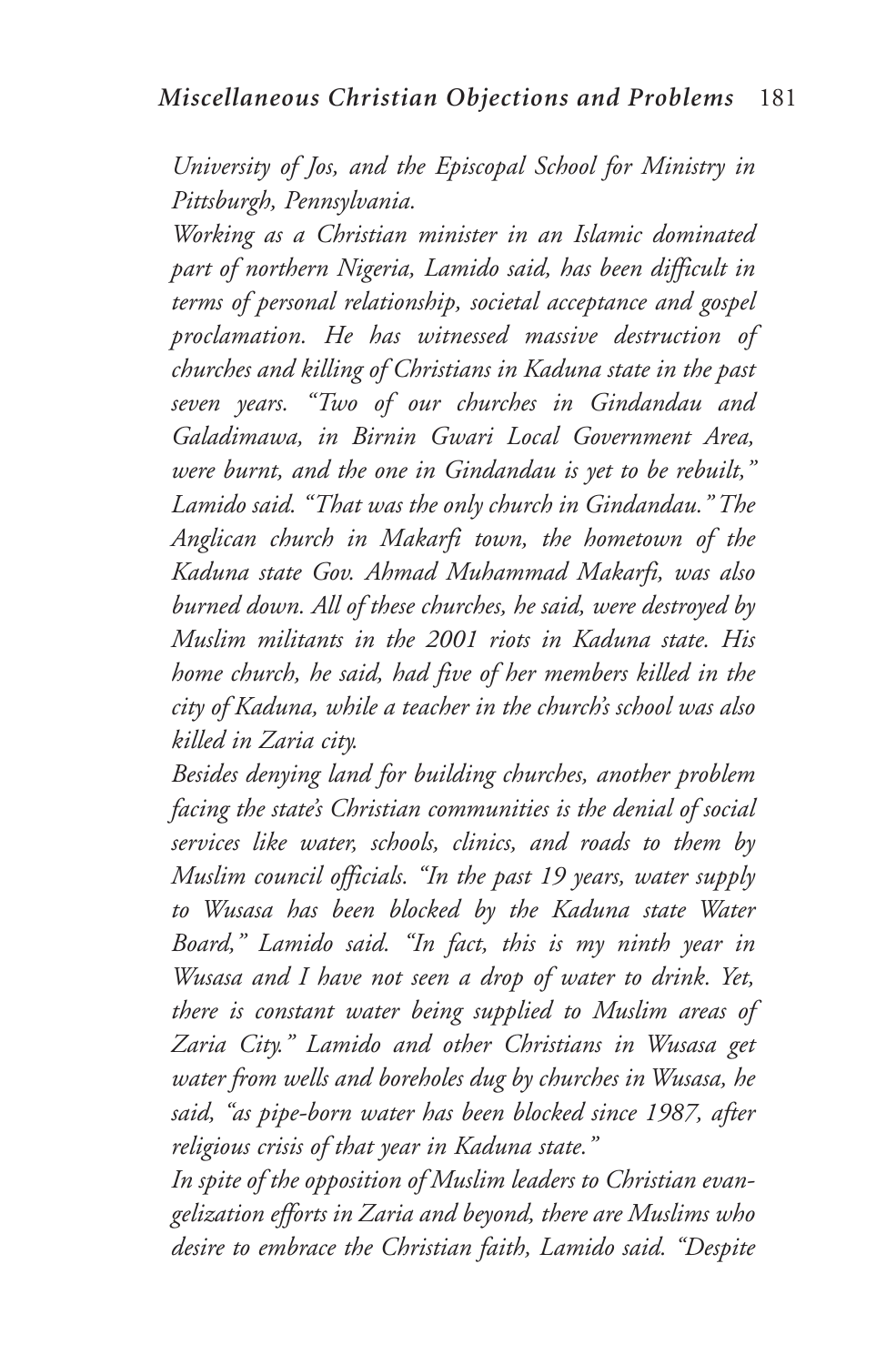*the difficulties," he said, "there is mass acceptance of the gospel and embrace of Jesus as Lord and Saviour by people, even among Muslims."*

*Lamido says Islam's resistance to the gospel in northern Nigeria is more of a political problem than rejection of Christianity by the common Muslims as according to him, "there are Muslims who want to become Christians but they fear persecution from their leaders." Some of about 100 Muslim converts at his church in Wusasa, he said, have been brought in by Anglican churches in Zamfara, Katsina and other states where persecution is grave. His church is caring for them and teaching them the Bible, and some of them have been enrolled in schools. "We have 100 Muslim converts here; 10 of them were brought in here from Zamfara and Katsina," Lamido said. "We have integrated them into the church and enrolled some of them in our primary schools, since most of them did not have the privilege of receiving western education. We are concerned about their safety, as some of them were dispossessed of their property when they became Christians." The largest problem confronting the church, he said, is how to protect these converts from dangers from Muslim militants. "In spite of the difficulties, there are Muslims who are prepared to receive Christ," he said. "The problem is where to keep them, because of the nature of intense persecution in this part of the country."*

*The Church Missionary Society (CMS) of the Church of England began missions work in Wusasa village in 1900. Missionaries focused on the Muslim-influenced Hausa ethnic group. The Hausas who embraced Christianity and rejected Islam were then referred to as the Maguzawas, a name in Hausa language depicting them as those who ran away from Islam.*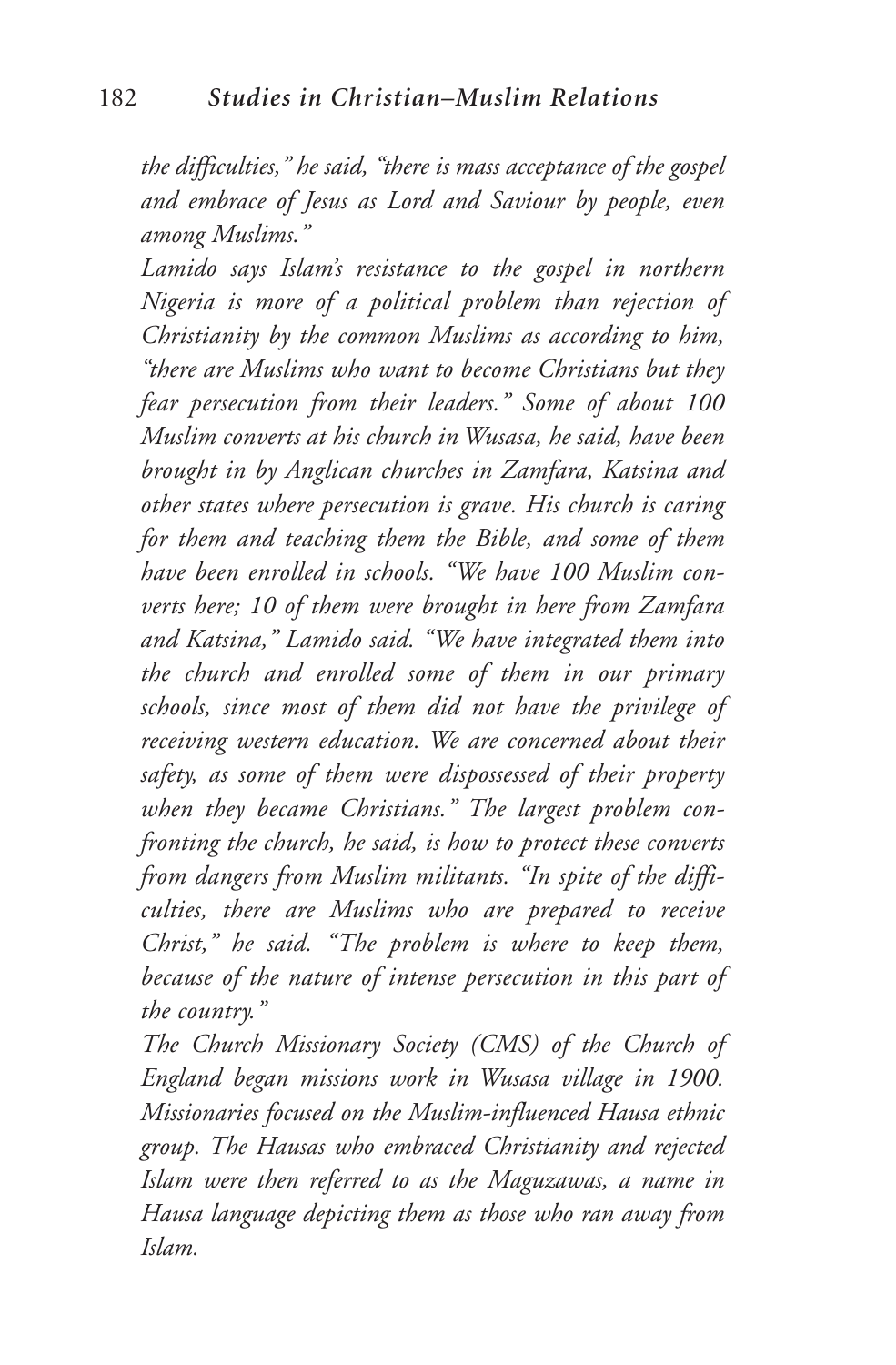*Based on the work of these missionaries in Wusasa, Lamido said, the first medical doctor, pharmacist, female ambassador, and a host of other first-time positions in northern Nigeria originated in the Wusasa church. Early Nigerian missionaries who continued with the evangelization after the exit of the CMS missionaries, Lamido says, include Malam Zakaria Dimka and Malam Kwashi, father of the present Anglican Bishop of Jos, Benjamin Kwashi*.220

With all of the above facts and stories, Onaiyekan is correct in rejecting the Muslim claim that "Christians have adequate protection" under sharia. "It is Christians who should say whether they have adequate protection under sharia. It is they who wear the shoes and who know where it pinches. I know many Christians who live in Islamic states and I can tell you that they are by no means happy with the so-called 'protection' that they are supposed to be enjoying."221

# ▲ *Miscellaneous Developments in Selected* STATES **\_**

Earlier on we have heard Christian complaints, worries and fears about the sharia during the CA years. In this section I want to give a brief report on miscellaneous Christian experiences and situations in four major sharia states.

#### 1. ZAMFARA STATE

Zamfara is, of course, the mother of all sharia states. As far as Christians are concerned, nothing improved during the seven years since the Zamfara Declaration when it comes to the treatment of Christians. Where there was movement, it was always in the wrong direction, from bad to worse. The peace and tolerance of which sharia advocates make so much noise, has not been recognized by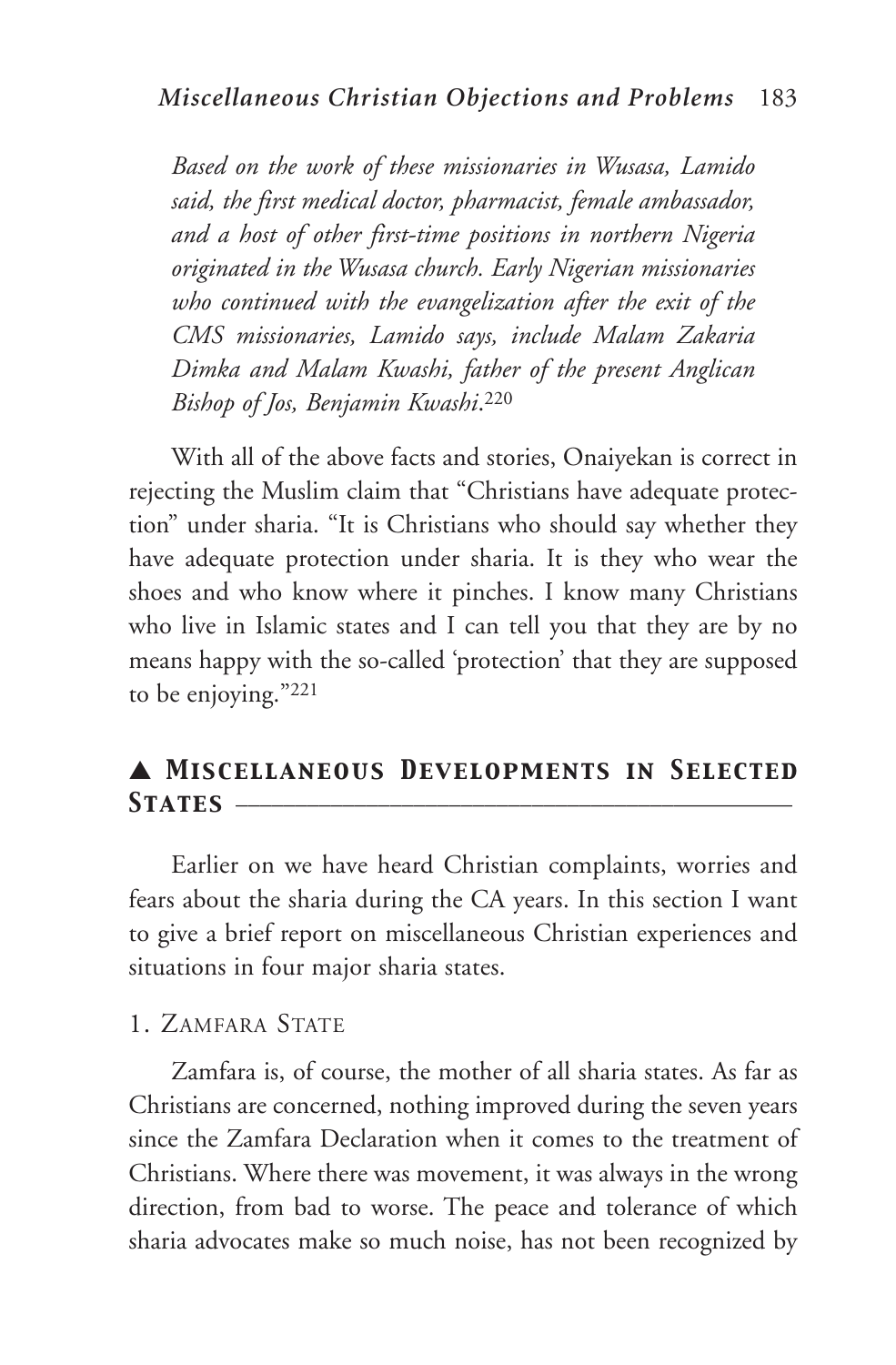Christians. Sani's sharia regime brought no relief. Minchakpu wrote:

*Apart from denial of lands to churches in Zamfara state, Christians have encountered difficulties in other sectors, such as education, where discriminatory school fees have been forced on Christian students, and there is no teaching of CRK. There is no employment for Christians in the public service, and a ban has been placed on Christian radio and television programs. The imposition of sharia in criminal matters in 12 northern states has resulted in numerous conflicts bringing death to thousands of persons, most of them Christians.*

*"If there is anything anybody can do to hurt me, it is for such a person to stop me from serving God the way I want and to stop me from sharing my faith," Bishop Danbinta said. "This is precisely what we as Christians are experiencing in Zamfara state*."222

Moses Ogbodo of the Pentecostal Fellowship of Nigeria reported that all these developments "triggered a mass exodus of Christians from the state" and that "almost all churches in the state are empty." It is not clear whether he was talking about his own or all denominations. Christians suffered from general harassment all across the board.223

Nevertheless, Gaiya describes Zamfara as one of "the most peaceful among the sharia states." He credits this situation to the "open door policy" of Governor Sani. "He has held meetings with CAN officials in his house, and his office is always open for CAN leaders," according to Gaiya's sources, Father Linus, the CAN chairman for the state and one Mary B. Awuhe. At times CAN leaders ate in the Governor's house.224 Gaiya's irenic personality may well have coloured these remarks. At any rate, they do not fully square with the reports from local Christians. The meetings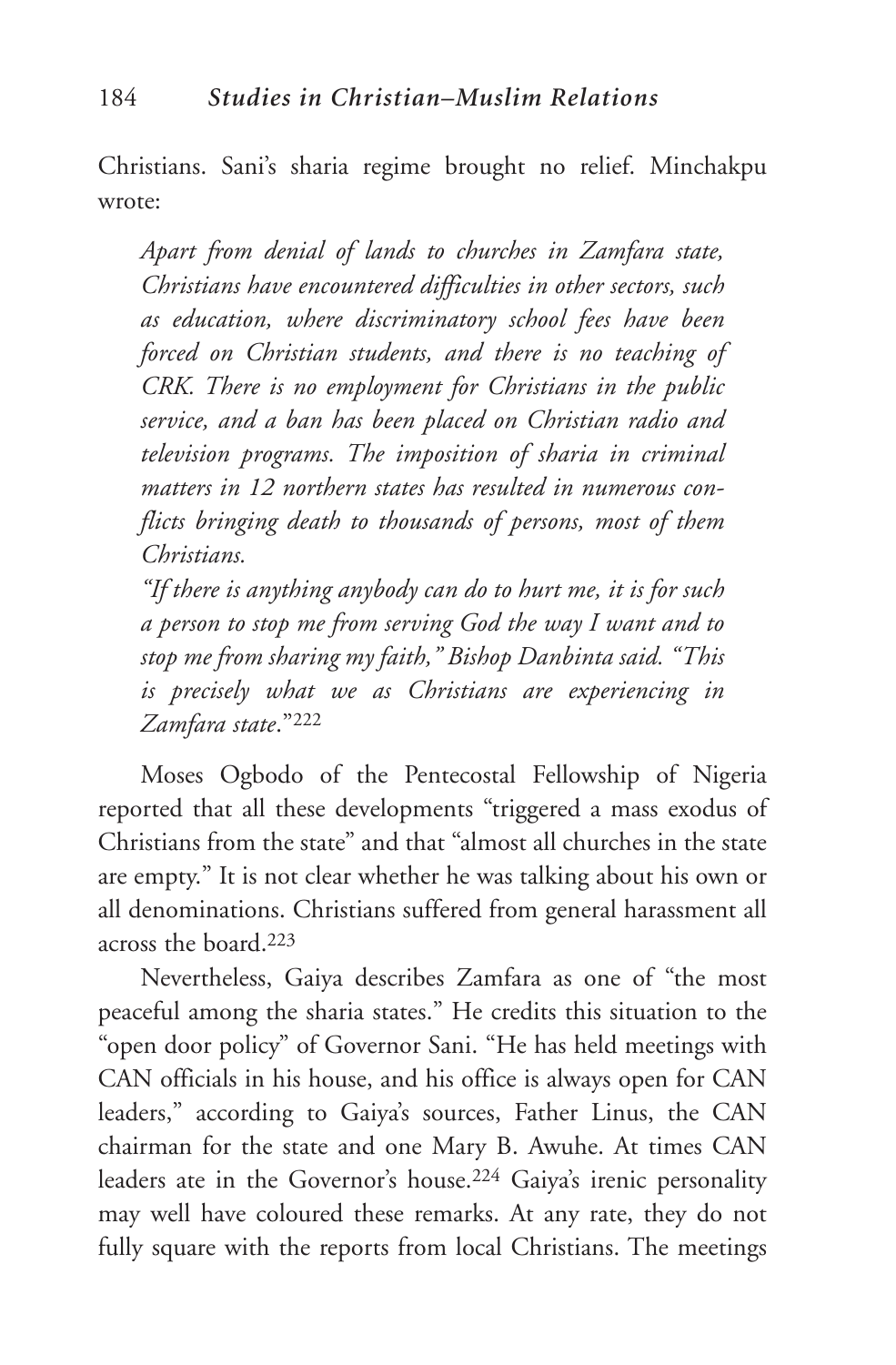and dinners have probably taken place, but the relatively peaceful atmosphere is another question. Of course, one question you could raise is how political CAN is in its pronouncements and complaints. The fact that she finds it hard to wholeheartedly support core North indigenous Christians, the most vulnerable of all Christian groups, makes me wonder.

CAN itself agreed that on the surface there was a deceivingly quiet atmosphere. Things were not openly chaotic.

*Anyone coming into Zamfara may not even know that there is sharia or that Christians are suffering in any way. This is because Christians are trying to create an atmosphere of peace by putting into place those basic infrastructures that make life easy. We have formed an association for Christian motorcycle operators and mandated them to carry women. Any visitor who sees women on motorbikes may think that there is no sharia. We have also provided a few taxis.*

They even created their own Christian Complaints Commission!225 Could Human Rights Watch have been fooled by this veneer of peace? Gaiya is too sharp to be deceived by veneer.

### 2. KANO STATE

As to Kano, Amina Ibrahim commented, "The dilemma for Kano's government is to continue to accommodate the interests of some five percent Christians, whilst pleasing orthodox Muslims who want to see sharia implemented without compromise."226 The promise of a Christian-friendly sharia, as we have seen already in Volume 6, is frequently broken in that kind of atmosphere. While sharia is upheld as a tolerant approach to other religions and allegedly supports multi-religion, the signs of that approach are hard to detect. As Musa Gaiya put it, "A gap still exists between the ideal and the reality."227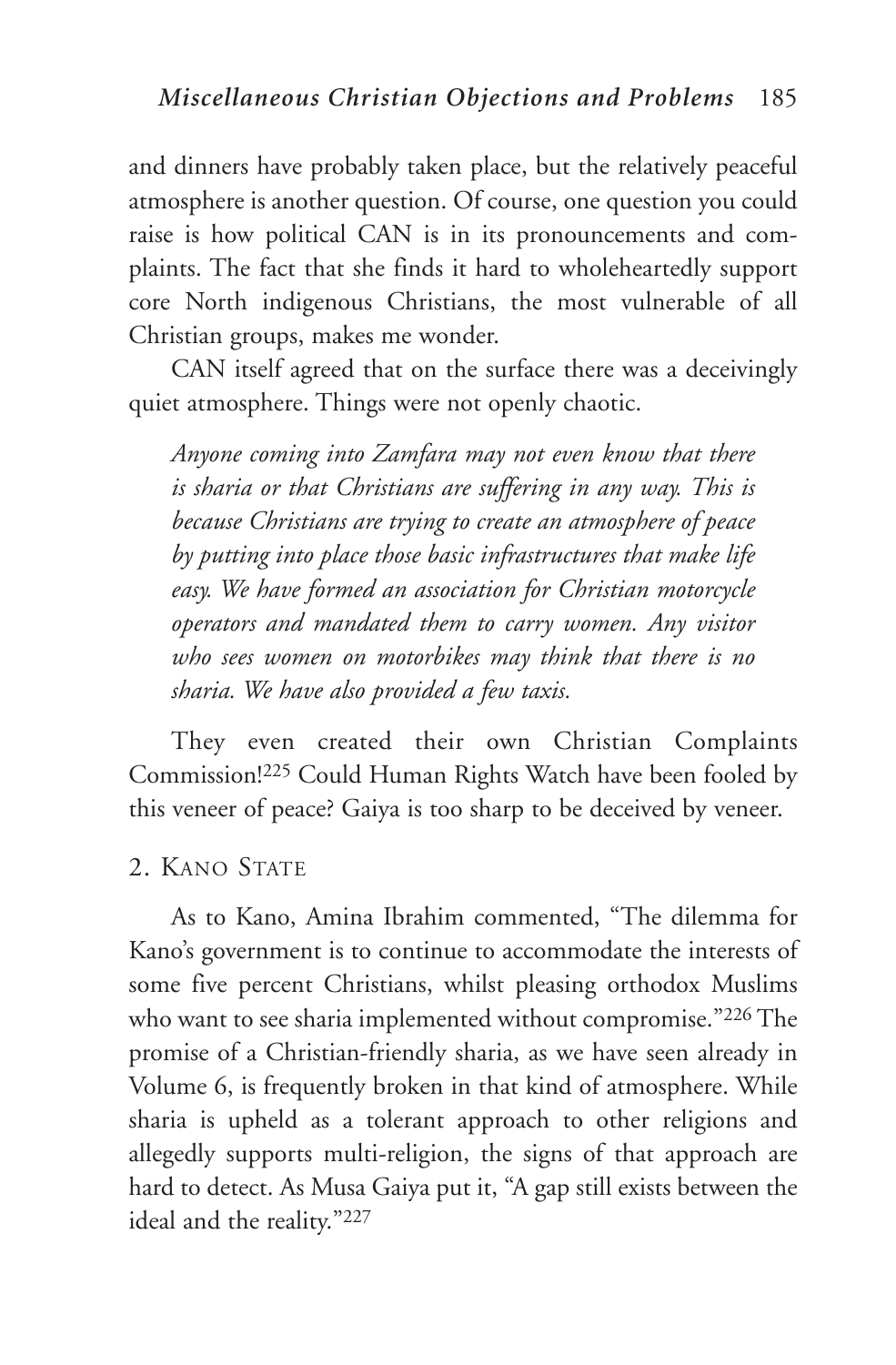#### 3. BAUCHI STATE

It is interesting and surprising that, according to a CAN minute, the Bauchi Governor initially rejected sharia. He told CAN he detested it as evil and wanted to use CAN to fight it!228 It would appear that this resistance was soon overcome, for before long, the situation in Bauchi became quite typical. Bauchi CAN soon was heard to condemn moves to introduce sharia in the state. It sent a petition to the state House of Assembly, signed by Chairman Dauda Marafa and Secretary Daniel Loya, in which it warned that "to introduce a bill on the controversial sharia would not augur well." Referring to the "large indigenous Christian population," the petition stated that sharia "would create bad blood among the people." "To seek to introduce the full sharia in such a multi-religious state will clearly be politically inexpedient, as the Christian communities of Bogoro, Tafawa Balewa, Dass, Warji and Toro LGAs would feel deprived." The sharia, it further stated, "was in direct conflict with the Constitution, which guarantees Christians the right to pursue their legitimate affairs anywhere in the country." The move towards sharia was seen as "a diversionary effort to bring religious intolerance and confusion in the country." CAN reminded the House that they "were elected to provide social and basic amenities for citizens and should not dabble in the controversial and potentially explosive issue of sharia."229

In 2001, new unrest and violence arose with Bauchi CAN blaming the introduction of sharia as the cause. In its response, the Government denied the connection. It had a point, of course, since the anger and violence go back far beyond the revival of sharia to the early 20th century. However, sharia revived the anger that is always just below the surface in the state and served as the trigger. But the Government argued along another familiar line. Sharia, the argument went, could not have been the cause, since Christians are not covered by it.230 Yeah,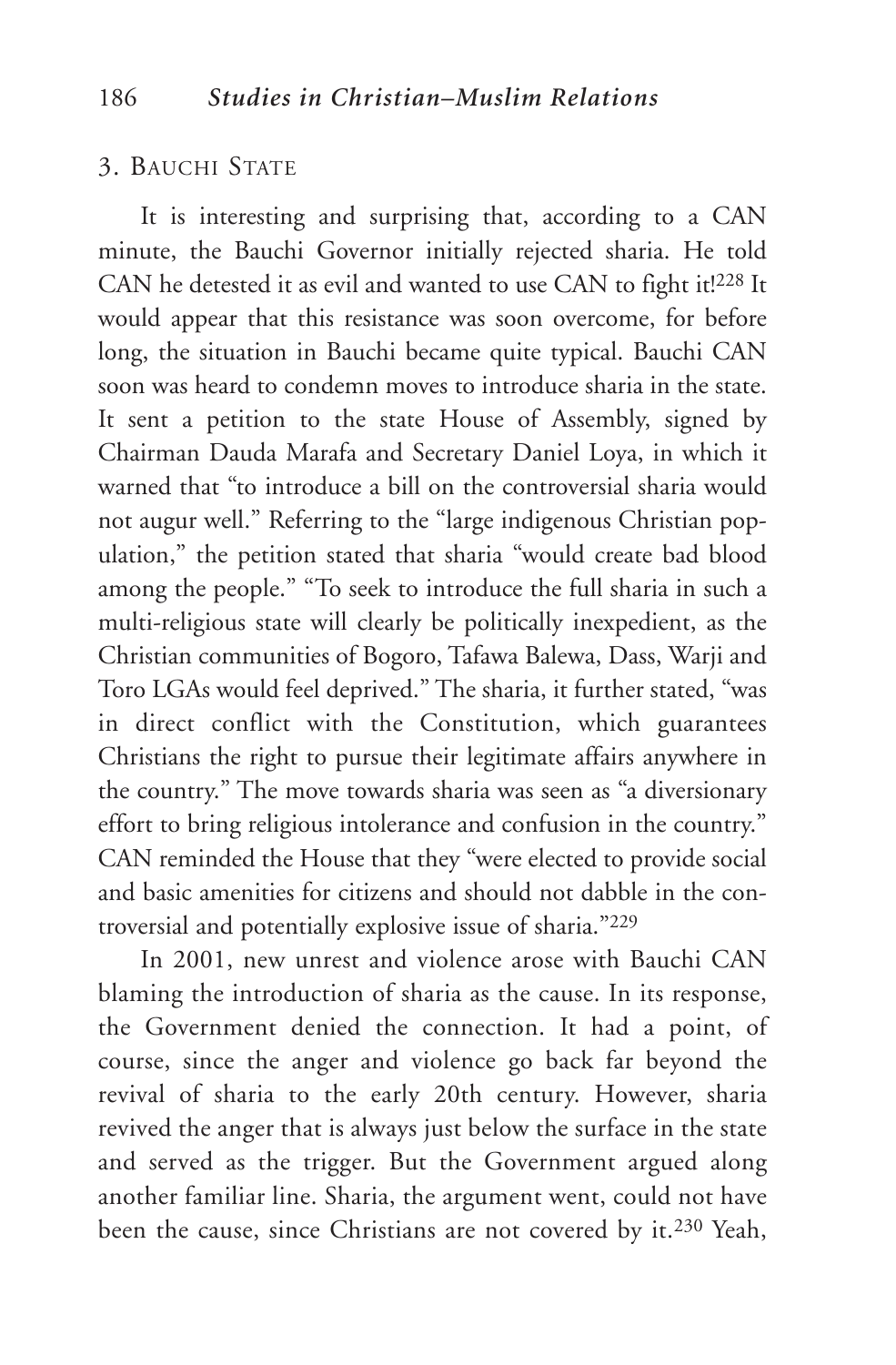right. How far have we moved away from reality here? No wonder that Yusufu Turaki argues that good ideas are irrelevant in the sharia context!231

The same atmosphere of unrest and violence also took institutional colouration in Bauchi state, especially in educational institutions. Clashes between Christian and Muslim students at the Government Girls' Secondary School in Bauchi city led to the death of three Christian students and from there to closure of the school. Subsequently, Christian students were expelled and their parents were asking why only Christians. Abdumalik Mahmoud, Deputy Governor, justified the action: It was intended to "check illegal admissions in the school." The parents insist that it was because they are Christians.232

The Abubakar Tafawa Balewa University in Bauchi expelled three Christian students for sharing the Gospel with Muslim students. Muslim students promptly attacked Christian students and murdered their leader. The university closed and dismissed all students to prevent further violence and damage. During the closure, Muslim students pronounced the death sentence on the expelled Christians and had their families attacked as well. In January 2005, the university re-opened, but "without meeting the demands of Christian leaders, who sought to reinstate them."

The university's disciplinary committee that investigated the case was said to be biased, for it had only one Christian in a total membership of eleven. Emmanuel Danboyi, the Christian students' lawyer, requested that the committee's recommendations be nullified, because of its built-in bias. The committee ruled that it was all the result of their having blasphemed against the Prophet. That the human rights of the Christian students were violated did not seem to bother the authorities. What's a human right over against the name of the Prophet?233 That is a legitimate question many struggle with. Your answer depends on your worldview.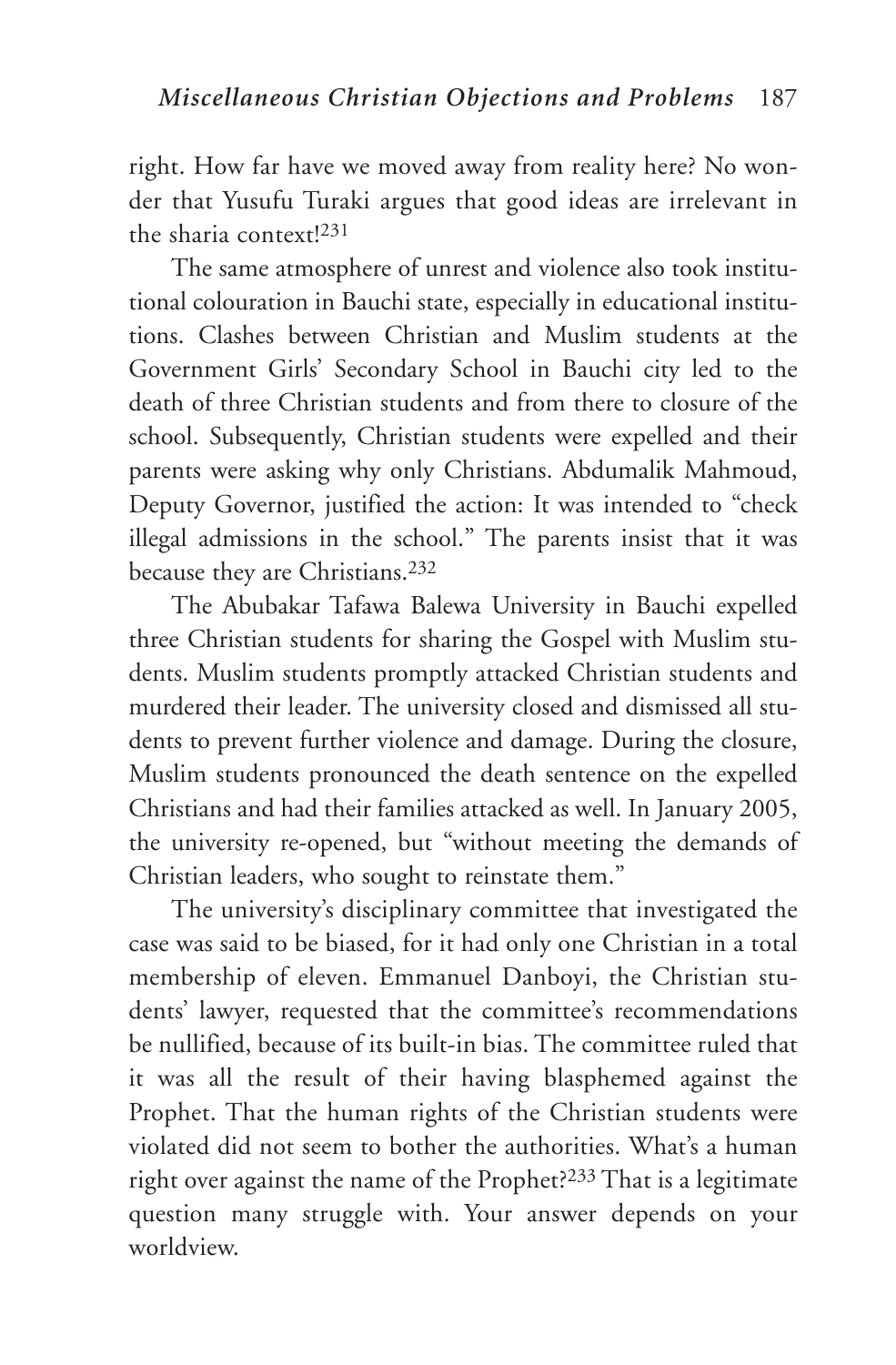#### 4. KADUNA STATE

The sharia issue has taken on a different flavour in Kaduna state due to its application only in Muslim-majority LGAs. But even before it reached that state, there were, of course, the two episodes of serious violence in 2000 and in 2002, the latter associated with the Miss World Pageant.234 During the sharia incubation period in the state, Christians were active.<sup>235</sup> Luka Binniyat reported that the Christian Deputy Governor, Stephen Shekari, threatened to resign if sharia is adopted. The committee appointed by the House of Assembly to poll all the LGAs for their interest in sharia reported that over 70 percent of the indigenes favoured sharia. Christians did not believe it, since 50 percent or more of the state is Christian and ATR. Their members of the House boycotted the deliberations on the report.

At a meeting convened by Kaduna CAN, Shekari said that at that point the administration was still strongly opposed to sharia, but if the House were to support the sharia bill and the Governor assents, not only he but all the Christian members of the cabinet would resign in protest. At that same meeting, Bawa Magaji, Commissioner for Agriculture, told the story how the Muslim community was exerting tremendous pressure on Muslim politicians, including Governor Makarfi, to adopt sharia forthwith. Musa Shekarau, a Christian member of the House, stated that the attitude of his Muslim colleagues was "fanatical." He threatened that if the sharia were to pass in the House, "the Christian members had resolved to divide the House into two. We have no choice but to carve out a Christian House of Assembly with independent leadership." At the LGA level, all the local council chairmen from Southern Kaduna [same as Southern Zaria] swore to declare Southern Kaduna a Christian state with a Christian flag. The youth wing of the movement "strongly backed" this possibility.236 Now we have a threat of internal secession! As one Senior Fyneface put it, "Nigeria is one interesting country where anything goes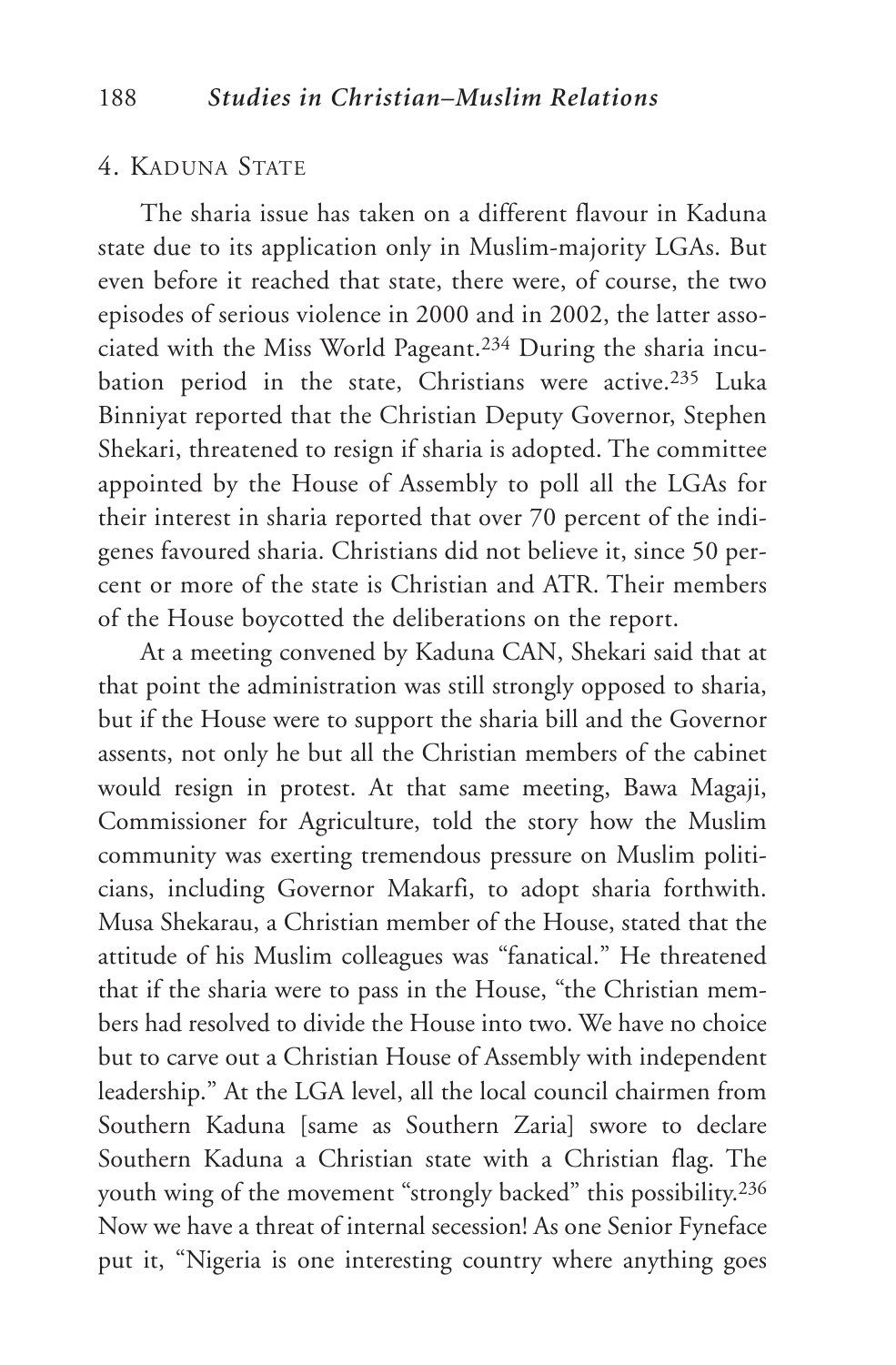and it is taken as one of those things."237 I have repeatedly told you that Nigerians can be very creative and often find original solutions to their problems. That is exactly what gives me hope that they will solve the entire religious problem as well, as hopeless as it sometimes looks.

# ▲ *Concluding Comment and Question* \_\_\_\_\_\_\_\_

In the closing paragraph of his 2000 lecture, Danjuma Byang concludes with these words of warning:

*It will amount to political, economic, social, legal and religious suicide for the Christians in Nigeria to allow the imposition of sharia beyond what is already provided for in the 1999 Constitution. Although what the Muslims seem to be advocating appears to be concern for public morality, yet the side effects far outweigh whatever gains we hope to achieve by it. So, let the Christians arise as one man against this travesty of justice. If we fail to stop the supreme sharia, our children yet unborn will not forgive us for our criminal complacency or perhaps even complicity. So the issue is not as light and small as it appears. May God help us to continue the struggle.*<sup>238</sup>

Apart from the discussion arising from the question raised below, this is an appropriate warning with which to end this chapter.

And now the question. It is directed first of all to brother Mathew Kukah, but through him to all Christians, since he is often thought of as a spokesman for the entire Christian community. *Why do you insist so strongly on the primacy of politics in the sharia saga?* You do give occasional recognition that "most people," at least at certain stages of this history, are basically concerned about and desirous of the religious nature of sharia and its effect on them and their people. But before long, according to you, the religious card had played itself out. It had become "time to settle for the game of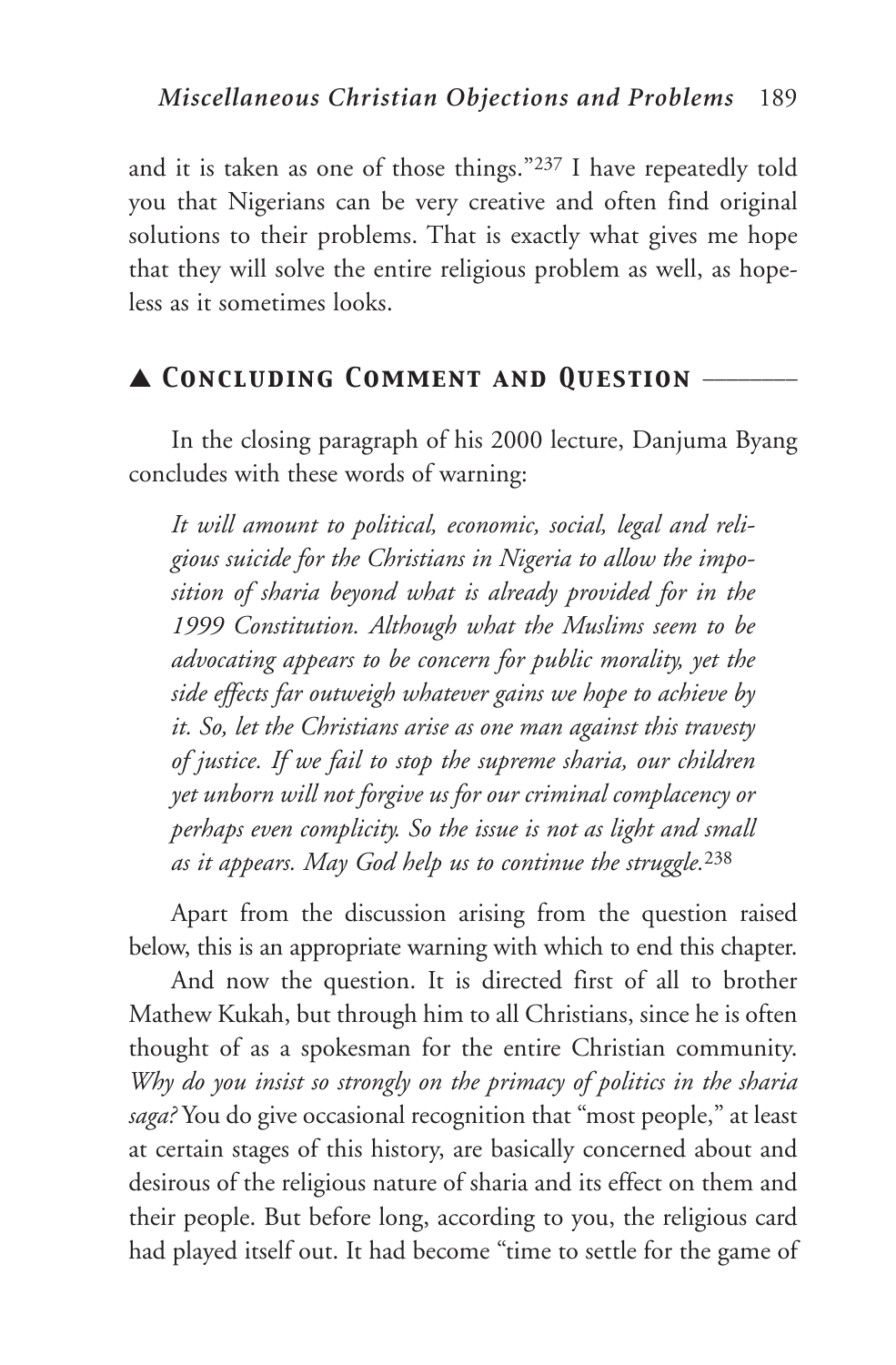real politics."239 Though I fully recognize the role of politics, what definition of religion prevents you from recognizing its foundational role in this basically religious question of sharia? Or has the influence of Western scholarship caught you in its snare of being unable or unwilling to accord religion an independent role, but that it must always be regarded as a factor subservient to politics and economics? Or perhaps the dualistic Catholic heritage of Thomistic Scholasticism?240 The two are related.

You are aware of the Muslim plan for Nigeria, a perfect example of subservience of genuine politics to religion, to wholistic Islam. Or do you think of that plan also as *primarily* political? And what of the OIC? It is an organization of Muslim countries who follow different political systems. It is a political organization, but it is united not by politics but religion. And how do you relate the sharia saga to the decades of blood in your own state of Kaduna? Is that all merely politics? Is that not all part of the Muslim *da'wah*, including power plays and jockeying for positions of superiority? You are aware of the thinly veiled dynamics of the struggles in Plateau state. Do you disagree with COCIN's insistence that behind it all lies the Muslim *religious* push? Brother Matthew, you have me puzzled. Politics, manipulation, power, land, indigene versus settler yes, all of that. But what is the bottom line? Behind it all lurks the deep Nigerian Muslim need for power and authority as well as their broad-based *da'wah* programme. When that power and authority is threatened, it can lead to explosions. One authority has said it bluntly: The deep end justifies the means. Islam's deepest religious drive and religious motivation often accommodates that policy. True, it is *Muslim*, not Christian religion. But why can you not properly acknowledge the primary role of Islamic *religion* in all this?

Once again, my Kuyperian self with its wholistic view of religion has come out into the open. Not all of the sharia campaign is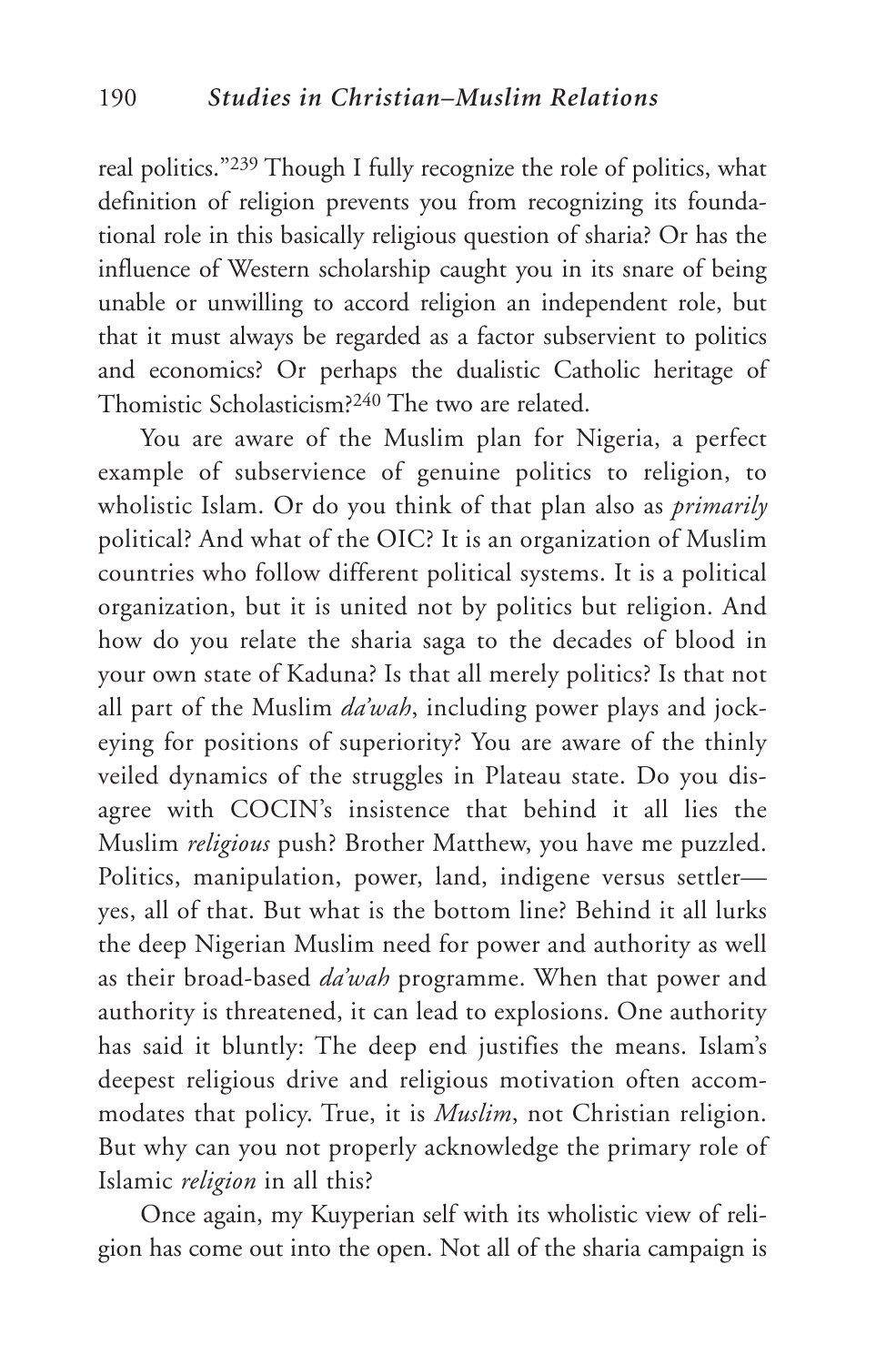pure Islam; it is mixed up with other motivations of which even many Muslims disapprove. But as Dodo, your fellow Catholic, put it so well: "Religion is not a region or an aspect of man's existence. It is the centre of his being. It is in it that all questions of meaning and relevance find their ultimate answer."241 This statement makes Dodo sound more like a Kuyperian Calvinist than a Catholic Thomist! I am not defending Islam; I *am* arguing that all of this comes out of the central tenets of the Nigerian Islamic worldview. Over to you, brother Kukah.

Back to you, all my readers. Having argued the above point, I remind you of Muslim explanations of Nigerian violence in Volume 2 and of Western secularism in Volume 4. There the Muslim worldview bumps into the harshness of colonialism and the cold, proud rationality of secularism, forces that came close to undermining that worldview. Muslims awoke from their colonial slumber, recognized what had been done to them and reacted with great anger. They recognized the nature of colonial secularism better than did Christians, who reacted with ambivalence and made an uneasy peace with it. After all, both the Gospel and colonialism came from the same West. Those who brought the Gospel did not for the most part understand secularism themselves; it was their native air. To an important degree they had absorbed its tenets. For Muslims, it was a foreign hostile imposition and a subtle undermining force. Muslims are still fighting that colonial secularism. They are doing so with their own weapons of warfare that are sharpened and honed by their own Muslim worldview that is religious at base and subsumes politics, economics and all other aspects.

Christians, on the other hand, are still fighting the old Sokoto Caliphate that used to swoop down on the Middle Belt peoples and carry them off as slaves under the most cruel conditions. To them, colonialism coalesced with the forces of Islam to further their subjugation. While Muslims with their wholistic